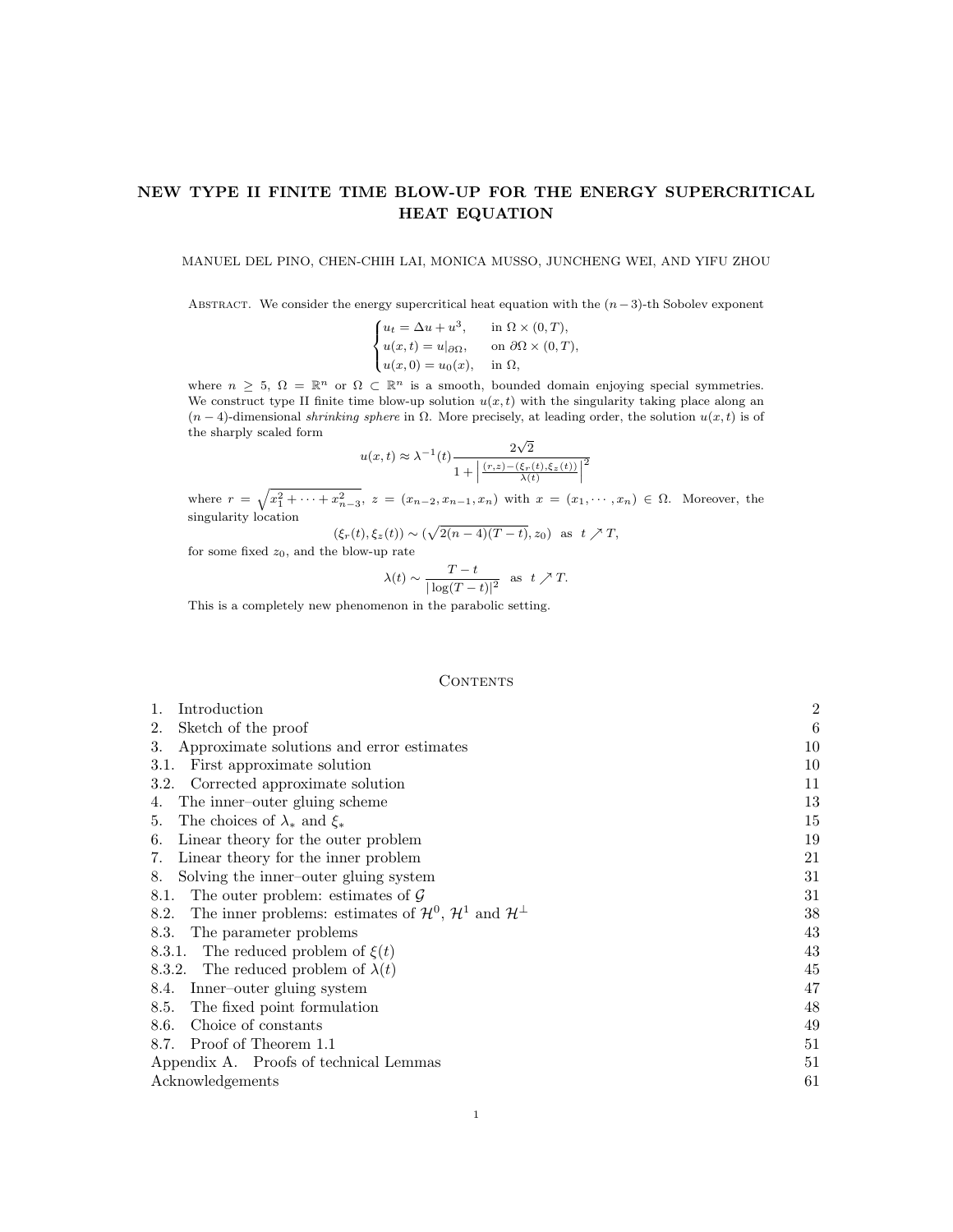$References$  62

#### 1. INTRODUCTION

<span id="page-1-0"></span>Semilinear heat equation

<span id="page-1-1"></span>
$$
\begin{cases}\n u_t = \Delta u + u^p, & \text{in } \Omega \times (0, T), \\
 u(x, t) = u|_{\partial \Omega}, & \text{on } \partial \Omega \times (0, T), \\
 u(x, 0) = u_0(x), & \text{in } \Omega,\n\end{cases}
$$
\n(1.1)

with  $p > 1$  has been widely studied since Fujita's celebrated work [\[36\]](#page-62-0). Here  $\Omega$  is the entire space  $\mathbb{R}^n$  or a smooth bounded domain in  $\mathbb{R}^n$  and  $0 < T \leq +\infty$ . Many literatures have been devoted to studying this problem about the singularity formation, especially the blow-up rates, profiles and sets. See, for instance, [\[9,](#page-61-1) [10,](#page-61-2) [39](#page-62-1)[–44,](#page-62-2) [59–](#page-62-3)[61,](#page-63-0) [67,](#page-63-1) [77\]](#page-63-2) and references therein. Also, for a comprehensive survey in the literature up to 2019, we refer the readers to the book of Quittner and Souplet [\[70\]](#page-63-3).

For the finite time blow-up, it is said to be of

• type  $I$  if  $\limsup_{t\to T} (T-t)^{\frac{1}{p-1}} \|u(\cdot,t)\|_{\infty} < +\infty$ • type  $II$  if  $\limsup_{t\to T} (T-t)^{\frac{1}{p-1}} \|u(\cdot,t)\|_{\infty} = +\infty.$ 

Type I blow-up is at most like that of the ODE  $u_t = u^p$ , while type II blow-up is much more difficult to detect. In particular, two different types of blow-up phenomena in problem [\(1.1\)](#page-1-1) depend sensitively on the nonlinearity, namely the values of the exponent p. In  $[41]$ , Giga and Kohn first proved that for  $1 < p < \frac{n+2}{n-2}$ , only type I blow-up can occur in the case of convex domain, and this was generalized to radial case [\[35\]](#page-62-5). For the subcritical case  $p < \frac{n+2}{n-2}$ , multiple-point, finite time type I blow-up solution was found and its stability was further studied in [\[64\]](#page-63-4). The critical exponent  $p = \frac{n+2}{n-2}$  in this setting is special in various ways. For the critical case  $p = \frac{n+2}{n-2}$ , solutions were classified near the ground state of the energy critical heat equation in  $\mathbb{R}^n$  with  $n \geq 7$  in [\[8\]](#page-61-3). For dimensions  $n \leq 6$  finite time blow-ups were constructed in [\[35\]](#page-62-5) by matched asymptotics method. (It is expected that no finite time blow-ups exist in dimensions  $n \geq 7$ .) For the four dimensional energy critical heat equation, radial and signchanging type II finite time blow-up solution was rigorously constructed in  $[72]$  (see also [\[31\]](#page-62-6)). In [\[25\]](#page-61-4), the authors constructed type II finite time blow-up solution for the energy critical heat equation in  $\mathbb{R}^5$ by the inner–outer gluing method. See also [\[46\]](#page-62-7) for the construction of a higher speed type II blow-up in  $\mathbb{R}^5$ . In dimensions  $n = 3$  or 6, recently finite time blow-ups are also found in [\[29,](#page-61-5)[47\]](#page-62-8). Very recently, in [\[80\]](#page-63-6), the authors prove that in the critical case  $p = \frac{n+2}{n-2}$ , any blow-up must be of type I for  $n \ge 7$ .

In the aspect of infinite time blow-up, Cortázar, del Pino and Musso  $[11]$  constructed positive and non-radial infinite time blow-up solution for problem [\(1.1\)](#page-1-1) with Dirichlet boundary condition and  $n \geq 5$ . The solution they constructed takes the profile of sharply scaled Aubin-Talenti bubbles

<span id="page-1-2"></span>
$$
U_{\lambda,\xi}(x) = \lambda^{-\frac{n-2}{2}} U\left(\frac{x-\xi}{\lambda}\right) = \varpi_n \left(\frac{\lambda}{\lambda^2 + |x-\xi|^2}\right)^{\frac{n-2}{2}}, \quad \varpi_n = (n(n-2))^{\frac{n-2}{4}} \tag{1.2}
$$

which solve the Yamabe problem

 $\Delta U + U^{\frac{n+2}{n-2}} = 0$  in  $\mathbb{R}^n$ .

Moreover, the blow-up position for the solution is determined by the Green's function of  $-\Delta$  in  $\Omega$ , while the role of the Green's function in bubbling phenomena for elliptic problems has been known for a long time since the pioneering works  $[3, 4]$  $[3, 4]$ . In  $[34]$ , Fila and King studied problem  $(1.1)$  with the critical exponent  $p = \frac{n+2}{n-2}$  and gave an insight on the infinite time blow-up in the case of a radially symmetric, positive initial condition with an exact power decay rate. By using formal matched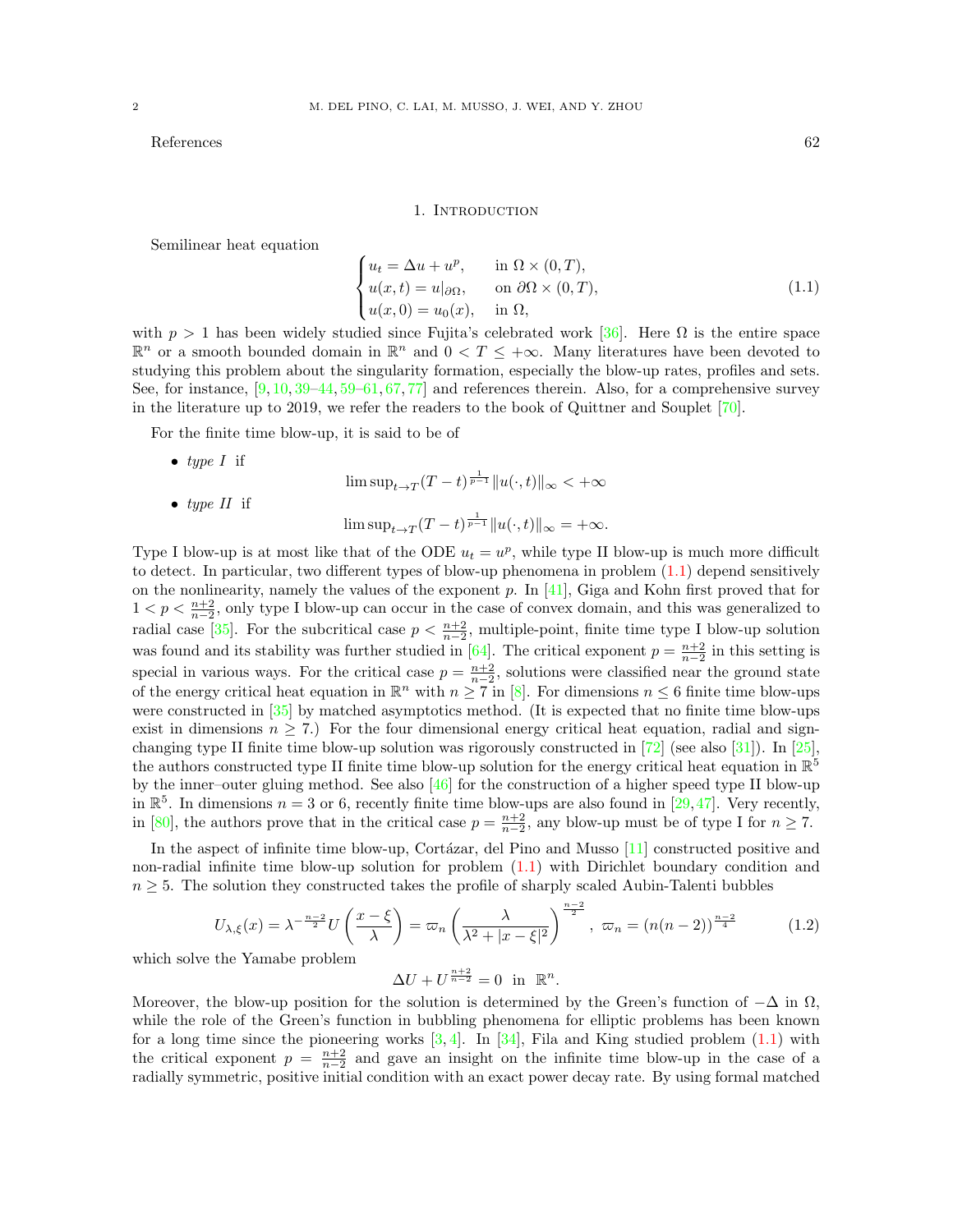asymptotic analysis, they demonstrated that the blow-up rate is determined by the power decay in a precise manner. Intriguingly enough, their analysis leads them to conjecture that infinite time blow-up should only happen in low dimensions 3 and 4, see Conjecture 1.1 in [\[34\]](#page-62-9). Recently, this is confirmed and rigorously proved in [\[26\]](#page-61-9) for  $n = 3$ . In a recent work [\[30\]](#page-61-10), the authors constructed non-radial and sign-changing solution which blows up at infinite time, where at leading order, the solution takes the form of the sign-changing "cell" constructed in [\[23,](#page-61-11) [24\]](#page-61-12) instead of the Aubin-Talenti bubble.

The singularity formation for supercritical case  $p > \frac{n+2}{n-2}$  is much more intricate. Herrero and Velázquez [\[48,](#page-62-10) [49\]](#page-62-11) found type II blow-up solutions in the radial class for  $n \ge 11$  and  $p > p_{JL}(n)$ . Here  $p_{JL}(n)$  is the Joseph-Lundgren exponent [\[53\]](#page-62-12)

$$
p_{JL}(n) := \begin{cases} \infty & \text{if } 3 \le n \le 10, \\ 1 + \frac{4}{n - 4 - 2\sqrt{n - 1}} & \text{if } n \ge 11. \end{cases}
$$

The solution locally resembles an asymptotically singular scaling of a radial and positive solution to the stationary problem

$$
\Delta u + u^p = 0 \text{ in } \mathbb{R}^n.
$$

See also  $[65]$  for the case that  $\Omega$  is a ball, and  $[7]$  for the case of general domain with the restriction that p is an odd integer. For the borderline case  $p = p_{J}(n)$  and  $n \ge 11$ , the existence of type II blow-up was shown in [\[73\]](#page-63-8). In the Matano-Merle range  $\frac{n+2}{n-2} < p < p_{J,L}(n)$  which complements the Herrero-Velázquez range, no type II blow-up can occur in radially symmetric class in the case of a ball or the entire space under additional assumptions  $[59, 60, 66]$  $[59, 60, 66]$  $[59, 60, 66]$  $[59, 60, 66]$ . In [\[27\]](#page-61-14), the authors successfully constructed non-radial type II blow-up solution to [\(1.1\)](#page-1-1) in the Matano-Merle range  $p = \frac{n+1}{n-3} \in \left(\frac{n+2}{n-2}, p_{JL}(n)\right)$ . More precisely, the solution constructed in [\[27\]](#page-61-14) blows up along a certain curve with axial symmetry in the sense that the energy density approaches to the Dirac measure along the curve as  $t \nearrow T$ . See also [\[9\]](#page-61-1) for another kind of anisotropic blow-up for the case  $n \ge 12$  and  $p > p_{JL}(n)$ .

Singularity formation triggered by criticality and super-criticality in many other literatures has also been widely studied, such as the Schrödinger map, wave equations, Yang-Mills problems, geometric flows such as harmonic map heat flows, mean curvature flows and Yamabe flows. We refer the readers for instance to  $[1, 5, 6, 8, 12, 32, 37, 38, 45, 52, 54–57, 62, 69, 71]$  $[1, 5, 6, 8, 12, 32, 37, 38, 45, 52, 54–57, 62, 69, 71]$  $[1, 5, 6, 8, 12, 32, 37, 38, 45, 52, 54–57, 62, 69, 71]$  $[1, 5, 6, 8, 12, 32, 37, 38, 45, 52, 54–57, 62, 69, 71]$  $[1, 5, 6, 8, 12, 32, 37, 38, 45, 52, 54–57, 62, 69, 71]$  $[1, 5, 6, 8, 12, 32, 37, 38, 45, 52, 54–57, 62, 69, 71]$  $[1, 5, 6, 8, 12, 32, 37, 38, 45, 52, 54–57, 62, 69, 71]$  $[1, 5, 6, 8, 12, 32, 37, 38, 45, 52, 54–57, 62, 69, 71]$  $[1, 5, 6, 8, 12, 32, 37, 38, 45, 52, 54–57, 62, 69, 71]$  $[1, 5, 6, 8, 12, 32, 37, 38, 45, 52, 54–57, 62, 69, 71]$  $[1, 5, 6, 8, 12, 32, 37, 38, 45, 52, 54–57, 62, 69, 71]$  $[1, 5, 6, 8, 12, 32, 37, 38, 45, 52, 54–57, 62, 69, 71]$  $[1, 5, 6, 8, 12, 32, 37, 38, 45, 52, 54–57, 62, 69, 71]$  $[1, 5, 6, 8, 12, 32, 37, 38, 45, 52, 54–57, 62, 69, 71]$  $[1, 5, 6, 8, 12, 32, 37, 38, 45, 52, 54–57, 62, 69, 71]$  $[1, 5, 6, 8, 12, 32, 37, 38, 45, 52, 54–57, 62, 69, 71]$  $[1, 5, 6, 8, 12, 32, 37, 38, 45, 52, 54–57, 62, 69, 71]$  $[1, 5, 6, 8, 12, 32, 37, 38, 45, 52, 54–57, 62, 69, 71]$  $[1, 5, 6, 8, 12, 32, 37, 38, 45, 52, 54–57, 62, 69, 71]$  $[1, 5, 6, 8, 12, 32, 37, 38, 45, 52, 54–57, 62, 69, 71]$  $[1, 5, 6, 8, 12, 32, 37, 38, 45, 52, 54–57, 62, 69, 71]$  $[1, 5, 6, 8, 12, 32, 37, 38, 45, 52, 54–57, 62, 69, 71]$  $[1, 5, 6, 8, 12, 32, 37, 38, 45, 52, 54–57, 62, 69, 71]$  $[1, 5, 6, 8, 12, 32, 37, 38, 45, 52, 54–57, 62, 69, 71]$  $[1, 5, 6, 8, 12, 32, 37, 38, 45, 52, 54–57, 62, 69, 71]$  $[1, 5, 6, 8, 12, 32, 37, 38, 45, 52, 54–57, 62, 69, 71]$  $[1, 5, 6, 8, 12, 32, 37, 38, 45, 52, 54–57, 62, 69, 71]$ , and the references therein.

In this paper, we are concerned with the energy supercritical heat equation with the  $(n-3)$ -th Sobolev exponent  $p = 3$ 

<span id="page-2-1"></span>
$$
\begin{cases}\n u_t = \Delta u + u^3, & \text{in } \Omega \times (0, T), \\
 u(x, t) = u|_{\partial\Omega}, & \text{on } \partial\Omega \times (0, T), \\
 u(x, 0) = u_0(x), & \text{in } \Omega,\n\end{cases}
$$
\n(1.3)

where  $n \geq 5$ ,  $\Omega$  is  $\mathbb{R}^n$  or  $\Omega$  is a smooth, bounded domain in  $\mathbb{R}^n$  enjoying the symmetry that  $\Omega$  is invariant under the orthogonal transformations

•  $Q(x_1, \dots, x_n) = (R(x_1, \dots, x_{n-3}), x_{n-2}, x_{n-1}, x_n)$  with  $x = (x_1, \dots, x_n) \in \Omega$ ,  $R \in SO(n-3)$ ,

where  $SO(n-3)$  is the classical rotation group

•  $\pi_i(x_1, \dots, x_i, \dots, x_n) = (x_1, \dots, -x_i, \dots, x_n)$  with  $i = n - 2, n - 1, n$ ,

namely

<span id="page-2-0"></span>
$$
Q(\Omega) = \Omega, \ \pi_i(\Omega) = \Omega \quad \text{for} \quad i = n - 2, \ n - 1, \ n. \tag{1.4}
$$

In other words,  $\Omega$  is a radial domain in the first  $n-3$  coordinates and even in the remaining 3 coordinates.

The aim of this paper is to construct *type II finite time blow-up* solution which blows up along The aim of this paper is to construct *type II junte time blow-up* solution which blows up along an  $(n-4)$ -dimensional sphere with shrinking size  $\sqrt{T-t}$ . To state the main result, we write  $x =$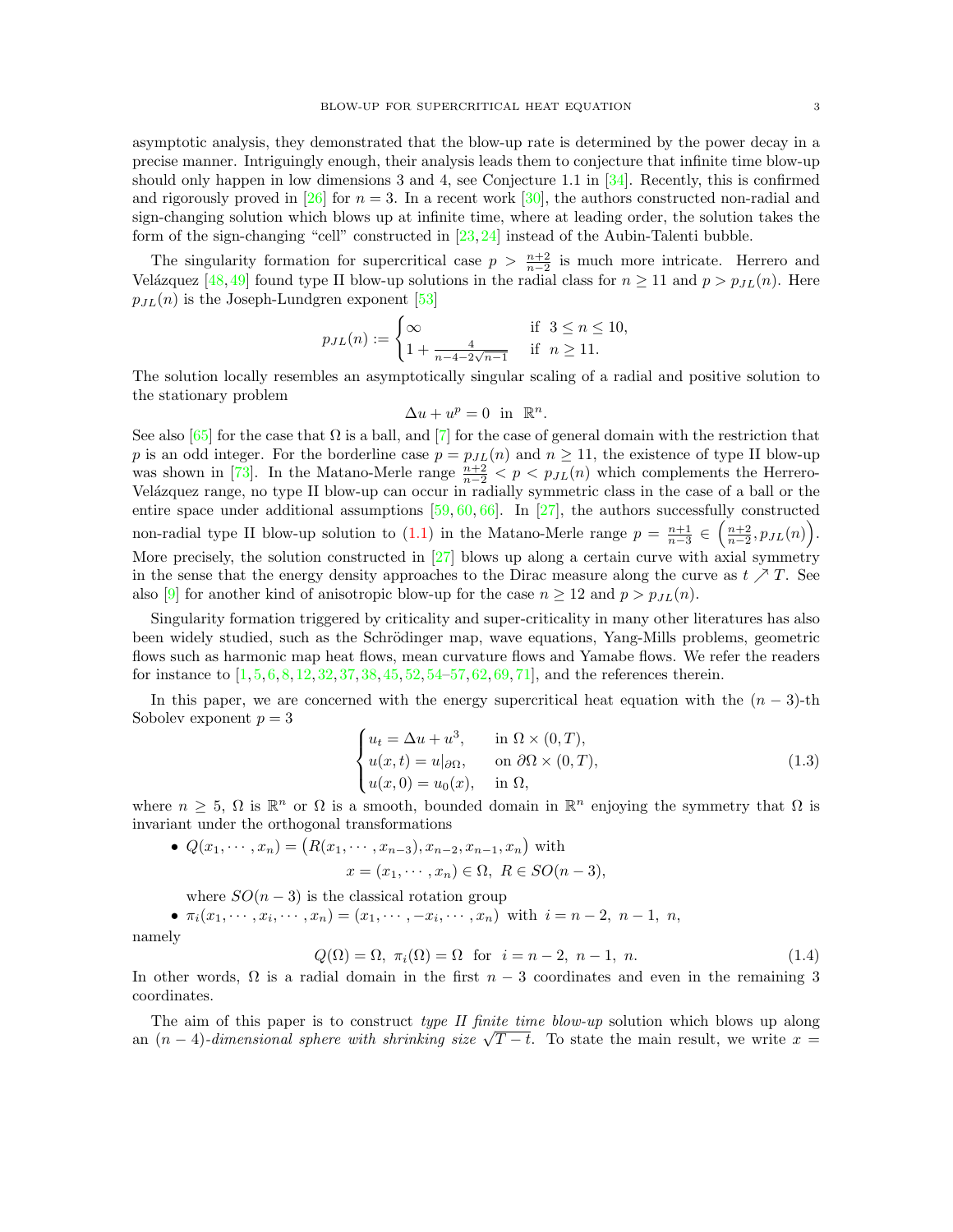$(x^*, x^{**}) \in \Omega$  with  $x^* \in \mathbb{R}^{n-3}$  and  $x^{**} \in \mathbb{R}^3$ , and denote  $|x^*| = r$ ,  $x^{**} = z$ . We look for solution  $u(x, t)$ with the same symmetry as  $\Omega$ 's

<span id="page-3-1"></span>
$$
u(x,t) = \tilde{u}(r, z, t) \tag{1.5}
$$

for a function  $\tilde{u}$  defined in  $\mathcal{D} \times (0,T)$ , where

<span id="page-3-2"></span>
$$
\mathcal{D} := \left\{ (r, z) : r = \sqrt{x_1^2 + \dots + x_{n-3}^2}, z = (x_{n-2}, x_{n-1}, x_n) \text{ such that } x = (x_1, \dots, x_n) \in \Omega \right\}. \tag{1.6}
$$

Our main result is stated as follows.

<span id="page-3-0"></span>**Theorem 1.1.** Let  $\Omega$  be  $\mathbb{R}^n$  or a smooth, bounded domain in  $\mathbb{R}^n$  in the symmetry class [\(1.4\)](#page-2-0) with  $n \geq 5$ . Then for  $T > 0$  sufficiently small, there exist initial and boundary conditions such that the solution  $u(x, t)$  to problem [\(1.3\)](#page-2-1) blows up along a shrinking sphere, with the profile of the form

$$
u(x,t) = \lambda^{-1}(t)U\left(\frac{(r,z) - (\xi_r(t), \xi_z(t))}{\lambda(t)}\right)(1 + o(1)) \text{ as } t \nearrow T,
$$

where U is the standard bubble [\(1.2\)](#page-1-2) in  $\mathbb{R}^4$ , and for some  $\kappa_* > 0$ ,  $z_0 \in \mathbb{R}^3$ ,

$$
\lambda(t) = \kappa_* \frac{T - t}{|\log(T - t)|^2} (1 + o(1)) \quad \text{as} \quad t \nearrow T,
$$
  

$$
\xi(t) = (\xi_r(t), \xi_z(t)) = \left(\sqrt{2(n - 4)(T - t)}(1 + o(1)), z_0(1 + o(1))\right) \quad \text{as} \quad t \nearrow T.
$$

Theorem [1.1](#page-3-0) exhibits a completely new blow-up phenomenon where the type II blow-up takes place along a *higher dimensional manifold with shrinking size*. More precisely, from the characterization of  $\xi(t) = (\xi_r(t), \xi_z(t))$ , the concentration set of the solution  $u(x, t)$  we construct is a shrinking  $(n-4)$ - $\zeta(t) = (\zeta_r(t), \zeta_z(t))$ , the concentration set of the solution  $u(x, t)$  we construct is a similarity  $(n-4)$ -<br>dimensional sphere with self-similar size  $\sqrt{T-t}$  and asymptotically collapses to a point  $(0, z_0)$  in  $\Omega$ as  $t \nearrow T$ . A schematic depiction of the evolution of the concentration set for  $n = 5$  is given in Figure [1](#page-4-0) below. Roughly speaking, the shape of the solution we construct looks like a "thin tube" in the  $(r, z)$ -coordinate for  $n = 5$ . This type of concentration set with shrinking size was first conjectured to exist in [\[16\]](#page-61-19) in the context of harmonic map heat flow, where the authors considered the case that the singularity set is a fixed circle. We will come back to this intriguing question in the setting of harmonic map heat flow in a forthcoming work. Also, in the setting of energy supercritical heat equation  $(1.1)$ with  $p = \frac{n+1}{n-3}$  (the second Sobolev exponent), type II finite time blow-up solution concentrating on a fixed circle was constructed in [\[27\]](#page-61-14). In another aspect, the higher dimensional blow-ups for parabolic problems can be regarded as the parallel with bubbling phenomena in the elliptic setting, see  $[20-22]$  $[20-22]$  for example. It is worth mentioning that the boundary bubbling driven by the geometry of the boundary in [\[22\]](#page-61-21) was also conjectured to be true for parabolic problems in [\[27\]](#page-61-14).

In fact, there are similar phenomena as shown in Theorem [1.1](#page-3-0) in other literatures. In [\[79\]](#page-63-13), a In fact, there are similar phenomena as shown in Theorem 1.1 in other interatures. In [19], a<br>very similar "neck pinch" blow-up with self-similar size  $\sqrt{T-t}$  was already found for the finite time singularity formation of the generalized Euler equations in dimension three (see [\[79,](#page-63-13) Theorem 1.11]). A similar relation  $\dot{\xi}_r \sim \frac{1}{\xi_r}$ , which is the key to obtain novel dynamics of the shrinking concentration set in Theorem [1.1,](#page-3-0) seems to be also crucially used to produce such "neck pinch" blow-up in [\[79,](#page-63-13) Section 7]. In the context of the finite time blow-up for nonlinear Schrödinger equations (NLS), the shrinking (or collapsing) concentration sets have been found in  $[50,63]$  $[50,63]$  (see also  $[33]$  for the numerical simulations). Note that the solutions constructed in  $[50, 63]$  $[50, 63]$  are essentially radially symmetric, and the shrinking rote that the solutions constructed in [50, 05] are essentially radially symmetric, and the shrinking concentration sets are not of self-similar size  $\sqrt{T-t}$ , while the solution constructed in Theorem [1.1](#page-3-0) is cylindrically symmetric and  $\xi_r(t) \sim \sqrt{T-t}$ . At the level of NLS with cylindrical symmetry, the standing ring (with fixed radius) blow-ups have been investigated in [\[51,](#page-62-23) [81\]](#page-63-15) for example.

The proof of Theorem [1.1](#page-3-0) is based on the *inner-outer gluing method*, which has been a very powerful tool in constructing solutions in many elliptic problems, see for instance  $[18,20-22]$  $[18,20-22]$  $[18,20-22]$  and the references therein. Also, this method has been successfully applied to various parabolic problems recently, such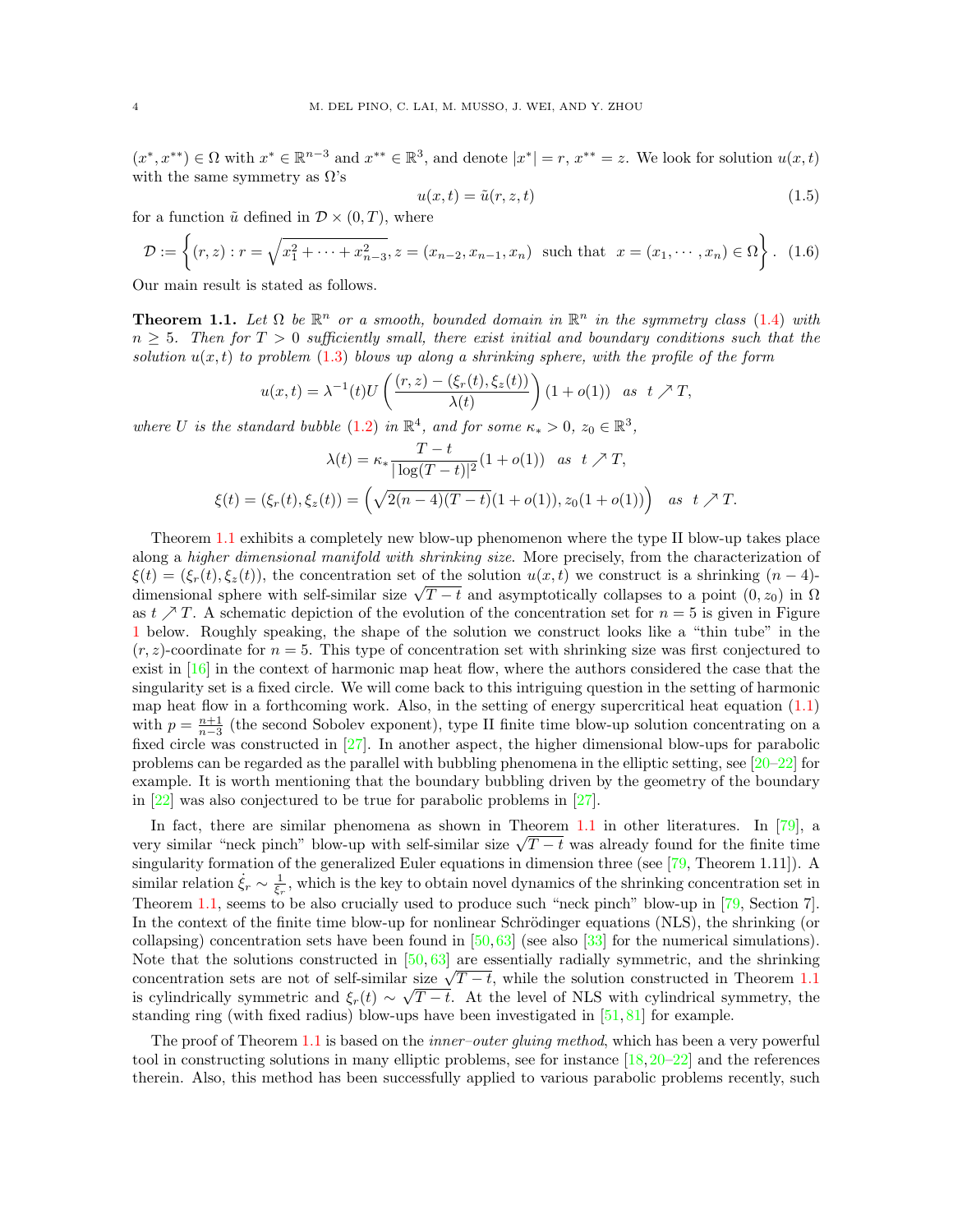<span id="page-4-0"></span>

**FIGURE 1.** A schematic depiction of the concentration set in Theorem [1.1](#page-3-0) for  $n = 5$ . In this case, the concentration set is a *shrinking circle*. The solution constructed in Theorem [1.1](#page-3-0) blows up along the shrinking circle  $\Sigma(t)$ . For  $0 < t < t_1 < T$ , the concentration set evolves from  $\Sigma(t)$  to  $\Sigma(t_1)$  (shown here as the blue curve) as  $t \to t_1$ , and finally *collapses* to a point as  $t \to T$ .

as the energy critical heat equations, harmonic map heat flows, Euler flows, Keller-Segel system, the nematic liquid crystal flow and parabolic fractional problems, see [\[11–](#page-61-6)[15,](#page-61-23) [17,](#page-61-24) [25–](#page-61-4)[28,](#page-61-25) [30,](#page-61-10) [58,](#page-62-24) [68,](#page-63-16) [74](#page-63-17)[–76\]](#page-63-18). We refer the interested readers to a survey  $[19]$  for more results in parabolic settings.

In the symmetry class  $(1.5)$ , problem  $(1.3)$  is reduced to solving

<span id="page-4-1"></span>
$$
\begin{cases}\n\tilde{u}_t = \Delta_{(r,z)}\tilde{u} + \frac{n-4}{r}\tilde{u}_r + \tilde{u}^3, & \text{in } \mathcal{D} \times (0,T) \\
\tilde{u}_r = 0, & \text{on } (\mathcal{D} \cap \{r = 0\}) \times (0,T) \\
\tilde{u} = \tilde{u}|_{\partial\Omega}, & \text{on } (\partial \mathcal{D} \backslash \{r = 0\}) \times (0,T) \\
\tilde{u}(\cdot, 0) = \tilde{u}_0, & \text{in } \mathcal{D}\n\end{cases}
$$
\n(1.7)

where D is defined in [\(1.6\)](#page-3-2) and  $\Delta(r,z) := \partial_r^2 + \Delta_z$  is the Laplacian in  $\mathbb{R}^4$ . Note that  $p = 3$  is the critical exponent in  $\mathbb{R}^4$ . So problem [\(1.7\)](#page-4-1) can be viewed as the energy critical problem in  $\mathbb{R}^4$  with a perturbation  $\frac{n-4}{r}\tilde{u}_r$ . It turns out that the term  $\frac{n-4}{r}\tilde{u}_r$  plays a crucial role in producing the shrinking concentration set. The first step of the construction consists of choosing a suitable approximate solution with sufficiently small error and then decomposing the original problem into inner and outer problems, where the inner problem is essentially the linearization around the bubble supported in a well-chosen ball whose radius is  $R(t)$  in the scaled variable. The inner and outer problems will be solved by developing linear theories for the associated linear problems and the Schauder fixed point theorem.

Major difficulties of this supercritical problem come from several aspects.

- (1) The reduced equation for the scaling parameter  $\lambda(t)$  involves a delicate nonlocal integrodifferential operator. In fact, this nonlocal effect is one of the key features triggered by the slow decaying kernel of the linearized operator in low dimensional problems, as already observed in [\[17,](#page-61-24) [26,](#page-61-9) [29,](#page-61-5) [31\]](#page-62-6).
- (2) Since the desired blow-up solution is located exactly at the self-similar regime  $r = O(\sqrt{T-t})$ , the estimates for the linear outer problem are much more delicate than the case that the concentration set is fixed  $(r = O(1))$ . On the other hand, it is a difficult issue to control the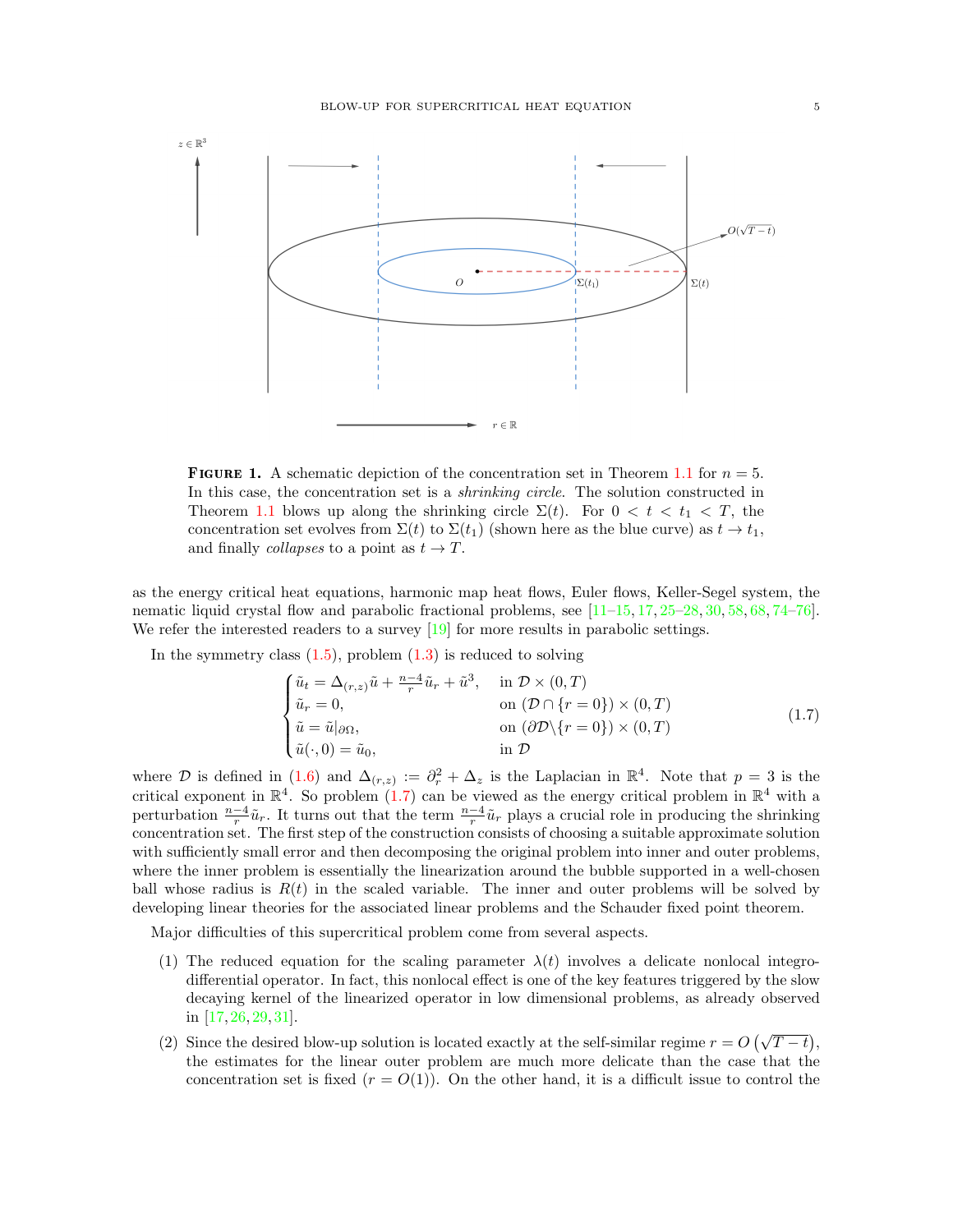term of type  $\frac{n-4}{r}\tilde{u}_r$  due to the shrinking effect  $r \sim$ √  $T-t \to 0$  as  $t \nearrow T$ . As a consequence, in order to carry out the fixed point argument under suitable topologies, the estimates for the inner and outer problems should be very refined. We achieve this by developing a new inner–outer gluing method. For the outer problem, we achieve this by using the Duhamel's formula in  $\mathbb{R}^n$ , while for the inner problem, motivated by [\[11,](#page-61-6)[17\]](#page-61-24), we improve the linear theory by decomposing the linearized problem into three different modes: scaling mode, translation mode and higher modes. The most difficult modes are scaling mode and translation mode. To find inner solution with proper space-time decay, we shall carry out another new inner–outer gluing scheme for the scaling mode, while the estimates for the translation mode are obtained by the blow-up argument.

(3) As mentioned, the inner problem is supported in a ball with radius  $R = R(t)$  in terms of the scaled variable. To ensure the inner-outer gluing to be carried out, the radius  $R(t)$  and the parameters in the norms will be very carefully chosen, and it turns out that from our final choice of  $R(t) = (T - t)^{-1/2} |\log(T - t)|^{\theta}$  with  $\theta \in (3/2, 2)$ , it is impossible to control the nonlinear terms (of quadratic order) in the right hand sides of the inner and outer equations without the new linear theory developed in this paper since the inner solution is deteriorated near the blow-up set. We manage to gain control of those terms by developing a new linear theory (see Proposition [7.1\)](#page-21-0).

Note that the supercritical problem [\(1.3\)](#page-2-1) is in the Matano–Merle range  $\frac{n+2}{n-2} < p < p_{JL}$ . It was proved that no type II blow-up is present for radial solutions in the case of a ball or the entire space under additional assumptions  $[59, 60, 66]$  $[59, 60, 66]$  $[59, 60, 66]$  $[59, 60, 66]$ , while the solution constructed in Theorem [1.1](#page-3-0) is certainly not radially symmetric as the translation mode also plays a crucial role in the construction resulting in the novel dynamics of the concentration set. In this aspect, the results in Theorem [1.1](#page-3-0) share a similar flavor as that of  $[27]$ . We close the introduction by mentioning that for problem  $(1.3)$ , type II finite time blow-up on a sphere with fixed instead of shrinking size also exists, and we will not elaborate on this problem since it is a rather direct consequence of our construction here.

Since the proof of Theorem [1.1](#page-3-0) is quite long and technical, we shall give a brief sketch to illustrate the ideas in next section.

### 2. Sketch of the proof

<span id="page-5-0"></span>In this section, we shall sketch the major steps in our construction.

#### Step 1. Approximate solution

We define the error operator

$$
S(u) := -u_t + \Delta_{(r,z)}u + \frac{n-4}{r}u_r + u^3.
$$

Then looking for a solution to  $(1.3)$  in the symmetry class  $(1.5)$  is equivalent to finding u such that

$$
\mathcal{S}(u)=0,
$$

where we drop the tilde for simplicity. The bubble

$$
U(y) = \frac{\alpha_0}{1 + |y|^2}
$$

solves the Yamabe problem

$$
\Delta_y U + U^3 = 0 \text{ in } \mathbb{R}^4,
$$

where  $\alpha_0 = 2\sqrt{2}$ . Our first approximation is chosen as

$$
U^* = \eta_* U_{\lambda(t),\xi(t)} \quad \text{with} \quad U_{\lambda(t),\xi(t)} = \lambda^{-1}(t)U\left(\frac{(r,z) - \xi(t)}{\lambda(t)}\right) \quad \text{and} \quad \eta_* := \eta\left(\frac{|(r,z) - \xi(t)|}{\delta\sqrt{T - t}}\right)
$$

for  $\delta > 0$  fixed small, where  $\eta$  is the standard cut-off such that  $\eta(s) = 1$  for  $s < 1$  and  $\eta(s) = 0$ for s > 2. The purpose of the extra cut-off  $\eta_*$  in front of the bubble is to make the desired solution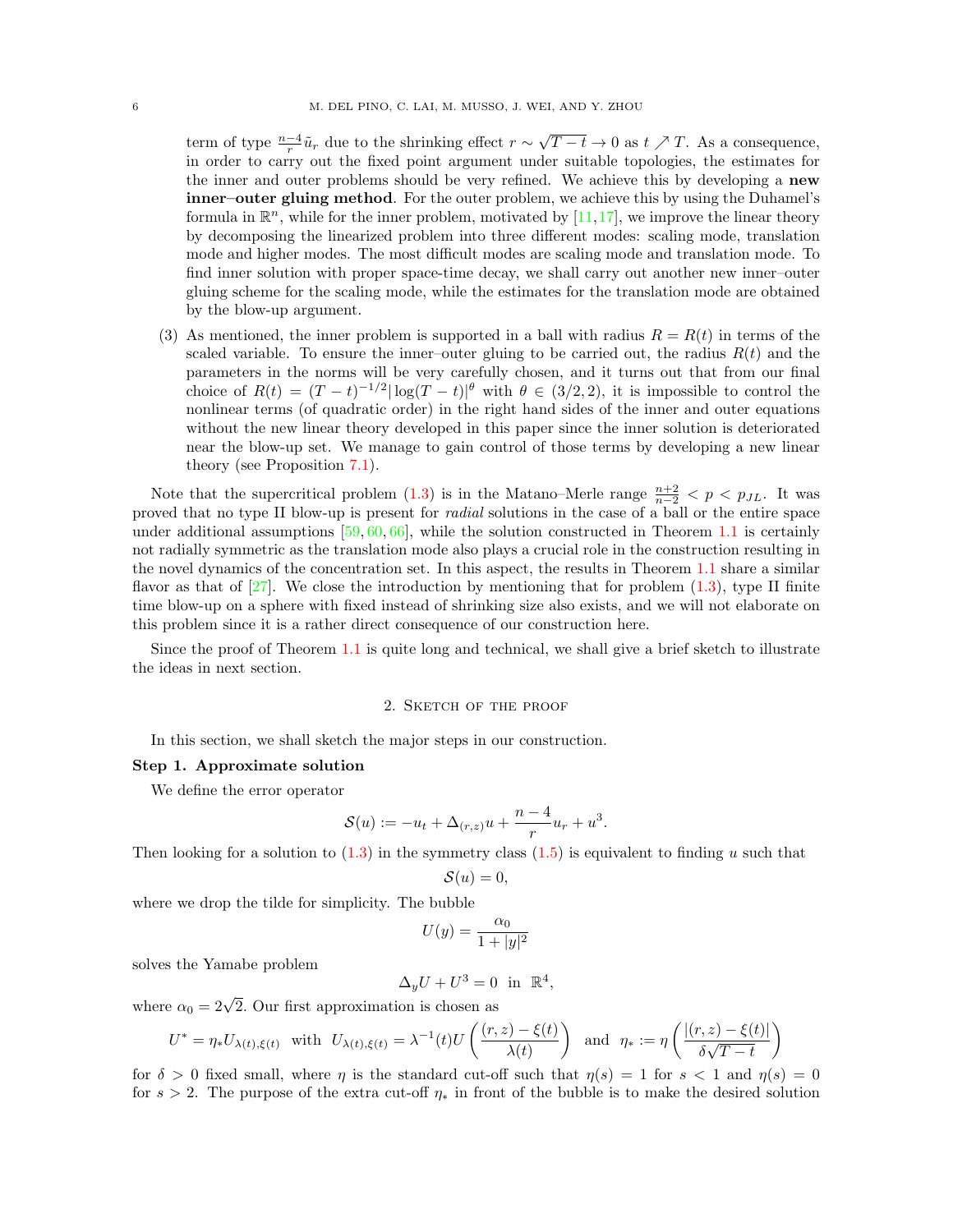more concentrated near the shrinking sphere, and it also enables us to better control the terms of type  $\frac{n-4}{r}$ ∂<sub>r</sub>u as  $r \to 0^+$ . Next, the error of  $U^*$  is

$$
\mathcal{S}(U^*) = \eta_* \left[ \lambda^{-2}(t) \dot{\lambda}(t) \left( -\frac{\alpha_0}{1+|y|^2} + \frac{2\alpha_0}{(1+|y|^2)^2} \right) + \lambda^{-2}(t) \nabla_y U(y) \cdot \dot{\xi}(t) \right] + U_{\lambda,\xi} (\Delta_{(r,z)} \eta_* - \partial_t \eta_*) + 2 \nabla \eta_* \cdot \nabla U_{\lambda,\xi} + (\eta_*^3 - \eta_*) U_{\lambda,\xi}^3 + \frac{n-4}{r} \partial_r(\eta_* U_{\lambda,\xi}),
$$

where  $\nabla := (\partial_r, \nabla_z)$  and  $y = \frac{(r, z) - \xi(t)}{\lambda(t)}$  $\frac{\zeta(-\xi(t))}{\lambda(t)}$ . Notice that the slow decaying error in  $\mathcal{S}(U^*)$  is

$$
\mathcal{E}_0 = -\frac{\alpha_0 \dot{\lambda}(t)}{\lambda^2(t) + \rho^2} \approx -\frac{\alpha_0 \dot{\lambda}(t)}{\rho^2},
$$

where  $\rho = \lambda |y|$ . To reduce the size of  $\mathcal{E}_0$ , a correction  $\Psi_0$  solving

$$
\partial_t u = \Delta_{(r,z)} u + \mathcal{E}_0 \quad \text{in} \quad \mathbb{R}^4 \times (0,T)
$$

is added. Moreover,  $\Psi_0$  takes the integral form as [\(3.10\)](#page-10-1). So we take the second approximation as

$$
u^* = U^* + \eta_* \Psi_0
$$

and its error is computed in  $(3.13)$ . To further reduce the size of the error  $\mathcal{S}(u^*)$  to carry out the innerouter gluing scheme, we add one more correction  $\Psi_1$  as in [\(3.16\)](#page-12-1). Then our corrected approximate solution becomes

$$
u_c^*=U^*+\eta_*\Psi_0+\Psi_1.
$$

### Step 2. The inner–outer gluing scheme

Now, we write

$$
u = u_c^* + \mathbf{P},
$$

and our aim is to find the perturbation P satisfying

$$
\mathcal{S}(u_c^* + \mathbf{P}) = 0.
$$

We decompose P into inner and outer profiles

$$
\mathtt{P}=\mathtt{P}_{in}+\mathtt{P}_{out}
$$

with

$$
P_{in} = \lambda^{-1}(t)\eta_R \phi(y, t) \text{ and } P_{out} = \psi + Z^*,
$$

where  $Z^*$  satisfies a heat equation  $(4.2)$  and

$$
\eta_R := \eta \left( \frac{|(r, z) - \xi(t)|}{\lambda(t) R(t)} \right).
$$

Write  $y = \frac{(r,z)-\xi(t)}{\lambda(t)}$  $\frac{\zeta(z)-\zeta(t)}{\lambda(t)}, \xi(t) = (\xi_r(t), \xi_z(t))$  and  $\Psi^* = \psi + Z^*$ . Then a desired solution  $u = u_c^* + P$  is found if  $\phi$  and  $\psi$  solve essentially the inner-outer gluing system

<span id="page-6-0"></span>
$$
\begin{cases}\n\lambda^2 \phi_t = \Delta_y \phi + 3U^2(y)\phi + \mathcal{H}(\phi, \psi, \lambda, \xi) & \text{in } \mathcal{D}_{2R} \times (0, T) \\
\psi_t = \Delta_{(r,z)} \psi + \frac{n-4}{r} \partial_r \psi + \mathcal{G}(\phi, \psi, \lambda, \xi) & \text{in } \mathcal{D} \times (0, T)\n\end{cases}
$$
\n(2.1)

where  $H$ ,  $G$ ,  $D$  are defined in  $(4.4)$ ,  $(4.6)$ ,  $(1.6)$ , and

$$
\mathcal{D}_{2R} = \{(r, z) \in \mathbb{R}^4 : |(r, z) - (\xi_r, \xi_z)| \le 2\lambda(t)R(t)\}.
$$

The inner-outer gluing system [\(2.1\)](#page-6-0) shall be solved by developing linear theories for the associated linear problems and then applying the fixed point argument. See Section [4](#page-12-0) for more detailed strategies for solving this system.

### Step 3. Choosing parameter functions  $\lambda(t)$  and  $\xi(t)$  at leading order

For the inner probelm

$$
\lambda^{2} \phi_{t} = \Delta_{y} \phi + 3U^{2}(y)\phi + \mathcal{H}(\phi, \psi, \lambda, \xi) \text{ in } \mathcal{D}_{2R} \times (0, T),
$$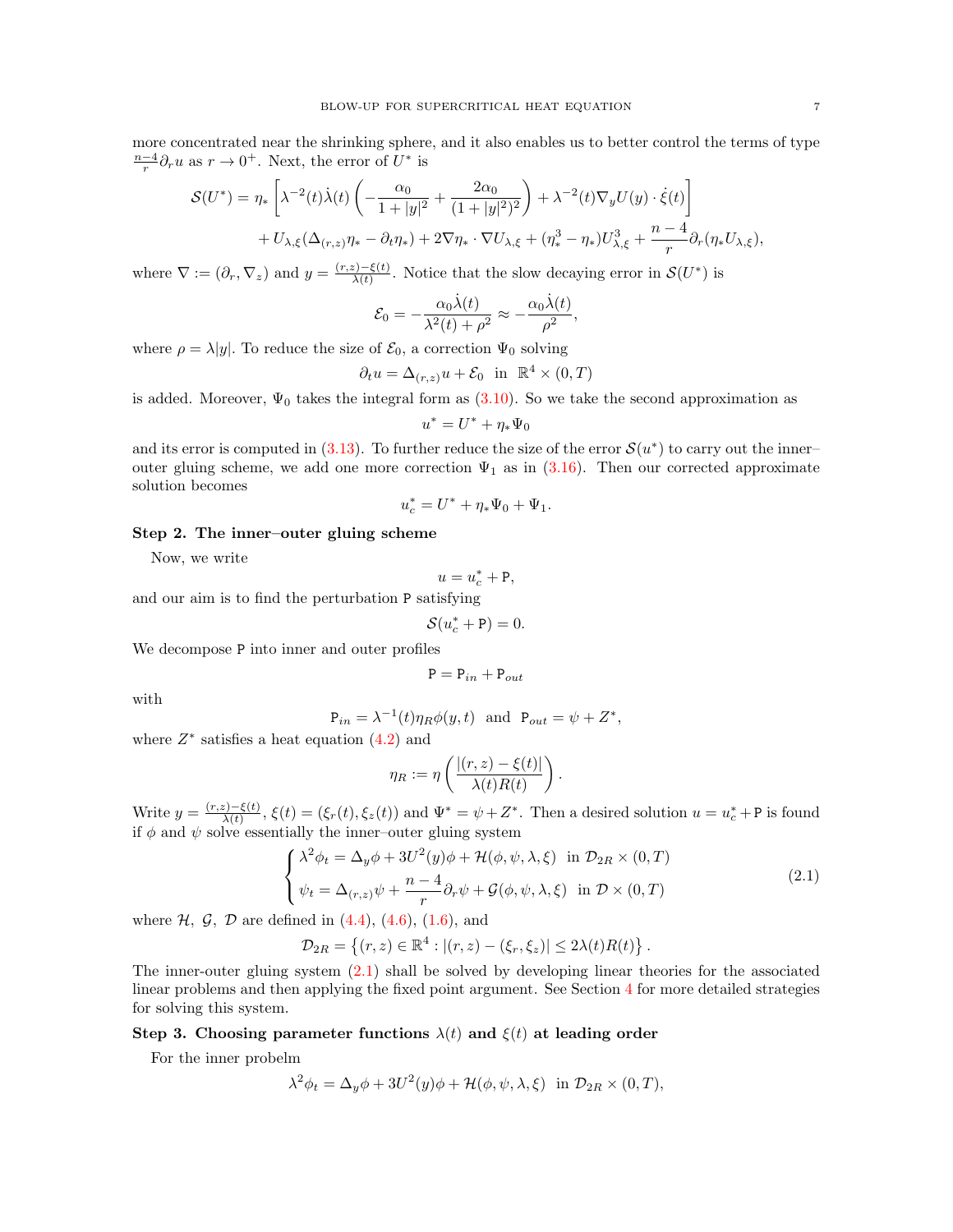we notice that the parabolic operator  $-\lambda^2 \partial_t + L_0$  is certainly not invertible since all the time independent elements in the 5 dimensional kernel of  $L_0$  (see [\(3.3\)](#page-9-2)) also belong to the kernel of  $-\lambda^2 \partial_t + L_0$ . Here  $L_0 = \Delta_y + 3U^2$  is the linearized operator around the bubble. Therefore, certain orthogonality conditions are expected to guarantee the existence of inner solution  $\phi$  with suitable space-time decay. By the linear theory which will be developed in Section [7,](#page-20-0) approximately, orthogonality conditions

$$
\int_{\mathbb{R}^4} \mathcal{H}(\phi, \psi, \lambda, \xi) Z_j(y) dy \approx 0 \text{ for all } j = 1, \cdots, 5, t \in (0, T)
$$

should be satisfied, where  $Z_j$  are kernel functions defined in [\(3.3\)](#page-9-2). By singling out the main term  $\mathcal{H}_*[\lambda,\xi,\Psi^*]$  in  $\mathcal{H}(\phi,\psi,\lambda,\xi)$ , it is thus reasonable to find the leading orders  $\lambda_*(t)$ ,  $\xi_*(t)$  of the scaling and translation parameters  $\lambda(t)$ ,  $\xi(t)$  such that

$$
\int_{\mathbb{R}^4} \mathcal{H}_*(\lambda_*, \xi_*, \Psi^*) Z_j(y) dy = 0 \text{ for all } j = 1, \cdots, 5, t \in (0, T).
$$

The orthogonality conditions above imply that

$$
\begin{cases} \dot{\xi}_r(t) + \frac{n-4}{\xi_r(t)} = o(1) \\ \dot{\xi}_{z_j}(t) = o(1), \quad j = 2, 3, 4, \\ \int_{-T}^{t - \lambda^2(t)} \frac{\dot{\lambda}(s)}{t - s} ds = -c + o(1) \end{cases}
$$

where  $o(1) \to 0$  as  $t \nearrow T$  and  $c > 0$ . Note that the operator  $\frac{n-4}{r} \partial_r$  resulting from the symmetry  $(1.5)$ plays a crucial role in generating the novel dynamics for  $\xi_r(t)$ , and the integro-differential equation for  $\lambda(t)$  is due to the non-local correction  $\Psi_0$ . After some effort, the integral equation can be approximated by

$$
\dot{\lambda}(t) = -\frac{c}{|\log(T-t)|^2}.
$$

Therefore, to make H as orthogonal as possible to the kernel functions  $Z_j$  with  $j = 1, \dots, 5$ , good choices for the leading orders  $\lambda_*(t)$  and  $\xi_*(t) = (\xi_{r,*}(t), \xi_{z,*}(t))$  are

$$
\begin{cases} \xi_{r,*}(t) = \sqrt{2(n-4)(T-t)} \\ \xi_{z,*}(t) = z_0 \\ \lambda_*(t) = \frac{|\log T|(T-t)}{|\log(T-t)|^2} \end{cases}
$$

where  $z_0$  is a given point in  $\mathbb{R}^3$ . See Section [5](#page-14-0) for detailed derivation of  $\lambda_*(t)$  and  $\xi_*(t)$ . The remainders for  $\lambda(t)$  and  $\xi(t)$  will be completely solved in Section [8.](#page-30-0)

## Step 4. Linear theory for the outer problem

To solve the outer problem, we shall develop a linear theory for the associated linear outer problem in Section [6.](#page-18-0)

Since the desired blow-up solution concentrates on an  $(n-4)$ -dimensional sphere with shrinking size √  $T-t$ , suitable estimates for the outer solution  $\psi$  are affected by the shrinking effect and thus very delicate to find. To achieve this, we find solutions in the symmetry class  $(1.5)$  by using the Duhamel's formula in  $\mathbb{R}^n$ . We consider the model linear problem

$$
\begin{cases}\n\psi_t = \Delta_{(r,z)}\psi + \frac{n-4}{r}\partial_r\psi + \mathbf{f}_{\text{out}}, & \text{in } \mathcal{D} \times (0,T) \\
\psi = 0, & \text{on } (\partial \mathcal{D}\setminus\{r=0\}) \times (0,T) \\
\psi_r = 0, & \text{on } (\mathcal{D} \cap \{r=0\}) \times (0,T) \\
\psi(r,z,0) = 0, & \text{in } \mathcal{D}\n\end{cases}
$$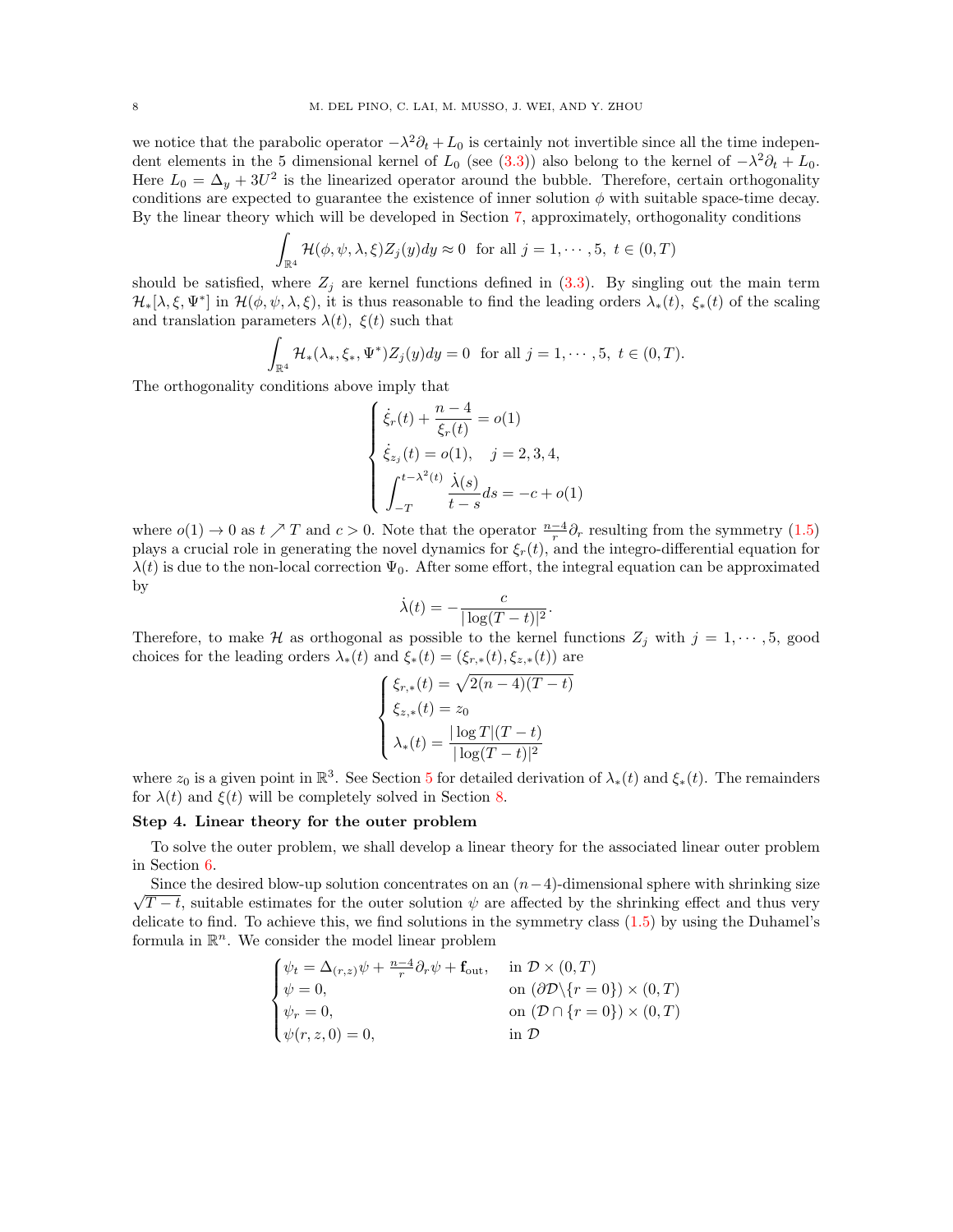where the non-homogeneous term  $f_{\text{out}}$  is assumed to be bounded with respect to the weights appearing in  $G$  defined by  $(4.6)$  in the outer problem. By using the Duhamel's formula, we obtain the following estimate

$$
\|\psi\|_{*} \lesssim \|\mathbf{f}_{\text{out}}\|_{**},
$$

where the weighted norms  $\|\cdot\|_{*}$  and  $\|\cdot\|_{**}$  are defined in [\(6.4\)](#page-18-1) and [\(6.3\)](#page-18-2). The proofs of these technical estimates will be postponed to the Appendix.

## Step 5. Linear theory for the inner problem

We then want to develop a linear theory for the associated linear inner problem.

Our strategy is to decompose the inner problem into three different Fourier modes

- Scaling mode:  $\lambda^2 \phi_t^0 = \Delta_y \phi^0 + 3U^2(y)\phi^0 + h^0(y, t) + c^0(t)Z_5(y)$  in  $\mathcal{D}_{2R} \times (0, T)$
- Translation mode:  $\lambda^2 \phi_t^1 = \Delta_y \phi^1 + 3U^2(y)\phi^1 + h^1(y, t) + \sum_{\ell=1}^4 c^{\ell}(t) Z_{\ell}(y)$  in  $\mathcal{D}_{2R} \times (0, T)$
- Higher modes:  $\lambda^2 \phi_t^{\perp} = \Delta_y \phi^{\perp} + 3U^2(y)\phi^{\perp} + h^{\perp}(y,t)$  in  $\mathcal{D}_{2R} \times (0,T)$

and we shall construct inner solution in each mode. For the scaling mode, we further decompose  $\phi^0$ into inner and outer profiles

$$
\phi^0 = \phi_{out}^0 + \eta_{R_*} \phi_{in}^0,
$$

where  $\eta_{R_*} := \eta \left( \frac{|y|}{R_*} \right)$  $\frac{|y|}{R_*}$  with the standard cut-off  $\eta$  defined in [\(3.5\)](#page-9-3) and  $R_* = R^{\sigma}$  for  $\sigma \in (0,1)$ . As mentioned, due to the shrinking effect of the concentration set and also the need for the control of nonlinear terms (of quadratic order), the estimates required for the inner–outer gluing to work should be very refined. This is the reason why we shall carry out a new inner–outer gluing scheme at scaling mode. As a result, the estimates we get are only deteriorated inside the inner ball, and adjusting  $\sigma$ enables us to better control the estimates. On the other hand, we observe that the kernel functions  $Z_{\ell}(y)$  ( $\ell = 1, \dots, 4$ ) corresponding to the translation mode are of fast decay

$$
Z_{\ell}(y) \sim \frac{1}{|y|^3}
$$
 as  $|y| \to +\infty$ ,

which enables us to get the estimates for  $\phi^1$  by the blow-up argument inspired by [\[17\]](#page-61-24). Here we need a technical restriction that  $a_1 \in (1,2)$  to ensure the integrability in the argument, where  $a_1$  is one of the parameters in the  $\|\cdot\|_{\nu_1,a_1}$ -norm measuring the translation mode. See Section [7](#page-20-0) for more details.

## Step 6. Solving the inner–outer gluing system

Our aim is to solve the inner–outer gluing system [\(2.1\)](#page-6-0) by applying the linear theories developed for inner and outer problems and also the Schauder fixed point theorem. This is the context of Section [8.](#page-30-0)

For the outer problem, we estimate  $\|\mathcal{G}\|_{**}$  where the  $\|\cdot\|_{**}$ -norm is the norm we find in the linear theory for the outer problem in Section [6.](#page-18-0) For the inner problem, we estimate  $\mathcal{H}$  in the norms we find for different modes in the linear theory in Section [7,](#page-20-0) namely,  $\|\mathcal{H}^0\|_{\nu,2+a}$ ,  $\|\mathcal{H}^1\|_{\nu,1+a_1}$ ,  $\|\mathcal{H}^{\perp}\|_{\nu,2+a}$ . To gain smallness in the contraction, restrictions for all the parameters in the norms are required. We then need to adjust  $\lambda(t)$  and  $\xi(t)$  such that the orthogonality conditions hold. The reduced equation for  $\xi(t)$ is direct to solve, while the reduced equation of  $\lambda(t)$  turns out to be an integro-differential equation due to the non-local correction  $\Psi_0$ , which shall be solved by the similar argument as in [\[17,](#page-61-24) Section 8]. Finally, using the Schauder fixed point theorem, we prove the existence of desired blow-up solution.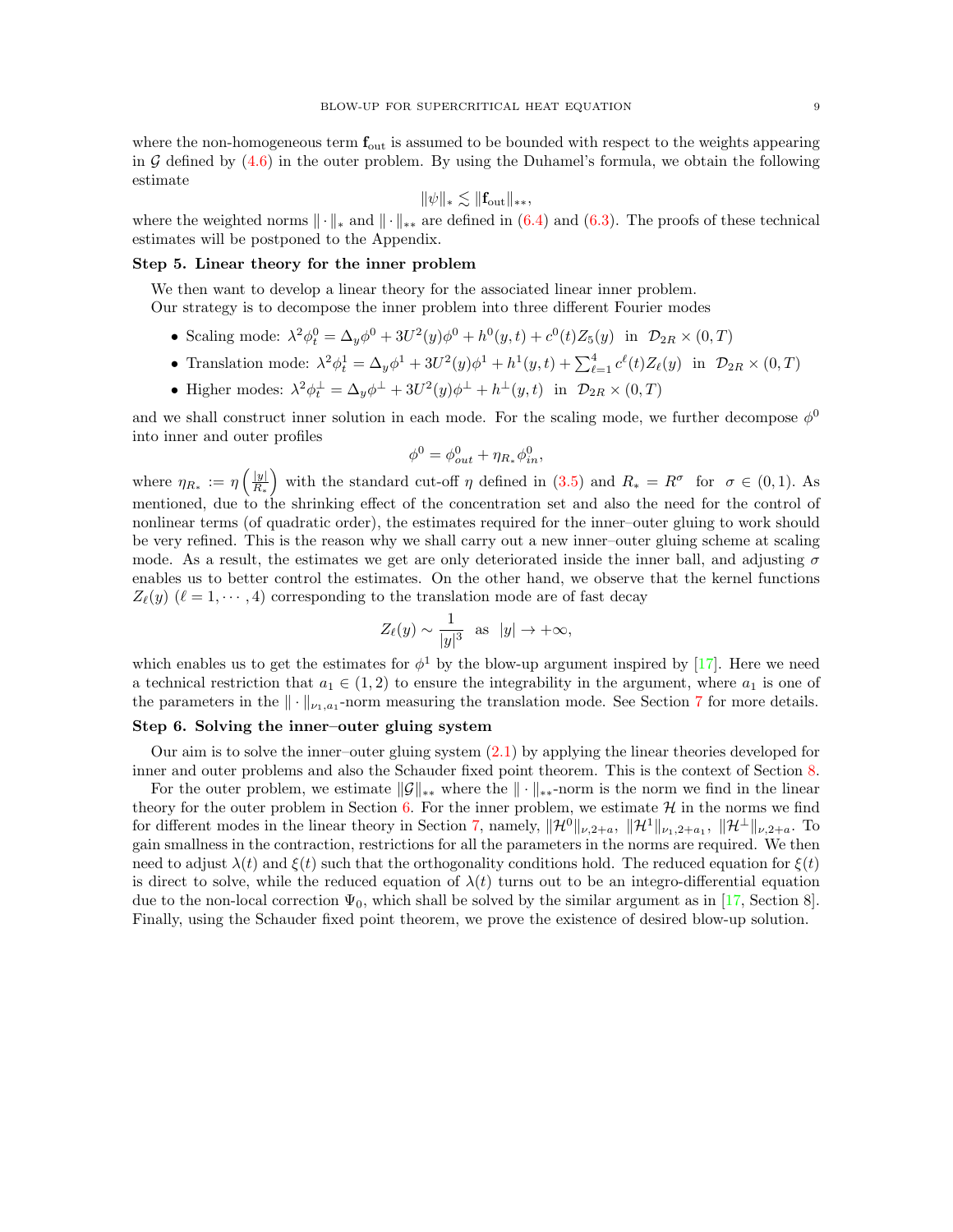#### 3. Approximate solutions and error estimates

<span id="page-9-0"></span>In the symmetry class  $(1.5)$ , problem  $(1.3)$  becomes

$$
u_t = u_{rr} + \frac{n-4}{r}u_r + \Delta_z u + u^3,
$$

where  $(r, z) \in \mathcal{D}$  with  $\mathcal D$  defined in [\(1.6\)](#page-3-2). Define the error operator

$$
S(u) := -u_t + \Delta_{(r,z)}u + \frac{n-4}{r}u_r + u^3,
$$

where  $\Delta(r,z) := \partial_r^2 + \Delta_z$  is the Laplacian in  $\mathbb{R}^4$ . Our first approximate solution is based on the Aubin–Talenti bubble (see [\[2,](#page-61-27) [78\]](#page-63-19))

<span id="page-9-5"></span>
$$
U(y) = \frac{\alpha_0}{1 + |y|^2} \tag{3.1}
$$

which solves the Yamabe problem

$$
\Delta_y U + U^3 = 0 \text{ in } \mathbb{R}^4.
$$

Here  $\alpha_0 = 2\sqrt{2}$ . It is well-known that the linearized operator around the bubble

<span id="page-9-4"></span>
$$
L_0(\phi) := \Delta \phi + 3U^2 \phi \tag{3.2}
$$

is non-degenerate in the sense that all bounded solutions to  $L_0(\phi) = 0$  are the linear combination of

<span id="page-9-2"></span>
$$
Z_i(y) := \partial_{y_i} U(y), \ i = 1, 2, 3, 4, \ Z_5(y) := U(y) + \nabla U(y) \cdot y. \tag{3.3}
$$

## <span id="page-9-1"></span>3.1. First approximate solution. We define

$$
U_{\lambda(t),\xi(t)}(r,z) = \lambda^{-1}(t)U\left(\frac{(r,z)-\xi(t)}{\lambda(t)}\right),\,
$$

where

$$
\xi(t) = (\xi_r(t), \xi_z(t))
$$

with

$$
\xi_r(t) = \xi_{r,*}(t) + \xi_{r,1}(t), \ \xi_{r,1}(t) = o(\xi_{r,*}(t)),
$$
  
\n
$$
\xi_z(t) = \xi_{z,*}(t) + \xi_{z,1}(t), \ |\xi_{z,1}(t)| = o(|\xi_{z,*}(t)|).
$$

In the sequel, we denote

$$
y = \frac{(r, z) - \xi(t)}{\lambda(t)}.
$$

.

Now we choose the first approximate solution as

$$
U^* = \eta_* U_{\lambda(t),\xi(t)},
$$

where the cut-off function  $\eta_*$  is defined by

<span id="page-9-6"></span>
$$
\eta_* := \eta \left( \frac{|(r, z) - \xi(t)|}{\delta \sqrt{T - t}} \right) \tag{3.4}
$$

with the positive constant  $\delta$  fixed sufficiently small. Here the smooth cut-off function  $\eta$  is defined by

<span id="page-9-3"></span>
$$
\eta(s) = \begin{cases} 1, & s < 1, \\ 0, & s > 2. \end{cases} \tag{3.5}
$$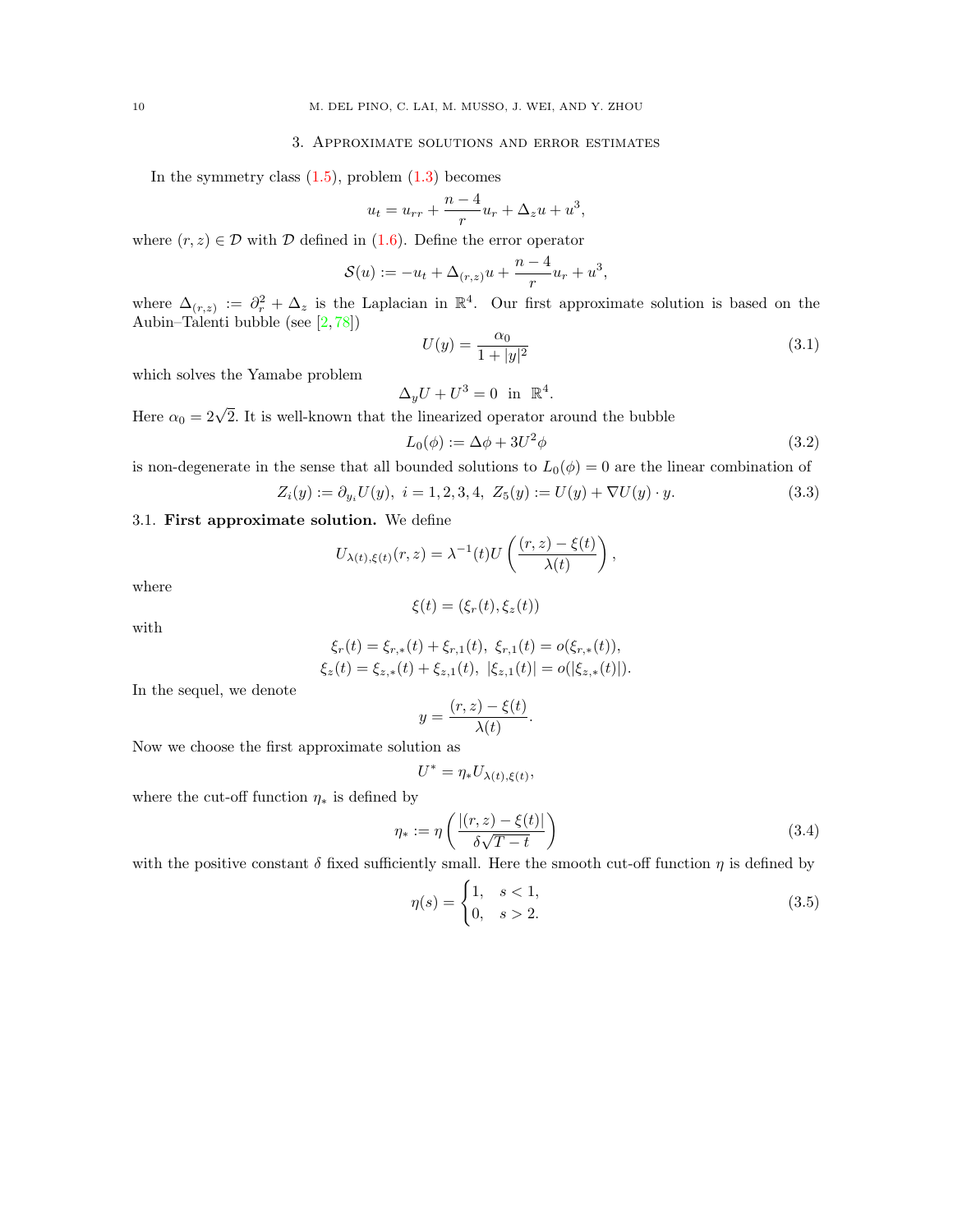Then the first error of  $U^*$  is

<span id="page-10-2"></span>
$$
\mathcal{S}(U^*) = -\eta_* \partial_t U_{\lambda,\xi} + U_{\lambda,\xi} (\Delta_{(r,z)} \eta_* - \partial_t \eta_*) + 2\nabla \eta_* \cdot \nabla U_{\lambda,\xi} + (\eta_*^3 - \eta_*) U_{\lambda,\xi}^3 + \frac{n-4}{r} \partial_r (\eta_* U_{\lambda,\xi})
$$
  
\n
$$
= \eta_* \left[ \lambda^{-2}(t) \dot{\lambda}(t) Z_5(y) + \lambda^{-2}(t) \nabla U(y) \cdot \dot{\xi}(t) \right] + U_{\lambda,\xi} (\Delta_{(r,z)} \eta_* - \partial_t \eta_*) + 2\nabla \eta_* \cdot \nabla U_{\lambda,\xi}
$$
  
\n
$$
+ (\eta_*^3 - \eta_*) U_{\lambda,\xi}^3 + \frac{n-4}{r} \partial_r (\eta_* U_{\lambda,\xi})
$$
  
\n
$$
= \eta_* \left[ \lambda^{-2}(t) \dot{\lambda}(t) \left( -\frac{\alpha_0}{1+|y|^2} + \frac{2\alpha_0}{(1+|y|^2)^2} \right) + \lambda^{-2}(t) \nabla U(y) \cdot \dot{\xi}(t) \right]
$$
  
\n
$$
+ U_{\lambda,\xi} (\Delta_{(r,z)} \eta_* - \partial_t \eta_*) + 2\nabla \eta_* \cdot \nabla U_{\lambda,\xi} + (\eta_*^3 - \eta_*) U_{\lambda,\xi}^3 + \frac{n-4}{r} \partial_r (\eta_* U_{\lambda,\xi}),
$$
\n(3.6)

where  $\nabla := (\partial_r, \nabla_z).$ 

<span id="page-10-0"></span>3.2. Corrected approximate solution. Observe that the slow decaying error in  $(3.6)$  is

<span id="page-10-5"></span>
$$
\mathcal{E}_0 = -\frac{\alpha_0 \dot{\lambda}(t)}{\lambda^2(t) + \rho^2} \approx -\frac{\alpha_0 \dot{\lambda}(t)}{\rho^2},\tag{3.7}
$$

where  $\rho = |(r, z) - \xi(t)|$ . In order to reduce the size of the first error, we shall choose  $\Psi^0$  to be an approximate solution of

$$
\partial_t u = \Delta_{(r,z)} u + \mathcal{E}_0 \quad \text{in} \quad \mathbb{R}^4 \times (0,T).
$$

To achieve this, we consider

$$
\partial_t \psi^0 = \psi^0_{\rho\rho} + \frac{3}{\rho} \psi^0_{\rho} - \frac{\alpha_0 \dot{\lambda}(t)}{\rho^2}.
$$

We perform the change of variable  $\phi_0 = \rho \psi^0$  and get

<span id="page-10-3"></span>
$$
\partial_t \phi_0 = (\phi_0)_{\rho \rho} + \frac{1}{\rho} (\phi_0)_{\rho} - \frac{1}{\rho^2} \phi_0 - \frac{\alpha_0 \dot{\lambda}(t)}{\rho^2}.
$$
 (3.8)

From the same computations as in [\[17,](#page-61-24) Section 4], an explicit solution to problem [\(3.8\)](#page-10-3) is given by the Duhamel's formula

$$
\phi_0 = -\alpha_0 \rho \int_{-T}^t \dot{\lambda}(s) k(\rho, t - s) ds
$$

$$
1 - e^{-\frac{\rho^2}{4t}}
$$

with

<span id="page-10-4"></span>
$$
k(\rho, t) := \frac{1 - e^{-\frac{\rho^2}{4t}}}{\rho^2}.
$$
\n(3.9)

Therefore, by  $\psi^0 = \rho^{-1} \phi_0$ , we get

$$
\psi^{0} = -\alpha_0 \int_{-T}^{t} \dot{\lambda}(s)k(\rho, t - s)ds.
$$

We regularize the above  $\psi^0$  and choose a good approximation  $\Psi_0$  to be

<span id="page-10-1"></span> $\Psi_0(r,$ 

$$
z, t) = \Psi_0(|(r, z) - \xi(t)|, t) = \Psi_0(\rho, t)
$$
  
= 
$$
-\alpha_0 \int_{-T}^t \dot{\lambda}(s)k(\zeta(\rho, t), t - s)ds,
$$
 (3.10)

where

$$
\zeta(\rho, t) = \sqrt{\rho^2 + \lambda^2(t)}.\tag{3.11}
$$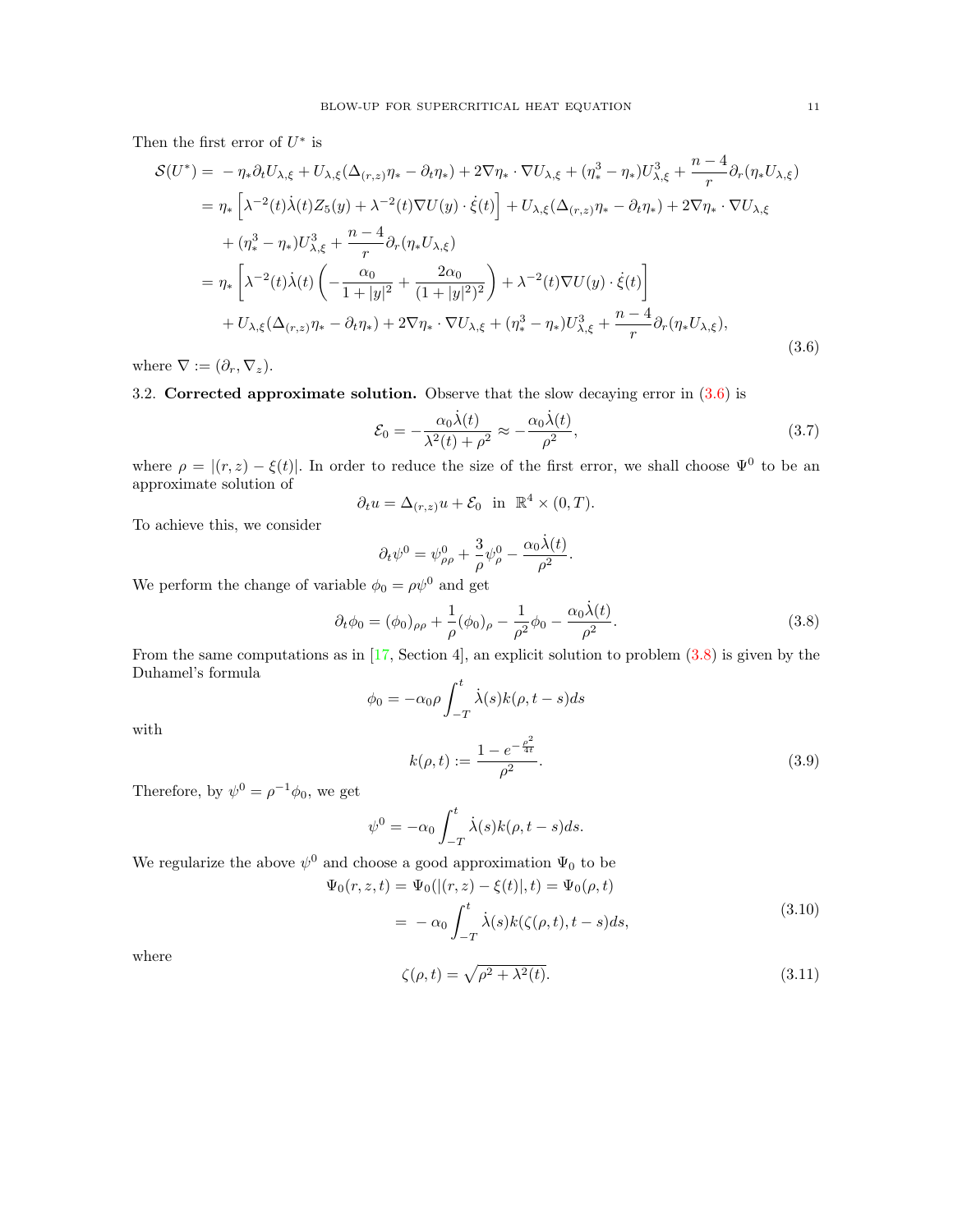Now we compute the new error produced by  $\Psi_0$  and get

$$
\partial_t \Psi_0 - \Delta_{(r,z)} \Psi_0 - \mathcal{E}_0 = \partial_t \Psi_0 - \Delta_{(r-\xi_r(t),z-\xi_z(t))} \Psi_0 - \mathcal{E}_0
$$
\n
$$
= \partial_t \Psi_0 - \partial_\rho^2 \Psi_0 - \frac{3}{\rho} \partial_\rho \Psi_0 - \mathcal{E}_0
$$
\n
$$
= \alpha_0 \left[ \frac{(r-\xi_r)\dot{\xi}_r + (z-\xi_z)\dot{\xi}_z - \lambda(t)\dot{\lambda}(t)}{\zeta} \right] \int_{-T}^t \dot{\lambda}(s) k_\zeta(\zeta, t-s) ds
$$
\n
$$
+ \alpha_0 \int_{-T}^t \dot{\lambda}(s) \left[ -k_t(\zeta, t-s) + \frac{\rho^2}{\zeta^2} k_\zeta(\zeta, t-s) + \frac{3}{\zeta} k_\zeta(\zeta, t-s) + \frac{\lambda^2(t)}{\zeta^3} k_\zeta(\zeta, t-s) \right] ds.
$$

Observe from [\(3.9\)](#page-10-4) that  $k(\zeta, t)$  satisfies

$$
-k_t + k_{\zeta\zeta} + \frac{3}{\zeta} k_{\zeta} = 0.
$$

Therefore, we obtain

<span id="page-11-2"></span>
$$
\partial_t \Psi_0 - \Delta_{(r,z)} \Psi_0 - \mathcal{E}_0 = \alpha_0 \left[ \frac{(r - \xi_r)\dot{\xi}_r + (z - \xi_z)\dot{\xi}_z - \lambda(t)\dot{\lambda}(t)}{\zeta} \right] \int_{-T}^t \dot{\lambda}(s) k_{\zeta}(\zeta, t - s) ds \n+ \alpha_0 \int_{-T}^t \dot{\lambda}(s) \left[ -\frac{\lambda^2(t)}{\zeta^2} k_{\zeta\zeta}(\zeta, t - s) + \frac{\lambda^2(t)}{\zeta^3} k_{\zeta}(\zeta, t - s) \right] ds \n= \alpha_0 \left[ \frac{(r - \xi_r)\dot{\xi}_r + (z - \xi_z)\dot{\xi}_z - \lambda(t)\dot{\lambda}(t)}{\lambda(t)(1 + |y|^2)^{1/2}} \right] \int_{-T}^t \dot{\lambda}(s) k_{\zeta}(\zeta, t - s) ds \qquad (3.12) \n+ \frac{\alpha_0}{\lambda(t)(1 + |y|^2)^{3/2}} \int_{-T}^t \dot{\lambda}(s) \left[ -\zeta k_{\zeta\zeta}(\zeta, t - s) + k_{\zeta}(\zeta, t - s) \right] ds \n:= \mathcal{R}[\lambda].
$$

Now we choose the corrected approximation as

$$
u^*=U^*+\eta_*\Psi_0
$$

and its error is given by

<span id="page-11-0"></span>
$$
S(u^*) = S(U^*) + \eta_*(\Delta_{(r,z)}\Psi_0 - \partial_t\Psi_0) - \Psi_0\partial_t\eta_* + \Psi_0\Delta_{(r,z)}\eta_* + 2\nabla\eta_* \cdot \nabla\Psi_0 + \frac{n-4}{r}\partial_r(\eta_*\Psi_0) + (U^* + \eta_*\Psi_0)^3 - (U^*)^3 = S(U^*) - \eta_*(\mathcal{E}_0 + \mathcal{R}[\lambda]) - \Psi_0\partial_t\eta_* + \Psi_0\Delta_{(r,z)}\eta_* + 2\nabla\eta_* \cdot \nabla\Psi_0 + \frac{n-4}{r}\partial_r(\eta_*\Psi_0) + (U^* + \eta_*\Psi_0)^3 - (U^*)^3 = \eta_* \left[ \frac{2\alpha_0\lambda^{-2}(t)\dot{\lambda}(t)}{(1+|y|^2)^2} + \lambda^{-2}(t)\nabla U(y) \cdot \dot{\xi}(t) \right] - \eta_*\mathcal{R}[\lambda] + U_{\lambda,\xi}(\Delta_{(r,z)}\eta_* - \partial_t\eta_*) + 2\nabla\eta_* \cdot \nabla U_{\lambda,\xi} + (\eta_*^3 - \eta_*)U_{\lambda,\xi}^3 + \frac{n-4}{r}\partial_r(\eta_*U_{\lambda,\xi}) - \Psi_0\partial_t\eta_* + \Psi_0\Delta_{(r,z)}\eta_* + 2\nabla\eta_* \cdot \nabla\Psi_0 + \frac{n-4}{r}\partial_r(\eta_*\Psi_0) + (U^* + \eta_*\Psi_0)^3 - (U^*)^3 = \mathcal{K}[\lambda,\xi] + U_{\lambda,\xi}(\Delta_{(r,z)}\eta_* - \partial_t\eta_*) + 2\nabla\eta_* \cdot \nabla U_{\lambda,\xi} + (\eta_*^3 - \eta_*)U_{\lambda,\xi}^3 + U_{\lambda,\xi}\frac{n-4}{r}\partial_r\eta_* - \Psi_0\partial_t\eta_* + \Psi_0\Delta_{(r,z)}\eta_* + 2\nabla\eta_* \cdot \nabla\Psi_0 + \frac{n-4}{r}\partial_r(\eta_*\Psi_0) + (U^* + \eta_*\Psi_0)^3 - (U^*)^3,
$$

where  $\mathcal{K}[\lambda,\xi]$  is defined as

<span id="page-11-1"></span>
$$
\mathcal{K}[\lambda,\xi] := \eta_* \left[ \frac{2\alpha_0 \lambda^{-2}(t)\dot{\lambda}(t)}{(1+|y|^2)^2} + \lambda^{-2}(t)\nabla U(y) \cdot \dot{\xi}(t) + \frac{n-4}{\lambda(t)y_1 + \xi_r(t)} \lambda^{-2}(t)\partial_{y_1} U(y) - \mathcal{R}[\lambda] \right].
$$
 (3.14)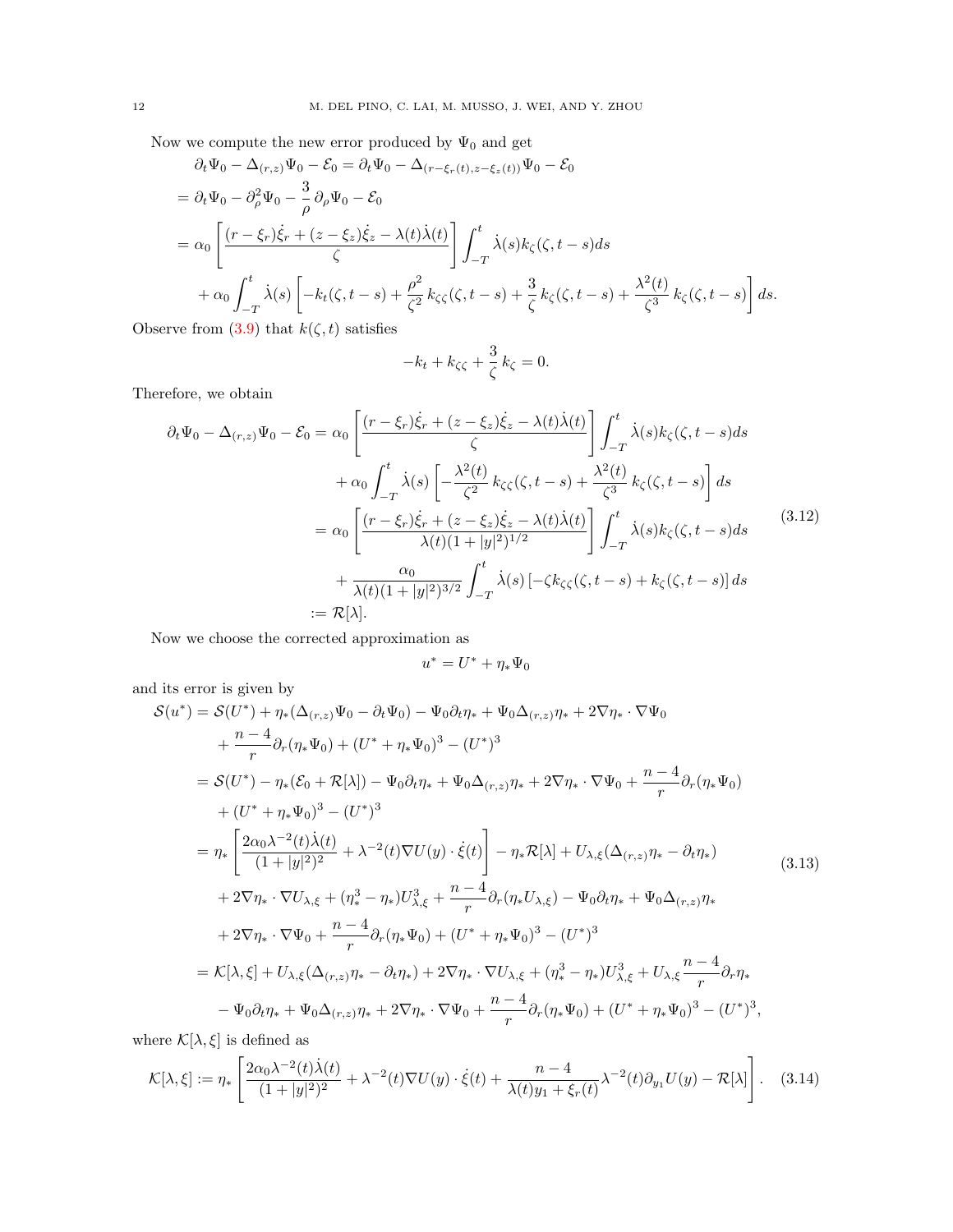We define

<span id="page-12-3"></span>
$$
\mathcal{S}_{\text{out}}[\lambda,\xi] := U_{\lambda,\xi}(\Delta_{(r,z)}\eta_* - \partial_t \eta_*) + 2\nabla \eta_* \cdot \nabla U_{\lambda,\xi} + (\eta_*^3 - \eta_*) U_{\lambda,\xi}^3 + U_{\lambda,\xi} \frac{n-4}{r} \partial_r \eta_* + \frac{n-4}{r} \Psi_0 \partial_r \eta_* + \Psi_0 \Delta_{(r,z)} \eta_* + 2\nabla \eta_* \cdot \nabla \Psi_0 - \Psi_0 \partial_t \eta_* + \frac{n-4}{r} \eta_*(1 - \eta_R) \partial_r \Psi_0
$$
(3.15)  
+  $\eta_*(1 - \eta_R) \left( \lambda^{-2} \nabla U(y) \cdot \xi + \frac{n-4}{\lambda y_1 + \xi_r} \lambda^{-2} \partial_{y_1} U(y) \right).$ 

To further reduce the size of the error, we introduce the leading orders of  $\lambda$  and  $\xi$ 

$$
\lambda_* = \frac{|\log T|(T-t)}{|\log(T-t)|^2}, \xi_* = (\xi_{r,*}, \xi_{z,*}) = (\sqrt{2(n-4)(T-t)}, z_0),
$$

which will be derived in Section [5.](#page-14-0) Here  $z_0 \in \mathbb{R}^3$ . Notice that for  $T \ll 1$ , the error  $\mathcal{S}_{\text{out}}[\lambda, \xi]$  is supported in  $\mathcal{D}' \times (0,T)$  with

$$
\mathcal{D}' = \left\{ (r, z) \in \mathcal{D} : \lambda_* R \le |(r, z) - \xi(t)| \le 2\delta\sqrt{T - t} \right\},\
$$

where we choose  $R = R(t) = (T-t)^{-1/2} |\log(T-t)|^{\theta}$  with  $\theta \in (3/2, 2)$ . Let  $\Psi_1$  be the solution solving

<span id="page-12-1"></span>
$$
\begin{cases}\n\partial_t \Psi_1 = \Delta_{(r,z)} \Psi_1 + \frac{n-4}{r} \partial_r \Psi_1 + \mathcal{S}_{\text{out}}[\lambda_*, \xi_*], & \text{in } \mathcal{D} \times (0, T) \\
\Psi_1 = 0, & \text{on } (\partial \mathcal{D} \setminus \{r = 0\}) \times (0, T) \\
\partial_r \Psi_1 = 0, & \text{on } (\mathcal{D} \cap \{r = 0\}) \times (0, T) \\
\Psi_1(r, z, 0) = 0, & \text{in } \mathcal{D}\n\end{cases}
$$
\n(3.16)

where  $\mathcal{S}_{out}[\lambda_*, \xi_*]$  is defined by replacing  $\lambda, \xi$  in  $\mathcal{S}_{out}[\lambda, \xi]$  by  $\lambda_*$  and  $\xi_*$ , respectively. Note that the new error produced by  $\Psi_1$  turns out to be of smaller order and will not change the leading order terms  $\lambda_*, \xi_*,$  and in fact, this is the reason for choosing  $R(t)$  above (see more details in Remark [8.1\)](#page-34-0). We shall show this in Section [8.](#page-30-0)

In conclusion, the corrected approximation we finally choose is

$$
u_c^* = U^* + \eta_* \Psi_0 + \Psi_1.
$$

In the sequel, we shall find a perturbation P such that  $u = u_c^* + P$  is the desired solution, namely,

$$
\mathcal{S}(u_c^* + \mathbf{P}) = 0.
$$

### 4. The inner–outer gluing scheme

<span id="page-12-0"></span>We look for solution of the form

$$
u=U^*+\mathtt{w},
$$

where **w** is a small perturbation consisting of inner and outer parts

$$
\mathbf{w} = \varphi_{\rm in} + \varphi_{\rm out}, \ \varphi_{\rm in} = \lambda^{-1}(t)\eta_R\phi(y,t), \ \varphi_{\rm out} = \eta_*\Psi_0(r,z,t) + \Psi_1(r,z,t) + \psi(r,z,t) + Z^*(x,t).
$$
  
Here

$$
\eta_R = \eta_{R(t)}(r, z, t) = \eta \left( \frac{|(r, z) - \xi(t)|}{\lambda(t) R(t)} \right),\tag{4.1}
$$

the smooth cut-off function  $\eta$  is defined by [\(3.5\)](#page-9-3), and  $Z^*$  satisfies

<span id="page-12-2"></span>
$$
\begin{cases} Z_t^* = \Delta_x Z^*, & \text{in } \Omega \times (0, T) \\ Z^*(\cdot, t) = 0, & \text{on } \partial\Omega \times (0, T) \\ Z^*(\cdot, 0) = Z_0^*, & \text{in } \Omega \end{cases}
$$
 (4.2)

in the original variables  $x \in \mathbb{R}^n$ . Throughout the paper, we choose  $R(t)$  such that  $\lambda(t)R(t) \ll \sqrt{\frac{t^2}{2\pi}}$  $T - t$ for  $T\ll 1.$  Denote

$$
\mathcal{D}_{2R} = \{(r, z) \in \mathbb{R}^4 : |(r, z) - (\xi_r, \xi_z)| \le 2\lambda R\}
$$

and  $\Psi^* = \psi + Z^*$ . Then u is a solution to the original problem [\(1.3\)](#page-2-1) if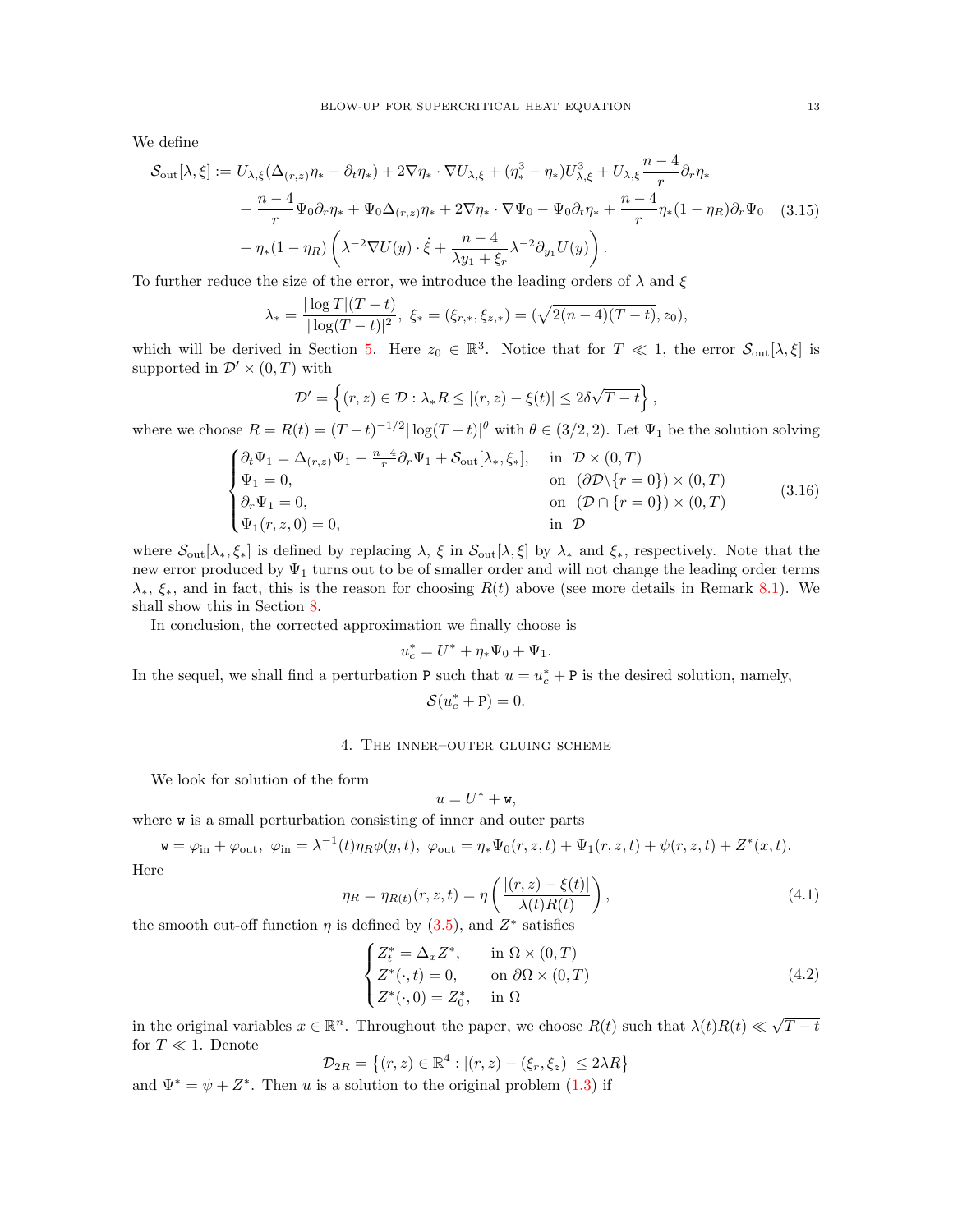$\bullet$   $\phi$  solves the *inner problem* 

<span id="page-13-3"></span>
$$
\lambda^2 \phi_t = \Delta_y \phi + 3U^2(y)\phi + \mathcal{H}(\phi, \psi, \lambda, \xi) \quad \text{in } \mathcal{D}_{2R} \times (0, T) \tag{4.3}
$$

where

<span id="page-13-0"></span>
$$
\mathcal{H}(\phi, \psi, \lambda, \xi)(y, t) := 3\lambda U^2(y)[\eta_* \Psi_0 + \psi + Z^*](\lambda y + \xi, t) + \frac{(n-4)\lambda}{\lambda y_1 + \xi_r} \phi_{y_1} \n+ \lambda \left[ \lambda (\nabla_y \phi \cdot y + \phi) + \nabla_y \phi \cdot \dot{\xi} \right] + \frac{(n-4)\lambda^3}{r} (\eta_* \partial_r \Psi_0 + \lambda^{-1} \phi \partial_r \eta_R) \n+ \lambda^3 \mathcal{N}(\mathbf{w}) + \lambda^3 \mathcal{K}[\lambda, \xi] + 3\lambda U^2(y)\Psi_1
$$
\n(4.4)

with  $\mathcal{K}[\lambda, \xi]$  defined in [\(3.14\)](#page-11-1).

• 
$$
\psi
$$
 solves the *outer problem*

<span id="page-13-2"></span>
$$
\psi_t = \Delta_{(r,z)} \psi + \frac{n-4}{r} \partial_r \psi + \mathcal{G}(\phi, \psi, \lambda, \xi) \quad \text{in } \mathcal{D} \times (0, T) \tag{4.5}
$$

with

<span id="page-13-1"></span>
$$
\mathcal{G}(\phi, \psi, \lambda, \xi) := 3\lambda^{-2} (1 - \eta_R) U^2(y) (\psi + Z^* + \eta_* \Psi_0 + \Psi_1)
$$
  
+  $\lambda^{-3} [(\Delta_y \eta_R) \phi + 2\nabla_y \eta_R \cdot \nabla_y \phi - \lambda^2 \phi \partial_t \eta_R]$   
+  $(1 - \eta_R) \mathcal{K}_1[\lambda, \xi] + \mathcal{S}_{\text{out}}[\lambda, \xi] - \mathcal{S}_{\text{out}}[\lambda_*, \xi_*] + (1 - \eta_R) \mathcal{N}(\mathbf{w}),$  (4.6)

where

<span id="page-13-4"></span>
$$
\mathcal{K}_1[\lambda,\xi] := \eta_* \left[ \frac{2\alpha_0 \lambda^{-2}(t)\dot{\lambda}(t)}{(1+|y|^2)^2} - \mathcal{R}[\lambda] \right],\tag{4.7}
$$

 $\mathcal{S}_{\text{out}}$  is defined in  $(3.15)$  and

$$
\mathcal{N}(\mathbf{w}) := (U^* + \mathbf{w})^3 - (U^*)^3 - 3U_{\lambda, \xi}^2 \mathbf{w}.
$$
\n(4.8)

We now describe our strategy to solve the inner and outer problems. We shall first develop linear theories for the associated linear problems of  $(4.5)$  and  $(4.3)$ . Since the solution we want to construct theories for the associated linear problems of (4.5) and (4.3). Since the solution we want to construct concentrates on an  $(n-4)$ -dimensional sphere with shrinking size  $\sqrt{T-t}$ , suitable estimates for the outer solution  $\psi$  are very delicate to find. To achieve this, we find solutions in the symmetry class  $(1.5)$  by using the Duhamel's formula in  $\mathbb{R}^n$ . For the linear inner problem, we want to find inner solution with proper space-time decay. Since the inner–outer gluing relies on delicate analysis of the space-time decay of solutions, we shall further decompose the inner problem [\(4.3\)](#page-13-3) into three different spherical harmonic modes and construct solution in each mode. To get more refined estimates for the gluing to work, we carry out a new inner–outer gluing scheme for the linear inner problem, where certain orthogonality conditions are of course needed due to the existence of the nontrivial kernels (see  $(3.3)$  of the linearized operator  $L_0$  in  $(3.2)$ . This will give us the reduced equations for the parameter functions  $\lambda(t)$  and  $\xi(t)$ . The reduced equation for  $\xi(t)$  will be easy to solve. However, the reduced equation for  $\lambda(t)$  turns out to be an integro-differential equation due to the non-local correction  $\Psi_0$  in  $(3.10)$ , and it is more involved. Thanks to [\[17\]](#page-61-24), we solve  $\lambda(t)$  by following a similar procedure since the integro-differential equation for  $\lambda(t)$  is close in spirit to that of [\[17\]](#page-61-24). Finally, by using the Schauder fixed point theorem, we solve the inner–outer gluing system and prove the existence of the desired blow-up solution.

The rest of the paper is organized as follows. In Section [5,](#page-14-0) we derive the leading orders for the parameter functions  $\lambda(t)$  and  $\xi(t)$ . In Section [6,](#page-18-0) we establish the estimates for the linear outer problem with different right hand sides which appear in  $G$  defined in  $(4.6)$ . The proof is postponed to the Appendix. In Section [7,](#page-20-0) we develop the linear theory for the inner problem by spherical harmonic decomposition. In Section [8,](#page-30-0) the inner–outer gluing system is formulated, and we shall solve  $(\phi, \psi, \lambda, \xi)$ from the full system by the linear theories developed in Section  $6$ , Section [7](#page-20-0) and the Schauder fixed point theorem.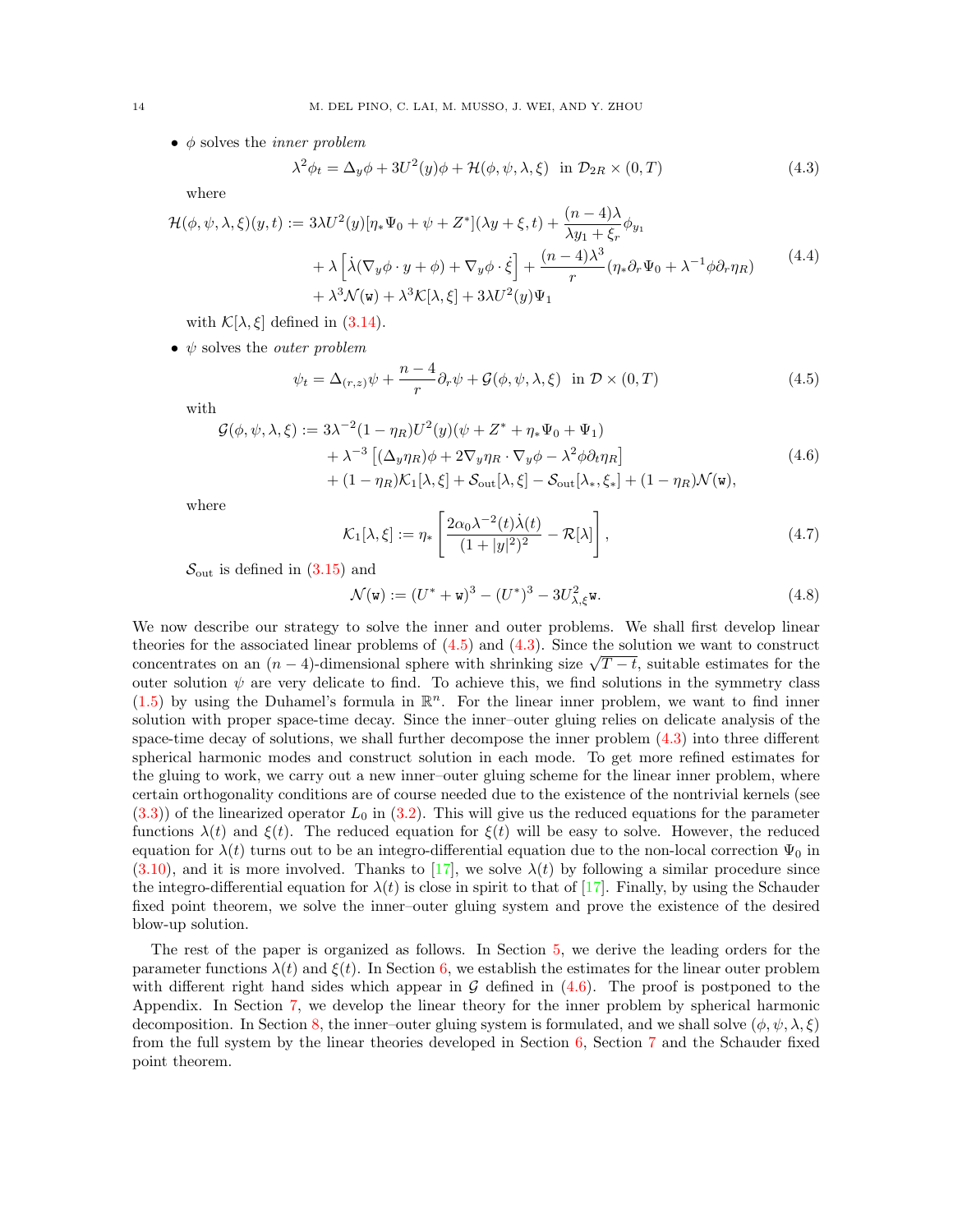**Notation.** Throughout the paper, we shall use the symbol "  $\lesssim$  " to denote "  $\leq C$ " for a positive constant  $C$  independent of  $t$  and  $T$ . Here  $C$  might be different from line to line.

# 5. THE CHOICES OF  $\lambda_*$  AND  $\xi_*$

<span id="page-14-0"></span>In this section, we shall choose the leading orders  $\lambda_*(t)$ ,  $\xi_*(t) = (\xi_{r,*}(t), \xi_{z,*}(t))$  of the parameter functions  $\lambda(t)$  and  $\xi(t)$ . In Section [7,](#page-20-0) a linear theory for inner problem concerning the solvability and estimates of the associated linear problem will be developed, where approximately the following orthogonality conditions

<span id="page-14-1"></span>
$$
\int_{\mathbb{R}^4} \mathcal{H}(\phi, \psi, \lambda, \xi) Z_j(y) dy = 0 \text{ for all } j = 1, \cdots, 5, t \in (0, T)
$$
\n(5.1)

are needed to guarantee the existence of inner solution  $\phi$  with desired space-time decay. Here  $Z_j$  are the kernel functions (c.f.  $(3.3)$ ) of the linearized operator  $L_0$ . Basically, we will derive the scaling and translation parameters  $\lambda(t)$  and  $\xi(t)$  at main order from the orthogonality conditions [\(5.1\)](#page-14-1).

Recall that

$$
\mathcal{H}(\phi, \psi, \lambda, \xi)(y, t) := 3\lambda U^2(y)[\eta_* \Psi_0 + \psi + Z^*](\lambda y + \xi, t) + \frac{(n-4)\lambda}{\lambda y_1 + \xi_r} \phi_{y_1}
$$
  
+  $\lambda \left[ \lambda (\nabla_y \phi \cdot y + \phi) + \nabla_y \phi \cdot \dot{\xi} \right] + \frac{(n-4)\lambda^3}{r} (\eta_* \partial_r \Psi_0 + \lambda^{-1} \phi \partial_r \eta_R)$   
+  $\lambda^3 \mathcal{N}(\mathbf{w}) + \lambda^3 \mathcal{K}[\lambda, \xi] + 3\lambda U^2(y)\Psi_1.$ 

In this section, we shall single out the leading term  $\mathcal{H}_*$  in  $\mathcal{H}$  to derive  $\lambda_*$  and  $\xi_*$ . We define

$$
\mathcal{H}_{*}[\lambda,\xi,\Psi^{*}] := 3\lambda U^{2}(y)[\eta_{*}\Psi_{0} + \Psi^{*}](\lambda y + \xi,t) + \lambda^{3}\mathcal{K}[\lambda,\xi]
$$
\n
$$
= 3\lambda U^{2}(y)[\eta_{*}\Psi_{0} + \Psi^{*}](\lambda y + \xi,t) + \frac{2\alpha_{0}\eta_{*}\lambda(t)\dot{\lambda}(t)}{(1+|y|^{2})^{2}}
$$
\n
$$
+ \lambda(t)\eta_{*}\nabla U(y) \cdot \dot{\xi}(t) + \frac{(n-4)\lambda(t)\eta_{*}}{\lambda(t)y_{1} + \xi_{r}(t)} \partial_{y_{1}}U(y)
$$
\n
$$
- \frac{\alpha_{0}\lambda^{2}(t)\eta_{*}}{(1+|y|^{2})^{3/2}} \int_{-T}^{t} \dot{\lambda}(s) \left[ -\zeta k_{\zeta\zeta}(\zeta,t-s) + k_{\zeta}(\zeta,t-s) \right] ds
$$
\n
$$
- \alpha_{0}\eta_{*}\lambda^{2}(t) \left[ \frac{(r-\xi_{r})\dot{\xi}_{r} + (z-\xi_{z})\dot{\xi}_{z} - \lambda(t)\dot{\lambda}(t)}{(1+|y|^{2})^{1/2}} \right] \int_{-T}^{t} \dot{\lambda}(s)k_{\zeta}(\zeta,t-s)ds,
$$

where  $\Psi^* = \psi + Z^*$ . The contribution of the rest terms  $\mathcal{H} - \mathcal{H}_*$  in the orthogonality conditions turns out to be negligible compared to the leading term  $\mathcal{H}_*$ . We shall deal with this in Section [8](#page-30-0) when we finally solve the inner–outer gluing system. √

Since  $R(t)$  is chosen such that  $\lambda(t)R(t) \ll$  $T-t$ , we see that

$$
supp(\eta_R) \subset supp(\eta_*)
$$

for  $T \ll 1$ . So in the inner region  $\mathcal{D}_{2R}$ ,  $\eta_* \equiv 1$ . Then

$$
\int_{\mathbb{R}^4} \mathcal{H}_*[\lambda, \xi, \Psi^*] Z_1(y) dy = 0
$$

implies that

$$
\dot{\xi}_r(t) + \frac{n-4}{\xi_r(t)} = o(1),
$$

where  $o(1) \rightarrow 0$  as  $t \nearrow T$ . So the choice of  $\xi_r(t)$  at main order is

$$
\xi_{r,*}(t) = \sqrt{2(n-4)(T-t)}.
$$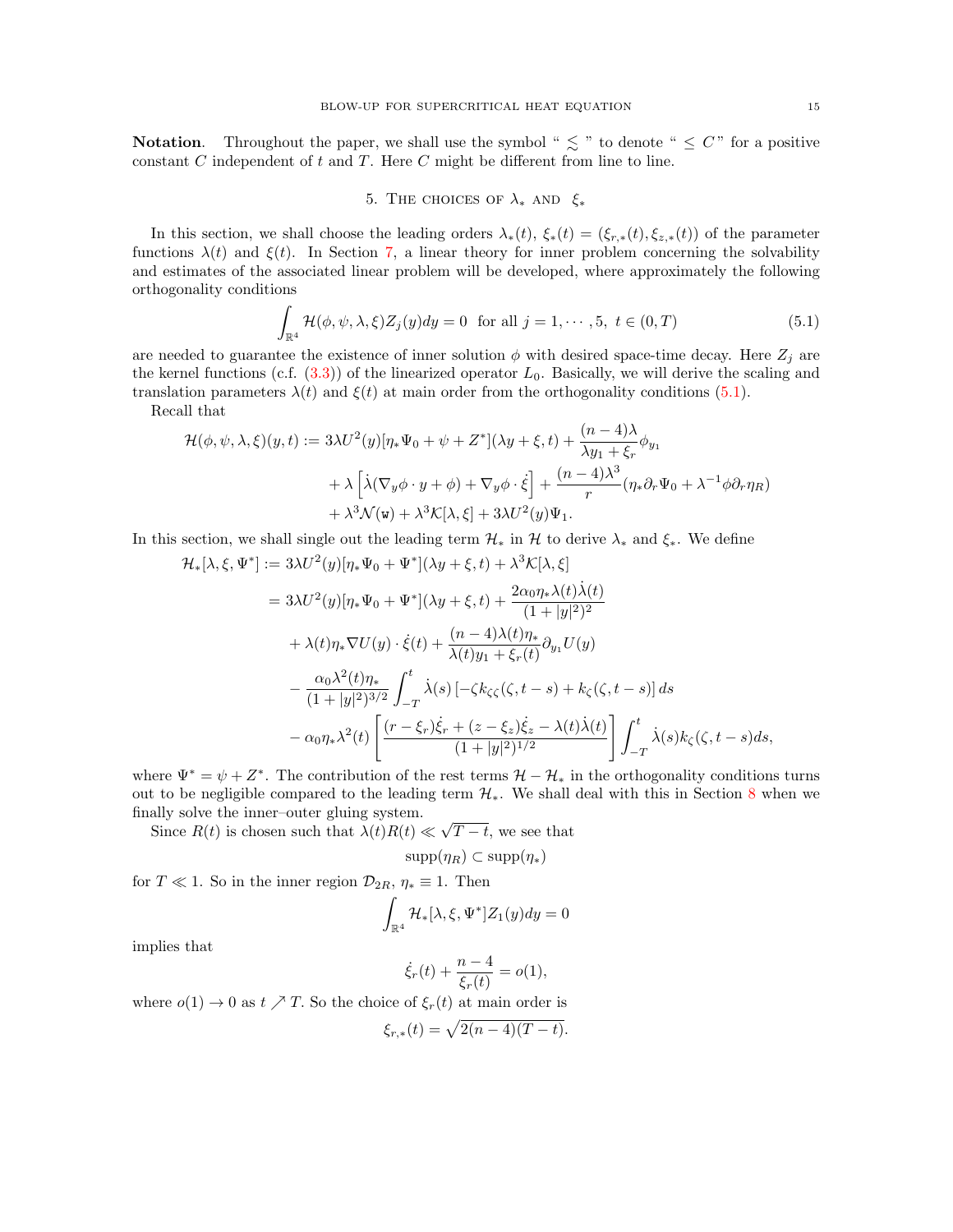Similarly, the orthogonality conditions

$$
\int_{\mathbb{R}^4} \mathcal{H}_*[\lambda, \xi, \Psi^*] Z_j(y) dy = 0, \ j = 2, 3, 4
$$

imply that

$$
\dot{\xi}_{z_j}(t) = o(1), \ j = 2, 3, 4,
$$

where  $o(1) \to 0$  as  $t \nearrow T$ . So at main order, the choice of  $\xi_z(t)$  is

$$
\xi_{z,*}(t)=z_0
$$

where  $z_0$  is a given point in  $\mathbb{R}^3$ . For convenience, we take  $z_0 \equiv (0,0,0)$ .

In order to get the reduced equation for  $\lambda(t)$  from

$$
\int_{\mathbb{R}^4} \mathcal{H}_*[\lambda, \xi, \Psi^*] Z_5(y) dy = 0,
$$

we first evaluate

$$
\int_{\mathbb{R}^4} \mathcal{R}[\lambda] Z_5(y) dy = \frac{\alpha_0}{\lambda(t)} \int_{\mathbb{R}^4} \frac{Z_5(y)}{(1+|y|^2)^{3/2}} \left( \int_{-T}^t \dot{\lambda}(s) [k_\zeta(\zeta, t-s) - \zeta k_\zeta(\zeta, t-s)] ds \right) dy
$$

$$
- \alpha_0 \dot{\lambda}(t) \int_{\mathbb{R}^4} \frac{Z_5(y)}{(1+|y|^2)^{1/2}} \left( \int_{-T}^t \dot{\lambda}(s) k_\zeta(\zeta, t-s) ds \right) dy.
$$

$$
\propto \frac{\zeta^2}{\lambda^2(t)(1+|y|^2)} = \frac{\lambda^2(t)}{\lambda^2(t)} \tag{5.3}
$$

Let

<span id="page-15-0"></span>
$$
\Upsilon = \frac{\zeta^2}{t - s} = \frac{\lambda^2(t)(1 + |y|^2)}{t - s}, \ \tau = \frac{\lambda^2(t)}{t - s}
$$
(5.2)

.

and

$$
K(\Upsilon) = \frac{1 - e^{-\frac{\Upsilon}{4}}}{\Upsilon}
$$

Then, recalling from  $(3.9)$ , we get

$$
k_{\zeta}(\zeta, t-s) - \zeta k_{\zeta\zeta}(\zeta, t-s) = -\frac{8(1 - e^{-\frac{\zeta^2}{4(t-s)}})}{\zeta^3} + \frac{2e^{-\frac{\zeta^2}{4(t-s)}}}{\zeta(t-s)} + \frac{\zeta e^{-\frac{\zeta^2}{4(t-s)}}}{4(t-s)^2}
$$

$$
= -4\left(\frac{\Upsilon}{t-s}\right)^{3/2} K_{\Upsilon\Upsilon}(\Upsilon)
$$

and also

$$
k_{\zeta}(\zeta,t-s) = -\frac{2}{\zeta^3} + \frac{e^{-\frac{\zeta^2}{4(t-s)}}}{2\zeta(t-s)} + \frac{2e^{-\frac{\zeta^2}{4(t-s)}}}{\zeta^3} = \frac{2\sqrt{\Upsilon}}{(t-s)^{3/2}}K_{\Upsilon}(\Upsilon).
$$

Therefore, we obtain

<span id="page-15-1"></span>
$$
\int_{\mathbb{R}^4} \mathcal{R}[\lambda] Z_5(y) dy = -\frac{4\alpha_0}{\lambda^2(t)} \int_{\mathbb{R}^4} \frac{Z_5(y)}{(1+|y|^2)^2} \left( \int_{-T}^t \frac{\dot{\lambda}(s)}{t-s} \Upsilon^2 K_{\Upsilon \Upsilon}(\Upsilon) ds \right) dy \n- \frac{2\alpha_0 \dot{\lambda}(t)}{\lambda(t)} \int_{\mathbb{R}^4} \frac{Z_5(y)}{1+|y|^2} \left( \int_{-T}^t \frac{\dot{\lambda}(s)}{t-s} \Upsilon K_{\Upsilon}(\Upsilon) ds \right) dy.
$$
\n(5.3)

We expand  $Z^*(\lambda y + \xi, t)$  and  $\psi(\lambda y + \xi, t)$  at  $q = (0, z_0)$ 

$$
Z^*(\lambda y + \xi, t) = Z_0^*(q) + o(1), \ \psi(\lambda y + \xi, t) = \psi(q, 0) + o(1).
$$

On the other hand, from  $(3.10)$  and  $(5.2)$ , we have

<span id="page-15-2"></span>
$$
\int_{\mathbb{R}^4} 3\lambda(t)U^2(y)Z_5(y)\Psi_0(\rho,t)dy = -3\alpha_0\lambda(t)\int_{\mathbb{R}^4} U^2(y)Z_5(y)\left(\int_{-T}^t \dot{\lambda}(s)k(\zeta(\rho,t),t-s)ds\right)dy
$$
  

$$
= -3\alpha_0\lambda(t)\int_{\mathbb{R}^4} U^2(y)Z_5(y)\left(\int_{-T}^t \frac{\dot{\lambda}(s)}{t-s}K(\Upsilon)ds\right)dy.
$$
 (5.4)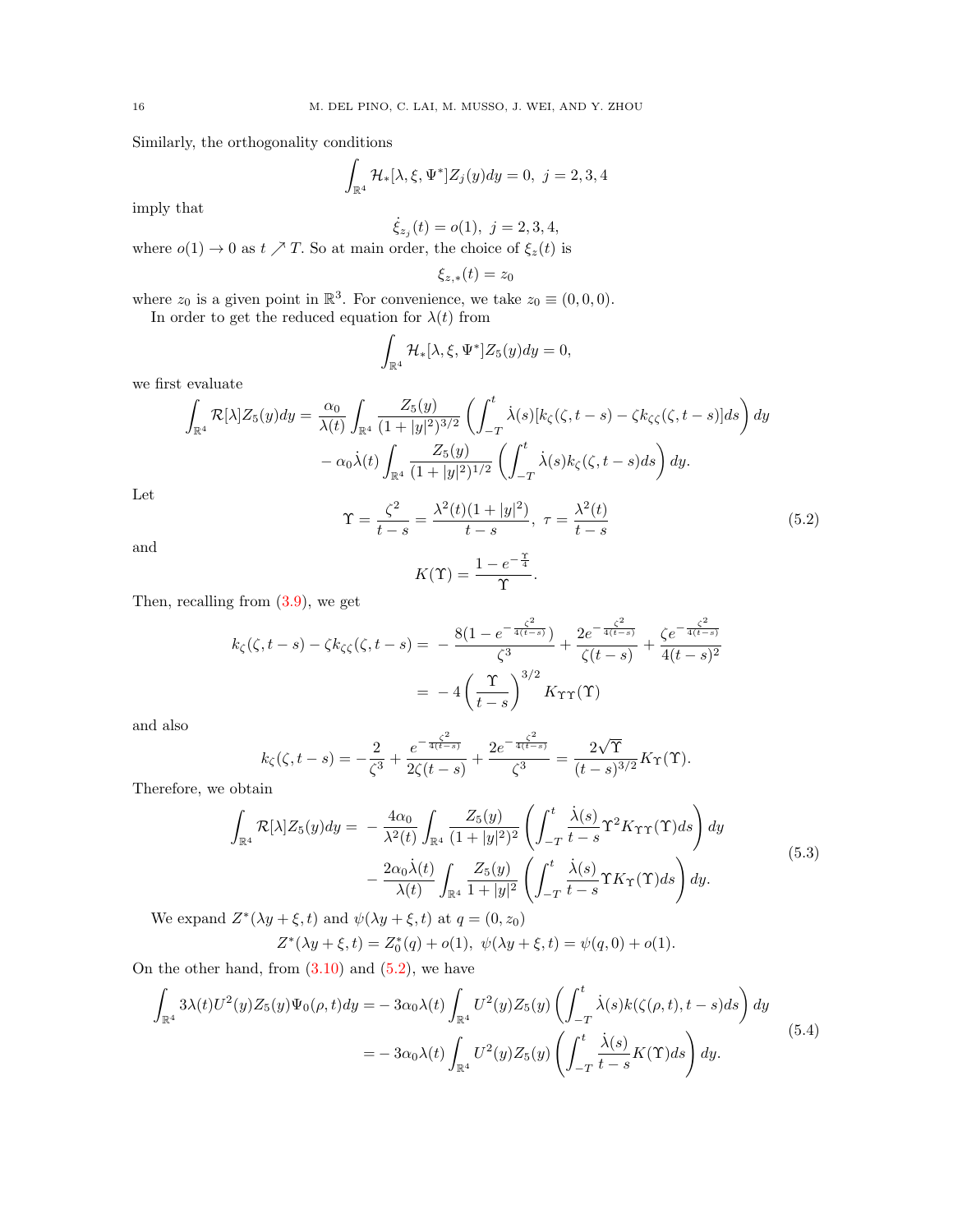Then, the orthogonality condition

$$
\int_{\mathbb{R}^4} \mathcal{H}_*[\lambda,\xi,\Psi^*]Z_5(y)dy=0
$$

gives

<span id="page-16-0"></span>
$$
\int_{\mathbb{R}^4} \left( 3U^2(y)[\Psi_0(\rho, t) + \psi(q, 0) + Z_0^*(q)] + \lambda^2(t)\mathcal{K}[\lambda, \xi] \right) Z_5(y) dy + o(1) = 0.
$$
\n(5.5)

By  $(5.5)$ ,  $(3.14)$ ,  $(5.3)$ ,  $(5.4)$  and some computations, we obtain

<span id="page-16-1"></span>
$$
4\alpha_0 \int_{\mathbb{R}^4} \frac{Z_5(y)}{(1+|y|^2)^2} \left( \int_{-T}^t \frac{\dot{\lambda}(s)}{t-s} \Upsilon^2 K_{\Upsilon \Upsilon} ds \right) dy - 3\alpha_0 \int_{\mathbb{R}^4} U^2(y) Z_5(y) \left( \int_{-T}^t \frac{\dot{\lambda}(s)}{t-s} K(\Upsilon) ds \right) dy + 2\alpha_0 \dot{\lambda}(t) \lambda(t) \int_{\mathbb{R}^4} \frac{Z_5(y)}{1+|y|^2} \left( \int_{-T}^t \frac{\dot{\lambda}(s)}{t-s} \Upsilon K_{\Upsilon}(\Upsilon) ds \right) dy + 2\alpha_0 \dot{\lambda}(t) \int_{\mathbb{R}^4} \frac{Z_5(y)}{(1+|y|^2)^2} dy + 3[Z_0^*(q) + \psi(q, 0)] \int_{\mathbb{R}^4} U^2(y) Z_5(y) dy + o(1) = 0.
$$
\n(5.6)

The scaling parameter  $\lambda(t)$  should be decreasing to 0 as  $t \nearrow T$  so that a blow-up solution can be constructed. So we may impose

$$
\dot{\lambda}(t) = o(1) \text{ as } t \nearrow T.
$$

Then  $(5.6)$  becomes

<span id="page-16-2"></span>
$$
4\alpha_0 \int_{\mathbb{R}^4} \frac{Z_5(y)}{(1+|y|^2)^2} \left( \int_{-T}^t \frac{\dot{\lambda}(s)}{t-s} \Upsilon^2 K_{\Upsilon \Upsilon} ds \right) dy - 3\alpha_0 \int_{\mathbb{R}^4} U^2(y) Z_5(y) \left( \int_{-T}^t \frac{\dot{\lambda}(s)}{t-s} K(\Upsilon) ds \right) dy
$$
  
=  $-3[Z_0^*(q) + \psi(q, 0)] \int_{\mathbb{R}^4} U^2(y) Z_5(y) dy + o(1).$ 

We define

$$
4\alpha_0 \int_{\mathbb{R}^4} \frac{Z_5(y)}{(1+|y|^2)^2} \left( \int_{-T}^t \frac{\dot{\lambda}(s)}{t-s} \Upsilon^2 K_{\Upsilon \Upsilon} ds \right) dy - 3\alpha_0 \int_{\mathbb{R}^4} U^2(y) Z_5(y) \left( \int_{-T}^t \frac{\dot{\lambda}(s)}{t-s} K(\Upsilon) ds \right) dy
$$
  
:= 
$$
\int_{-T}^t \frac{\dot{\lambda}(s)}{t-s} \Gamma\left(\frac{\lambda^2(t)}{t-s}\right) ds
$$

with

$$
\Gamma(\tau) := \alpha_0 |\mathbb{S}^3| \int_0^\infty \left( \frac{4Z_5(y)|y|^3}{(1+|y|^2)^2} \Upsilon^2 K_{\Upsilon \Upsilon}(\Upsilon) - 3U^2(y) Z_5(y) |y|^3 K(\Upsilon) \right) \Big|_{\Upsilon = \tau(1+|y|^2)} d|y|, \tag{5.8}
$$

where  $|S^3|$  is the area of the unit sphere  $S^3$ . Now we need to analyze the behavior of  $\Gamma(\tau)$  as  $\tau \ll 1$  and  $\tau \gg 1$ . By the definitions of  $U(y)$  and  $Z_5(y)$  in [\(3.1\)](#page-9-5) and [\(3.3\)](#page-9-2), respectively, we write  $\Gamma(\tau)$  explicitly as  $\overline{1}$  $\frac{1}{3}$ 

$$
\Gamma(\tau) = \alpha_0 |\mathbb{S}^3| \int_0^\infty \left( \frac{4Z_5(y)|y|^3}{(1+|y|^2)^2} \Upsilon^2 K_{\Upsilon\Upsilon}(\Upsilon) - 3U^2(y)Z_5(y)|y|^3 K(\Upsilon) \right) \Big|_{\Upsilon = \tau(1+|y|^2)} dy
$$
  
=  $\alpha_0^2 |\mathbb{S}^3| \int_0^\infty \left( \frac{(1-|y|^2)|y|^3}{(1+|y|^2)^4} \left[ 4\Upsilon^2 K_{\Upsilon\Upsilon}(\Upsilon) - 3\alpha_0^2 K(\Upsilon) \right] \right) \Big|_{\Upsilon = \tau(1+|y|^2)} dy$ .

Since

$$
4\Upsilon^2 K_{\Upsilon\Upsilon}(\Upsilon) - 3\alpha_0^2 K(\Upsilon) = -\frac{\Upsilon e^{-\frac{\Upsilon}{4}}}{4} - 2e^{-\frac{\Upsilon}{4}} + (8 - 3\alpha_0^2) \frac{1 - e^{-\frac{\Upsilon}{4}}}{\Upsilon}
$$

with  $\alpha_0 = 2\sqrt{2}$ , we obtain

$$
\Gamma(\tau) = \begin{cases} c_* + O(\tau), & \text{for } \tau < 1 \\ O\left(\frac{1}{\tau}\right), & \text{for } \tau > 1 \end{cases}
$$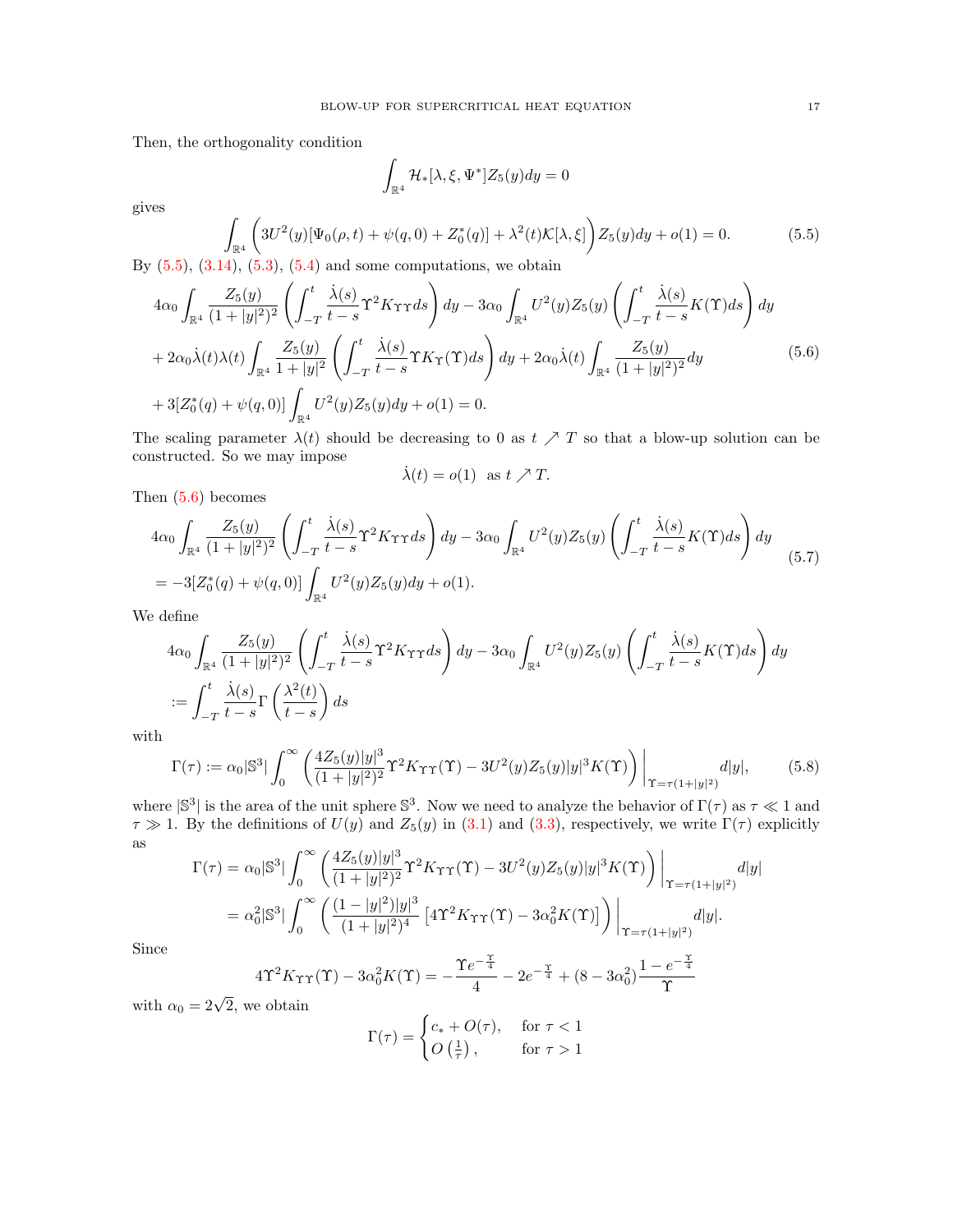where  $c_* > 0$  is a constant. Therefore, [\(5.7\)](#page-16-2) is reduced to

<span id="page-17-1"></span>
$$
c_* \int_{-T}^{t - \lambda^2(t)} \frac{\dot{\lambda}(s)}{t - s} ds = -3c_0 \left[ Z_0^*(q) + \psi(q, 0) \right] + o(1), \tag{5.9}
$$

where

$$
c_0 := \int_{\mathbb{R}^4} U^2(y) Z_5(y) dy < 0.
$$

Since  $\lambda(t)$  decreases to 0 as  $t \nearrow T$ , we impose

$$
a_*:=Z_0^*(q)+\psi(q,0)<0.
$$

Now we claim that a good choice of  $\lambda(t)$  at main order is

<span id="page-17-0"></span>
$$
\dot{\lambda}(t) = -\frac{c}{|\log(T - t)|^2},\tag{5.10}
$$

where  $c > 0$  is a constant to be determined later. Indeed, by substituting, we get

$$
\int_{-T}^{t-\lambda^2(t)} \frac{\dot{\lambda}(s)}{t-s} ds = \int_{-T}^{t-(T-t)} \frac{\dot{\lambda}(s)}{t-s} ds + \int_{t-(T-t)}^{t-\lambda^2(t)} \frac{\dot{\lambda}(t)}{t-s} ds - \int_{t-(T-t)}^{t-\lambda^2(t)} \frac{\dot{\lambda}(t) - \dot{\lambda}(s)}{t-s} ds
$$

$$
= \int_{-T}^{t-(T-t)} \frac{\dot{\lambda}(s)}{t-s} ds + \dot{\lambda}(t) (\log(T-t) - 2 \log \lambda(t)) - \int_{t-(T-t)}^{t-\lambda^2(t)} \frac{\dot{\lambda}(t) - \dot{\lambda}(s)}{t-s} ds
$$

$$
\approx \int_{-T}^{t} \frac{\dot{\lambda}(s)}{T-s} ds - \dot{\lambda}(t) \log(T-t) := \beta(t)
$$

as  $t \nearrow T$ . By [\(5.10\)](#page-17-0), we then see that

$$
\log(T-t)\frac{d\beta}{dt}(t) = \frac{d}{dt}\left(-\log^2(T-t)\dot{\lambda}(t)\right) = 0,
$$

which means  $\beta(t)$  is a constant. Thus, equation [\(5.9\)](#page-17-1) can be approximately solved for

$$
\dot{\lambda}(t) = -\frac{c}{|\log(T-t)|^2}
$$

with the constant  $c$  chosen as

$$
-c\int_{-T}^{T} \frac{ds}{(T-s)|\log(T-s)|^2} = \kappa_*,
$$

where

$$
\kappa_* := -\frac{3c_0a_*}{c_*}.
$$

At main order, we obtain

$$
\dot{\lambda}(t) = \kappa_* \dot{\lambda}_*(t)
$$

with

$$
\dot{\lambda}_*(t) = -\frac{|\log T|}{|\log(T-t)|^2}.
$$

By imposing  $\lambda_*(T) = 0$ , we finally get

$$
\lambda_*(t) = \frac{|\log T|(T-t)}{|\log(T-t)|^2} (1+o(1)) \text{ as } t \nearrow T.
$$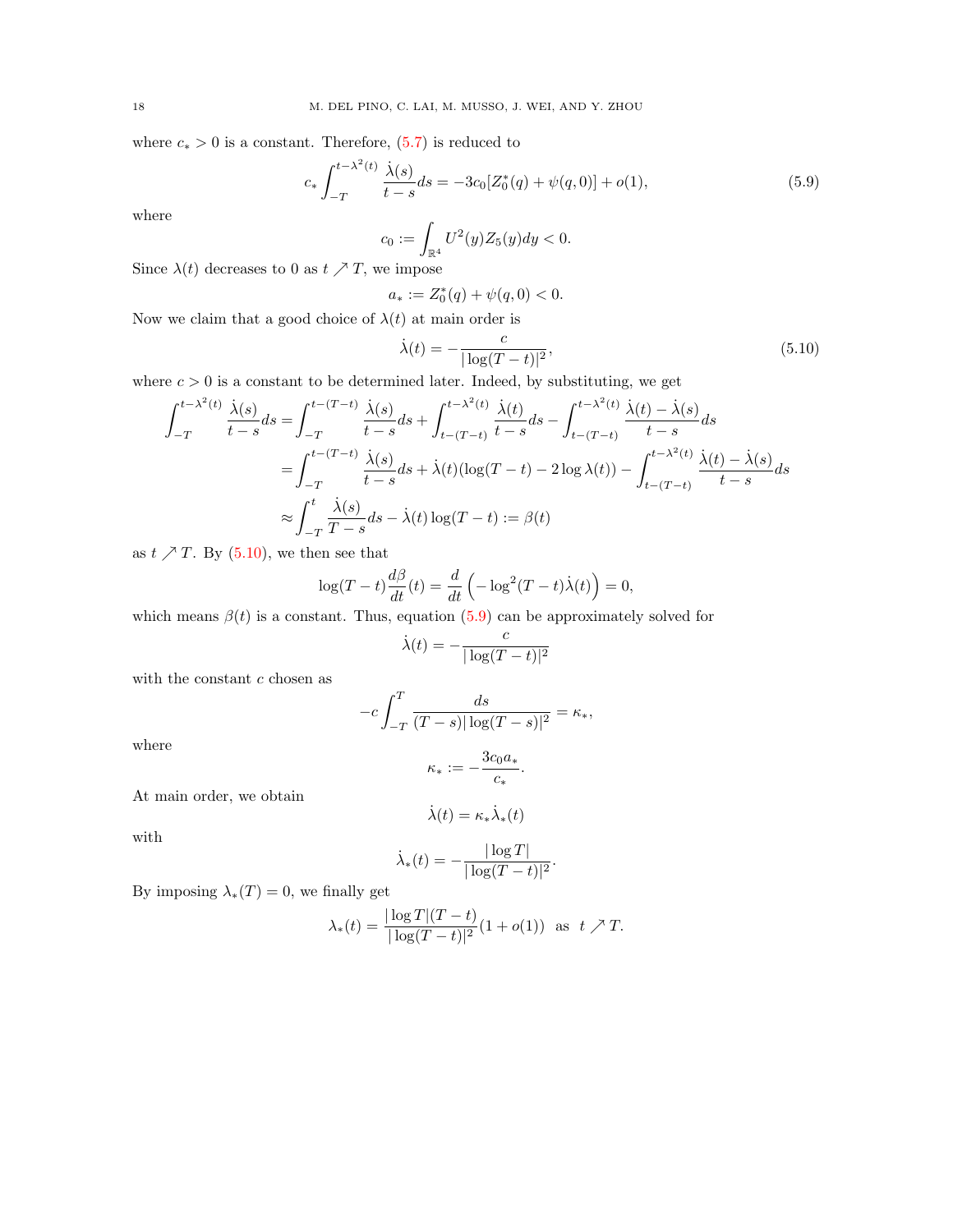#### 6. Linear theory for the outer problem

<span id="page-18-0"></span>In order to solve the outer problem  $(4.5)$ , we need a linear theory for the associated linear problem. We consider

<span id="page-18-3"></span>
$$
\begin{cases}\n\psi_t = \Delta_{(r,z)}\psi + \frac{n-4}{r}\partial_r\psi + \mathbf{f}_{\text{out}}, & \text{in } \mathcal{D} \times (0,T) \\
\psi = 0, & \text{on } (\partial \mathcal{D} \setminus \{r = 0\}) \times (0,T) \\
\psi_r = 0, & \text{on } (\mathcal{D} \cap \{r = 0\}) \times (0,T) \\
\psi(r,z,0) = 0, & \text{in } \mathcal{D}\n\end{cases}
$$
\n(6.1)

where the non-homogeneous term  $f_{\text{out}}$  in  $(6.1)$  is assumed to be bounded with respect to the weights appearing in the outer problem  $(4.5)$ . Define the weights

<span id="page-18-8"></span>
$$
\begin{cases}\n\varrho_1 := \lambda_*^{\nu-3}(t) R^{-2-\alpha}(t) \chi_{\{|(r,z) - \xi(t)| \le 2\lambda_* R\}} \\
\varrho_2 := \frac{\lambda_*^{\nu_2}}{|(r,z) - \xi(t)|^2} \chi_{\{\lambda_* R \le |(r,z) - \xi(t)| \le 2\delta\sqrt{T-t}\}} \\
\varrho_3 := 1\n\end{cases} \tag{6.2}
$$

where we choose  $R = (T - t)^{-1/2} |\log(T - t)|^{\theta}$  with  $\theta \in (3/2, 2)$ . Define the norms

<span id="page-18-2"></span>
$$
||f||_{**} := \sup_{(r,z,t)\in\mathcal{D}\times(0,T)} \left(\sum_{i=1}^3 \varrho_i(r,z,t)\right)^{-1} |f(r,z,t)| \tag{6.3}
$$

<span id="page-18-1"></span>
$$
\|\psi\|_{*} := \frac{\lambda_{*}^{-\nu}(0)R^{\alpha-2}(0)}{|\log T|} \|\psi\|_{L^{\infty}(\Omega \times (0,T))} + \frac{\lambda_{*}^{\frac{1}{2}-\nu}(0)R^{\alpha-2}(0)}{|\log T|} \|\nabla \psi\|_{L^{\infty}(\Omega \times (0,T))} \n+ \sup_{(r,z,t) \in \mathcal{D} \times (0,T)} \left[ \frac{\lambda_{*}^{-\nu}(t)R^{\alpha-2}(t)}{|\log(T-t)|} |\psi(r,z,t) - \psi(r,z,T)| \right] \n+ \sup_{(r,z,t) \in \mathcal{D} \times (0,T)} \left[ \frac{\lambda_{*}^{\frac{1}{2}-\nu}(t)R^{\alpha-2}(t)}{|\log(T-t)|} |\nabla \psi(r,z,t) - \nabla \psi(r,z,T)| \right] \n+ \sup_{\mathcal{D} \times I_{T}} \frac{\lambda_{*}^{2-\nu+\gamma}(t_{2})R^{2+\alpha}(t_{2})}{(t_{2}-t_{1})^{\gamma}} |\psi(r,z,t_{2}) - \psi(r,z,t_{1})|, \tag{6.4}
$$

where  $y = \frac{(r,z)-\xi(t)}{\lambda(t)}$  $\frac{\zeta(t)-\zeta(t)}{\lambda(t)}, \nu, \alpha \in (0,1), \gamma \in (0,1),$  and the last supremum is taken over

$$
\mathcal{D} \times I_T = \left\{ (r, z, t_1, t_2) : (r, z) \in \mathcal{D}, 0 \le t_1 \le t_2 \le T, t_2 - t_1 \le \frac{1}{10}(T - t_2) \right\}.
$$

For problem  $(6.1)$ , we have the following proposition.

<span id="page-18-4"></span>**Proposition 6.1.** Let  $\psi$  be the solution to problem [\(6.1\)](#page-18-3) with  $||\mathbf{f}_{\text{out}}||_{**} < +\infty$ . Then it holds that  $\|\psi\|_{*} \lesssim \|f_{\text{out}}\|_{**}.$  (6.5)

In order to establish Proposition  $6.1$ , we consider

<span id="page-18-7"></span><span id="page-18-5"></span>
$$
\begin{cases}\n\psi_t = \Delta_{\mathbb{R}^n} \psi + f, & \text{in } \Omega \times (0, T) \\
\psi = 0, & \text{on } \partial \Omega \times (0, T) \\
\psi(x, 0) = 0, & \text{in } \Omega\n\end{cases}
$$
\n(6.6)

which is defined in  $\Omega \subset \mathbb{R}^n$  in the symmetry class [\(1.5\)](#page-3-1). For problem [\(6.6\)](#page-18-5), we prove the following three lemmas concerning the a priori estimates with different right hand sides.

<span id="page-18-6"></span>**Lemma 6.1.** Let  $\psi$  solve problem [\(6.6\)](#page-18-5) with right hand side

$$
|f(x,t)| \lesssim \lambda_*^{\nu-3}(t) R^{-2-\alpha}(t) \chi_{\{|(r,z)-\xi(t)| \le 2\lambda_* R\}}.
$$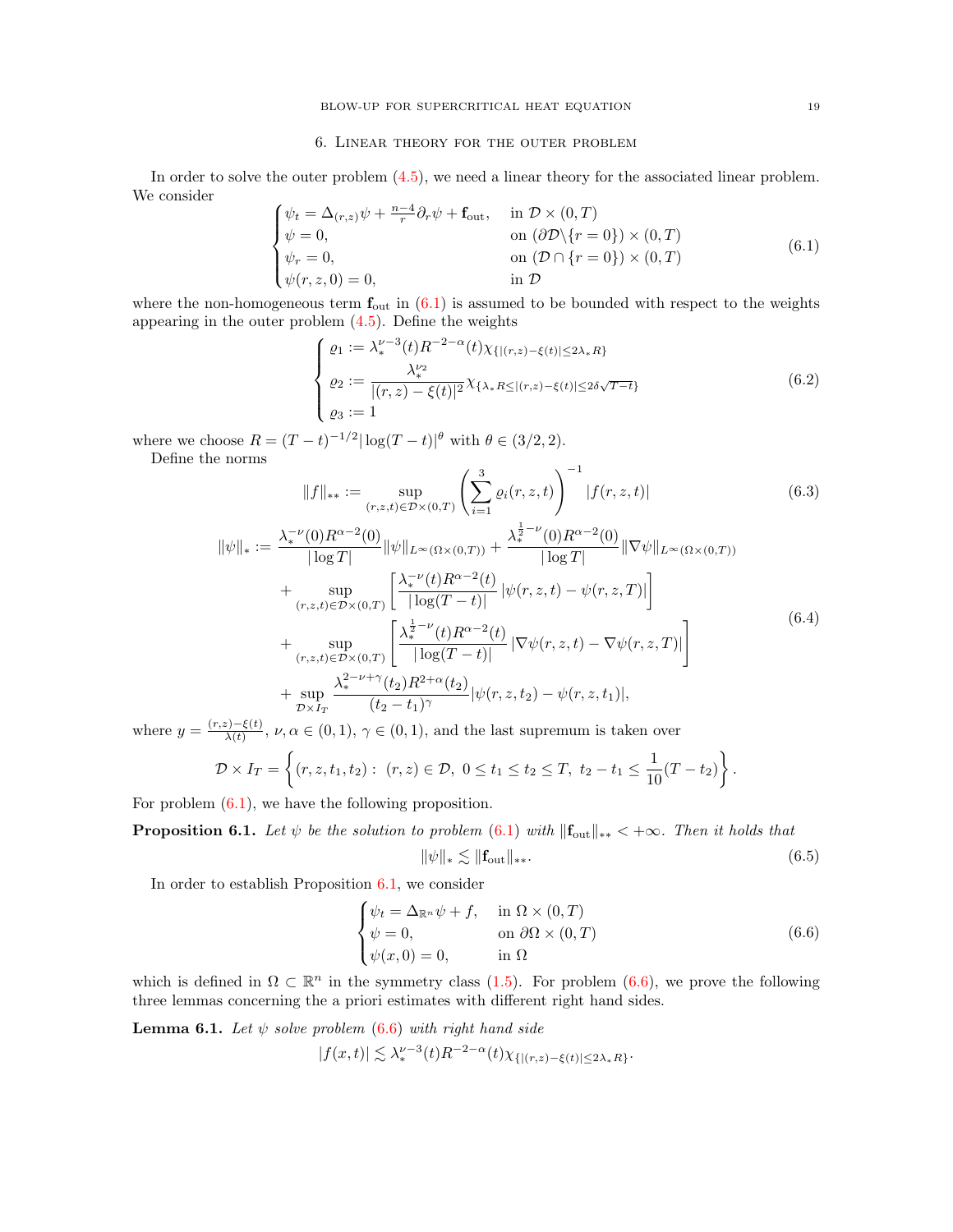If

$$
\nu - 3 + \frac{1}{2}(2 + \alpha) < 0, \ \nu - 1 + \frac{\alpha}{2} > 0,
$$

then

<span id="page-19-2"></span>
$$
|\psi(x,t)| \lesssim \lambda_*^{\nu}(0) R^{2-\alpha}(0) |\log T|,\tag{6.7}
$$

<span id="page-19-4"></span>
$$
|\psi(x,t) - \psi(x,T)| \lesssim \lambda_*^{\nu}(t) R^{2-\alpha}(t) |\log(T-t)|,
$$
\n(6.8)

<span id="page-19-5"></span>
$$
|\nabla \psi(x,t)| \lesssim \lambda_*^{\nu - \frac{1}{2}}(0)R^{2-\alpha}(0)|\log T|,\tag{6.9}
$$

<span id="page-19-6"></span><span id="page-19-3"></span>
$$
|\nabla \psi(x,t) - \nabla \psi(x,T)| \lesssim \lambda_*^{\nu - \frac{1}{2}}(t) R^{2-\alpha}(t) |\log(T-t)|,
$$
\n(6.10)

and

where 
$$
0 \le t_1 \le t_2 \le T
$$
 with  $t_2 - t_1 \le \frac{1}{10}(T - t_2)$  and  $\mu \in (0, 1)$ .  
\nwhere  $0 \le t_1 \le t_2 \le T$  with  $t_2 - t_1 \le \frac{1}{10}(T - t_2)$  and  $\mu \in (0, 1)$ .

<span id="page-19-0"></span>**Lemma 6.2.** Let  $\psi$  solve problem [\(6.6\)](#page-18-5) with right hand side

$$
|f(x,t)|\lesssim \frac{\lambda_*^{\nu_2}}{|(r,z)-\xi(t)|^2}\chi_{\{\lambda_*R\le |(r,z)-\xi(t)|\le 2\delta\sqrt{T-t}\}},
$$

where  $\nu_2 \in (0,1)$ ,  $\delta > 0$ . Then

<span id="page-19-7"></span>
$$
|\psi(x,t)| \lesssim \lambda_*^{\nu_2 - 1}(0) R^{-2}(0) |\log T|,\tag{6.12}
$$

<span id="page-19-10"></span>
$$
|\psi(x,t) - \psi(x,T)| \lesssim \lambda_*^{\nu_2 - 1}(t) R^{-2}(t) |\log(T - t)|,
$$
\n(6.13)

<span id="page-19-8"></span>
$$
|\nabla \psi(x,t)| \lesssim \lambda_*^{\nu_2 - 2}(t) R^{-2}(t) \sqrt{t},\tag{6.14}
$$

<span id="page-19-11"></span><span id="page-19-9"></span>
$$
|\nabla \psi(x,t) - \nabla \psi(x,T)| \lesssim \lambda_*^{\nu_2 - \frac{3}{2}}(t) R^{-2}(t) |\log(T - t)|,
$$
\n(6.15)

and

$$
|\psi(x, t_2) - \psi(x, t_1)| \lesssim \lambda_*^{\nu_2 - 1 - \gamma}(t_2) R^{-2}(t_2) (t_2 - t_1)^\gamma,
$$
\n(6.16)

\n
$$
where \ 0 \le t_1 \le t_2 \le T \ with \ t_2 - t_1 \le \frac{1}{10}(T - t_2) \ and \ \gamma \in (0, 1).
$$

<span id="page-19-1"></span>**Lemma 6.3.** Let  $\psi$  solve problem [\(6.6\)](#page-18-5) with right hand side

 $|f(x, t)| \lesssim 1.$ 

Then

$$
|\psi(x,t)| \lesssim t,\tag{6.17}
$$

<span id="page-19-12"></span>
$$
|\psi(x,t)| \lesssim (T-t)|\log(T-t)|,\tag{6.18}
$$

$$
|\nabla \psi(x,t)| \lesssim T^{1/2},\tag{6.19}
$$

<span id="page-19-13"></span>
$$
|\nabla \psi(x,t) - \nabla \psi(x,T)| \lesssim (T-t)^{1/2},\tag{6.20}
$$

and

<span id="page-19-14"></span>
$$
|\psi(x, t_2) - \psi(x, t_1)| \lesssim (t_2 - t_1) |\log(t_2 - t_1)|,
$$
\n(6.21)

where  $0 \le t_1 \le t_2 \le T$  with  $t_2 - t_1 \le \frac{1}{10}(T - t_2)$ .

*Proof of Proposition [6.1.](#page-18-4)* We denote  $\psi[\mathbf{f}_{\text{out}}]$  by the solution to problem [\(6.6\)](#page-18-5) with the right hand side  $\mathbf{f}_{\text{out}}$  satisfying  $\|\mathbf{f}_{\text{out}}\|_{**} < +\infty$ . Decompose

$$
\mathbf{f}_{\text{out}} = \sum_{i=1}^{3} f_i \quad \text{with} \quad |f_i| \lesssim \varrho_i \|f_i\|_{**}.
$$

Let  $1 - \frac{\mu}{2} = \gamma$  in Lemma [6.1.](#page-18-6) Then by the linearity, [\(6.5\)](#page-18-7) follows from Lemma [6.1,](#page-18-6) Lemma [6.2](#page-19-0) and Lemma  $\vec{6.3}$ .

The proofs of Lemma [6.1,](#page-18-6) Lemma [6.2](#page-19-0) and Lemma [6.3](#page-19-1) are postponed to the Appendix.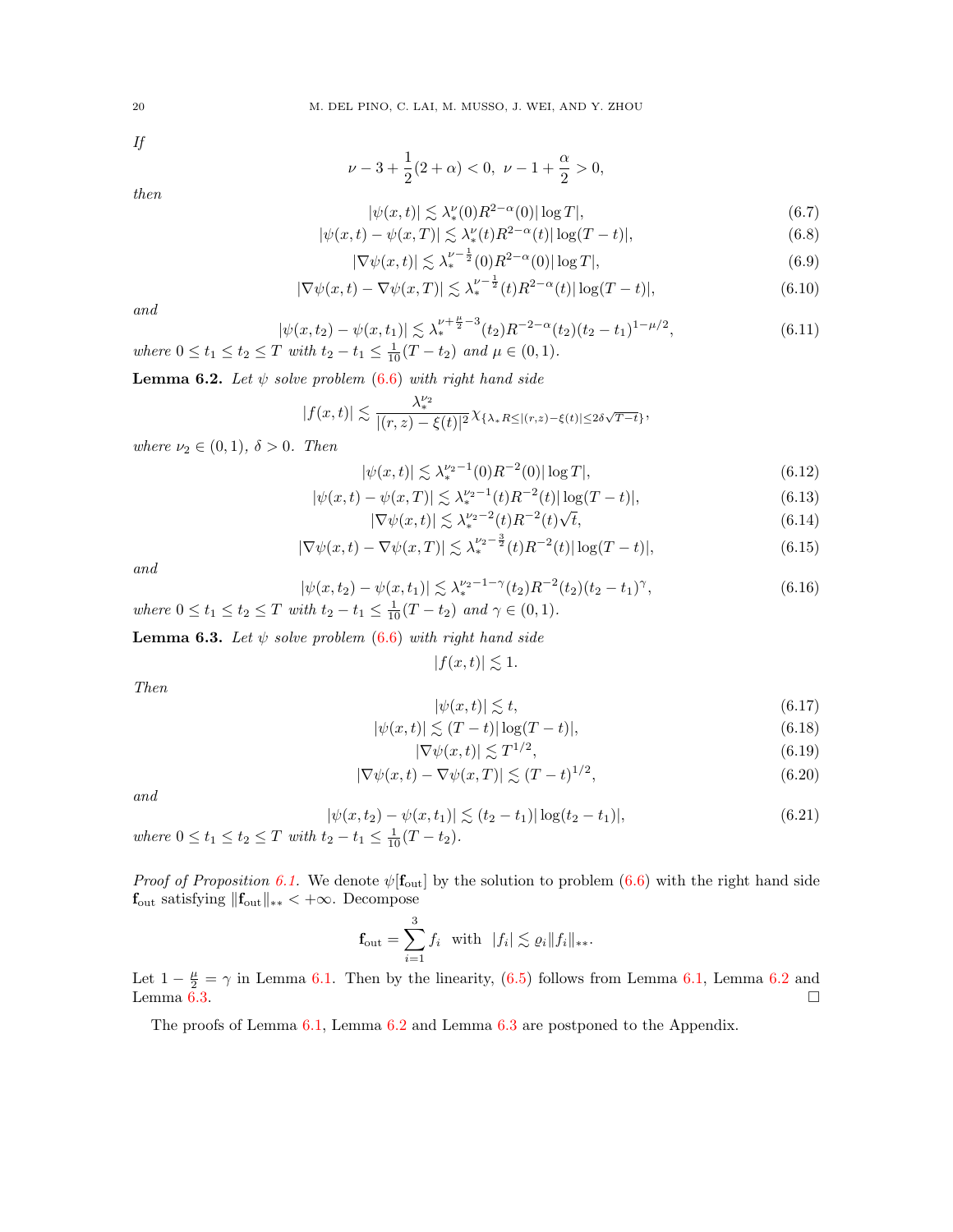<span id="page-20-5"></span>**Remark 6.1.** Let us point out the reason why we use the  $\|\cdot\|_*$ -norm of  $\psi$  [\(6.4\)](#page-18-1) only involving  $\nu$  but not  $\nu_2$  appearing in Lemma [6.2.](#page-19-0) Lemma [6.2](#page-19-0) is needed to deal with the right hand side of outer problem with cut-off  $1 - \eta_R$  in front. For convenience, when we carry out the inner-outer gluing procedure to bound right hand sides in the chosen topology, we will adjust  $\nu_2$  such that the control of  $\psi$  in Lemma [6.2](#page-19-0) is better than that of Lemma [6.1.](#page-18-6) This will result in a constraint for the parameters  $\nu_2 > \nu - 1 + \frac{\alpha}{2}$ . In fact, the above constraint will be satisfied by the choices of parameters in Section [8.6.](#page-48-0)

### 7. Linear theory for the inner problem

<span id="page-20-0"></span>In this section, we develop a linear theory concerning the estimates for the associated linear problem of the inner problem under certain topology.

In order to solve the inner problem [\(4.3\)](#page-13-3), we consider the associated linear problem

<span id="page-20-1"></span>
$$
\lambda^2 \phi_t = \Delta_y \phi + 3U^2(y)\phi + h(y, t) \quad \text{in} \quad \mathcal{D}_{2R} \times (0, T). \tag{7.1}
$$

Recall that the linearized operator  $L_0 = \Delta + 3U^2$  has only one positive eigenvalue  $\mu_0$  such that  $L_0(Z_0) = \mu_0 Z_0, Z_0 \in L^{\infty}(\mathbb{R}^4),$ 

$$
L_0(Z_0) - \mu_0 Z_0, \quad Z_0 \in L \quad (\mathbb{R})
$$

where the corresponding eigenfunction  $Z_0$  is radially symmetric with the asymptotic behavior

<span id="page-20-4"></span>
$$
Z_0(y) \sim |y|^{-3/2} e^{-\sqrt{\mu_0}|y|} \quad \text{as} \quad |y| \to +\infty. \tag{7.2}
$$

Multiplying equation [\(7.1\)](#page-20-1) by  $Z_0$  and integrating over  $\mathbb{R}^4$ , we obtain that

$$
\lambda^{2}(t)\dot{p}(t) - \mu_{0}p(t) = q(t),
$$

where

$$
p(t) = \int_{\mathbb{R}^4} \phi(y, t) Z_0(y) dy
$$
 and  $q(t) = \int_{\mathbb{R}^4} h(y, t) Z_0(y) dy$ .

Then we have

$$
p(t) = e^{\int_0^t \mu_0 \lambda^{-2}(r) dr} \left( p(0) + \int_0^t q(\eta) \lambda^{-2}(\eta) e^{-\int_0^{\eta} \mu_0 \lambda^{-2}(r) dr} d\eta \right).
$$

In order to get a decaying solution, the initial condition

$$
p(0) = -\int_0^T q(\eta) \lambda^{-2}(\eta) e^{-\int_0^{\eta} \mu_0 \lambda^{-2}(r) dr} d\eta
$$

is required. The above formal argument suggests that a linear constraint should be imposed on the initial value  $\phi(y, 0)$ . Therefore, we consider the associated linear Cauchy problem of the inner problem [\(4.3\)](#page-13-3)

<span id="page-20-2"></span>
$$
\begin{cases}\n\lambda^2 \phi_t = \Delta_y \phi + 3U^2(y)\phi + h(y, t), & \text{in } \mathcal{D}_{2R} \times (0, T) \\
\phi(y, 0) = e_0 Z_0(y), & \text{in } \mathcal{D}_{2R(0)}\n\end{cases}
$$
\n(7.3)

where  $R = R(t) = (T - t)^{-1/2} |\log(T - t)|^{\theta}$  with  $\theta \in (3/2, 2)$ . Note that with the above choice of  $R(t)$ , the inner problem is inside the self-similar region since

$$
\lambda_*(t)R(t) \sim \sqrt{T-t}|\log(T-t)|^{\theta-2} \ll \sqrt{T-t}
$$

as  $t \nearrow T$ . On the other hand, the parabolic operator  $-\lambda^2 \partial_t + L_0$  is certainly not invertible since all the time independent elements in the 5 dimensional kernel of  $L_0$  (see  $(3.3)$ ) also belong to the kernel of  $-\lambda^2 \partial_t + L_0$ . In order to construct solution to [\(7.3\)](#page-20-2) with suitable space-time decay, some orthogonality conditions are expected to hold. So we consider the projected problem

<span id="page-20-3"></span>
$$
\begin{cases}\n\lambda^2 \phi_t = \Delta_y \phi + 3U^2(y)\phi + h(y, t) + \tilde{c}^0(t)Z_5(y) + \sum_{\ell=1}^4 c^{\ell}(t)Z_{\ell}(y), & \text{in } \mathcal{D}_{2R} \times (0, T), \\
\phi(y, 0) = e_0 Z_0(y), & \text{in } \mathcal{D}_{2R(0)}.\n\end{cases}
$$
\n(7.4)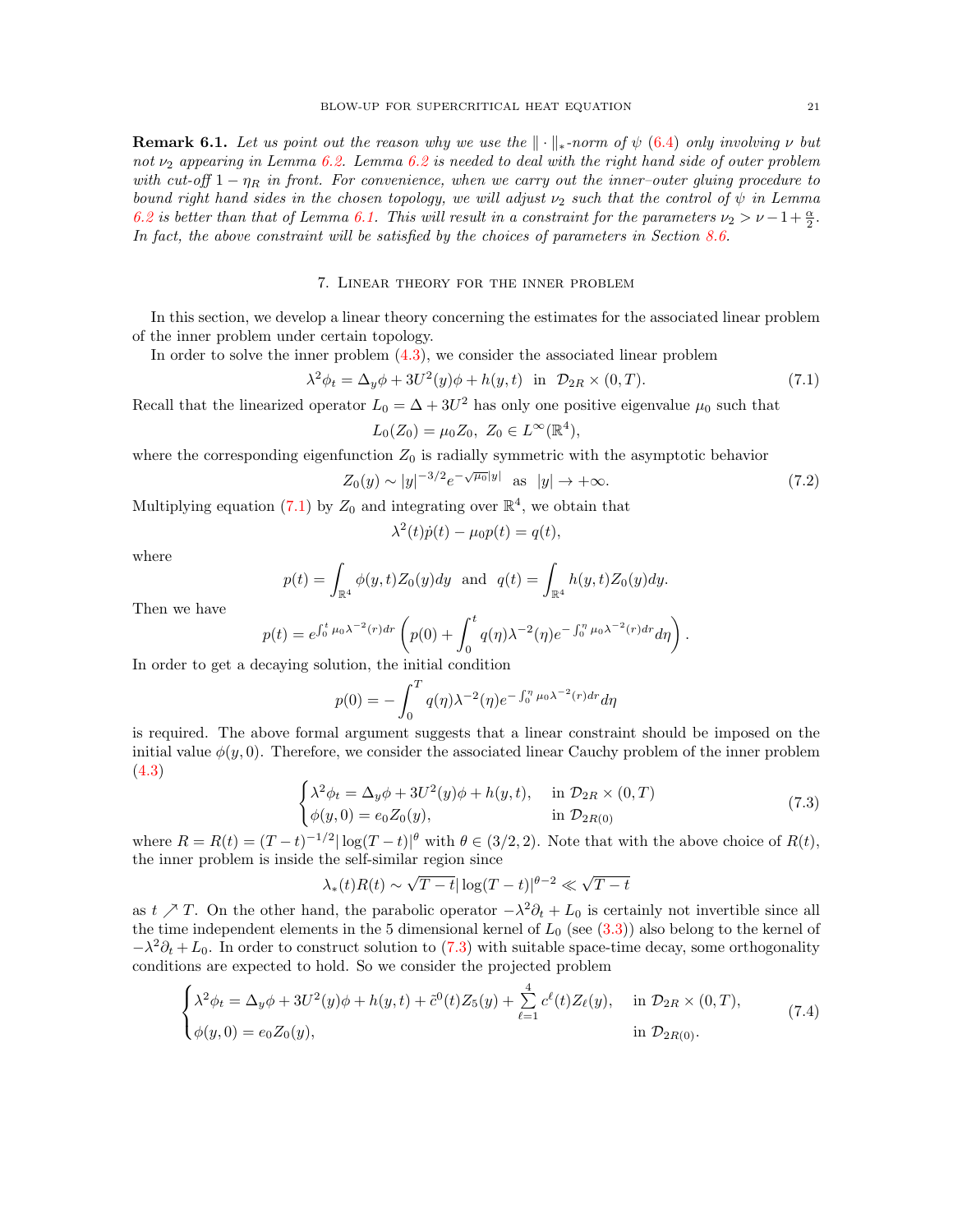Our aim is to find suitable solution to problem [\(7.4\)](#page-20-3) with space-time decay of the following type

<span id="page-21-1"></span>
$$
\|\phi\|_{\text{in},\nu,\text{a}} := \sup_{\substack{y \in \mathcal{D}_{2R} \\ t \in (0,T)}} \lambda_*^{-\nu}(t)(1+|y|^a) \left[|\phi(y,t)| + (1+|y|)|\nabla\phi(y,t)|\right],\tag{7.5}
$$

and the norm of the right hand side of problem [\(7.4\)](#page-20-3) is given by

$$
||h||_{\nu,a} := \sup_{\substack{y \in \mathcal{D}_{2R} \\ t \in (0,T)}} \lambda_*^{-\nu}(t)(1+|y|^a)|h(y,t)|. \tag{7.6}
$$

The construction of such solution is carried out by decomposing the equation into different spherical harmonic modes. Let an orthonormal basis  $\{\Theta_i\}_{i=0}^{\infty}$  be made up of spherical harmonics in  $L^2(\mathbb{S}^3)$ , i.e.

$$
\Delta_{\mathbb{S}^3} \Theta_i + \tilde{\mu}_i \Theta_i = 0 \text{ in } \mathbb{S}^3
$$

with

$$
0=\tilde{\mu}_0<\tilde{\mu}_1=\cdots=\tilde{\mu}_4=3<\tilde{\mu}_5\leq\cdots.
$$

More precisely,  $\Theta_0(y) = c_0, \ \Theta_i(y) = c_1y_i, \ i = 1, \cdots, 4$  for two constants  $c_0, c_1$  and  $\tilde{\mu}_i$  takes the general form  $i(2+i)$  with multiplicity  $\frac{(3+i)!}{6i!}$  for  $i \geq 0$ .

For  $h \in L^2(\mathcal{D}_{2R})$ , we decompose it into

$$
h(y,t) = \sum_{j=0}^{\infty} h_j(r,t)\Theta_j(y/r), \quad r = |y|, \quad h_j(r,t) = \int_{\mathbb{S}^3} h(r\theta,t)\Theta_j(\theta)d\theta
$$

and write  $h = h^0 + h^1 + h^{\perp}$  with

$$
h^{0} = h_{0}(r, t), \quad h^{1} = \sum_{j=1}^{4} h_{j}(r, t) \Theta_{j}, \quad h^{\perp} = \sum_{j=5}^{\infty} h_{j}(r, t) \Theta_{j}.
$$

Also, we decompose  $\phi = \phi^0 + \phi^1 + \phi^{\perp}$  in a similar form. Then finding a solution to problem [\(7.4\)](#page-20-3) is equivalent to finding the pairs  $(\phi^0, h^0)$ ,  $(\phi^1, h^1)$ ,  $(\phi^{\perp}, h^{\perp})$  in each mode.

The main result of this section is stated as follows.

<span id="page-21-0"></span>**Proposition 7.1.** Let constants  $a, \nu, \nu_1, \sigma \in (0,1)$  and  $a_1 \in (1,2)$ . For  $T > 0$  sufficiently small and any  $h(y,t)$  satisfying  $||h^0||_{\nu,2+a} < +\infty$ ,  $||h^1||_{\nu,2+a} < +\infty$ ,  $||h^{\perp}||_{\nu,2+a} < +\infty$ , there exists a solution  $(\phi, \tilde{c}^0, c^{\ell}, e_0)$  solving [\(7.4\)](#page-20-3) and  $(\phi, \tilde{c}^0, c^{\ell}, e_0) = (\phi[h], \tilde{c}^0[h^0], c^{\ell}[h^1], e_0[h])$  defines a linear operator of h that satisfies the estimates

• For 
$$
|y| \leq 2R^{\sigma}
$$
,

$$
|\phi(y,t)| + (1+|y|)|\nabla\phi(y,t)| \lesssim \left[\frac{\lambda_*^{\nu}(t)R^{\sigma(4-a)}\log R}{1+|y|^4}\|h^0\|_{\nu,2+a} + \frac{\lambda_*^{\nu_1}(t)}{1+|y|^a}\|h^1\|_{\nu_1,2+a_1} + \frac{\lambda_*^{\nu}(t)}{1+|y|^a}\|h^{\perp}\|_{\nu,2+a}\right]
$$
\n(7.7)

• For 
$$
2R^{\sigma} \le |y| \le 2R
$$
,

$$
|\phi(y,t)| + (1+|y|)|\nabla\phi(y,t)| \lesssim \left[\frac{\lambda_*^{\nu}(t)\log R}{1+|y|^a} \|h^0\|_{\nu,2+a} + \frac{\lambda_*^{\nu_1}(t)}{1+|y|^{a_1}} \|h^1\|_{\nu_1,2+a_1} + \frac{\lambda_*^{\nu}(t)}{1+|y|^a} \|h^{\perp}\|_{\nu,2+a}\right]
$$
\n(7.8)

$$
\tilde{c}^{0}(t) = -\frac{\int_{\mathcal{D}_{2R_{*}}} h^{0} Z_{5} dy}{\int_{\mathcal{D}_{2R_{*}}} |Z_{5}|^{2} dy} - \mathcal{O}[h^{0}], \ c^{\ell}(t) = -\frac{\int_{\mathcal{D}_{2R}} h^{1} Z_{\ell} dy}{\int_{\mathcal{D}_{2R}} |Z_{\ell}|^{2} dy} \ \text{for} \ \ell = 1, \cdots, 4,
$$
\n(7.9)

where  $R_* = R^{\sigma}$  and  $\mathcal{O}[h^0]$  is a linear operator of  $h^0$  satisfying

$$
|\mathcal{O}[h^0]| \lesssim \lambda_*^\nu R_*^{a'-a} \log R \|h^0\|_{\nu,2+a}
$$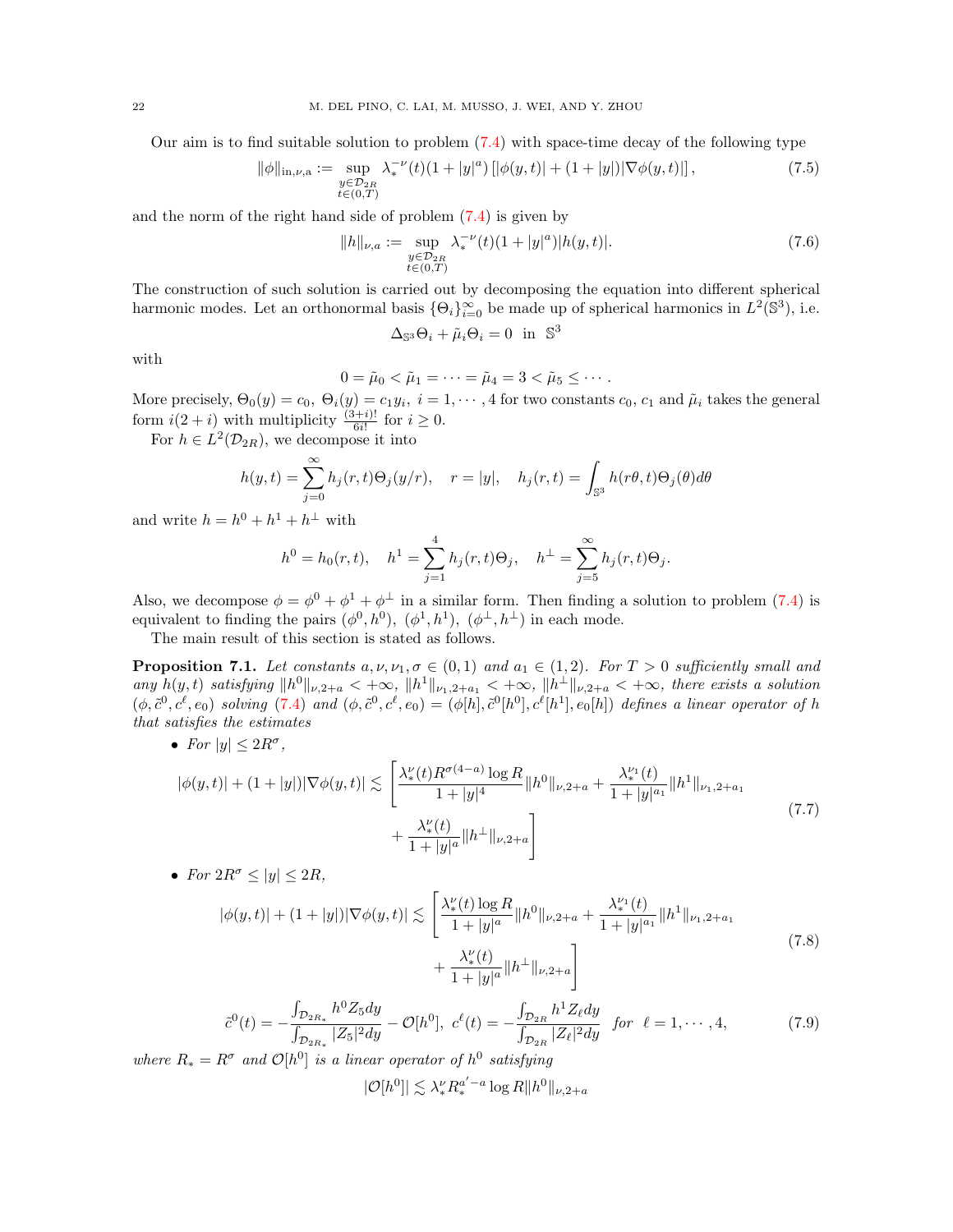for  $a' \in (0, a)$ . Moreover,

$$
|e_0[h]| \lesssim \lambda_*^{\nu} (||h^0||_{\nu,2+a} + ||h^1||_{\nu_1,2+a_1} + ||h^{\perp}||_{\nu,2+a}).
$$

We devote the rest of this section to proving Proposition [7.1.](#page-21-0) Our strategy is to construct  $\phi =$  $\phi^0 + \phi^1 + \phi^\perp$  mode by mode.

# 1. Construction at mode 0.

We construct  $\phi^0$  solving the linearized problem at mode 0

<span id="page-22-0"></span>
$$
\begin{cases} \lambda^2 \phi_t^0 = \Delta_y \phi^0 + 3U^2(y)\phi^0 + h^0(y, t) + \tilde{c}^0(t)Z_5(y), & \text{in } \mathcal{D}_{2R} \times (0, T), \\ \phi^0(y, 0) = e_0 Z_0(y), & \text{in } \mathcal{D}_{2R(0)}. \end{cases}
$$
(7.10)

The main result for mode 0 is the following

<span id="page-22-1"></span>**Proposition 7.2.** Let  $\nu, a, \sigma \in (0,1)$ . Suppose  $||h^0||_{\nu,2+a} < +\infty$ . Then there exists a solution  $(\phi^0, \tilde{c}^0, e_0)$  to problem [\(7.10\)](#page-22-0), which depends on  $h^0$  linearly such that

$$
|\phi^{0}(y,t)| + (1+|y|)|\nabla\phi^{0}(y,t)| \lesssim \lambda_{*}^{\nu}\log R||h^{0}||_{\nu,2+a} \begin{cases} \frac{R^{\sigma(4-a)}}{1+|y|^{4}}, & \text{for } |y| \le 2R^{\sigma}, \\ \frac{1}{1+|y|^a}, & \text{for } 2R^{\sigma} \le |y| \le 2R, \end{cases}
$$

$$
\tilde{c}^{0}[h^{0}](t) = -\frac{\int_{\mathcal{D}_{2R_{*}}} h^{0}Z_{5}dy}{\int_{\mathcal{D}_{2R_{*}}} |Z_{5}|^{2}dy} - \mathcal{O}[h^{0}],
$$

where  $\mathcal{O}[h^0]$  is a linear operator of  $h^0$  satisfying

$$
|\mathcal{O}[h^0]| \lesssim \lambda_*^{\nu} R_*^{a'-a} \log R ||h^0||_{\nu, 2+a}
$$

for  $a' \in (0, a)$ . Futhermore, it holds that

$$
|e_0[h^0]| \lesssim \lambda_*^\nu \|h^0\|_{\nu,2+a}.
$$

Remark 7.1. If we define

<span id="page-22-6"></span>
$$
\|\phi^0\|_{0,\sigma,\nu,a} := \sup_{(y,t)\in\mathcal{D}_{2R}\times(0,T)} \frac{1+|y|^4}{\lambda_*^{\nu}(t)R^{\sigma(4-a)}(t)\log R} \left[ |\phi^0(y,t)| + (1+|y|) |\nabla \phi^0(y,t)| \right],\tag{7.11}
$$

then Proposition [7.2](#page-22-1) implies that

$$
\|\phi^0\|_{0,\sigma,\nu,a} \lesssim \|h^0\|_{\nu,2+a}.
$$

The strategy to prove Proposition [7.2](#page-22-1) is a new inner-outer gluing scheme. We shall decompose  $\phi^0$ into inner and outer profiles to get more refined estimates. Before we prove Proposition [7.2,](#page-22-1) we first state a result for the following problem

<span id="page-22-2"></span>
$$
\begin{cases} \lambda^2 \phi_t = \Delta_y \phi + 3U^2(y)\phi + h(y, t) + \tilde{c}^0(t)Z_5 - c(t)Z_0, & \text{in } \mathcal{D}_{2R} \times (0, T), \\ \phi(y, 0) = 0, & \text{in } \mathcal{D}_{2R(0)}. \end{cases}
$$
\n(7.12)

<span id="page-22-3"></span>**Proposition 7.3.** Let  $\nu, a \in (0, 1)$ . Then for sufficiently large R and any h satisfying  $||h||_{\nu,2+a} < +\infty$ , there exists a solution  $(\phi, \tilde{c}^0, c)$  to [\(7.12\)](#page-22-2) which is linear in h such that

<span id="page-22-5"></span>
$$
|\phi(y,t)| + (1+|y|)|\nabla\phi(y,t)| \lesssim \lambda_*^{\nu} \frac{R^{4-a} \log R}{1+|y|^4} \|h\|_{\nu,2+a},\tag{7.13}
$$

$$
\tilde{c}^{0}(t) = -\frac{\int_{\mathcal{D}_{2R}} hZ_{5}dy}{\int_{\mathcal{D}_{2R}} |Z_{5}|^{2}dy},
$$

and

<span id="page-22-4"></span>
$$
\left| c(t) - \int_{\mathcal{D}_{2R}} hZ_0 \right| \lesssim \lambda_*^{\nu}(t) \left[ \left\| h - Z_0 \int_{\mathcal{D}_{2R}} hZ_0 \right\|_{\nu,2+a} + e^{-\vartheta R} \|h\|_{\nu,2+a} \right]. \tag{7.14}
$$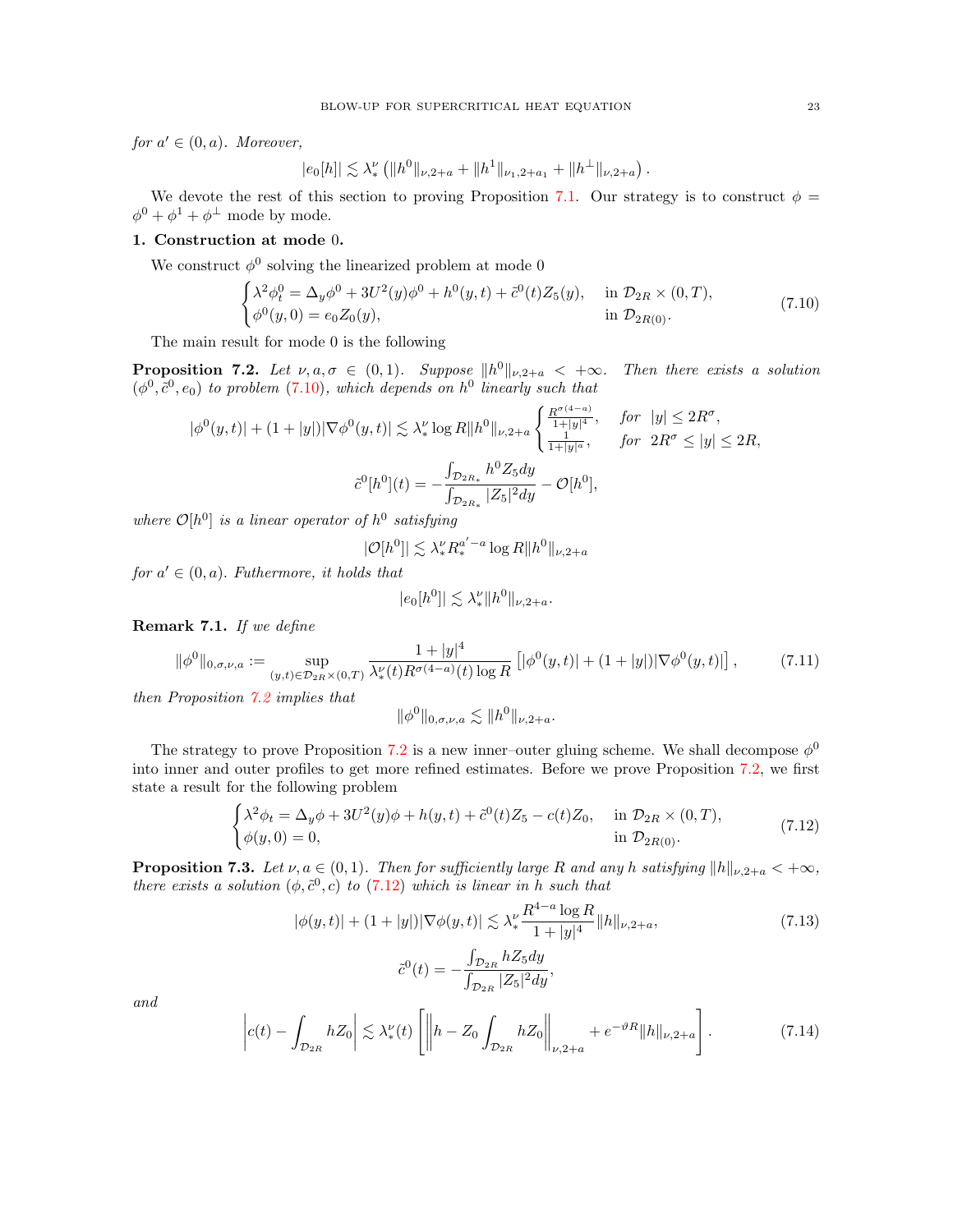The proof of Proposition [7.3](#page-22-3) can be carried out similar to that of  $[11, Section 7]$  (see also  $[31, Section 7]$ ) 5.2.]). Proposition [7.3](#page-22-3) will be needed to describe the inner profile of  $\phi^0$  when the inner-outer gluing scheme is carried out.

Proof of Proposition [7.2.](#page-22-1) Suppose

$$
\phi^{0}(y,t) = \phi_{1}^{0} + e(t)Z_{0}(y)
$$

with  $\phi_1^0$  solving problem

<span id="page-23-1"></span>
$$
\begin{cases} \lambda^2 \phi_t = \Delta_y \phi + 3U^2(y)\phi + h^0(y, t) + \tilde{c}^0(t)Z_5 - c(t)Z_0, & \text{in } \mathcal{D}_{2R} \times (0, T), \\ \phi(y, 0) = 0, & \text{in } \mathcal{D}_{2R(0)}. \end{cases}
$$
(7.15)

For  $e \in C^1((0,T))$ , we get

$$
\lambda^2 \phi_t^0 = \Delta_y \phi^0 + 3U^2 \phi^0 + h^0(y, t) + \tilde{c}^0(t) Z_5 + [\lambda^2 \dot{e}(t) - \mu_0 e(t) - c(t)] Z_0(y),
$$

from which we see that a natural choice of bounded solution  $e(t)$  to

$$
\lambda^2 \dot{e}(t) - \mu_0 e(t) - c(t) = 0, \ t \in (0, T)
$$

is

<span id="page-23-0"></span>
$$
e(t) = -\int_{t}^{T} \exp\left(-\int_{t}^{\eta} \frac{\mu_{0}}{\lambda^{2}(s)} ds\right) \frac{c(\eta)}{\lambda^{2}(\eta)} d\eta.
$$
 (7.16)

Therefore,  $\phi^0$  solves problem [\(7.10\)](#page-22-0) with the initial condition  $\phi^0(y,0) = e(0)Z_0(y)$ . It is clear from [\(7.16\)](#page-23-0) and [\(7.14\)](#page-22-4) that

$$
|e_0| \lesssim \lambda_*^{\nu} \|h^0\|_{\nu, 2+a}.
$$

So, to solve  $(7.10)$ , we only need to consider  $(7.15)$ .

Now we carry out an inner–outer gluing scheme for the mode 0. Consider

<span id="page-23-2"></span>
$$
\begin{cases}\n\lambda^2 \phi_t = \Delta_y \phi + 3U^2(y)\phi + h^0(y, t) + \tilde{c}^0(t)Z_5 - c(t)Z_0, & \text{in } \mathcal{D}_{2R} \times (0, T), \\
\phi(y, 0) = 0, & \text{in } \mathcal{D}_{2R(0)}, \\
\phi = 0, & \text{on } \partial \mathcal{D}_{2R} \times (0, T).\n\end{cases}
$$
\n(7.17)

We shall construct  $\phi^0$  solving [\(7.17\)](#page-23-2) of the form

$$
\phi^0=\phi_{out}^0+\eta_{R*}\phi_{in}^0,
$$

where

$$
\eta_{R_*}:=\eta\left(\frac{|y|}{R_*}\right)
$$

with  $\eta$  defined in [\(3.5\)](#page-9-3) and

$$
R_*=R^\sigma\ \ \text{for}\ \ \sigma\in(0,1).
$$

A solution  $\phi^0$  to [\(7.17\)](#page-23-2) is found if the pair  $(\phi_{out}^0, \phi_{in}^0)$  solves the system

<span id="page-23-3"></span>
$$
\begin{cases}\n\lambda^2 \partial_t \phi_{out}^0 = \Delta_y \phi_{out}^0 + 3(1 - \eta_{R_*}) U^2(y) \phi_{out}^0 + C[\phi_{in}^0] + (1 - \eta_{R_*}) h^0, & \text{in } \mathcal{D}_{2R} \times (0, T) \\
\phi_{out}^0(y, 0) = 0, & \text{in } \mathcal{D}_{2R(0)} \\
\phi_{out}^0 = 0, & \text{on } \partial \mathcal{D}_{2R} \times (0, T)\n\end{cases}
$$
\n(7.18)

$$
\begin{cases}\n\lambda^2 \partial_t \phi_{in}^0 = \Delta_y \phi_{in}^0 + 3U^2(y)\phi_{in}^0 + 3U^2(y)\phi_{out}^0 + h^0 + \tilde{c}^0 Z_5 - cZ_0, & \text{in } \mathcal{D}_{2R_*} \times (0, T) \\
\phi_{in}^0(y, 0) = 0, & \text{in } \mathcal{D}_{2R_* (0)}\n\end{cases}
$$
\n(7.19)

where

$$
\mathtt{C}[\phi_{in}^{0}]:=\phi_{in}^{0}(\Delta\eta_{R_{*}}-\lambda^{2}\partial_{t}\eta_{R_{*}})+2\nabla\eta_{R_{*}}\cdot\nabla\phi_{in}^{0}.
$$

We first consider the outer part  $(7.18)$ . For the model problem

$$
\begin{cases}\n\lambda^2 \partial_t \psi = \Delta \psi + h^0 & \text{in } \mathcal{D}_{2R} \times (0, T) \\
\psi(y, 0) = 0, & \text{in } \mathcal{D}_{2R(0)} \\
\psi = 0, & \text{on } \partial \mathcal{D}_{2R} \times (0, T)\n\end{cases}
$$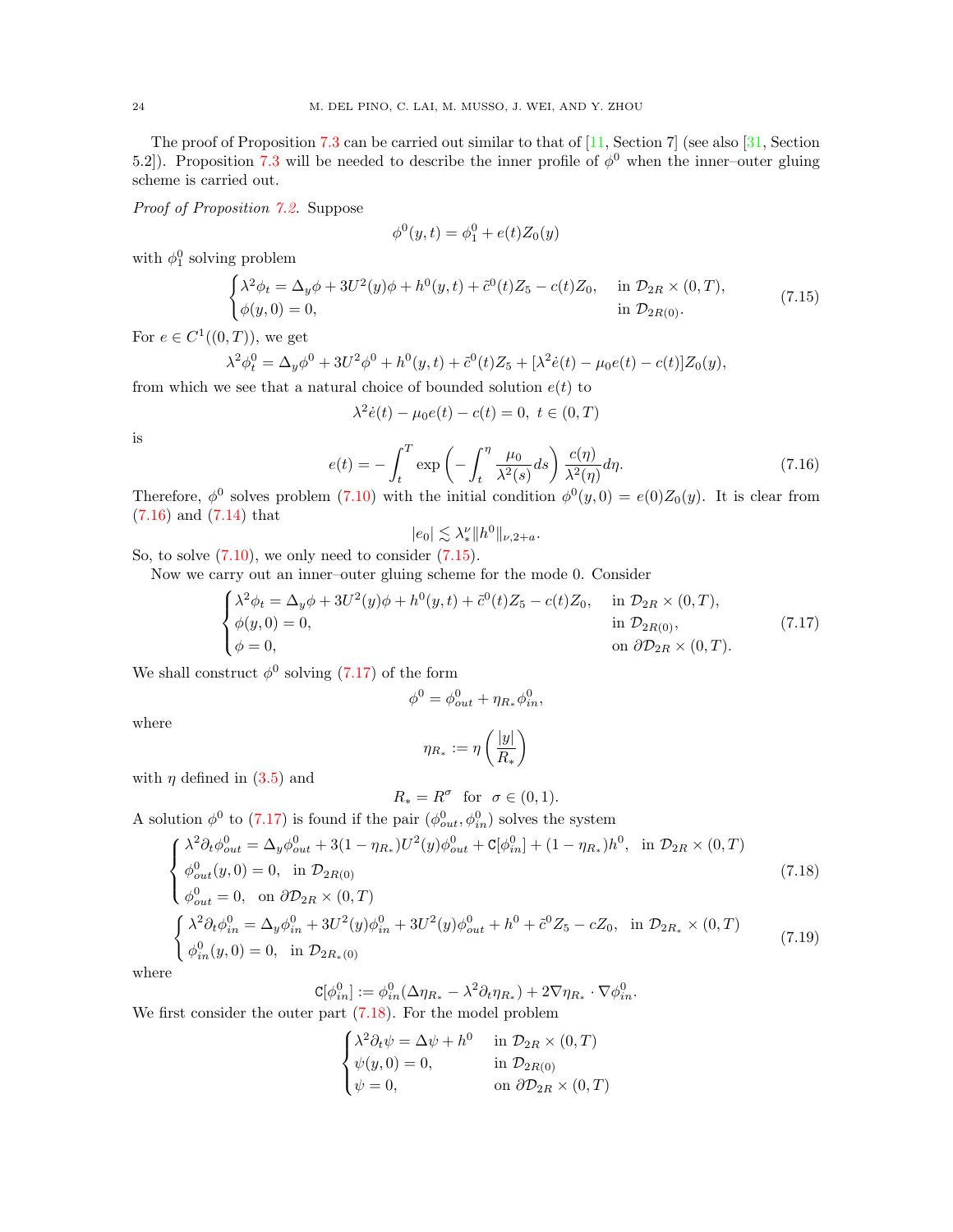we have

<span id="page-24-1"></span>
$$
\|\psi\|_{\nu,a} \lesssim \|h^0\|_{\nu,2+a} \tag{7.20}
$$

by the parabolic comparison. Then we apply the above estimate to the following problem

<span id="page-24-0"></span>
$$
\begin{cases}\n\lambda^2 \partial_t \psi = \Delta \psi + 3(1 - \eta_{R_*}) U^2 \psi + h^0 & \text{in } \mathcal{D}_{2R} \times (0, T) \\
\psi(y, 0) = 0, & \text{in } \mathcal{D}_{2R(0)} \\
\psi = 0, & \text{on } \partial \mathcal{D}_{2R} \times (0, T)\n\end{cases}
$$
\n(7.21)

and we claim that the solution  $\psi$  to [\(7.21\)](#page-24-0) satisfies

$$
\|\psi\|_{\nu,a} \lesssim \|h^0\|_{\nu,2+a}.
$$

Indeed, by [\(7.20\)](#page-24-1), we only need to estimate

$$
3(1 - \eta_{R_*})U^2 \psi \lesssim (1 - \eta_{R_*}) \frac{\lambda_*^{\nu}}{1 + |y|^{4+a}} \|\psi\|_{\nu,a}
$$

$$
\lesssim R_*^{-2} \frac{\lambda_*^{\nu}}{1 + |y|^{2+a}} \|\psi\|_{\nu,a}
$$

and we conclude that

<span id="page-24-2"></span>
$$
||3(1 - \eta_{R_*})U^2 \psi||_{\nu, 2+a} \lesssim R_*^{-2} ||\psi||_{\nu, a}.
$$
\n(7.22)

So from  $(7.20)$  and  $(7.22)$ , we obtain

$$
\|\psi\|_{\nu,a} \lesssim \|3(1 - \eta_{R_*})U^2\psi + h^0\|_{\nu,2+a}
$$
  

$$
\lesssim R_*^{-2} \|\psi\|_{\nu,a} + \|h^0\|_{\nu,2+a}
$$

and for  $R_*$  sufficiently large, it follows that

<span id="page-24-3"></span>
$$
\|\psi\|_{\nu,a} \lesssim \|h^0\|_{\nu,2+a} \tag{7.23}
$$

as desired.

We look for a solution  $\phi_{out}^0$  to problem [\(7.18\)](#page-23-3). By [\(7.23\)](#page-24-3), we get

<span id="page-24-6"></span>
$$
\|\phi_{out}^0\|_{\nu,a'} \lesssim \|C[\phi_{in}^0]\|_{\nu,2+a'} + \|(1-\eta_{R_*})h^0\|_{\nu,2+a'},\tag{7.24}
$$

where  $a' \in (0, a)$ . Here  $\phi_{out}^0$  defines a linear operator of  $\phi_{in}^0$  and  $h^0$ . We write it as  $\phi_{out}^0[\phi_{in}^0, h^0]$ . Now we need to find  $\phi_{in}^0$  solving the inner part

<span id="page-24-4"></span>
$$
\begin{cases} \lambda^2 \partial_t \phi_{in}^0 = \Delta_y \phi_{in}^0 + 3U^2(y)\phi_{in}^0 + 3U^2(y)\phi_{out}^0[\phi_{in}^0, h^0] + h^0 + \tilde{c}^0 Z_5 - cZ_0, & \text{in } \mathcal{D}_{2R_*} \times (0, T), \\ \phi_{in}^0(y, 0) = 0, & \text{in } \mathcal{D}_{2R_*(0)}. \end{cases}
$$
 (7.25)

To solve the inner part [\(7.25\)](#page-24-4), we consider the fixed point problem

$$
\phi_{in}^{0} = \mathcal{T} \left[ 3U^{2}(y)\phi_{out}^{0}[\phi_{in}^{0}, h^{0}] + h^{0} \right]
$$

in the function space equipped with the norm

$$
\|\phi^0_{in}\|_{0,*}:=\sup_{(y,t)\in\mathcal{D}_{2R_*}\times(0,T)}\lambda_*^{-\nu}(t)R_*^{a-4}(\log R)^{-1}(1+|y|^4)\left[|\phi^0_{in}|+(1+|y|)|\nabla\phi^0_{in}|\right].
$$

We apply Proposition [7.3](#page-22-3) in the inner regime  $\mathcal{D}_{2R_*} \times (0,T)$ , then [\(7.13\)](#page-22-5) gives

<span id="page-24-7"></span>
$$
\|\mathcal{T}[g]\|_{0,*} \lesssim \|g\|_{\nu,2+a}.\tag{7.26}
$$

We claim that

<span id="page-24-5"></span>
$$
\|\mathbf{C}[\phi_{in}^0]\|_{\nu,2+a'} \lesssim R_*^{a'-a} \log R \|\phi_{in}^0\|_{0,*}.\tag{7.27}
$$

Indeed, we evaluate

$$
|\mathbf{C}[\phi_{in}^0]| = |\phi_{in}^0(\Delta\eta_{R_*} - \lambda^2 \partial_t \eta_{R_*}) + 2\nabla \eta_{R_*} \cdot \nabla \phi_{in}^0|
$$
  

$$
\lesssim R_*^{-2} |\eta''|\lambda_*^{\nu} \frac{R_*^{4-a} \log R}{1+|y|^4} ||\phi_{in}^0||_{0,*}
$$
  

$$
\lesssim \frac{\lambda_*^{\nu} \log R}{1+|y|^{2+a'}} R_*^{a'-a} ||\phi_{in}^0||_{0,*}
$$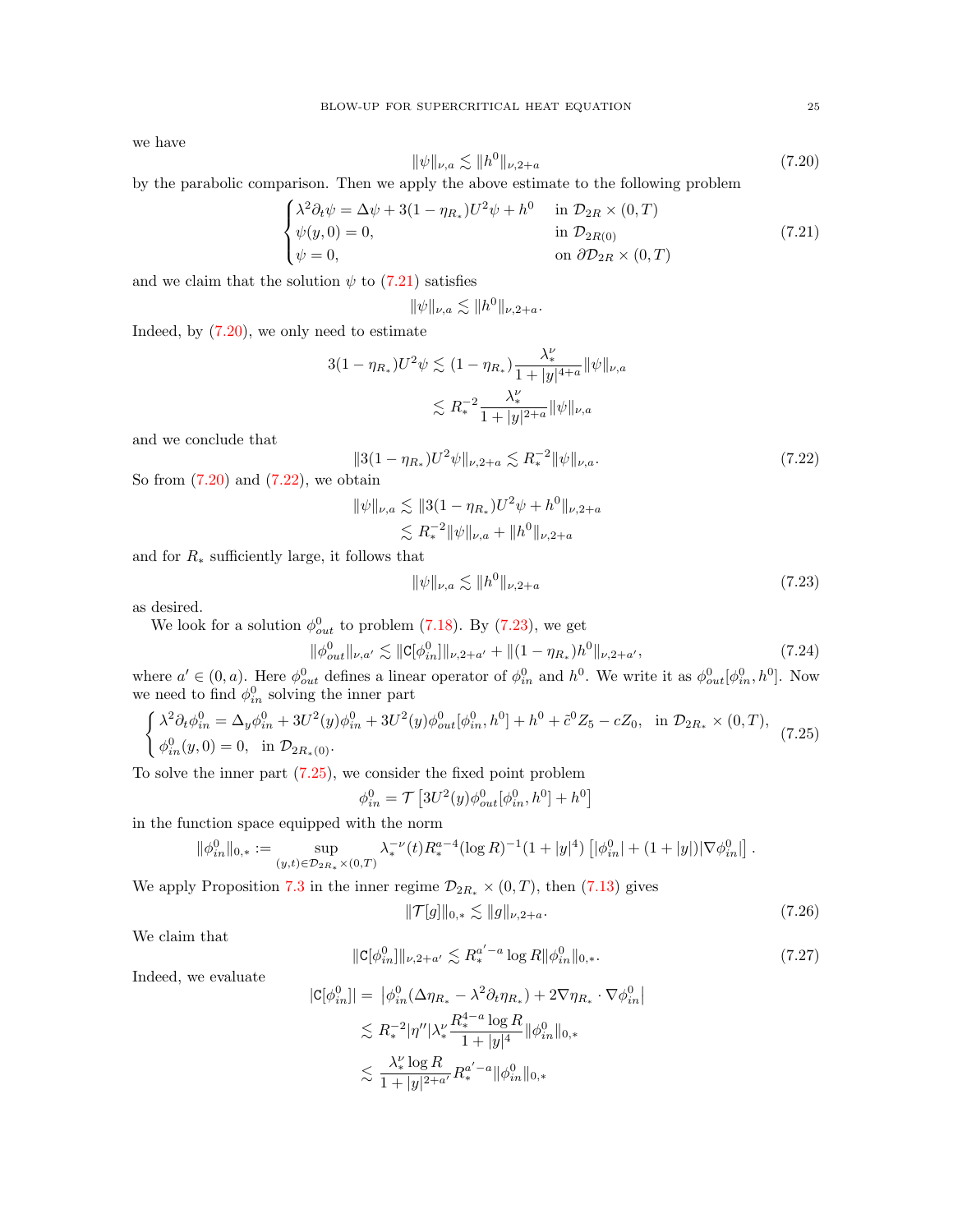which proves  $(7.27)$ . From  $(7.24)$  and  $(7.27)$ , we then get that

<span id="page-25-0"></span>
$$
\|\phi_{out}^{0}\|_{\nu,a'} \lesssim R_{*}^{a'-a} \log R \|\phi_{in}^{0}\|_{0,*} + \|(1 - \eta_{R_{*}})h^{0}\|_{\nu,2+a'}
$$
  

$$
\lesssim R_{*}^{a'-a} \log R \|\phi_{in}^{0}\|_{0,*} + R_{*}^{a'-a} \|h^{0}\|_{\nu,2+a}.
$$
 (7.28)

Next, we compute

$$
|3U^2(y)\phi_{out}^0| \lesssim \frac{\lambda_\star^\nu}{1+|y|^{4+a'}} \|\phi_{out}^0\|_{\nu,a'}
$$

$$
\lesssim \frac{\lambda_\star^\nu}{1+|y|^{2+a}} \|\phi_{out}^0\|_{\nu,a'}.
$$

So we get

<span id="page-25-1"></span>
$$
||3U^{2}(y)\phi_{out}^{0}||_{\nu,2+a} \lesssim ||\phi_{out}^{0}||_{\nu,a'}.
$$
\n(7.29)

By  $(7.28)$  and  $(7.29)$ , we obtain

<span id="page-25-4"></span>
$$
||3U^{2}(y)\phi_{out}^{0}||_{\nu,2+a} \lesssim R_{*}^{a'-a}\log R||\phi_{in}^{0}||_{0,*} + R_{*}^{a'-a}||h^{0}||_{\nu,2+a}.
$$
\n(7.30)

Therefore, we conclude from [\(7.26\)](#page-24-7) that

$$
\left\|\mathcal{T}\left[3U^2(y)\phi_{out}^0[\phi_{in}^0,h^0]+h^0\right]\right\|_{0,*} \lesssim R_*^{a'-a}\log R\|\phi_{in}^0\|_{0,*}+\|h^0\|_{\nu,2+a},
$$

which shows that the operator

$$
\phi_{in}^0 \mapsto \mathcal{T}\left[3U^2(y)\phi_{out}^0[\phi_{in}^0, h^0] + h^0\right]
$$

is a contraction if  $R_*$  is sufficiently large. A unique fixed point  $\phi_{in}^0$  thus exists and

<span id="page-25-2"></span>
$$
\|\phi_{in}^0\|_{0,*} \lesssim \|h^0\|_{\nu,2+a}.\tag{7.31}
$$

Replacing  $a'$  by  $a$  in the computations of  $(7.24)$  and  $(7.27)$ , we obtain

<span id="page-25-3"></span>
$$
\|\phi_{out}^{0}\|_{\nu,a} \lesssim \log R \|h^{0}\|_{\nu,2+a}.\tag{7.32}
$$

Recalling  $\phi^0 = \phi_{out}^0 + \eta_{R_*} \phi_{in}^0$  and combining [\(7.31\)](#page-25-2) and [\(7.32\)](#page-25-3), we conclude

$$
|\phi^{0}(y,t)| + (1+|y|) |\nabla \phi^{0}(y,t)| \lesssim \lambda_{*}^{\nu} \log R \|h^{0}\|_{\nu,2+a} \begin{cases} \frac{R^{\sigma(4-a)}}{1+|y|^{4}}, & \text{for } |y| \leq 2R^{\sigma}, \\ \frac{1}{1+|y|^a}, & \text{for } 2R^{\sigma} \leq |y| \leq 2R. \end{cases}
$$

Finally, we prove the estimate of  $\tilde{c}^0$ . By Proposition [7.3,](#page-22-3) we get

$$
\tilde{c}^{0}(t) = -\frac{\int_{\mathcal{D}_{2R_*}} \left( h^{0} + 3U^{2}(y)\phi_{out}^{0}[\phi_{in}^{0}, h^{0}]\right) Z_{5}dy}{\int_{\mathcal{D}_{2R_*}} |Z_{5}|^{2}dy}.
$$

Notice that  $3U^2(y)\phi_{out}^0[\phi_{in}^0, h^0]$  is linear in  $h^0$ . By [\(7.30\)](#page-25-4) and [\(7.31\)](#page-25-2), we conclude that

$$
\left| \int_{\mathcal{D}_{2R_*}} 3U^2(y) \phi_{out}^0[\phi_{in}^0, h^0] Z_5 dy \right| \lesssim \lambda_*^{\nu} \left( R_*^{a' - a} \log R \|\phi_{in}^0\|_{0,*} + R_*^{a' - a} \|h^0\|_{\nu, 2+a} \right)
$$
  

$$
\lesssim \lambda_*^{\nu} R_*^{a' - a} \log R \|h^0\|_{\nu, 2+a}.
$$

The proof is complete.  $\Box$ 

### 2. Construction at modes 1 to 4.

As we can see in mode 0, the estimates are somewhat deteriorated inside the inner regime, and this will result in difficulties when solving the inner problem. One can observe that, for modes 1 to 4, the kernel function for the corresponding linearized operator has faster decay than mode 0 which suggests that the estimates at modes 1 to 4 should be better than mode 0's. Inspired by the argument in [\[17,](#page-61-24) Section 7], we shall carry out the construction for modes 1 to 4 by means of the blow-up argument.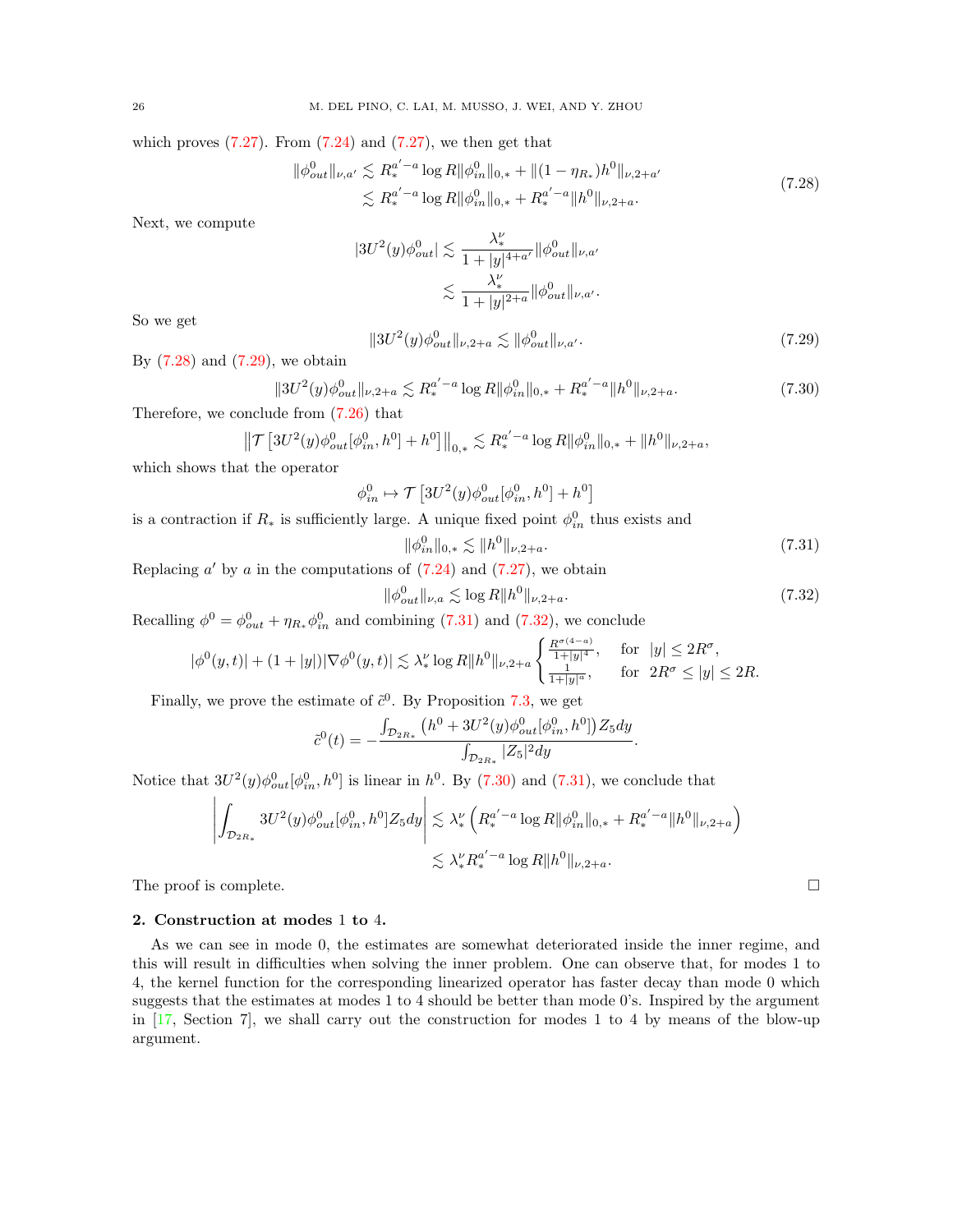We perform the change of variable

$$
\tau = \tau_{\lambda}(t) = \tau_0 + \int_0^t \frac{ds}{\lambda_*^2(s)}
$$

$$
\tau \sim \tau_0 + \frac{|\log(T - t)|^2}{\lambda_*^2(s)}.
$$

 $\tau^{-\nu_1'}\sim \lambda_*^{\nu_1}$ 

so that

$$
\tau \sim \tau_0 + \frac{|\log(T - t)|}{\lambda_* |\log T|}
$$

We choose the constant  $\nu'_1 > 0$  so that

for  $\nu_1 \in (0, 1)$ .

The main proposition for modes 1 to 4 is the following.

<span id="page-26-0"></span>**Proposition 7.4.** Assume  $a_1 \in (1, 2), \nu_1 \in (0, 1), \|h^1\|_{\nu_1, 2+a_1} < +\infty$ , and

$$
\int_{\mathcal{D}_{2R}} h^1(y,\tau)Z_i(y)dy = 0, \text{ for all } \tau \in (\tau_0,+\infty), i = 1,\cdots, 4.
$$

For sufficiently large R, there exists a pair  $(\phi^1, e_0)$  solving

$$
\begin{cases} \partial_{\tau} \phi^1 = \Delta \phi^1 + 3U^2 \phi^1 + h^1(y, \tau), & y \in \mathcal{D}_{2R} \times (\tau_0, \infty) \\ \phi^1(y, \tau_0) = e_0 Z_0(y), & y \in \mathcal{D}_{2R} \end{cases}
$$

and  $(\phi^1, e_0) = (\phi^1[h^1], e_0[h^1])$  defines a linear operator of  $h^1$  that satisfies

$$
\|\phi^1\|_{\text{in},\nu_1,a_1}\lesssim \|h^1\|_{\nu_1,2+a_1}
$$

and

$$
|e_0[h^1]| \lesssim \tau^{-\nu_1'} \|h^1\|_{\nu_1,2+a_1}.
$$

In order to prove Proposition [7.4,](#page-26-0) we consider the following Cauchy problem

<span id="page-26-2"></span>
$$
\begin{cases} \partial_{\tau} \phi^1 = \Delta \phi^1 + 3U^2 \phi^1 + h^1(y, \tau) - c(\tau) Z_0(y), & y \in \mathbb{R}^4, \ \tau \ge \tau_0 \\ \phi^1(y, \tau_0) = 0, & y \in \mathbb{R}^4 \end{cases}
$$
(7.33)

with  $h^1$  supported in  $\mathcal{D}_{2R} \times (\tau_0, +\infty)$  and  $||h^1||_{\nu_1,2+a_1} < +\infty$  in the  $(y, \tau)$  variable, where  $\nu_1 \in (0, 1)$ and  $a_1 \in (1,2)$ . For notational convenience, we denote  $\phi^1$  by  $\phi$  and  $h^1$  by h in the following lemma.

<span id="page-26-4"></span>Lemma 7.1. Assume  $a_1 \in (1, 2), \nu_1 \in (0, 1), ||h||_{\nu_1, 2+a_1} < +\infty$ , and

$$
\int_{\mathbb{R}^4} h(y,\tau)Z_i(y)dy = 0, \text{ for all } \tau \in (\tau_0,+\infty), \ i = 1,\cdots,4.
$$

For  $\tau_1$  sufficiently large, the solution  $\phi(y, \tau)$  to

<span id="page-26-1"></span>
$$
\begin{cases}\n\partial_{\tau}\phi = \Delta\phi + 3U^2\phi + h(y,\tau) - c(\tau)Z_0(y), \ y \in \mathbb{R}^4, \ \tau \ge \tau_0 \\
\int_{\mathbb{R}^4} \phi(y,\tau)Z_0(y)dy = 0, \text{ for all } \tau \in (\tau_0, +\infty), \\
\phi(y,\tau_0) = 0, \ y \in \mathbb{R}^4\n\end{cases}
$$
\n(7.34)

satisfies

<span id="page-26-3"></span>
$$
\|\phi(y,\tau)\|_{a_1,\tau_1} \lesssim \|h\|_{2+a_1,\tau_1}.\tag{7.35}
$$

Further,

$$
|c(\tau)| \lesssim \tau^{-\nu_1'} R^{a_1} \|h\|_{2+a_1,\tau_1} \text{ for } \tau \in [\tau_0, \tau_1],
$$
  
where  $||h||_{b,\tau_1} := \sup_{\tau \in [\tau_0, \tau_1)} \tau^{\nu_1'} \sup_{y \in \mathbb{R}^4} (1+|y|^b) |h(y, \tau)|.$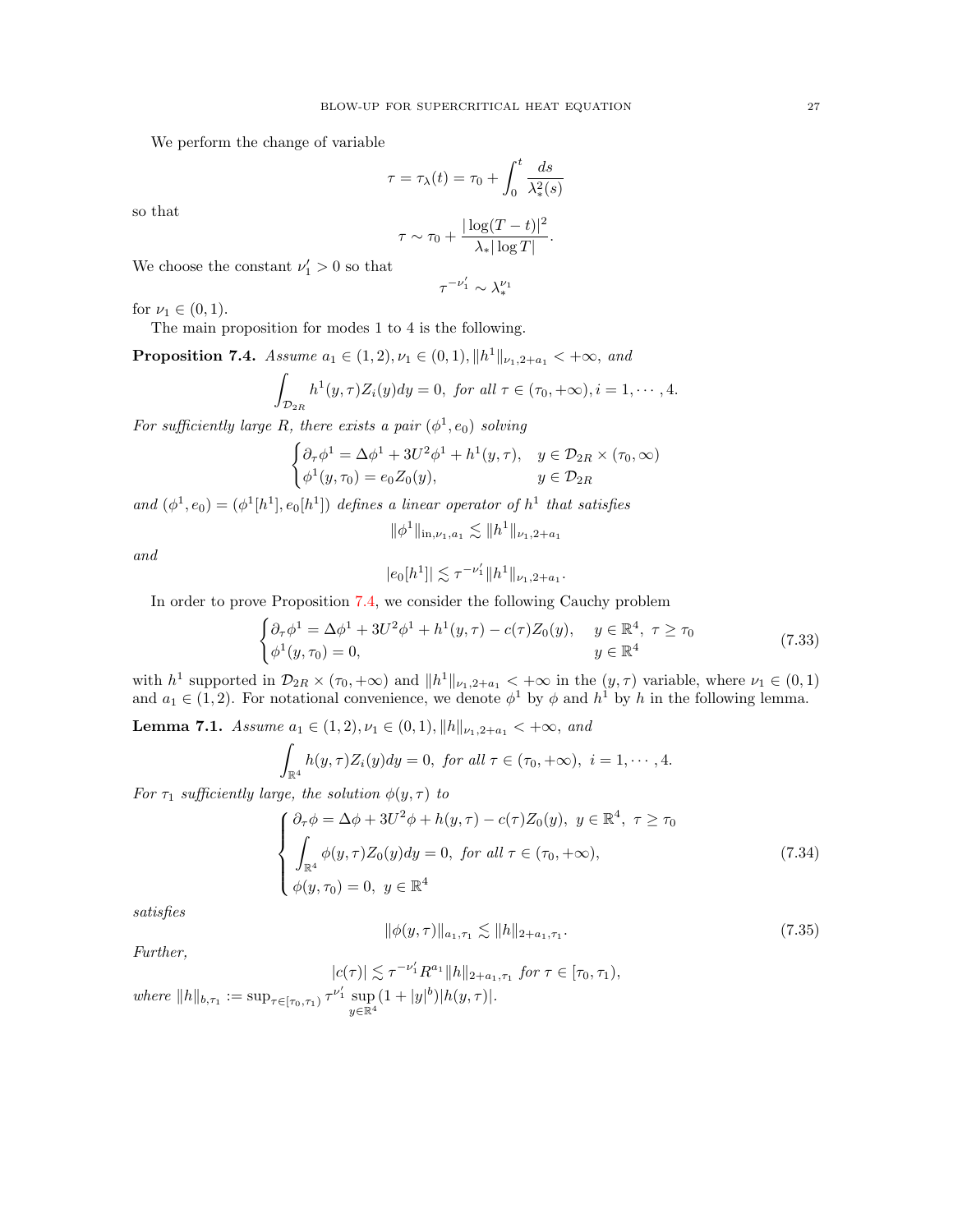Proof. Note that problem [\(7.34\)](#page-26-1) is equivalent to problem [\(7.33\)](#page-26-2) for

$$
c(\tau) = \frac{\int_{\mathbb{R}^4} h(y, \tau) Z_0(y) dy}{\int_{\mathbb{R}^4} |Z_0(y)|^2 dy}
$$

By the time decay of h and spatial decay of  $Z_0$  (see [\(7.2\)](#page-20-4)), we have

<span id="page-27-0"></span>
$$
|c(\tau)| \lesssim \tau^{-\nu_1'} R^{a_1} \|h\|_{2+a_1,\tau_1}.
$$
 (7.36)

.

Now we prove [\(7.35\)](#page-26-3) by blow-up argument.

By standard parabolic theory, for any  $R' > 0$ , there exists a constant K depending on R' and  $\tau_1$ such that

$$
|\phi(y,\tau)| \leq K, \text{ in } B_{R'} \times [\tau_0, \tau_1].
$$

It is easy to check that  $\bar{\phi} = \frac{C}{1+|y|^{\alpha_1}}$  is a super-solution to the original equation [\(7.34\)](#page-26-1). Thus,  $\|\phi\|_{a_1,\tau_1}$  <  $+\infty$ . We claim that

$$
\int_{\mathcal{D}_{2R}} \phi Z_i = 0 \text{ for all } \tau \in [\tau_0, \tau_1], i = 1, \cdots, 4.
$$

Indeed, we multiply [\(7.34\)](#page-26-1) by  $Z_i \eta_{R'}$ , where  $\eta_{R'} := \eta(\frac{|y|}{R'})$  and  $\eta$  is the standard cut-off function defined in  $(3.5)$ . Then we have

$$
\int_{\mathbb{R}^4} \phi(\cdot, \tau) \cdot Z_i \eta_{R'} = \int_{\tau_0}^{\tau} ds \int_{\mathbb{R}^4} (\phi(\cdot, s) \cdot L_0[\eta_{R'} Z_i] + h Z_i \eta_{R'} - c(s) Z_0 Z_i \eta_{R'}).
$$

Further computation gives

$$
\int_{\mathbb{R}^4} [\phi(\cdot, s) \cdot L_0[\eta_{R'} Z_i] + h Z_i \eta_{R'} - c(s) Z_0 Z_i \eta_{R'}].
$$
\n
$$
= \int_{\mathbb{R}^4} \phi(\cdot, s) [\eta_{R'} L_0[Z_i] + Z_i \Delta \eta_{R'} + 2 \nabla \eta_{R'} \cdot \nabla Z_i] + h Z_i \eta_{R'} - c(s) Z_0 Z_i \eta_{R'}
$$
\n
$$
= O((R')^{-\epsilon})
$$

for some  $\epsilon > 0$ . By taking  $R' \to +\infty$ , we get the desired result.

Now we want to prove

$$
\|\phi\|_{a_1,\tau_1} \lesssim \|h\|_{2+a_1,\tau_1}.
$$

We prove by contradiction. Suppose that there exist sequences  $\tau_1^k \to +\infty$  and  $\phi_k$ ,  $h_k$ ,  $c_k$  satisfying

$$
\begin{cases}\n\partial_{\tau}\phi_k = \Delta\phi_k + 3U^2(y)\phi_k + h_k - c_k(\tau)Z_0(y), \ y \in \mathbb{R}^4, \ \tau \ge \tau_0, \\
\int_{\mathbb{R}^4} \phi_k(y,\tau) \cdot Z_i(y)dy = 0 \text{ for all } \tau \in [\tau_0, \tau_1^k), \ i = 0, 1, \cdots, 4, \\
\phi_k(y,\tau_0) = 0, \ y \in \mathbb{R}^4,\n\end{cases}
$$

and

$$
\|\phi_k\|_{a_1,\tau_1^k} = 1, \quad \|h_k\|_{2+a_1,\tau_1^k} \to 0. \tag{7.37}
$$

By [\(7.36\)](#page-27-0), we know  $\sup_{\tau \in (\tau_0, \tau_1^k)} \tau^{\nu'_1} c_k(\tau) \to 0$ . We claim that

<span id="page-27-1"></span>
$$
\sup_{\tau_0 < \tau < \tau_1^k} \tau^{\nu_1'} |\phi_k(y, \tau)| \to 0 \tag{7.38}
$$

uniformly on compact subsets of  $\mathbb{R}^4$ . We prove [\(7.38\)](#page-27-1) by contradiction. **Case 1.** For some  $|y_k| \leq M$  and  $\tau_0 < \tau_2^k < \tau_1^k$ , if

$$
(\tau_2^k)^{\nu_1'} |\phi_k(y_k, \tau_2^k)| \ge \frac{1}{2},
$$

then we know that  $\tau_2^k \to +\infty$ . Define

$$
\tilde{\phi}_k(y,\tau) = (\tau_2^k)^{\nu_1'} \phi_k(y,\tau_2^k + \tau).
$$

Then

$$
\partial_{\tau}\tilde{\phi}_k = L_0[\tilde{\phi}_k] + \tilde{h}_k - \tilde{c}_k(\tau)Z_0(y) \text{ in } \mathbb{R}^4 \times (\tau_0 - \tau_2^k, 0].
$$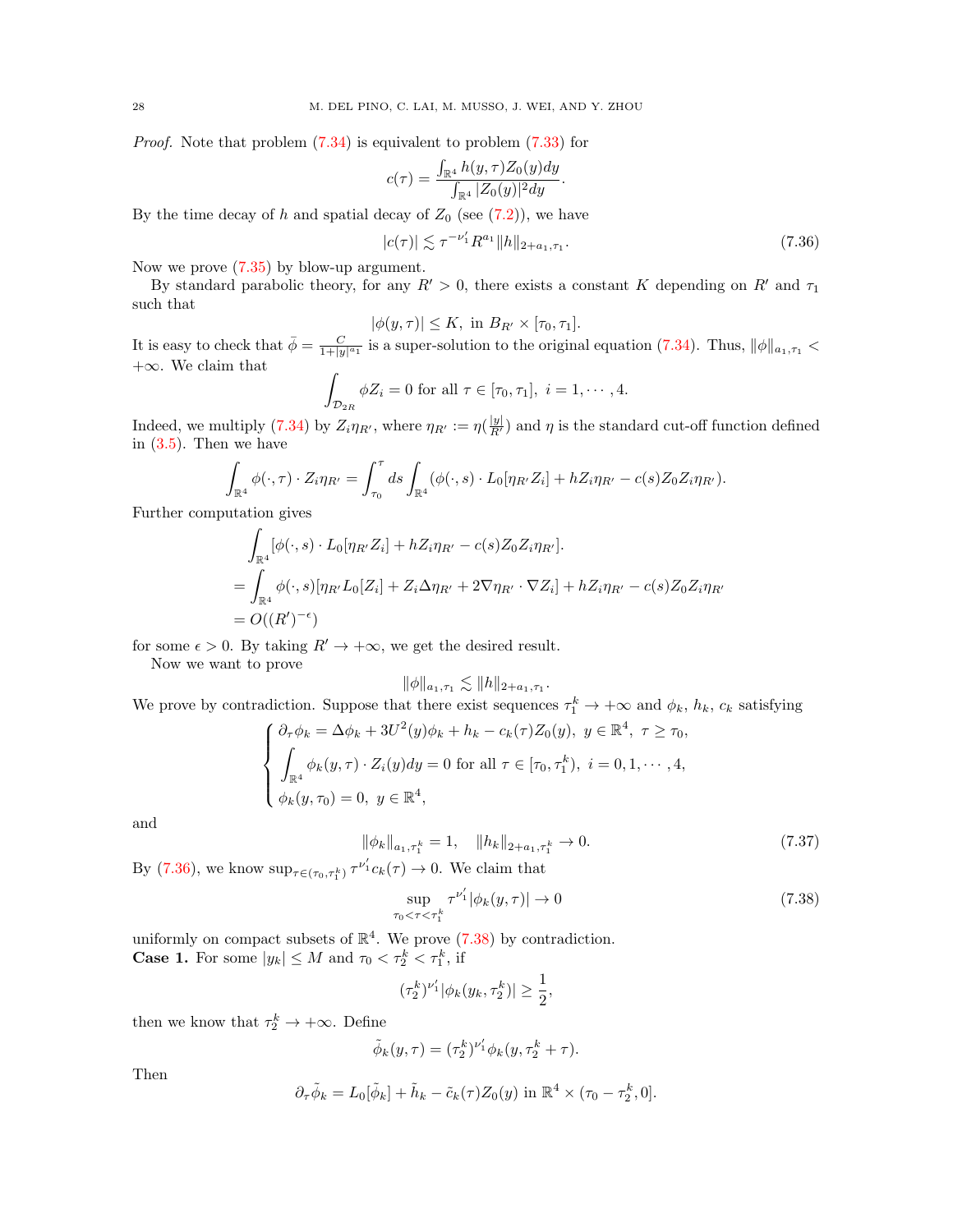Due to the spatial decay of h and c, we know  $\tilde{h}_k \to 0$ ,  $\tilde{c}_k \to 0$ . By comparison, we get

$$
|\tilde{\phi}_k(y,\tau)| \le \frac{1}{1+|y|^{a_1}} \text{ in } \mathbb{R}^4 \times (\tau_0 - \tau_2^k, 0].
$$

Hence, up to a subsequence,  $\tilde{\phi}_k \to \tilde{\phi}$  uniformly on compact subsets with  $\tilde{\phi} \neq 0$  and

<span id="page-28-0"></span>
$$
\begin{cases}\n\partial_{\tau}\tilde{\phi} = \Delta\tilde{\phi} + 3U^{2}(y)\tilde{\phi} & \text{in } \mathbb{R}^{4} \times (-\infty, 0], \\
\int_{\mathbb{R}^{4}} \tilde{\phi}(y, \tau) \cdot Z_{j}(y)dy = 0 & \text{for all } \tau \in (-\infty, 0], j = 0, 1, \dots, 4, \\
|\tilde{\phi}(y, \tau)| \leq \frac{1}{1 + |y|^{a_{1}}} & \text{in } \mathbb{R}^{4} \times (-\infty, 0], \\
\tilde{\phi}(y, \tau_{0}) = 0, y \in \mathbb{R}^{4}.\n\end{cases}
$$
\n(7.39)

Note that the orthogonality conditions above are well-defined if  $a_1 > 1$ . We now claim that  $\tilde{\phi} = 0$ . Indeed, by parabolic regularity theory,  $\phi(y, \tau)$  is smooth. By scaling argument, we get

$$
\frac{1}{1+|y|}|\nabla\tilde{\phi}|+|\tilde{\phi}_{\tau}|+|\Delta\tilde{\phi}|\lesssim \frac{1}{1+|y|^{2+a_1}}.
$$

Differentiating [\(7.39\)](#page-28-0) with respect to  $\tau$ , we get  $\partial_{\tau}\tilde{\phi}_{\tau} = \Delta\tilde{\phi}_{\tau} + 3U^2(y)\tilde{\phi}_{\tau}$  and

$$
\frac{1}{1+|y|}|\nabla \tilde{\phi}_{\tau}|+|\tilde{\phi}_{\tau\tau}|+|\Delta \tilde{\phi}_{\tau}|\lesssim \frac{1}{1+|y|^{4+a_1}}.
$$

Differentiating  $(7.39)$  with respect to  $\tau$  and integrating, we get

$$
\frac{1}{2}\partial_{\tau}\int_{\mathbb{R}^{4}}|\tilde{\phi}_{\tau}|^{2} + B(\tilde{\phi}_{\tau}, \tilde{\phi}_{\tau}) = 0,
$$

where

$$
B(\tilde{\phi}, \tilde{\phi}) = \int_{\mathbb{R}^4} |\nabla \tilde{\phi}|^2 - 3U^2(y)|\tilde{\phi}|^2 dy.
$$

Since  $\int_{\mathbb{R}^4} \tilde{\phi}(y,\tau) \cdot Z_j(y) dy = 0$  for all  $\tau \in (-\infty,0], j = 0,1,\dots,4, B(\tilde{\phi},\tilde{\phi}) \geq 0$ . Also, we have

$$
\int_{\mathbb{R}^4} |\tilde{\phi}_\tau|^2 = -\frac{1}{2} \partial_\tau B(\tilde{\phi}, \tilde{\phi}).
$$

From above, we get

$$
\partial_{\tau}\int_{\mathbb{R}^{4}}|\tilde{\phi}_{\tau}|^{2}\leq 0,\quad \int_{-\infty}^{0}d\tau\int_{\mathbb{R}^{4}}|\tilde{\phi}_{\tau}|^{2}<+\infty.
$$

Hence  $\tilde{\phi}_{\tau} = 0$ . So  $\tilde{\phi}$  is independent of  $\tau$  and  $L_0[\tilde{\phi}] = 0$ . Since  $\tilde{\phi}$  is bounded, by the non-degeneracy of  $L_0$ ,  $\tilde{\phi}$  is a linear combination of  $Z_j$ ,  $j = 1, \dots, 4$ . From orthogonality conditions  $\int_{\mathbb{R}^4} \tilde{\phi} \cdot Z_j = 0$ ,  $j = 1, \dots, 4$ , we obtain  $\tilde{\phi} = 0$ , a contradiction. Thus,

$$
\sup_{0\leq t\leq \tau_1^k}\tau^{\nu_1'}|\phi_k(y,\tau)|\to 0.
$$

**Case 2.** Suppose there exists  $y_k$  with  $|y_k| \to +\infty$  such that

 $\tau_0$ 

$$
(\tau_2^k)^{\nu_1'}(1+|y_k|^{a_1})|\phi_k(y_k,\tau_2^k)| \geq \frac{1}{2}.
$$

Let

$$
\tilde{\phi}_k(z,\tau) := (\tau_2^k)^{\nu_1'} |y_k|^{a_1} \phi_k(y_k + |y_k|z, |y_k|^2 \tau + \tau_2^k).
$$

Then

$$
\partial_{\tau}\tilde{\phi}_k = \Delta \tilde{\phi}_k + a_k \tilde{\phi}_k + \tilde{h}_k(z,\tau),
$$

where

$$
a_k = 3U^2(y_k + |y_k|z)
$$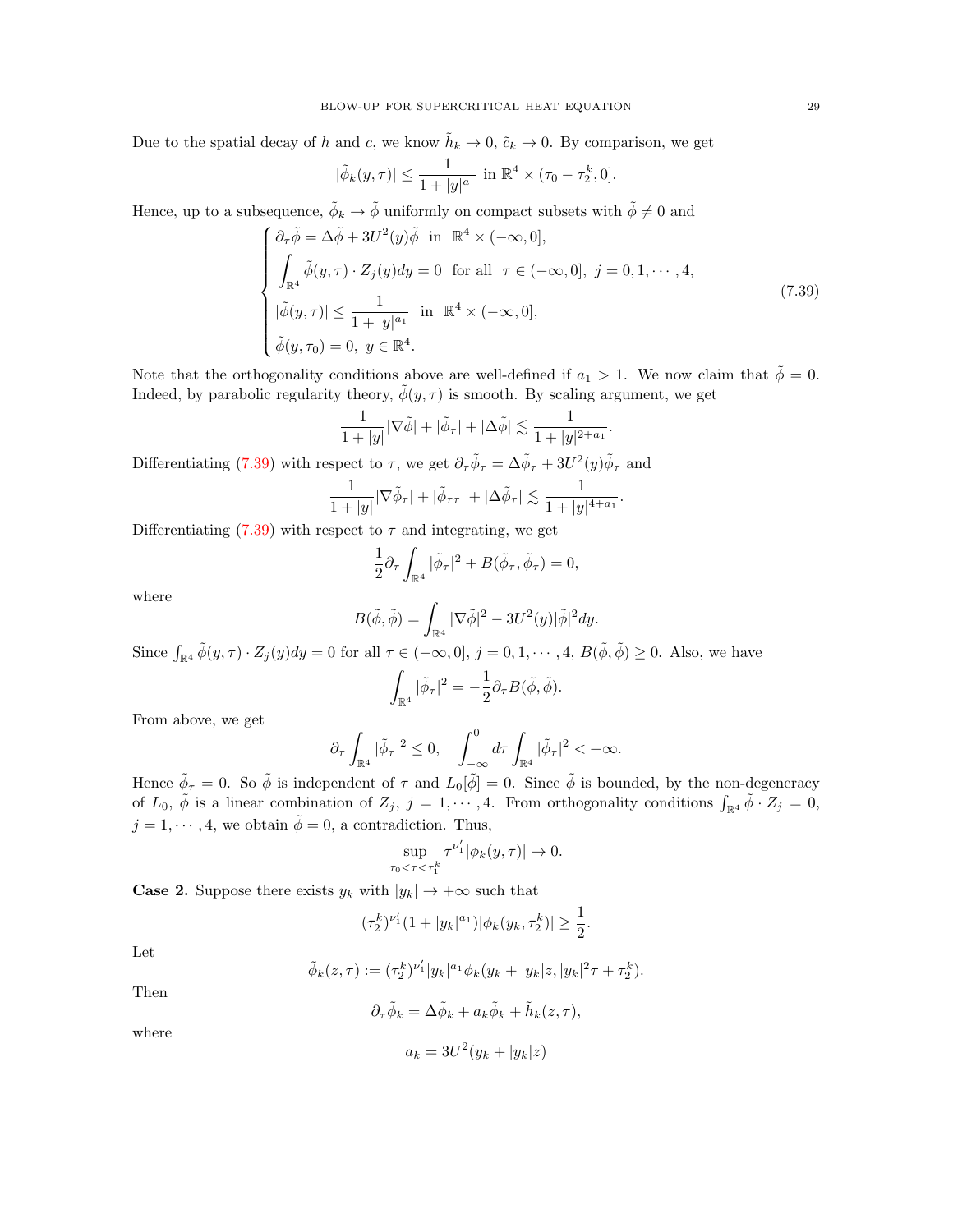and

$$
\tilde{h}_k(z,\tau) = (\tau_2^k)^{\nu_1'} |y_k|^{2+a_1} h_k(y_k + |y_k|z, |y_k|^2 \tau + \tau_2^k) - (\tau_2^k)^{\nu_1'} |y_k|^{2+a_1} c(|y_k|^2 \tau + \tau_2^k) Z_0(y_k + |y_k|z).
$$
  
By the definition of  $h_k$ ,

$$
|\tilde{h}_k(z,\tau)| \lesssim o(1) \frac{((\tau_2^k)^{-1}|y_k|^2 \tau + 1)^{-\nu_1'}}{|\hat{y}_k + z|^{2+a_1}}
$$

$$
\hat{y}_k = \frac{y_k}{|y_k|} \to -\hat{e}
$$

with

and  $|\hat{e}| = 1$ . Thus  $\tilde{h}_k(z,\tau) \to 0$  uniformly on compact subsets of  $\mathbb{R}^4 \setminus {\hat{e}} \times (-\infty,0]$  and  $a_k$  has the same property. Moreover,  $|\tilde{\phi}_k(0, \tau_0)| \geq \frac{1}{2}$  and

 $\frac{g_k}{|y_k|} \rightarrow -\hat{e}$ 

$$
|\tilde{\phi}_k(z,\tau)| \lesssim \frac{((\tau_2^k)^{-1}|y_k|^2\tau + 1)^{-\nu_1'}}{|\hat{y}_k + z|^{a_1}}
$$

Hence we may assume  $\tilde{\phi}_k \to \tilde{\phi} \neq 0$  uniformly on compact subsets of  $\mathbb{R}^4 \setminus {\hat{e}} \times (-\infty, 0]$  with  $\tilde{\phi}$  satisfying

<span id="page-29-0"></span>
$$
\tilde{\phi}_{\tau} = \Delta \tilde{\phi} \quad \text{in } \mathbb{R}^4 \setminus \{\hat{e}\} \times (-\infty, 0] \tag{7.40}
$$

.

and

<span id="page-29-1"></span>
$$
|\tilde{\phi}(z,\tau)| \le |z - e|^{-a_1} \quad \text{in } \mathbb{R}^4 \setminus \{\hat{e}\} \times (-\infty, 0]. \tag{7.41}
$$

**Claim:** functions  $\phi$  satisfying [\(7.40\)](#page-29-0) and [\(7.41\)](#page-29-1) are 0.

Without loss of generality, we assume  $\hat{e} = 0$ . Then

$$
\begin{cases} \tilde{\phi}_{\tau} = \Delta \tilde{\phi}, & \text{in } \mathbb{R}^4 \setminus \{0\} \times (-\infty, 0], \\ |\tilde{\phi}(z, \tau)| \le |z|^{-a_1}, & \text{in } \mathbb{R}^4 \setminus \{0\} \times (-\infty, 0]. \end{cases}
$$
\n(7.42)

We consider the function  $\bar{u}(\rho, \tau) = (\rho^2 + c\tau)^{-\frac{a_1}{2}} + \epsilon \rho^{-2}$  for some constant  $c > 0$ . Direct computations give us

$$
\bar{u}_{\tau} - \Delta \bar{u} = a_1 (\rho^2 + c\tau)^{-\frac{a_1}{2} - 2} \left[ (2 - a_1 - \frac{c}{2}) \rho^2 + (4c - \frac{c^2}{2})\tau \right].
$$

Then we know that if  $a_1 < 2$ , we can always find  $c > 0$  such that  $\bar{u}(\rho, \tau + M)$  is a super-solution, where M is a large constant. Thus,  $|\tilde{\phi}| \leq 2\bar{u}(\rho, \tau + M)$ . By letting  $M \to \infty$  and the arbitrariness of  $\epsilon$ , we get  $\phi = 0$ , a contradiction. The proof is complete.

*Proof of Proposition [7.4.](#page-26-0)* From Lemma [7.1,](#page-26-4) for any  $\tau_1 > \tau_0$  with  $\tau_0$  fixed sufficiently large, we have

$$
|\phi^1(y,\tau)| \lesssim \tau^{-\nu_1'} (1+|y|)^{-a_1} \|h^1\|_{2+a_1,\tau_1} \text{ for all } \tau \in (\tau_0,\tau_1), \ y \in \mathbb{R}^4
$$

and

$$
|c(\tau)| \le \tau^{-\nu'_1} R^{a_1} \|h^1\|_{2+a_1,\tau_1} \text{ for all } \tau \in (\tau_0, \tau_1).
$$

By assumption,  $||h^1||_{\nu_1,2+a_1} < +\infty$  and  $||h^1||_{2+a_1,\tau_1} \leq ||h^1||_{\nu_1,2+a_1}$  for an arbitrary  $\tau_1$ . It then follows that

$$
|\phi^1(y,\tau)| \lesssim \tau^{-\nu_1'} (1+|y|)^{-a_1} \|h^1\|_{\nu_1,2+a_1} \text{ for all } \tau \in (\tau_0,\tau_1), \ y \in \mathbb{R}^4
$$

and

$$
|c(\tau)| \le \tau^{-\nu_1'} R^{a_1} \|h^1\|_{\nu_1, 2+a_1} \text{ for all } \tau \in (\tau_0, \tau_1).
$$

By the arbitrariness of  $\tau_1$ , we have

$$
|\phi^1(y,\tau)| \lesssim \tau^{-\nu_1'} (1+|y|)^{-a_1} \|h^1\|_{\nu_1,2+a_1} \text{ for all } \tau \in (\tau_0,+\infty), \ y \in \mathbb{R}^4
$$

and

 $|c(\tau)| \leq \tau^{-\nu'_1} R^{a_1} ||h||_{\nu_1,2+a_1}$  for all  $\tau \in (\tau_0,+\infty)$ .

The gradient estimates follows from the scaling argument and the standard parabolic theory. The proof is complete.  $\Box$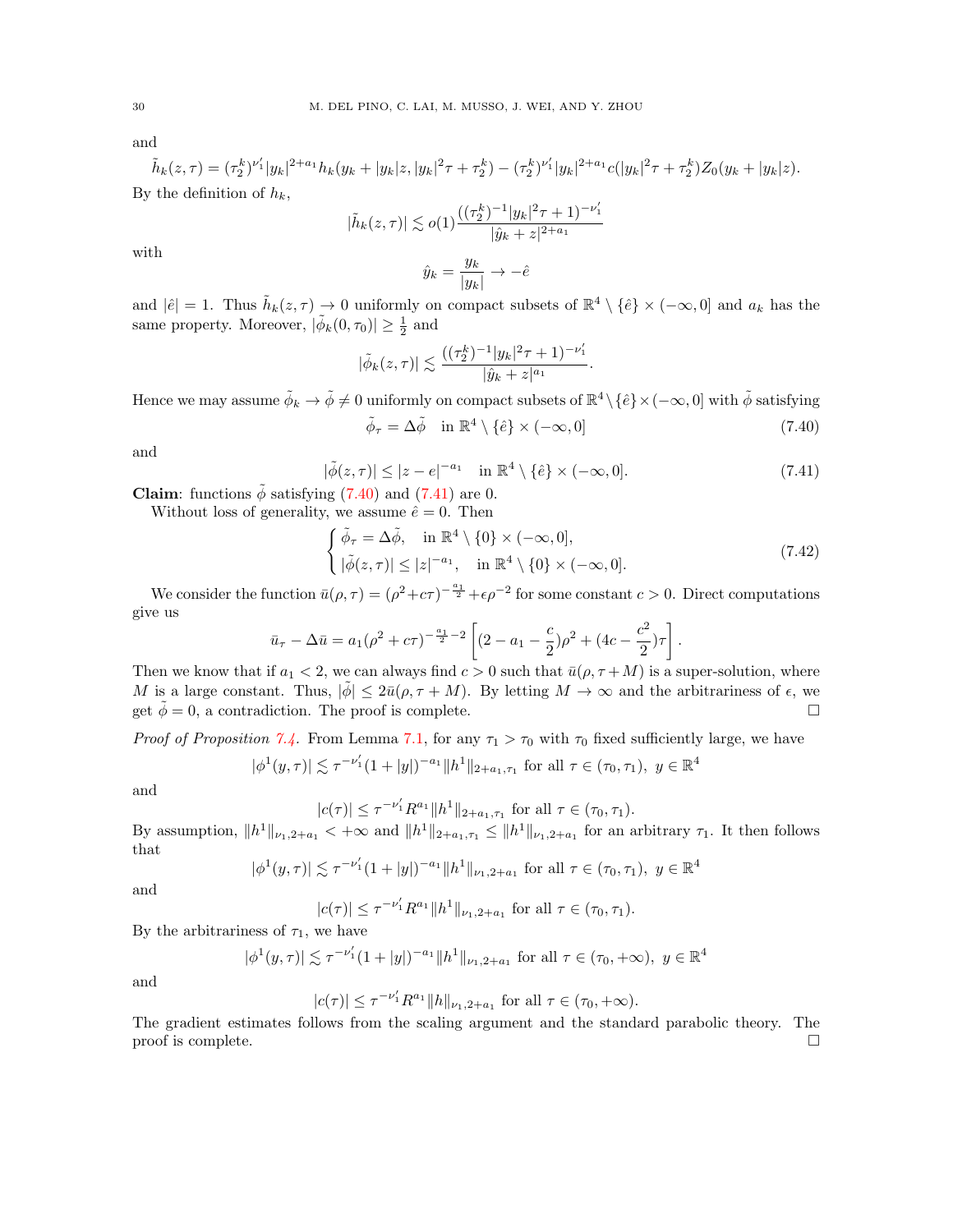## 3. Construction at higher modes  $j \geq 5$ .

For higher modes  $j \geq 5$ , we recall that

$$
h^{\perp} = \sum_{j=5}^{\infty} h_j(r, t)\Theta_j, \ \phi^{\perp}[h^{\perp}] = \sum_{j=5}^{\infty} \phi_j(r, t)\Theta_j
$$

and let  $\phi^{\perp}[h^{\perp}]$  solve the following problem

$$
\begin{cases}\n\lambda^2 \phi_t = \Delta_y \phi + 3U^2(y)\phi + h^\perp, & \text{in } \mathcal{D}_{2R} \times (0, T), \\
\phi = 0, & \text{on } \partial \mathcal{D}_{2R} \times (0, T), \\
\phi(\cdot, 0) = 0, & \text{in } \mathcal{D}_{2R}.\n\end{cases}
$$

Similarly, it follows from [\[11,](#page-61-6) Section 7] that

<span id="page-30-2"></span>
$$
|\phi^{\perp}(y,t)| + (1+|y|)|\nabla\phi^{\perp}(y,t)| \lesssim \lambda_*^{\nu} \frac{1}{1+|y|^a} \|h^{\perp}\|_{\nu,2+a}.
$$
 (7.43)

Proof of Proposition [7.1.](#page-21-0) Recall that

$$
\phi[h] = \phi^0[h^0] + \phi^1[h^1] + \phi^{\perp}[h^{\perp}].
$$

The validity of Proposition [7.1](#page-21-0) is concluded from Proposition [7.2,](#page-22-1) Proposition [7.4](#page-26-0) and [\(7.43\)](#page-30-2). The proof is complete.  $\Box$ 

## 8. Solving the inner–outer gluing system

<span id="page-30-0"></span>In this section, we shall solve the inner–outer gluing system by the linear theories developed in Section [6](#page-18-0) and Section [7,](#page-20-0) and the Schauder fixed point theorem. Our goal is to find a solution  $(\phi^0, \phi^1, \phi^{\perp}, \psi, \lambda, \xi)$  to the inner-outer gluing system in Section [4](#page-12-0) so that the desired blow-up solution is constructed. We shall solve the inner–outer gluing system in the function space  $\mathcal X$  defined in [\(8.77\)](#page-48-1). First, we make some assumptions about the parameter functions.

We write

$$
\lambda_*(t) = \frac{|\log T|(T-t)}{|\log(T-t)|^2}
$$

and assume that for some numbers  $c_1, c_2 > 0$ ,

$$
c_1|\dot{\lambda}_*(t)| \leq |\dot{\lambda}(t)| \leq c_2|\dot{\lambda}_*(t)| \ \ \text{for all} \ \ t\in (0,T).
$$

Recall that we take  $R(t) = (T - t)^{-1/2} |\log(T - t)|^{\theta}$  with  $\theta \in (3/2, 2)$ .

In Section [8.1](#page-30-1) and Section [8.2,](#page-37-0) for given  $\|\phi^0\|_{0,\sigma,\nu,a}$ ,  $\|\phi^1\|_{\text{in},\nu_1,a_1}$ ,  $\|\phi^\perp\|_{\text{in},\nu,a}$ ,  $\|\psi\|_*,$   $\|Z^*\|_{\infty}$ ,  $\|\lambda\|_F$ ,  $\|\xi\|_G$  bounded, we shall first estimate right hand sides  $\mathcal{G}(\phi, \psi, \lambda, \xi)$  and  $\mathcal{H}(\phi, \psi, \lambda, \xi)$  in the inner and outer problems. Here the above norms are defined in  $(7.11)$ ,  $(7.5)$ ,  $(6.4)$ ,  $(8.75)$  and  $(8.76)$ .

<span id="page-30-1"></span>8.1. The outer problem: estimates of  $G$ . Recall from  $(4.5)$  that the outer problem

$$
\psi_t = \Delta_{(r,z)}\psi + \frac{n-4}{r}\partial_r\psi + \mathcal{G}(\phi,\psi,\lambda,\xi) \text{ in } \mathcal{D} \times (0,T)
$$

where

$$
\mathcal{G}(\phi, \psi, \lambda, \xi) := 3\lambda^{-2} (1 - \eta_R) U^2(y) (\psi + Z^* + \eta_* \Psi_0 + \Psi_1)
$$
  
+  $\lambda^{-3} [(\Delta_y \eta_R) \phi + 2\nabla_y \eta_R \cdot \nabla_y \phi - \lambda^2 \phi \partial_t \eta_R]$   
+  $(1 - \eta_R) \mathcal{K}[\lambda, \xi] + \mathcal{S}_{\text{out}}[\lambda, \xi] - \mathcal{S}_{\text{out}}[\lambda_*, \xi_*] + (1 - \eta_R) \mathcal{N}(\mathbf{w})$ 

with  $\mathcal{S}_{\text{out}}$  defined in [\(3.15\)](#page-12-3),  $\mathcal{K}[\lambda,\xi]$  defined in [\(3.14\)](#page-11-1) and

$$
\mathcal{N}(\mathbf{w}) := (U^* + \mathbf{w})^3 - (U^*)^3 - 3U_{\lambda, \xi}^2 \mathbf{w}.
$$

In order to apply the linear theory Proposition [6.1,](#page-18-4) we estimate all the terms in  $\mathcal{G}(\phi, \psi, \lambda, \xi)$ . Define

$$
\mathcal{G}(\phi, \psi, \lambda, \xi) = g_1 + g_2 + g_3
$$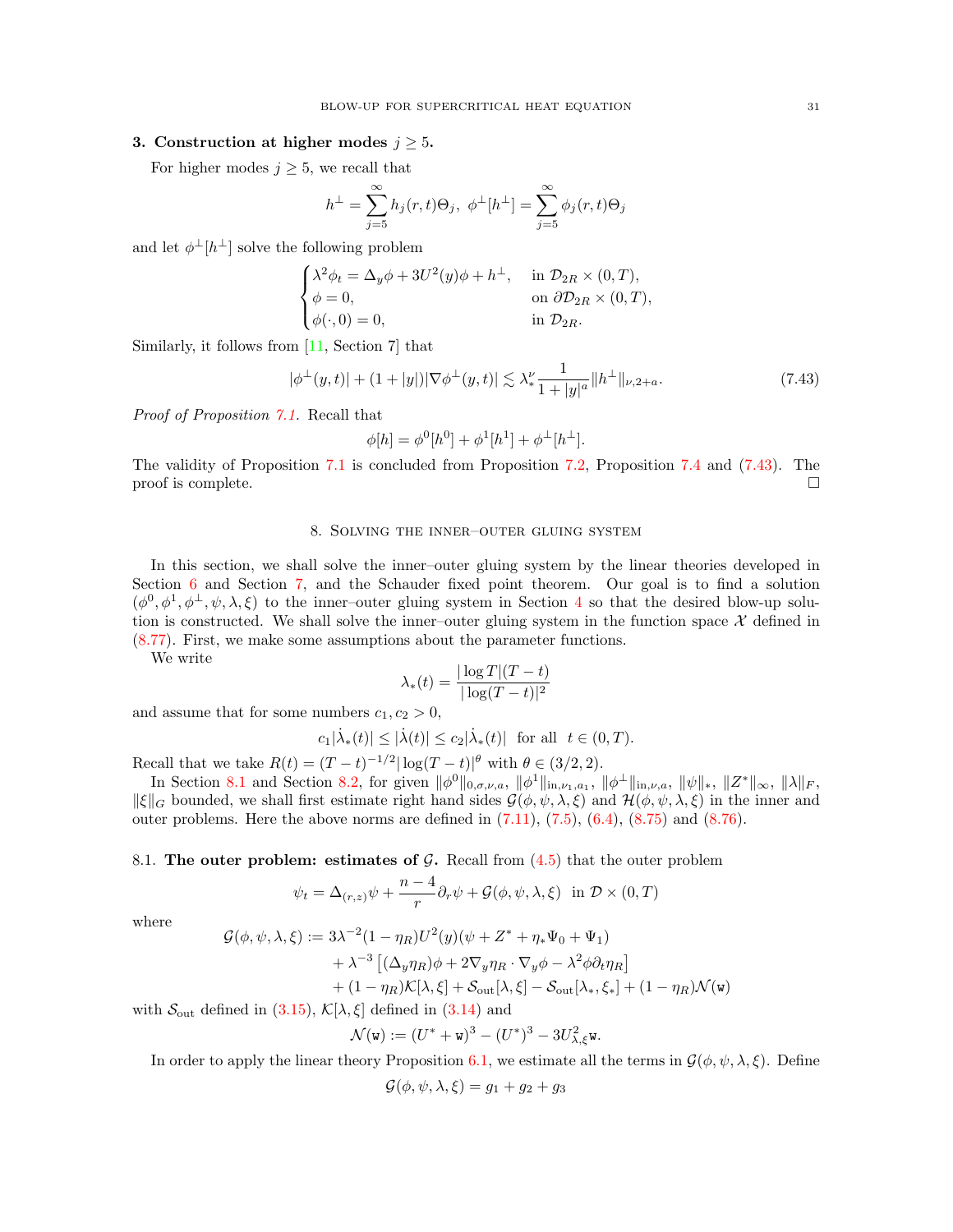with

$$
g_1 := 3\lambda^{-2} (1 - \eta_R) U^2(y) (\psi + Z^* + \eta_* \Psi_0 + \Psi_1),
$$
  
\n
$$
g_2 := \lambda^{-3} [(\Delta_y \eta_R) \phi + 2\nabla_y \eta_R \cdot \nabla_y \phi - \lambda^2 \phi \partial_t \eta_R],
$$
  
\n
$$
g_3 := (1 - \eta_R) \mathcal{K}[\lambda, \xi] + \mathcal{S}_{\text{out}}[\lambda, \xi] - \mathcal{S}_{\text{out}}[\lambda_*, \xi_*] + (1 - \eta_R) \mathcal{N}(\mathbf{w}).
$$

To estimate  $g_1$ , we need to estimate the corrections  $\Psi_0$  and  $\Psi_1$  defined in [\(3.10\)](#page-10-1) and [\(3.16\)](#page-12-1), respectively. Estimates of  $\Psi_0$  and  $\partial_r \Psi_0$ 

We first estimate the size of  $\Psi_0$ . Decompose

<span id="page-31-0"></span>
$$
\Psi_0 = -\alpha_0 \int_{-T}^t \dot{\lambda}(s) \frac{1 - e^{-\frac{\zeta^2}{4(t-s)}}}{\zeta^2} ds = -\alpha_0 \left( \int_{-T}^{t-\frac{\zeta^2}{4}} + \int_{t-\frac{\zeta^2}{4}}^t \dot{\lambda}(s) \frac{1 - e^{-\frac{\zeta^2}{4(t-s)}}}{\zeta^2} ds. \tag{8.1}
$$

For the first integral above, we have two cases

• For  $T-t > \frac{\zeta^2}{4}$  $\frac{1}{4}$ , we further decompose

$$
\int_{-T}^{t-\frac{\zeta^2}{4}} \dot{\lambda}(s) \frac{1 - e^{-\frac{\zeta^2}{4(t-s)}}}{\zeta^2} ds = \left( \int_{-T}^{t-(T-t)} + \int_{t-(T-t)}^{t-\frac{\zeta^2}{4}} \dot{\lambda}(s) \frac{1 - e^{-\frac{\zeta^2}{4(t-s)}}}{\zeta^2} ds \right).
$$

Since  $T - s < 2(t - s)$  and  $\frac{\zeta^2}{4(t - s)} < 1$ , the first integral above can be evaluated as

$$
\int_{-T}^{t-(T-t)} \dot{\lambda}(s) \frac{1 - e^{-\frac{\zeta^2}{4(t-s)}}}{\zeta^2} ds \lesssim \int_{-T}^{t-(T-t)} \frac{|\dot{\lambda}(s)|}{T-s} ds
$$
  

$$
\lesssim |\log T| \int_{-T}^{t-(T-t)} \frac{1}{(T-s)|\log(T-s)|^2} ds
$$
  

$$
\lesssim 1.
$$
 (8.2)

Similarly, for the second integral

$$
\int_{t-(T-t)}^{t-\frac{\zeta^2}{4}} \dot{\lambda}(s) \frac{1-e^{-\frac{\zeta^2}{4(t-s)}}}{\zeta^2} ds \lesssim \int_{t-(T-t)}^{t-\frac{\zeta^2}{4}} \frac{|\log T|}{(t-s)|\log(T-s)|^2} ds
$$
  

$$
\lesssim \frac{|\log T|}{|\log(T-t)|^2} \left| \log \left(\frac{\zeta^2}{4}\right) - \log(T-t) \right|
$$
  

$$
\lesssim |\dot{\lambda}| \left[ \log(\rho^2 + \lambda^2) + 1 \right].
$$
 (8.3)

• For 
$$
T - t < \frac{\zeta^2}{4}
$$
, since  $s < t - \frac{\zeta^2}{4} < t - (T - t)$ , we compute\n
$$
\int_{-T}^{t - \frac{\zeta^2}{4}} \frac{|\dot{\lambda}(s)|}{t - s} ds \lesssim \int_{-T}^{t - (T - t)} \frac{|\dot{\lambda}(s)|}{T - s} ds \lesssim 1.
$$
\n\n(8.4)\n\nThen we evaluate

Then we evaluate

<span id="page-31-1"></span>
$$
\int_{t-\frac{\zeta^2}{4}}^{t} \dot{\lambda}(s) \frac{1 - e^{-\frac{\zeta^2}{4(t-s)}}}{\zeta^2} ds \lesssim \frac{1}{\zeta^2} \int_{t-\frac{\zeta^2}{4}}^{t} |\dot{\lambda}(s)| ds \lesssim 1.
$$
 (8.5)

Combining  $(8.1)$ – $(8.5)$ , we conclude that

<span id="page-31-2"></span>
$$
|\Psi_0| \lesssim |\dot{\lambda}| \left[ \log(\rho^2 + \lambda^2) + 1 \right]. \tag{8.6}
$$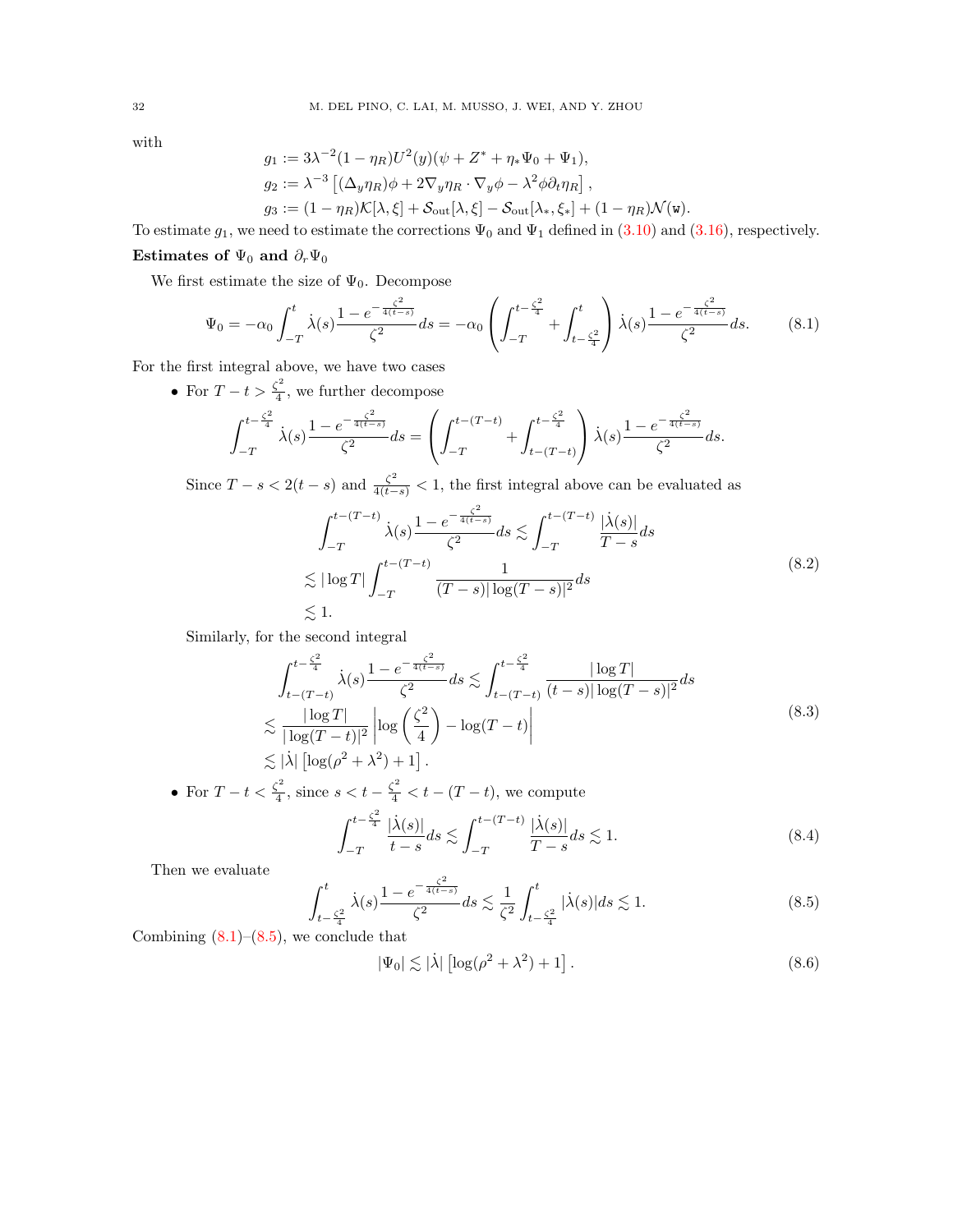Then we want to compute the size of  $\partial_r \Psi_0$ . Similarly, we have

<span id="page-32-0"></span>
$$
\partial_r \Psi_0 = -\alpha_0 \int_{-T}^t \dot{\lambda}(s) k_{\zeta}(\zeta(\rho, t), t - s) \zeta_r ds
$$
\n
$$
\lesssim (r - \sqrt{2(n-4)(T-t)}) \int_{-T}^t \dot{\lambda}(s) \frac{\left(\frac{\zeta^2 e^{-\frac{\zeta^2}{4(t-s)}}}{2(t-s)} - 2 + 2e^{-\frac{\zeta^2}{4(t-s)}}\right)}{\zeta^4} ds
$$
\n
$$
= (r - \sqrt{2(n-4)(T-t)}) \left(\int_{-T}^{t - \frac{\zeta^2}{4}} + \int_{t - \frac{\zeta^2}{4}}^t \dot{\lambda}(s) \frac{\left(\frac{\zeta^2 e^{-\frac{\zeta^2}{4(t-s)}}}{2(t-s)} - 2 + 2e^{-\frac{\zeta^2}{4(t-s)}}\right)}{\zeta^4} ds.
$$
\n
$$
(8.7)
$$

For the first integral, we decompose

<span id="page-32-1"></span>
$$
\int_{-T}^{t-\frac{\zeta^2}{4}} \dot{\lambda}(s) \frac{\left(\frac{\zeta^2 e^{-\frac{\zeta^2}{4(t-s)}}}{2(t-s)} - 2 + 2e^{-\frac{\zeta^2}{4(t-s)}}\right)}{\zeta^4} ds
$$
\n
$$
= \left(\int_{-T}^{t-(T-t)} + \int_{t-(T-t)}^{t-\frac{\zeta^2}{4}} \dot{\lambda}(s) \frac{\left(\frac{\zeta^2 e^{-\frac{\zeta^2}{4(t-s)}}}{2(t-s)} - 2 + 2e^{-\frac{\zeta^2}{4(t-s)}}\right)}{\zeta^4} ds
$$
\n
$$
\lesssim \left(\int_{-T}^{t-(T-t)} + \int_{t-(T-t)}^{t-\frac{\zeta^2}{4}} \dot{\lambda}(s) \left[\frac{1-\frac{\zeta^2}{4(t-s)}}{2\zeta^2(t-s)} - \frac{1}{2\zeta^2(t-s)}\right] ds
$$
\n
$$
= \left(\int_{-T}^{t-(T-t)} + \int_{t-(T-t)}^{t-\frac{\zeta^2}{4}} \dot{\lambda}(s) \frac{\dot{\lambda}(s)}{(t-s)^2} ds \right)
$$
\n
$$
\lesssim \int_{-T}^{t-(T-t)} \frac{\dot{\lambda}(s)}{(T-s)^2} ds + \int_{t-(T-t)}^{t-\frac{\zeta^2}{4}} \frac{\dot{\lambda}(s)}{(t-s)^2} ds
$$
\n
$$
\lesssim \frac{|\dot{\lambda}|}{T-t} + \frac{|\dot{\lambda}|}{\rho^2 + \lambda^2}.
$$
\n(12.12)

On the other hand, one has

<span id="page-32-2"></span>
$$
\int_{t-\frac{\zeta^2}{4}}^{t} \dot{\lambda}(s) \frac{\left(\frac{\zeta^2 e^{-\frac{\zeta^2}{4(t-s)}}}{2(t-s)} - 2 + 2e^{-\frac{\zeta^2}{4(t-s)}}\right)}{\zeta^4} ds \lesssim \frac{|\dot{\lambda}|}{\rho^2 + \lambda^2}.
$$
\n(8.9)

By  $(8.7)$ ,  $(8.8)$  and  $(8.9)$ , we obtain

<span id="page-32-3"></span>
$$
\partial_r \Psi_0 \lesssim (r - \sqrt{2(n-4)(T-t)}) \max \left\{ \frac{|\dot{\lambda}|}{T-t}, \frac{|\dot{\lambda}|}{\rho^2 + \lambda^2} \right\}.
$$
 (8.10)

# Estimate of  $\Psi_1$

Similar to the proof of Lemma [6.1,](#page-18-6) Lemma [6.2](#page-19-0) and Lemma [6.3](#page-19-1) in the Appendix, the correction term  $\Psi_1$  given by [\(3.16\)](#page-12-1) can be estimated as 2

<span id="page-32-4"></span>
$$
|\Psi_1| \lesssim \int_0^t \int_{\mathbb{R}^n} \frac{e^{-\frac{|x-w|^2}{4(t-s)}}}{(t-s)^{n/2}} \mathcal{S}_{\text{out}}[\lambda_*, \xi_*](w, s) dw ds, \tag{8.11}
$$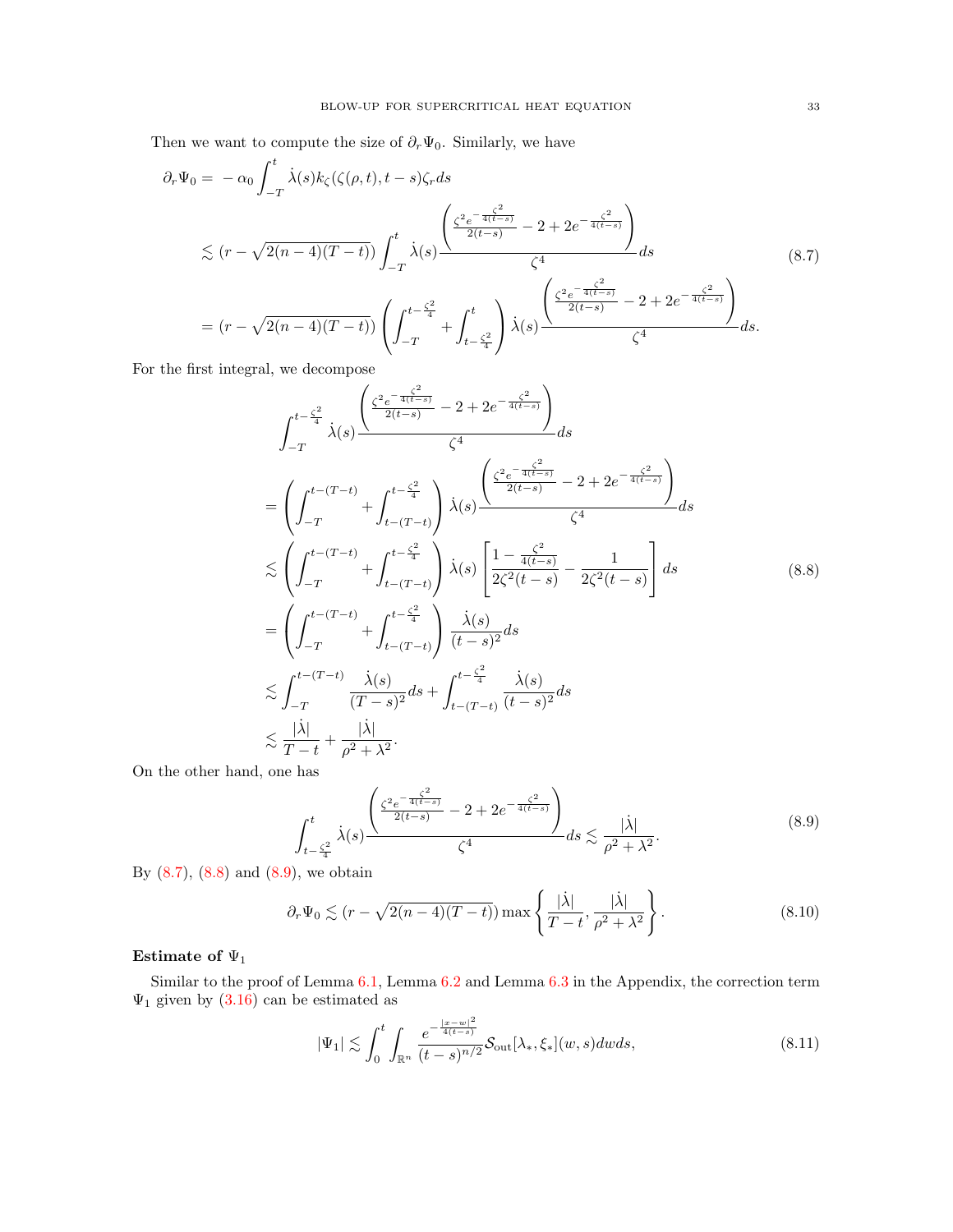where

$$
\mathcal{S}_{\text{out}}[\lambda_*, \xi_*] := U_{\lambda_*, \xi_*}(\Delta_{(r,z)}\eta_* - \partial_t \eta_*) + 2\nabla \eta_* \cdot \nabla U_{\lambda_*, \xi_*} + (\eta_*^3 - \eta_*) U_{\lambda_*, \xi_*}^3 + U_{\lambda_*, \xi_*} \frac{n-4}{r} \partial_r \eta_* + \frac{n-4}{r} \Psi_0[\lambda_*] \partial_r \eta_* + \Psi_0[\lambda_*] \Delta_{(r,z)} \eta_* + 2\nabla \eta_* \cdot \nabla \Psi_0[\lambda_*] - \Psi_0[\lambda_*] \partial_t \eta_* + \frac{n-4}{r} \eta_*(1 - \eta_R) \partial_r \Psi_0[\lambda_*] + \eta_*(1 - \eta_R) \frac{n-4}{\lambda_* y_1 + \xi_{r,*}} \lambda_*^{-2} \partial_{y_1} U(y) + \eta_*(1 - \eta_R) \lambda_*^{-2} \nabla U \cdot \dot{\xi}_*.
$$

Here we take the term

$$
U_{\lambda_*,\xi_*}\Delta_{(r,z)}\eta_* + \frac{n-4}{r}\eta_*(1-\eta_R)\partial_r\Psi_0[\lambda_*] + \eta_*(1-\eta_R)\left(\frac{n-4}{\lambda_*y_1+\xi_{r,*}}\lambda_*^{-2}\partial_{y_1}U(y) + \lambda_*^{-2}\nabla U \cdot \dot{\xi}_*\right)
$$

in  $\mathcal{S}_{\text{out}}[\lambda_*, \xi_*]$  as an example, and all the estimates for other terms can be carried out in a similar manner. By the definition of  $\eta_*$  in [\(3.4\)](#page-9-6) and [\(8.10\)](#page-32-3), we have

$$
\left| U_{\lambda_*,\xi_*} \Delta_{(r,z)} \eta_* + \frac{n-4}{r} \eta_* (1 - \eta_R) \partial_r \Psi_0[\lambda_*] \right|
$$
  

$$
\lesssim \frac{\lambda_*}{(T-t)^2} \chi_{\{\rho \sim \sqrt{T-t}\}} + \frac{|\dot{\lambda}_*|}{\rho \sqrt{T-t}} \chi_{\{\lambda_* R \lesssim \rho \lesssim \sqrt{T-t}\}}
$$
  

$$
\lesssim \frac{|\dot{\lambda}_*|}{\rho \sqrt{T-t}} \chi_{\{\lambda_* R \lesssim \rho \lesssim \sqrt{T-t}\}}.
$$

On the other hand, thanks to our choice

$$
\xi_{r,*}(t) = \sqrt{2(n-4)(T-t)},
$$

we have

$$
\dot{\xi}_{r,*} + \frac{n-4}{\lambda_* y_1 + \xi_{r,*}} = -\frac{(n-4)\lambda_* y_1}{\xi_{r,*}(\lambda_* y_1 + \xi_{r,*})},
$$

and thus

$$
\begin{split} & \left| \eta_*(1-\eta_R)\left( \frac{n-4}{\lambda_*y_1+\xi_{r,*}}\lambda_*^{-2}\partial_{y_1}U(y)+\lambda_*^{-2}\nabla U\cdot \dot{\xi}_* \right) \right| \\ & \lesssim \frac{\lambda_*^{-1}y_1^2}{\xi_{r,*}(\lambda_*y_1+\xi_{r,*})(1+|y|^2)^2}\chi_{\{R\leq |y|\leq \frac{2\delta\sqrt{T-t}}{\lambda_*}\}} \\ & \lesssim \frac{\lambda_*(t)}{\rho^2(T-t)}\chi_{\{\lambda_*R\lesssim \rho \lesssim \sqrt{T-t}\}}. \end{split}
$$

Then from  $(8.11)$ , we obtain

$$
|\Psi_{1}(x,t)| \lesssim \int_{0}^{t} \frac{|\dot{\lambda}_{*}(s)|}{(t-s)^{n/2}\sqrt{T-s}} \int_{\lambda_{*}(s)R(s) \leq |(w_{r},w_{z})-\xi(s)| \leq 2\delta\sqrt{T-s}} \frac{e^{-\frac{|x-w|^{2}}{4(t-s)}}|(w_{r},w_{z})-\xi(s)|^{2}}{|(w_{r},w_{z})-\xi(s)|^{2}} dwds
$$
  
+ 
$$
\int_{0}^{t} \frac{\lambda_{*}(s)}{(t-s)^{n/2}(T-s)} \int_{\lambda_{*}(s)R(s) \leq |(w_{r},w_{z})-\xi(s)| \leq 2\delta\sqrt{T-s}} \frac{e^{-\frac{|x-w|^{2}}{4(t-s)}}|(w_{r},w_{z})-\xi(s)|^{2}}{|(w_{r},w_{z})-\xi(s)|^{2}} dwds
$$
  

$$
\lesssim \int_{0}^{t} \frac{|\dot{\lambda}_{*}(s)|}{(t-s)^{1/2}\sqrt{T-s}} \int_{\frac{\lambda_{*}(s)R(s)}{\sqrt{t-s}} \leq |(\tilde{w}_{r},\tilde{w}_{z})-\frac{\xi(s)}{\sqrt{t-s}}| \leq \frac{2\delta\sqrt{T-s}}{\sqrt{t-s}}} \frac{e^{-\frac{|\tilde{x}-\tilde{w}|^{2}}{4}}}{|(w_{r},\tilde{w}_{z})-\frac{\xi(s)}{\sqrt{t-s}}|} dwds
$$
  

$$
\lesssim \int_{0}^{t} \frac{|\dot{\lambda}_{*}(s)|}{(t-s)(T-s)} \frac{(t-s)^{1/2}}{\lambda_{*}(s)R(s)} ds + \int_{0}^{t} \frac{\lambda_{*}(s)}{(t-s)(T-s)} \frac{t-s}{\lambda_{*}(s)R^{2}(s)} ds,
$$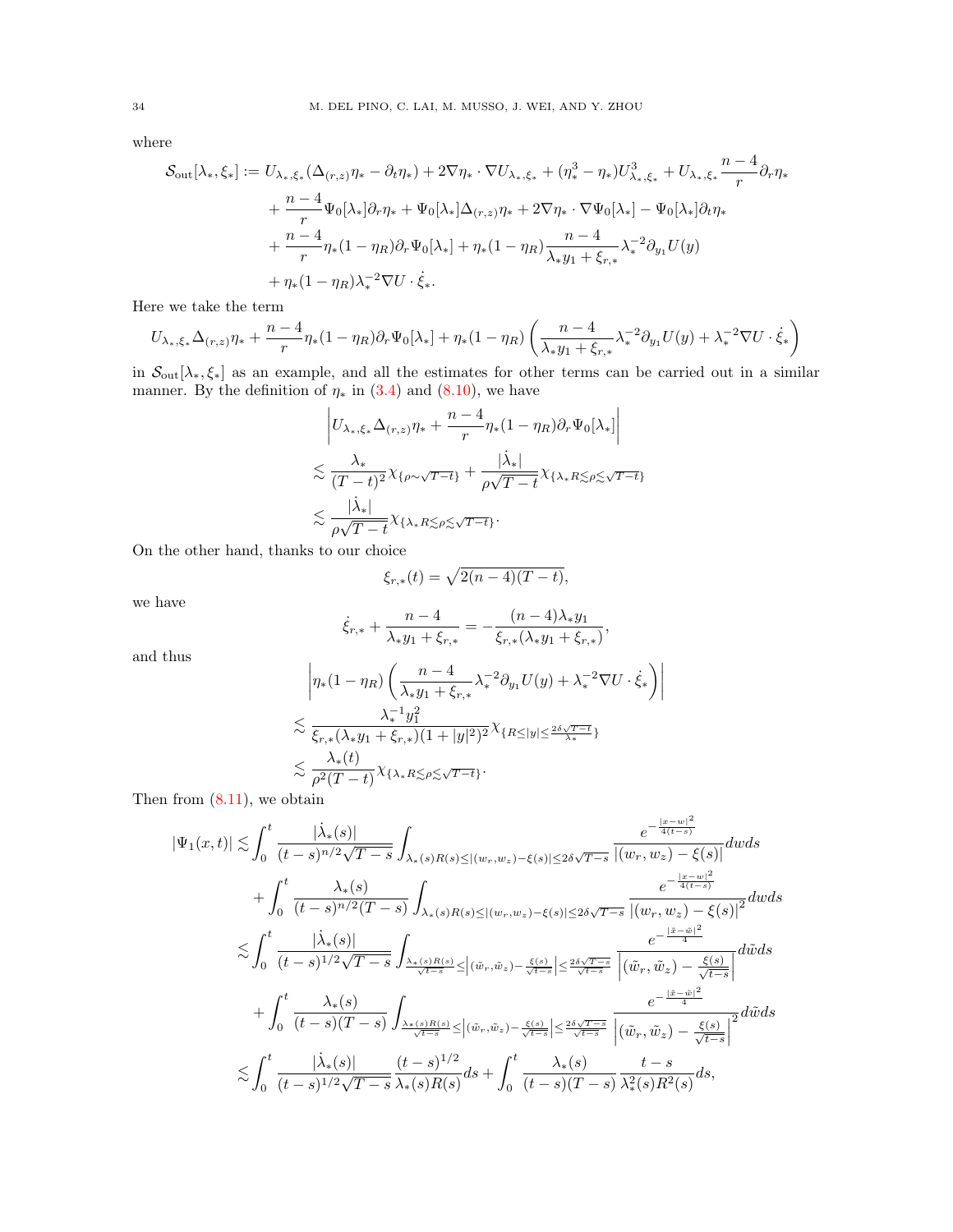where  $\tilde{x} = x(t-s)^{-1/2}$ ,

$$
(w_r, w_z) = \left(\sqrt{w_1^2 + \dots + w_{n-3}^2}, w_{n-2}, w_{n-1}, w_n\right),
$$

and

$$
(\tilde{w}_r, \tilde{w}_z) = \left(\sqrt{\tilde{w}_1^2 + \dots + \tilde{w}_{n-3}^2}, \tilde{w}_{n-2}, \tilde{w}_{n-1}, \tilde{w}_n\right)
$$
  
with  $\tilde{w}_i = w_i(t-s)^{-1/2}$ ,  $i = 1, \dots, n$ . Using  $R(t) = (T-t)^{-1/2} |\log(T-t)|^{\theta}$ , we get  

$$
|\Psi_1| \lesssim \int_0^t \frac{1}{(T-s)|\log(T-s)|^{\theta}} ds + \int_0^t \frac{1}{|\log T|(T-s)|\log(T-t)|^{2\theta-2}} ds
$$

$$
\lesssim |\log T|^{1-\theta}
$$
(8.12)

<span id="page-34-1"></span>for  $3/2 < \theta < 2$ .

# <span id="page-34-0"></span>Remark 8.1.

- As we can see from the above computations, the choice of  $R(t) = (T-t)^{-1/2} |\log(T-t)|^{\theta}$  with  $\theta \in (3/2, 2)$  is required to guarantee that the correction  $\Psi_1$  is suitably small.
- From [\(8.12\)](#page-34-1), the contribution of  $3\lambda U^2(y)\Psi_1$  in the reduced equation of  $\lambda(t)$  is a small perturbation. Indeed, with the term  $3\lambda U^2(y)\Psi_1$ , the reduced equation is of the following form

$$
\int_{-T}^{t} \frac{\dot{\lambda}(s)}{t-s} \Gamma\left(\frac{\lambda^2(t)}{t-s}\right) ds = O(1) + O(|\log T|^{1-\theta}),
$$

where  $O(|\log T|^{1-\theta})$  comes from  $3\lambda U^2(y)\Psi_1$  which is of lower order since  $T \ll 1$  and  $3/2 <$  $\theta < 2$ .

## Estimate of  $g_1$ .

Since we shall solve  $\psi$  in the function space  $X_{\psi}$  defined in [\(8.72\)](#page-47-2), we get

$$
g_1 = 3\lambda^{-2} (1 - \eta_R) U^2(y) (\psi + Z^* + \eta_* \Psi_0 + \Psi_1)
$$
  
\n
$$
\lesssim \frac{R^{-2}(t)\lambda_*^{\nu}(0) R^{2-\alpha}(0) |\log T|}{|(r, z) - \xi(t)|^2} \chi_{\{| (r, z) - \xi(t) | \ge \lambda_* R\}} \|\psi\|_*
$$
  
\n
$$
+ \frac{R^{-2}(t)}{|(r, z) - \xi(t)|^2} \chi_{\{| (r, z) - \xi(t) | \ge \lambda_* R\}} \|Z^* \|_{\infty} + \frac{R^{-2}(t) |\log(T - t)|}{|(r, z) - \xi(t)|^2} \chi_{\{| (r, z) - \xi(t) | \ge \lambda_* R\}} \|\lambda\|_{\infty}
$$
  
\n
$$
+ \frac{R^{-2}(t) |\log T|^{1-\theta}}{|(r, z) - \xi(t)|^2} \chi_{\{| (r, z) - \xi(t) | \ge \lambda_* R\}}
$$

by using [\(8.12\)](#page-34-1). So by the choice of the weight  $\varrho_2$  as in [\(6.2\)](#page-18-8), we have

<span id="page-34-2"></span>
$$
||g_1||_{**} \lesssim T^{\epsilon_0}(||\psi||_{*} + ||Z^*||_{\infty} + ||\lambda||_{\infty} + 1)
$$
\n(8.13)

provided

<span id="page-34-3"></span>
$$
\begin{cases} \nu + \frac{\alpha}{2} - \nu_2 > 0, \\ 1 - \nu_2 > 0. \end{cases}
$$
 (8.14)

Here  $\epsilon_0$  is a small positive number, and we have used

$$
R(t) = (T - t)^{-1/2} |\log(T - t)|^{\theta}, \quad \theta \in (3/2, 2).
$$

#### Estimate of  $g_2$ .

Thanks to the cut-off,  $g_2$  is supported in

$$
\{(r, z, t) \in \mathcal{D} \times (0, T) : \lambda_* R \le |(r, z) - \xi(t)| \le 2\lambda_* R, \ t \in (0, T) \},
$$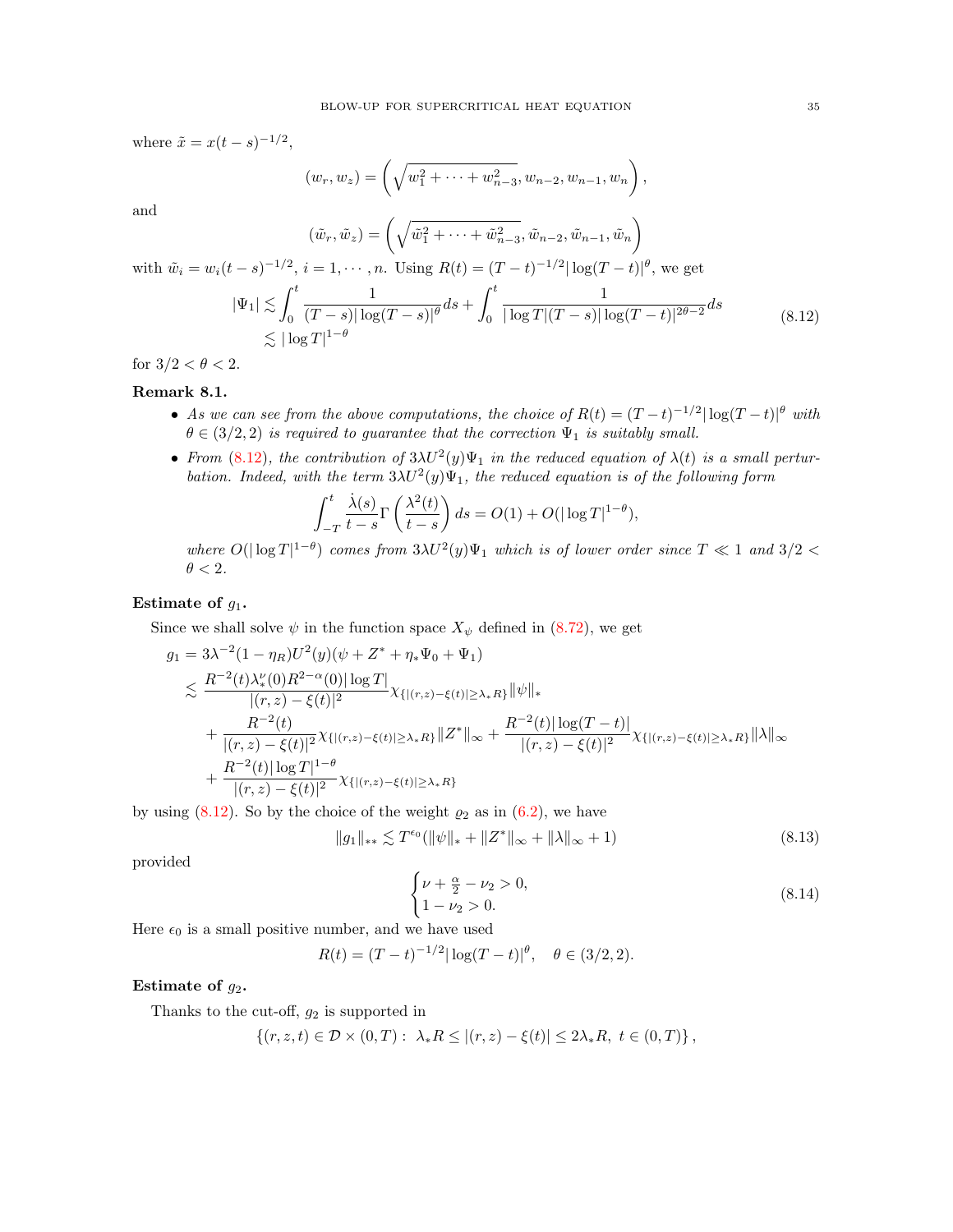and we have

$$
g_2 = \lambda^{-3} \left[ (\Delta_y \eta_R) \phi + 2\nabla_y \eta_R \cdot \nabla_y \phi - \lambda^2 (\partial_t \eta_R) \phi \right] + \frac{(n-4)\lambda^{-1}}{r} \phi \partial_r \eta_R
$$
  

$$
\lesssim \lambda_*^{\nu-3} R^{-2-a} \log R \left( 1 + r - \sqrt{2(n-4)(T-t)} + \lambda_* \lambda_* R^2 \right) \chi_{\{| (r,z) - \xi(t) | \sim \lambda_* R \}} \times \left( \| \phi^0 \|_{0, \sigma, \nu, a} + \| \phi^1 \|_{\text{in}, \nu_{1, a_1}} + \| \phi^{\perp} \|_{\text{in}, \nu, a} \right)
$$
  

$$
\lesssim (R^{\alpha-a} \log R + \lambda_*^{1/2} R^{1+\alpha-a} \log R) \varrho_1 \left( \| \phi^0 \|_{0, \sigma, \nu, a} + \| \phi^1 \|_{\text{in}, \nu_{1, a_1}} + \| \phi^{\perp} \|_{\text{in}, \nu, a} \right).
$$

So it follows that

<span id="page-35-0"></span>
$$
||g_2||_{**} \lesssim T^{\epsilon_0} \left( ||\phi^0||_{0,\sigma,\nu,a} + ||\phi^1||_{\text{in},\nu_1,a_1} + ||\phi^\perp||_{\text{in},\nu,a} \right) \tag{8.15}
$$

provided

<span id="page-35-1"></span>
$$
0 < \alpha < a < 1. \tag{8.16}
$$

Here  $\epsilon_0$  is a small positive number.

# Estimate of  $g_3$ .

We want to estimate  $g_3 = (1 - \eta_R)\mathcal{K}_1[\lambda, \xi] + \mathcal{S}_{\text{out}}[\lambda, \xi] - \mathcal{S}_{\text{out}}[\lambda_*, \xi_*] + (1 - \eta_R)\mathcal{N}(\mathbf{w})$ . Recall from [\(4.7\)](#page-13-4) that

$$
\mathcal{K}_1[\lambda,\xi] = \eta_* \left[ \frac{2\alpha_0 \lambda^{-2}(t)\dot{\lambda}(t)}{(1+|y|^2)^2} - \mathcal{R}[\lambda] \right].
$$

We first estimate  $\mathcal{R}[\lambda]$  defined in [\(3.12\)](#page-11-2). Recall

$$
\mathcal{R}[\lambda] = \alpha_0 \left[ \frac{(r - \xi_r)\dot{\xi}_r + (z - \xi_z)\dot{\xi}_z - \lambda(t)\dot{\lambda}(t)}{\lambda(t)(1 + |y|^2)^{1/2}} \right] \int_{-T}^t \dot{\lambda}(s)k_{\zeta}(\zeta, t - s)ds
$$

$$
+ \frac{\alpha_0}{\lambda(t)(1 + |y|^2)^{3/2}} \int_{-T}^t \dot{\lambda}(s) \left[ -\zeta k_{\zeta\zeta}(\zeta, t - s) + k_{\zeta}(\zeta, t - s) \right] ds
$$

and

$$
k(\zeta, t) := \frac{1 - e^{-\frac{\zeta^2}{4t}}}{\zeta^2}.
$$

We further decompose  $\mathcal{R}[\lambda]$  by mode

$$
\mathcal{R}[\lambda] := \mathcal{R}^{(0)}[\lambda] + \mathcal{R}^{(1)}[\lambda],
$$

where  $\mathcal{R}^{(0)}[\lambda]$  and  $\mathcal{R}^{(1)}[\lambda]$  correspond to the mode 0 and mode 1, respectively

$$
\mathcal{R}^{(0)}[\lambda] = \frac{-\alpha_0 \dot{\lambda}(t)}{(1+|y|^2)^{1/2}} \int_{-T}^t \dot{\lambda}(s) k_{\zeta}(\zeta, t-s) ds \n+ \frac{\alpha_0}{\lambda(t)(1+|y|^2)^{3/2}} \int_{-T}^t \dot{\lambda}(s) \left[ -\zeta k_{\zeta\zeta}(\zeta, t-s) + k_{\zeta}(\zeta, t-s) \right] ds, \n\mathcal{R}^{(1)}[\lambda] = \alpha_0 \frac{(r-\xi_r)\dot{\xi}_r + (z-\xi_z)\dot{\xi}_z}{\lambda(t)(1+|y|^2)^{1/2}} \int_{-T}^t \dot{\lambda}(s) k_{\zeta}(\zeta, t-s) ds,
$$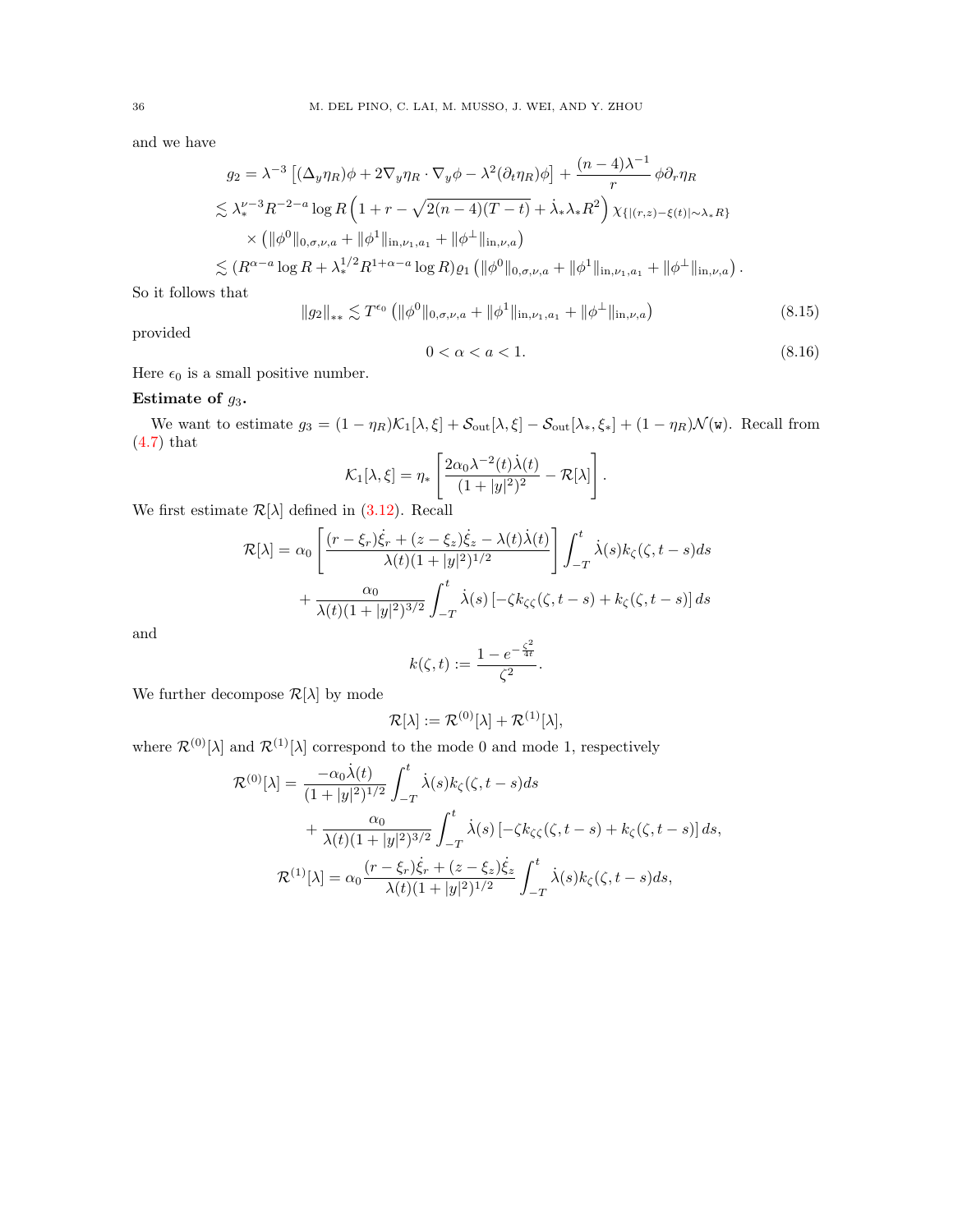and we will use this fact to estimate  $\mathcal{H}^0$  and  $\mathcal{H}^1$  in Section [8.2.](#page-37-0) Then we have

<span id="page-36-0"></span>
$$
\int_{-T}^{t} \dot{\lambda}(s)k_{\zeta}(\zeta,t-s)ds = \int_{-T}^{t} \dot{\lambda}(s) \left[ \frac{e^{-\frac{\zeta^{2}}{4(t-s)}}}{2\zeta(t-s)} - \frac{2\left(1-e^{-\frac{\zeta^{2}}{4(t-s)}}\right)}{\zeta^{3}} \right] ds
$$
  

$$
\lesssim \left( \int_{-T}^{t-(T-t)} + \int_{t-(T-t)}^{t-\frac{\zeta^{2}}{4}} \dot{\lambda}(s) \frac{\zeta}{(t-s)^{2}} ds + \int_{t-\frac{\zeta^{2}}{4}}^{t} \frac{\dot{\lambda}(s)}{\zeta^{3}} ds
$$
(8.17)  

$$
\lesssim \int_{-T}^{t-(T-t)} \dot{\lambda}(s) \frac{\zeta}{(T-s)^{2}} ds + \int_{t-(T-t)}^{t-\frac{\zeta^{2}}{4}} \dot{\lambda}(s) \frac{\zeta}{(t-s)^{2}} ds + \frac{|\dot{\lambda}|}{\zeta}
$$
  

$$
\lesssim \frac{|\dot{\lambda}|\zeta}{T-t} + \frac{|\dot{\lambda}|}{\zeta}
$$

and

<span id="page-36-1"></span>
$$
\int_{-T}^{t} \dot{\lambda}(s) \left[ -\zeta k_{\zeta\zeta}(\zeta, t-s) + k_{\zeta}(\zeta, t-s) \right] ds
$$
\n
$$
= \int_{-T}^{t} \dot{\lambda}(s) \left[ \frac{2e^{-\frac{\zeta^2}{4(t-s)}}}{\zeta(t-s)} - \frac{8\left(1 - e^{-\frac{\zeta^2}{4(t-s)}}\right)}{\zeta^3} + \frac{\zeta e^{-\frac{\zeta^2}{4(t-s)}}}{4(t-s)^2} \right] ds
$$
\n
$$
\lesssim \left( \int_{-T}^{t-(T-t)} + \int_{t-(T-t)}^{t-\frac{\zeta^2}{4}} \dot{\lambda}(s) \left( \frac{\zeta}{(t-s)^2} + \frac{\zeta^3}{(t-s)^3} \right) ds + \int_{t-\frac{\zeta^2}{4}}^{t} \frac{\dot{\lambda}(s)}{\zeta^3} ds
$$
\n
$$
\lesssim \frac{|\dot{\lambda}|\zeta}{T-t} + \frac{|\dot{\lambda}|\zeta^3}{(T-t)^2} + \frac{|\dot{\lambda}|}{\zeta}.
$$
\n(d (8.18), we obtain

From  $(8.17)$  and  $(8.18)$ ,

<span id="page-36-2"></span>
$$
|\mathcal{R}^{(0)}[\lambda]| \lesssim |\dot{\lambda}| \left( \frac{1}{(T-t)(1+|y|^2)} + \frac{\lambda^2}{(T-t)^2} + \frac{1}{\lambda^2 (1+|y|^2)^2} \right). \tag{8.19}
$$

<span id="page-36-3"></span>
$$
|\mathcal{R}^{(1)}[\lambda]| \lesssim |\lambda| \left(\frac{\lambda y \cdot \dot{\xi}}{T-t} + \frac{y \cdot \dot{\xi}}{\lambda(1+|y|^2)}\right). \tag{8.20}
$$

Now we evaluate the first term  $(1 - \eta_R) \mathcal{K}_1[\lambda, \xi]$  in  $g_3$  by using [\(8.19\)](#page-36-2) and [\(8.20\)](#page-36-3). Thanks to the cut-off  $(1 - \eta_R)\eta_*$ , the term  $(1 - \eta_R)\mathcal{K}_1[\lambda, \xi]$  is supported in

$$
\left\{(r,z,t)\in\mathcal{D}\times(0,T):\lambda_*R\leq|(r,z)-\xi(t)|\leq 2\delta\sqrt{T-t}\right\}.
$$

So we get

$$
(1 - \eta_R)\mathcal{K}_1[\lambda, \xi] = (1 - \eta_R)\eta_* \left[ \frac{2\alpha_0 \lambda^{-2}(t)\dot{\lambda}(t)}{(1 + |y|^2)^2} - \mathcal{R}[\lambda] \right]
$$
  

$$
\lesssim R^{-2} \lambda_*^{-\nu_2} |\dot{\lambda}_*(t)| \|\lambda\|_{\infty} \varrho_2 + \|\lambda\|_{\infty} \lambda_*^{1 - \nu_2} \varrho_2 (1 + \|\xi\|_G) + T^{\epsilon_0} \|\lambda\|_{\infty} \varrho_3,
$$

where the  $\|\cdot\|_G$ -norm is defined in [\(8.76\)](#page-48-2). We see that if

<span id="page-36-5"></span>
$$
\nu_2 - 1 < 0 \tag{8.21}
$$

then one has

<span id="page-36-4"></span>
$$
||(1 - \eta_R)\mathcal{K}_1[\lambda, \xi]||_{**} \lesssim T^{\epsilon_0} (||\lambda||_{\infty} + ||\xi||_G + 1)
$$
\n(8.22)

for some  $\epsilon_0 > 0.$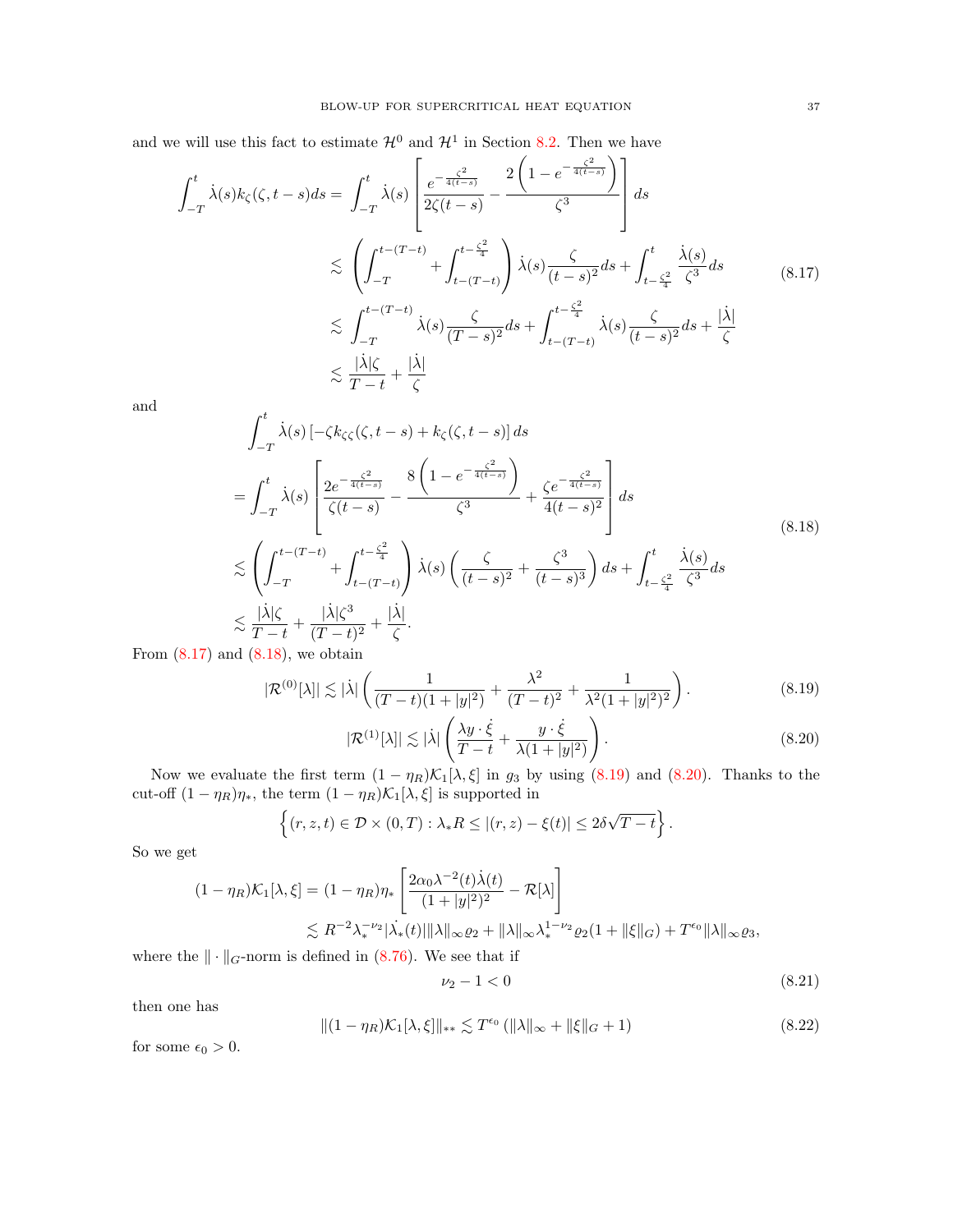Next, we consider  $\mathcal{S}_{out}[\lambda, \xi] - \mathcal{S}_{out}[\lambda_*, \xi_*]$ . Similarly, direct computations yield that

$$
|\mathcal{S}_{\text{out}}[\lambda,\xi] - \mathcal{S}_{\text{out}}[\lambda_*,\xi_*]| \lesssim \frac{\lambda_*^{1+\sigma'}(t)}{T-t} \frac{1}{|(r,z)-\xi(t)|^2} \chi_{\{|(r,z)-\xi(t)| \ge \lambda_* R\}} \\
\lesssim T^{\epsilon_0} \varrho_2
$$

where  $\sigma', \epsilon > 0$ . So we get

$$
[\lambda, \xi] - \mathcal{S}_{\text{out}}[\lambda_*, \xi_*] \|_{**} \lesssim T^{\epsilon_0}.
$$
\n(8.23)

Finally, we compute the nonlinear terms

$$
(1 - \eta_R)\mathcal{N}(\mathbf{w}) = (1 - \eta_R) \left( (U^* + \mathbf{w})^3 - (U^*)^3 - 3U_{\lambda,\xi}^2 \mathbf{w} \right) \lesssim (1 - \eta_R)U^* \mathbf{w}^2
$$
  
\n
$$
\lesssim \frac{\lambda^{-1}}{1 + |y|^2} \left[ (\lambda^{-1} \eta_R \phi)^2 + (\eta_* \Psi_0)^2 + \psi^2 + (Z^*)^2 + \Psi_1^2 \right] (1 - \eta_R)
$$
  
\n
$$
\lesssim \lambda_*^{\nu} R^{2\sigma(4 - a) + \alpha - 8} (\log R)^2 \|\phi^0\|_{0,\sigma,\nu,a}^2 \varrho_1 + \lambda_*^{2\nu_1 - \nu} R^{\alpha - 2a_1} \|\phi^1\|_{\text{in},\nu_1,a_1}^2 \varrho_1
$$
  
\n
$$
+ \lambda_*^{\nu} R^{\alpha - 2a} \|\phi^{\perp}\|_{\text{in},\nu,a}^2 \varrho_1 + |\log(T - t)|^2 |\dot{\lambda}_*|^2 \lambda_*^{1 - \nu_2} \varrho_2
$$
  
\n
$$
+ \lambda_*^{1 - \nu_2} (t) \lambda_*^{2\nu} (0) R^{4 - 2\alpha} (0) |\log T|^2 \varrho_2 \|\psi\|_*^2 + \lambda^{1 - \nu_2} \varrho_2 \|Z^*\|_{\infty}^2
$$
  
\n
$$
+ \lambda_*^{1 - \nu_2} |\log T|^{2 - 2\theta} \varrho_2,
$$

where we have used [\(8.12\)](#page-34-1). Therefore, we obtain that for  $\epsilon_0 > 0$ 

<span id="page-37-1"></span> $\|\mathcal{S}_{\text{out}}\|$ 

<span id="page-37-2"></span> $||(1 - \eta_R)\mathcal{N}(\mathbf{w})||_{**} \lesssim T^{\epsilon_0} (||\phi^0||^2_{0,\sigma,\nu,a} + ||\phi^1||^2_{\text{in},\nu,a} + ||\phi^\perp||^2_{\text{in},\nu,a} + ||\psi||^2_* + ||Z^*||^2_{\infty} + ||\lambda||_{\infty} + 1)$  (8.24) provided

<span id="page-37-3"></span>
$$
\begin{cases}\n\nu - \frac{1}{2} (2\sigma(4 - a) + \alpha - 8) > 0, \\
2\nu_1 - \nu - \frac{1}{2} (\alpha - 2a_1) > 0, \\
\nu - \frac{1}{2} (\alpha - 2a) > 0, \\
\nu_2 < 1, \\
2\nu - \nu_2 + \alpha - 1 > 0.\n\end{cases} \tag{8.25}
$$

Collecting  $(8.13)$ ,  $(8.14)$ ,  $(8.15)$ ,  $(8.16)$ ,  $(8.22)$ ,  $(8.21)$ ,  $(8.23)$ ,  $(8.24)$  and  $(8.25)$ , we conclude that for a fixed number  $\epsilon_0 > 0$ 

<span id="page-37-4"></span> $\|\mathcal{G}\|_{**}\lesssim T^{\epsilon_0}\left(\|\psi\|_{*}+\|Z^*\|_{\infty}+\|\phi^0\|_{0,\sigma,\nu,a}+\|\phi^1\|_{\text{in},\nu_1,a_1}+\|\phi^{\perp}\|_{\text{in},\nu,a}+\|\lambda\|_{\infty}+\|\xi\|_{G}+1\right)$ (8.26) with the parameters  $a, a_1, \alpha, \nu, \nu_1, \nu_2, \sigma$  chosen in the following range

$$
\begin{cases}\n\nu + \frac{\alpha}{2} - \nu_2 > 0, \\
0 < \alpha < a < 1, \\
\nu - \frac{1}{2} \left( 2\sigma (4 - a) + \alpha - 8 \right) > 0, \\
2\nu_1 - \nu - \frac{1}{2} (\alpha - 2a_1) > 0, \\
\nu - \frac{1}{2} (\alpha - 2a) > 0, \\
\nu_2 < 1, \\
2\nu - \nu_2 + \alpha - 1 > 0.\n\end{cases} \tag{8.27}
$$

<span id="page-37-0"></span>8.2. The inner problems: estimates of  $\mathcal{H}^0$ ,  $\mathcal{H}^1$  and  $\mathcal{H}^\perp$ . Recall from [\(4.3\)](#page-13-3) that the inner problem is the following

$$
\lambda^{2} \phi_{t} = \Delta_{y} \phi + 3U^{2}(y)\phi + \mathcal{H}(\phi, \psi, \lambda, \xi) \text{ in } \mathcal{D}_{2R} \times (0, T)
$$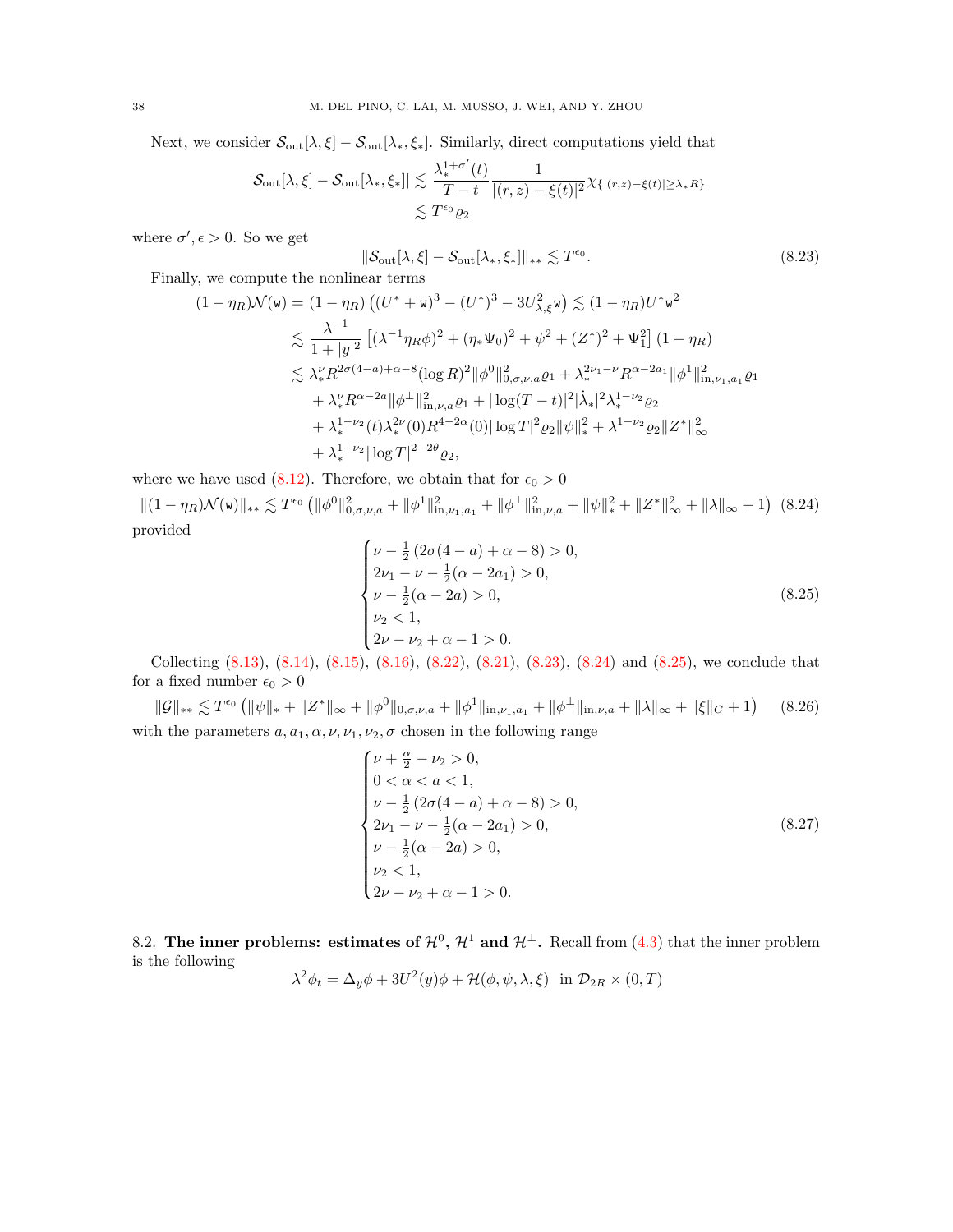where

$$
\mathcal{H}(\phi, \psi, \lambda, \xi)(y, t) := 3\lambda U^2(y)[\eta_* \Psi_0 + \psi + Z^*](\lambda y + \xi, t) + \frac{(n-4)\lambda}{\lambda y_1 + \xi_r} \phi_{y_1}
$$
  
+  $\lambda \left[ \lambda (\nabla_y \phi \cdot y + \phi) + \nabla_y \phi \cdot \dot{\xi} \right] + \frac{(n-4)\lambda^3}{r} (\eta_* \partial_r \Psi_0 + \lambda^{-1} \phi \partial_r \eta_R)$   
+  $\lambda^3 \mathcal{N}(\mathbf{w}) + \lambda^3 \mathcal{K}[\lambda, \xi] + 3\lambda U^2(y)\Psi_1$ 

with  $\mathcal{K}[\lambda,\xi]$  defined in [\(3.14\)](#page-11-1). Since the inner-outer gluing relies on delicate analysis of the spacetime decay of solutions, we further decompose the inner problem [\(4.3\)](#page-13-3) into three different spherical harmonic modes

$$
\begin{cases}\n\lambda^2 \phi_t^0 = \Delta_y \phi^0 + 3U^2(y)\phi^0 + \mathcal{H}^0(\phi, \psi, \lambda, \xi) & \text{in } \mathcal{D}_{2R} \times (0, T) \\
\phi^0(\cdot, 0) = 0 & \text{in } \mathcal{D}_{2R}\n\end{cases}
$$
\n
$$
\begin{cases}\n\lambda^2 \phi_t^1 = \Delta_y \phi^1 + 3U^2(y)\phi^1 + \mathcal{H}^1(\phi, \psi, \lambda, \xi) & \text{in } \mathcal{D}_{2R} \times (0, T) \\
\phi^1(\cdot, 0) = 0 & \text{in } \mathcal{D}_{2R}\n\end{cases}
$$
\n
$$
\begin{cases}\n\lambda^2 \phi_t^1 = \Delta_y \phi^1 + 3U^2(y)\phi^1 + \mathcal{H}^{\perp}(\phi, \psi, \lambda, \xi) & \text{in } \mathcal{D}_{2R} \times (0, T) \\
\phi^{\perp}(\cdot, 0) = 0 & \text{in } \mathcal{D}_{2R}\n\end{cases}
$$

with

<span id="page-38-2"></span>
$$
\mathcal{H}^0(\phi, \psi, \lambda, \xi) = \int_{\mathbb{S}^3} \mathcal{H}(\phi, \psi, \lambda, \xi) \Theta_0(\theta) d\theta,\tag{8.28}
$$

$$
\mathcal{H}^{1}(\phi,\psi,\lambda,\xi) = \sum_{j=1}^{4} \left( \int_{\mathbb{S}^{3}} \mathcal{H}(\phi,\psi,\lambda,\xi) \Theta_{j}(\theta) d\theta \right) \Theta_{j}, \tag{8.29}
$$

and

<span id="page-38-3"></span>
$$
\mathcal{H}^{\perp}(\phi,\psi,\lambda,\xi) = \sum_{j\geq 5} \left( \int_{\mathbb{S}^3} \mathcal{H}(\phi,\psi,\lambda,\xi) \Theta_j(\theta) d\theta \right) \Theta_j, \tag{8.30}
$$

where  $\Theta_j$  (j = 0, 1,  $\cdots$ ) are spherical harmonics. From the linear theory in Section [7,](#page-20-0) we know that for  $\mathcal{H} = \mathcal{H}^0 + \mathcal{H}^1 + \mathcal{H}^\perp$  satisfying

 $\|\mathcal{H}^0\|_{\nu,2+a},\ \|\mathcal{H}^1\|_{\nu_1,2+a_1},\ \|\mathcal{H}^{\perp}\|_{\nu,2+a}<+\infty,$ 

there exists a solution  $(\phi^0, \phi^1, \phi^\perp, c^0, c^\ell)$   $(\ell = 1, \dots, 4)$  solving the projected inner problems

<span id="page-38-0"></span>
$$
\begin{cases}\n\lambda^2 \phi_t^0 = \Delta_y \phi^0 + 3U^2(y)\phi^0 + \mathcal{H}^0(\phi, \psi, \lambda, \xi) + c^0 Z_5 & \text{in } \mathcal{D}_{2R} \times (0, T) \\
\phi^0(\cdot, 0) = 0 & \text{in } \mathcal{D}_{2R}\n\end{cases}
$$
\n(8.31)

$$
\begin{cases} \lambda^2 \phi_t^1 = \Delta_y \phi^1 + 3U^2(y)\phi^1 + \mathcal{H}^1(\phi, \psi, \lambda, \xi) + \sum_{\ell=1}^4 c^\ell Z_\ell & \text{in } \mathcal{D}_{2R} \times (0, T) \\ \phi^1(\cdot, 0) = 0 & \text{in } \mathcal{D}_{2R} \end{cases}
$$
 (8.32)

<span id="page-38-1"></span>
$$
\begin{cases}\n\lambda^2 \phi_t^{\perp} = \Delta_y \phi^{\perp} + 3U^2(y)\phi^{\perp} + \mathcal{H}^{\perp}(\phi, \psi, \lambda, \xi) & \text{in } \mathcal{D}_{2R} \times (0, T) \\
\phi^{\perp}(\cdot, 0) = 0 & \text{in } \mathcal{D}_{2R}\n\end{cases}
$$
\n(8.33)

and the inner solution  $\phi[\mathcal{H}] = \phi^0[\mathcal{H}^0] + \phi^1[\mathcal{H}^1] + \phi^{\perp}[\mathcal{H}^{\perp}]$  with proper space-time decay can be found ensuring the inner–outer gluing to be carried out. First, we choose all the parameters such that

$$
\|\mathcal{H}^0\|_{\nu,2+a},\ \|\mathcal{H}^1\|_{\nu_1,2+a_1},\ \|\mathcal{H}^{\perp}\|_{\nu,2+a}<+\infty.
$$

To this end, we first give some estimates for  $H$ .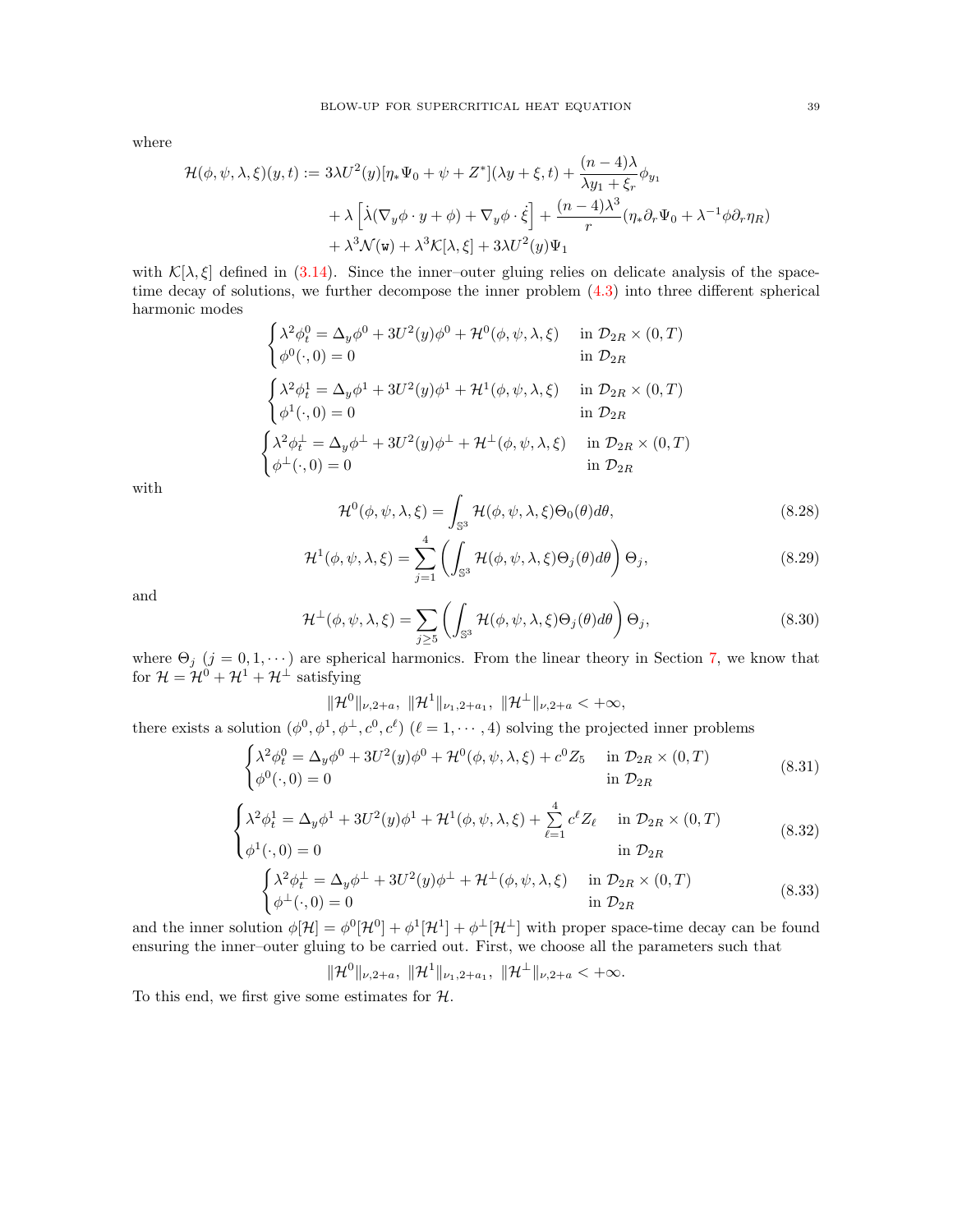- <span id="page-39-1"></span>• By  $(8.6)$ , we have  $(3\lambda U^2(y)[\eta_* \Psi_0(\lambda y + \xi, t) + \psi(\lambda y + \xi, t) + Z^*(\lambda y + \xi, t)]$  $\leq \frac{\lambda_*(t)}{t}$  $\frac{\lambda_*(t)}{1+|y|^4}\left[|\dot \lambda_*| \left(\log \lambda_* + \log (1+|y|)\right) + \lambda_*^{\nu}(0)R^{2-\alpha}(0)|\log T| \|\psi\|_* + \|Z^*\|_{\infty} \right].$ (8.34)
- By  $(8.10)$ , we obtain

<span id="page-39-2"></span>
$$
\begin{split}\n&\left|\lambda\left[\dot{\lambda}(\nabla_y\phi\cdot y+\phi)+\nabla_y\phi\cdot\dot{\xi}\right]+\frac{(n-4)\lambda^3}{r}(\eta_*\partial_r\Psi_0+\lambda^{-1}\phi\partial_r\eta_R)\right| \\
&\lesssim \left(\lambda_*|\dot{\lambda}_*|+\frac{\lambda_*}{R\sqrt{T-t}}\right)\left(\frac{\lambda_*^{\nu}R^{\sigma(4-a)}\log R}{1+|y|^4}\|\phi^0\|_{0,\sigma,\nu,a}+\frac{\lambda_*^{\nu_1}}{1+|y|^a}\|\phi^1\|_{\text{in},\nu_1,a_1}+\frac{\lambda_*^{\nu}}{1+|y|^a}\|\phi^{\perp}\|_{\text{in},\nu,a}\right) \\
&+\lambda_*\dot{\xi}\frac{\lambda_*^{\nu_1}}{1+|y|^{1+a_1}}\|\phi^1\|_{\text{in},\nu_1,a_1}+\frac{\lambda_*}{\sqrt{T-t}}(r-\sqrt{2(n-4)(T-t)})\frac{|\dot{\lambda}_*|}{1+|y|^2}.\n\end{split} \tag{8.35}
$$

- <span id="page-39-3"></span>• Using  $(8.6)$ ,  $(8.12)$ ,  $(8.19)$  and  $(8.20)$ , we evaluate  $\left|\lambda^{3} \mathcal{N}(\mathbf{w}) + \lambda^{3} \mathcal{K}[\lambda, \xi] + 3\lambda U^{2}(y) \Psi_{1}\right|$  $\leq$  $\lambda^2$  $\frac{\lambda^2}{1+|y|^2} \left[ (\lambda^{-1}\eta_R\phi)^2 + (\eta_*\Psi_0)^2 + \psi^2 + (Z^*)^2 + \Psi_1^2 \right]$ +  $\left|\lambda^{3}\mathcal{K}[\lambda,\xi]\right|$  +  $|3\lambda U^{2}(y)\Psi_{1}|$  $\leq \frac{\lambda_*^{2\nu} R^{2\sigma(4-a)}(\log R)^2}{\lambda_*^2}$  $\frac{\lambda^{2\nu_1}}{1+|y|^{10}} \|\phi^0\|_{0,\sigma,\nu,a}^2 + \frac{\lambda_*^{2\nu_1}}{1+|y|^2}.$  $\frac{\lambda_*^{2\nu_1}}{1+|y|^{2+2a_1}} \|\phi^1\|^2_{\text{in},\nu_1,a_1} + \frac{\lambda_*^{2\nu}}{1+|y|^2}$  $\frac{\lambda_{*}}{1+|y|^{2+2a}}\|\phi^{\perp}\|_{\text{in},\nu,a}^{2}$  $+\frac{\lambda_*^2(t)\lambda_*^{2\nu}(0)R^{4-2\alpha}(0)|\log T|^2}{1+|z|^2}$  $\frac{|R^{4-2\alpha}(0)|\log T|^2}{1+|y|^2} \|\psi\|_*^2 + \frac{\lambda_*^2}{1+|y|^2}$  $\frac{\lambda_*^-}{1+|y|^2}|\dot{\lambda}_*|^2|\log(T-t)|^2$  $+\frac{\lambda_*^2}{1-\lambda_*^2}$  $\frac{\lambda_*^2}{1+|y|^2} \|Z^*\|_{\infty}^2 + \frac{\lambda_*^2 |\log T|^{2-2\theta}}{1+|y|^2}$  $\frac{\log T|^{2-2\theta}}{1+|y|^2} + \frac{\lambda_*\dot{\lambda}_*}{(1+|y|)}$  $\frac{\lambda_* \dot{\lambda}_*}{(1+|y|^2)^2} + \frac{\lambda_* |\dot{\xi}|}{1+|y|}$  $\frac{\lambda_*|\xi|}{1+|y|^3}+\frac{\lambda_*}{\sqrt{T}}$  $T - t$  $y_1$  $1 + |y|^4$  $+|\dot{\lambda}|$  $\left( \begin{array}{c} \lambda_*^5 \end{array} \right)$  $\frac{\lambda_*^5}{(T-t)^2} + \frac{\lambda_*}{(1+|y|)}$  $\frac{\lambda_{*}}{(1+|y|^{2})^{2}} + \frac{\lambda_{*}^{4}y \cdot \dot{\xi}}{T-t}$  $\frac{\lambda_*^4 y \cdot \dot{\xi}}{T-t} + \frac{\lambda_*^2 y \cdot \dot{\xi}}{1+|y|^2}$  $1 + |y|^2$  $\setminus$  $+\frac{\lambda_*|\log T|^{1-\theta}}{1+|\cdot|^{1-\theta}}$  $\frac{1 + \log |y|}{1 + |y|^4}$ . (8.36)
- In the spherical coordinates, the projection of

$$
\lambda^{-2}(t)\nabla U(y) \cdot \dot{\xi}(t) + \frac{n-4}{\lambda(t)y_1 + \xi_r(t)} \lambda^{-2}(t)\partial_{y_1}U(y)
$$

on mode 0 is given by

<span id="page-39-0"></span>
$$
\int_{\mathbb{S}^3} \frac{n-4}{\lambda(t)y_1 + \xi_r(t)} \lambda^{-2}(t) \partial_{y_1} U(y) \Theta_0 d\theta
$$
\n
$$
= C \frac{\lambda^{-2}}{(1+|y|^2)^2} \int_0^\pi \frac{|y| \cos \theta \sin^2 \theta}{\lambda |y| \cos \theta + \xi_r} d\theta
$$
\n
$$
= -C \frac{\lambda^{-2}}{(1+|y|^2)^2} \frac{\lambda |y|^2 \pi}{2(\xi_r + \sqrt{\xi_r^2 - (\lambda |y|)^2})^2},
$$
\n
$$
\text{N.t. } \text{d.e. } \lambda \text{ is a.e. } \lambda \text{ is a.e. } \lambda \text{ is a.e. } \lambda \text{ is a.e. } \lambda \text{ is a.e. } \lambda \text{ is a.e. } \lambda \text{ is a.e. } \lambda \text{ is a.e. } \lambda \text{ is a.e. } \lambda \text{ is a.e. } \lambda \text{ is a.e. } \lambda \text{ is a.e. } \lambda \text{ is a.e. } \lambda \text{ is a.e. } \lambda \text{ is a.e. } \lambda \text{ is a.e. } \lambda \text{ is a.e. } \lambda \text{ is a.e. } \lambda \text{ is a.e. } \lambda \text{ is a.e. } \lambda \text{ is a.e. } \lambda \text{ is a.e. } \lambda \text{ is a.e. } \lambda \text{ is a.e. } \lambda \text{ is a.e. } \lambda \text{ is a.e. } \lambda \text{ is a.e. } \lambda \text{ is a.e. } \lambda \text{ is a.e. } \lambda \text{ is a.e. } \lambda \text{ is a.e. } \lambda \text{ is a.e. } \lambda \text{ is a.e. } \lambda \text{ is a.e. } \lambda \text{ is a.e. } \lambda \text{ is a.e. } \lambda \text{ is a.e. } \lambda \text{ is a.e. } \lambda \text{ is a.e. } \lambda \text{ is a.e. } \lambda \text{ is a.e. } \lambda \text{ is a.e. } \lambda \text{ is a.e. } \lambda \text{ is a.e. } \lambda \text{ is a.e. } \lambda \text{ is a.e. } \lambda \text{ is a.e. } \lambda \text{ is a.e. } \lambda \text{ is a.e. } \lambda \text{ is a.e. } \lambda \text{ is a.e. } \lambda \text{ is a.e. } \lambda \text{ is a.e. } \lambda \text{ is a.e. } \lambda \text{ is a.e. }
$$

where C is a constant. Note that since our choice of  $\xi_r$  is

$$
\xi_r \sim \sqrt{2(n-4)(T-t)},
$$

the above projection on mode 0 behaves exactly like the first error  $\mathcal{E}_0$  defined in [\(3.7\)](#page-10-5), and direct computations show that the sum of these two terms does not vanish. So we can deal with  $(8.37)$  by slightly modifying the first correction  $\Psi_0$ . Here we omit the details.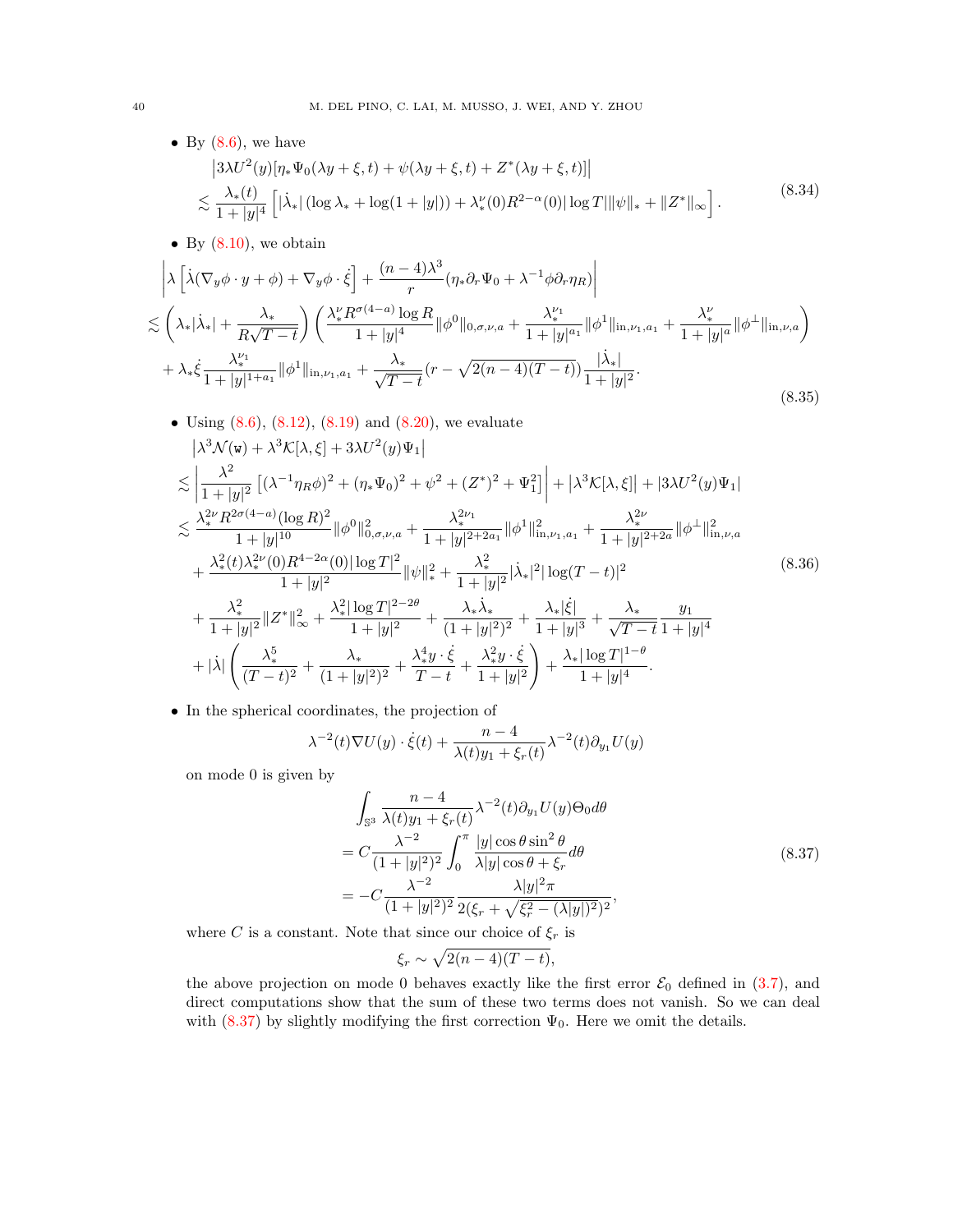• Similarly, the projection of

$$
\lambda^{-2}(t)\nabla U(y) \cdot \dot{\xi}(t) + \frac{n-4}{\lambda(t)y_1 + \xi_r(t)} \lambda^{-2}(t)\partial_{y_1}U(y)
$$

on mode 1 can be computed as

$$
\int_{\mathbb{S}^3} \lambda^{-2}(t) \partial_{y_1} U(y) \left( \frac{n-4}{\lambda(t)y_1 + \xi_r(t)} + \dot{\xi}_r \right) \Theta_1(\theta) d\theta \n= - \int_{\mathbb{S}^3} \lambda^{-2}(t) \partial_{y_1} U(y) \frac{(n-4)\lambda(t)y_1}{\xi_r(t)[\lambda(t)y_1 + \xi_r(t)]} \Theta_1(\theta) d\theta \n= C' \frac{\lambda^{-1}(t)|y|^2}{\xi_r(t)(1+|y|^2)^2} \int_0^{\pi} \frac{\cos^3 \theta \sin^2 \theta}{\lambda |y| \cos \theta + \xi_r} d\theta \n= C' \frac{\lambda^{-1}(t)|y|^2}{\xi_r(t)(1+|y|^2)^2} \frac{((\lambda|y|)^4 + 4(\lambda|y|)^2 \xi_r^2 - 8\xi_r^4 + 8\xi_r^3 \sqrt{\xi_r^2 - (\lambda|y|)^2}) \pi}{8(\lambda|y|)^5},
$$

where C' is a constant and we have used that  $\dot{\xi}_r \sim -\frac{n-4}{\xi_r}$ . Note that in  $\mathcal{D}_{2R}$ , namely  $|y| \leq$ 2R, we have  $\lambda |y| \ll \xi_r$  for T sufficiently small. Therefore, by directly expanding the above expression, we obtain

<span id="page-40-0"></span>
$$
\int_{\mathbb{S}^3} \lambda^{-2}(t) \partial_{y_1} U(y) \left( \frac{n-4}{\lambda(t)y_1 + \xi_r(t)} + \dot{\xi}_r \right) \Theta_1(\theta) d\theta \lesssim \frac{1}{\xi_r^3 (1+|y|)}.
$$
\n(8.38)

Then we estimate  $H$  in three different modes.

# Estimate of  $\mathcal{H}^0$ .

By  $(8.19)$  and  $(8.34)$ – $(8.37)$ , we obtain

$$
\|\mathcal{H}^{0}\|_{\nu,2+a} \lesssim \lambda_{*}^{1-\nu}|\dot{\lambda}_{*}||\log(T-t)| + \lambda_{*}^{1-\nu}(t)\lambda_{*}^{\nu}(0)R^{2-\alpha}(0)|\log T||\psi\|_{*} \n+ \lambda_{*}^{1-\nu}\|Z^{*}\|_{\infty} + \lambda_{*}^{\frac{1}{2}}R^{\sigma(4-a)}\log R\|\phi^{0}\|_{0,\sigma,\nu,a} + \lambda_{*}|\dot{\lambda}_{*}|R^{\sigma(4-a)}\log R\|\phi^{0}\|_{0,\sigma,\nu,a} \n+ \lambda_{*}^{\nu}R^{2\sigma(4-a)}(\log R)^{2}\|\phi^{0}\|_{0,\sigma,\nu,a}^{2} + \lambda_{*}^{2-\nu}(t)R^{a}(t)\lambda_{*}^{2\nu}(0)R^{4-2\alpha}(0)|\log T|^{2}\|\psi\|_{*}^{2} \n+ \lambda_{*}^{2-\nu}|\dot{\lambda}_{*}|^{2}R^{a}|\log(T-t)|^{2} + \lambda_{*}^{2-\nu}R^{a}\|Z^{*}\|_{\infty}^{2} + \lambda_{*}^{2-\nu}R^{a}|\log T|^{2-2\theta} \n+ \lambda_{*}^{1-\nu}|\dot{\lambda}_{*}| + |\dot{\lambda}_{*}|\left(\frac{\lambda_{*}^{5-\nu}}{(T-t)^{2}}R^{2+a} + \lambda_{*}^{1-\nu}\right) + \lambda_{*}^{1-\nu}|\log T|^{1-\theta},
$$

from which we conclude that

<span id="page-40-1"></span>
$$
\|\mathcal{H}^{0}\|_{\nu,2+a} \lesssim T^{\epsilon_{0}} \left( \|\phi^{0}\|_{0,\sigma,\nu,a} + \|\psi\|_{*} + \|Z^{*}\|_{\infty} + \|\lambda\|_{\infty} + \|\xi\|_{G} + 1 \right) \tag{8.39}
$$

provided

$$
\begin{cases}\n\nu < 1, \\
\alpha > 0, \\
\frac{1}{2} - \frac{1}{2}\sigma(4 - a) > 0, \\
\nu - \sigma(4 - a) > 0, \\
2 - \nu - \frac{1}{2}a > 0, \\
\nu + \alpha - \frac{a}{2} > 0.\n\end{cases} \tag{8.40}
$$

Estimate of  $\mathcal{H}^1$ .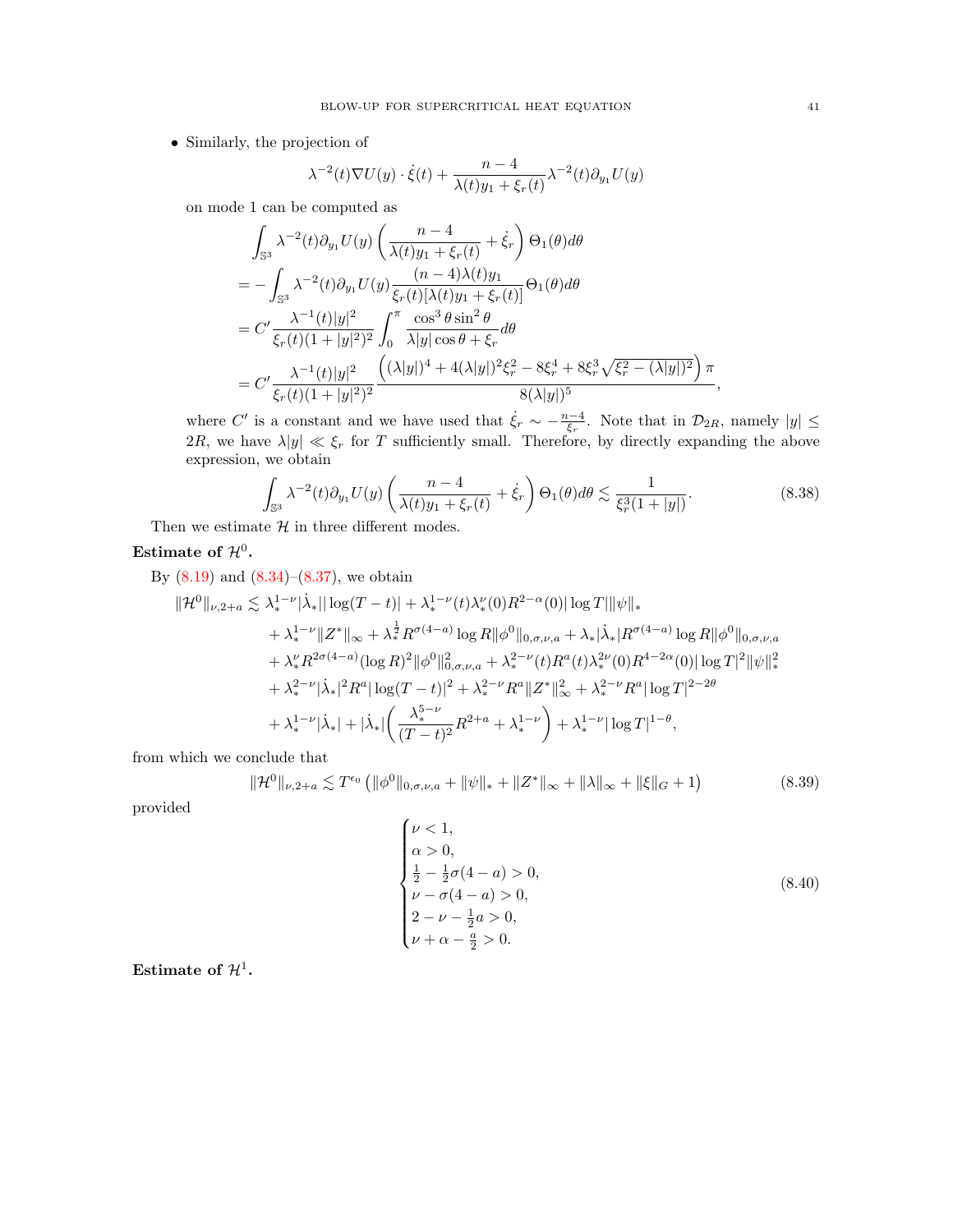From [\(8.20\)](#page-36-3), [\(8.34\)](#page-39-1), [\(8.35\)](#page-39-2), [\(8.36\)](#page-39-3) and [\(8.38\)](#page-40-0), we have

$$
\|\mathcal{H}^{1}\|_{\nu_{1},2+a_{1}} \lesssim \lambda_{*}^{1-\nu_{1}}|\log(T-t)||\dot{\lambda}_{*}| + \lambda_{*}^{1-\nu_{1}}(t)\lambda_{*}^{\nu}(0)R^{2-\alpha}(0)|\log T||\psi\|_{*} \n+ \lambda_{*}^{1-\nu_{1}}\|Z^{*}\|_{\infty} + \lambda_{*}|\dot{\lambda}_{*}|R^{2}||\phi^{1}\|_{\text{in},\nu_{1},a_{1}} + \frac{\lambda_{*}}{\sqrt{T-t}}R||\phi^{1}\|_{\text{in},\nu_{1},a_{1}} \n+ \frac{\lambda_{*}^{2-\nu_{1}}}{\sqrt{T-t}}|\dot{\lambda}_{*}|R^{1+a_{1}} + \lambda_{*}^{\nu_{1}}||\phi^{1}\|_{\text{in},\nu_{1},a_{1}}^{2} + \lambda_{*}^{2-\nu_{1}}|\dot{\lambda}_{*}|^{2}R^{a_{1}}|\log(T-t)|^{2} \n+ \lambda_{*}^{2-\nu_{1}}(t)R^{a_{1}}(t)\lambda_{*}^{2\nu}(0)R^{4-2\alpha}(0)|\log T|^{2}||\psi||_{*}^{2} \n+ \lambda_{*}^{2-\nu_{1}}R^{a_{1}}\|Z^{*}\|_{\infty}^{2} + \lambda_{*}^{2-\nu_{1}}R^{a_{1}}|\log T|^{2-2\theta} + \frac{\lambda_{*}^{3-\nu_{1}}}{(T-t)^{3/2}}R^{1+a_{1}} \n+ |\dot{\lambda}_{*}|\left(\frac{\lambda_{*}^{4-\nu_{1}}R^{3+a_{1}}|\dot{\xi}|}{T-t} + \lambda_{*}^{2-\nu_{1}}R^{1+a_{1}}|\dot{\xi}|\right) + \lambda_{*}^{1-\nu_{1}}|\log T|^{1-\theta}.
$$

Therefore, we obtain that for  $\epsilon_0 > 0$ 

<span id="page-41-1"></span>
$$
\|\mathcal{H}^1\|_{\nu_1,2+a_1} \lesssim T^{\epsilon_0} \left( \|\phi^1\|_{\mathrm{in},\nu_1,a_1} + \|\psi\|_{*} + \|Z^*\|_{\infty} + \|\lambda\|_{\infty} + \|\xi\|_{G} + 1 \right) \tag{8.41}
$$

provided

$$
\begin{cases}\n\nu_1 < 1, \\
\nu - \nu_1 + \frac{\alpha}{2} > 0, \\
\theta < 2, \\
\frac{3}{2} - \nu_1 - \frac{1}{2}(1 + a_1) > 0, \\
\nu_1 > 0, \\
2 - \nu_1 - \frac{1}{2}a_1 > 0, \\
2\nu - \nu_1 + \alpha - \frac{a_1}{2} > 0.\n\end{cases} \tag{8.42}
$$

# Estimate of  $\mathcal{H}^{\perp}$ .

Using  $(8.34)$ – $(8.36)$ , we get  $\|\mathcal{H}^{\perp}\|_{\nu,2+a} \lesssim \lambda_*^{1-\nu}|\dot{\lambda}_*||\log(T-t)| + \lambda_*^{1-\nu}(t)\lambda_*^{\nu}(0)R^{2-\alpha}(0)|\log T|\|\psi\|_*$  $+ \lambda_*^{1-\nu} \|Z^*\|_\infty + \lambda_* R^2 |\dot{\lambda}_*| \|\phi^\perp\|_{{\rm in},\nu,a}^1 + \lambda_*^\nu \|\phi^\perp\|_{{\rm in},\nu,a}^2 + \lambda_*^{2-\nu} |\dot{\lambda}_*|^2 R^a |\log (T-t)|^2$ +  $\lambda_*^{2-\nu}(t)R^a(t)\lambda_*^{2\nu}(0)R^{4-2\alpha}(0)|\log T|^2 \|\psi\|_*^2$  $+\lambda_*^{2-\nu} R^a \|Z^*\|_\infty^2 + \lambda_*^{2-\nu} R^a |\log T|^{2-2\theta} + \lambda_*^{1-\nu} |\log T|^{1-\theta}.$ 

Thus, one has

<span id="page-41-2"></span>
$$
\|\mathcal{H}^{\perp}\|_{\nu,2+a} \lesssim T^{\epsilon_0} \left( \|\phi^{\perp}\|_{\mathrm{in},\nu,a} + \|\psi\|_{*} + \|Z^*\|_{\infty} + \|\lambda\|_{\infty} + \|\xi\|_{G} + 1 \right) \tag{8.43}
$$

provided

<span id="page-41-0"></span>
$$
\begin{cases}\n0 < \nu < 1, \\
\alpha > 0, \\
\theta < 2, \\
2 - \nu - \frac{1}{2}a > 0, \\
\nu + \alpha - \frac{a}{2} > 0.\n\end{cases} \tag{8.44}
$$

Collecting [\(8.39\)](#page-40-1)–[\(8.44\)](#page-41-0), we conclude that for some  $\epsilon_0 > 0$ 

$$
\|\mathcal{H}^{0}\|_{\nu,2+a} + \|\mathcal{H}^{1}\|_{\nu_{1},2+a_{1}} + \|\mathcal{H}^{\perp}\|_{\nu,2+a} \lesssim T^{\epsilon_{0}} \bigg(\|\phi^{0}\|_{0,\sigma,\nu,a} + \|\phi^{1}\|_{\text{in},\nu_{1},a_{1}} + \|\phi^{\perp}\|_{\text{in},\nu,a} + \|\psi\|_{*} + \|\lambda\|_{\infty} + \|\xi\|_{G} + \|Z^{*}\|_{\infty} + 1\bigg)
$$
\n(8.45)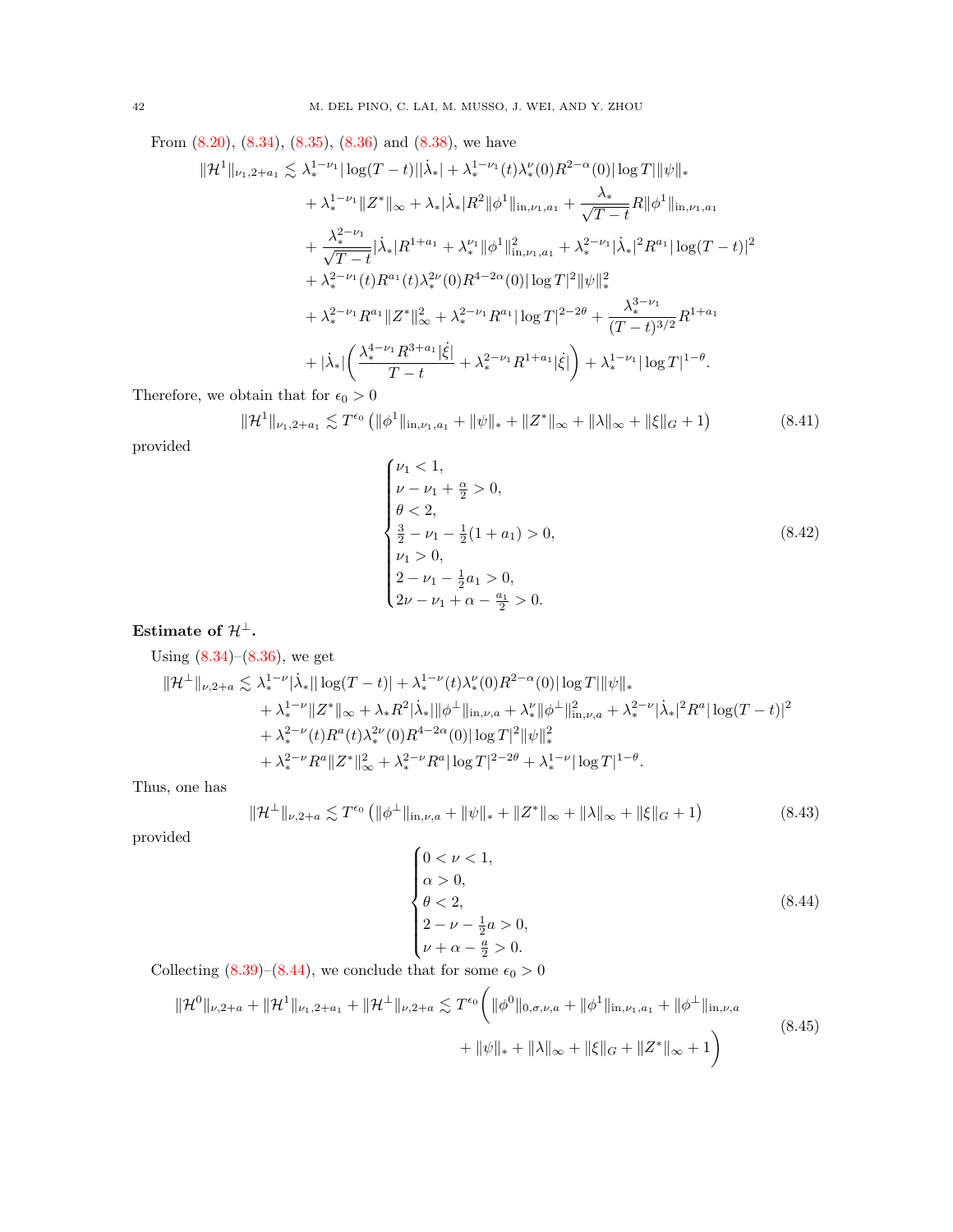provided the parameters  $\theta$ ,  $a$ ,  $a_1$ ,  $\alpha$ ,  $\nu$ ,  $\nu_1$ ,  $\sigma$  satisfy

$$
\begin{cases}\n\nu < 1, \\
\alpha > 0, \\
\frac{1}{2} - \frac{1}{2}\sigma(4 - a) > 0, \\
\nu - \sigma(4 - a) > 0, \\
2 - \nu - \frac{1}{2}a > 0, \\
\nu + \alpha - \frac{a}{2} > 0, \\
0 < \nu_1 < 1, \\
\nu - \nu_1 + \frac{\alpha}{2} > 0, \\
\theta < 2, \\
\frac{3}{2} - \nu_1 - \frac{1}{2}(1 + a_1) > 0, \\
2\nu - \nu_1 + \alpha - \frac{a_1}{2} > 0.\n\end{cases} \tag{8.46}
$$

<span id="page-42-0"></span>8.3. The parameter problems. From  $(8.31)$ – $(8.33)$ , we need to adjust the parameter functions  $\lambda(t)$ ,  $\xi(t)$  such that

$$
c^{0}[\lambda, \xi, \Psi^*] = 0, c^{\ell}[\lambda, \xi, \Psi^*] = 0, \ell = 1, \cdots, 4,
$$

where

<span id="page-42-3"></span>
$$
c^{0}[\lambda, \xi, \Psi^*] = -\frac{\int_{\mathcal{D}_{2R_*}} \mathcal{H}^0 Z_5 dy}{\int_{\mathcal{D}_{2R_*}} |Z_5|^2 dy} - \mathcal{O}[\mathcal{H}^0],\tag{8.47}
$$

<span id="page-42-2"></span>
$$
c^{\ell}[\lambda, \xi, \Psi^*] = -\frac{\int_{\mathcal{D}_{2R}} \mathcal{H}^1 Z_{\ell} dy}{\int_{\mathcal{D}_{2R}} |Z_{\ell}|^2 dy} \quad \text{for} \quad \ell = 1, \cdots, 4. \tag{8.48}
$$

It turns out that we can easily achieve at the translation mode [\(8.48\)](#page-42-2), but the scaling mode [\(8.47\)](#page-42-3) is more complicated.

<span id="page-42-1"></span>8.3.1. The reduced problem of  $\xi(t)$ . We first consider the reduced equation for  $\xi(t) = (\xi_r(t), \xi_z(t))$ . Notice that [\(8.48\)](#page-42-2) is equivalent to

$$
\int_{\mathcal{D}_{2R}}\mathcal{H}^1(\phi,\psi,\lambda,\xi)(y,t)Z_i(y)dy=0, \text{ for all } t\in(0,T), i=1,\cdots,4.
$$

Recall that

$$
\xi_r(t) = \sqrt{2(n-4)(T-t)} + \xi_{r,1}(t), \ \xi_z(t) = z_0 + \xi_{z,1}(t)
$$
  
Z<sup>\*</sup>. Then for  $i = 1, \dots, 4$ .

and write  $\Psi^* = \psi + Z$ hen for  $i = 1, \dots, 4$ ,

$$
\int_{\mathcal{D}_{2R}}\mathcal{H}^1(\phi,\psi,\lambda,\xi)(y,t)Z_i(y)dy=0
$$

yield that

<span id="page-42-4"></span>
$$
\begin{cases}\n\dot{\xi}_r + \frac{n-4}{\xi_r} = b_r[\lambda, \xi, \phi, \Psi^*] \\
\dot{\xi}_{z_j} = b_{z_j}[\lambda, \xi, \phi, \Psi^*]\n\end{cases}
$$
\n(8.49)

where

$$
b_r[\lambda, \xi, \phi, \Psi^*] = \int_{\mathcal{D}_{2R}} \mathcal{H}_r[\lambda, \xi, \phi, \Psi^*](y, t) Z_1(y) dy
$$
  

$$
b_{z_j}[\lambda, \xi, \phi, \Psi^*] = \int_{\mathcal{D}_{2R}} \mathcal{H}_{z_j}[\lambda, \xi, \phi, \Psi^*](y, t) Z_j(y) dy \text{ for } j = 2, 3, 4
$$

with

$$
\mathcal{H}_r[\lambda,\xi,\phi,\Psi^*](y,t) = \left[ \int_{\mathbb{S}^3} \left( \mathcal{H} - \lambda U_{y_1} \left( \dot{\xi}_r + \frac{n-4}{\lambda y_1 + \xi_r} \right) \right) \Theta_1(\theta) d\theta \right] \Theta_1
$$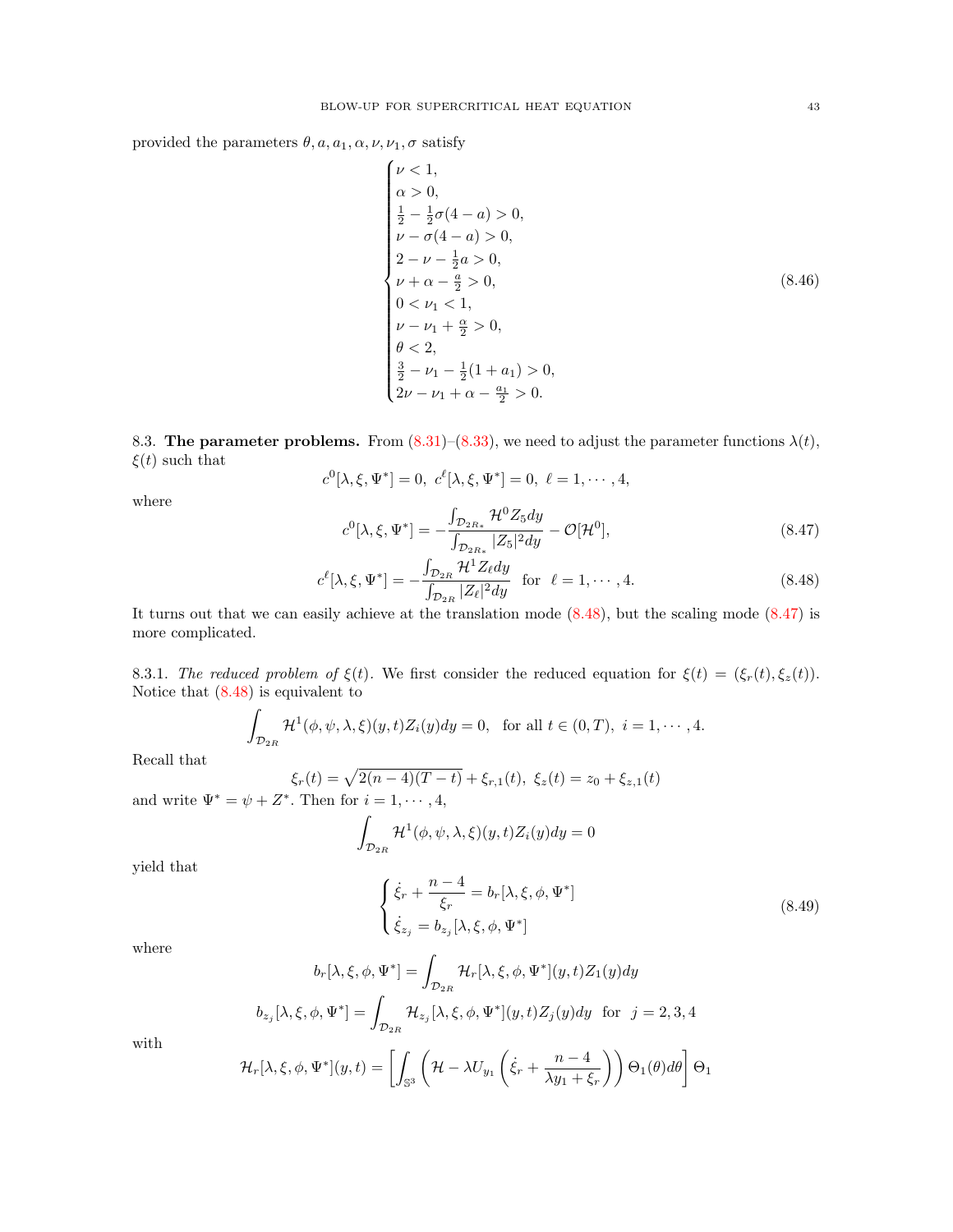and

$$
\mathcal{H}_{z_j}[\lambda,\xi,\phi,\Psi^*] = \sum_{j=2}^4 \left[ \int_{\mathbb{S}^3} \left( \mathcal{H} - \lambda U_{y_j} \dot{\xi}_{z_j} \right) \Theta_j(\theta) d\theta \right] \Theta_j.
$$

Here  $\Theta_j$  (j = 1,  $\dots$ , 4) are the eigenfunctions corresponding to the second eigenvalue of  $-\Delta_{\mathbb{S}^3}$ . Now we want to evaluate the sizes of  $b_r[\lambda, \xi, \phi, \Psi^*]$  and  $b_{z_j}[\lambda, \xi, \phi, \Psi^*]$ . By direct computations, we get

<span id="page-43-1"></span>
$$
|b_r[\lambda, \xi, \phi, \Psi^*]| \lesssim \left(\lambda_*|\dot{\lambda}_*||\log(T-t)| + \lambda_*||Z^*||_{\infty}\right)(1+O(R^{-3}))
$$
  
+  $\lambda_*(t)\lambda_*^{\nu}(0)R^{2-\alpha}(0)|\log T||\psi||_*(1+O(R^{-3}))$   
+  $\lambda_*^{\frac{1}{2}+\nu_1}||\xi||_G||\phi^1||_{\text{in},\nu_1,a_1}(1+O(R^{-a_1})) + \lambda_*^{1+\nu_1}|\dot{\lambda}_*||\phi^1||_{\text{in},\nu_1,a_1}(1+O(R^{1-a_1}))$   
+  $\lambda_*^{\frac{3}{2}}|\dot{\lambda}_*|R(1+O(R^{-1})) + \lambda_*^{2\nu_1}||\phi^1||_{\text{in},\nu_1,a_1}^2(1+O(R^{-2a_1-1}))$   
+  $\lambda_*^2(t)\lambda_*^{2\nu}(0)R^{4-2\alpha}(0)|\log T|^2||\psi||_*^2(1+O(R^{-1}))$   
+  $\lambda_*^2||Z^*||_{\infty}^2(1+O(R^{-1})) + \lambda_*^2|\dot{\lambda}_*|^2|\log(T-t)|^2(1+O(R^{-1}))$   
+  $\lambda_*^2|\log T|^{2-2\theta}(1+O(R^{-1})) + \lambda_*|\dot{\lambda}_*|(1+O(R^{-3}))$   
+  $\lambda_*^2|\dot{\lambda}_*|(1+O(R^{-1})) + \lambda_*^3|\dot{\lambda}_*|R + \lambda_*^{\frac{5}{2}}|\dot{\lambda}_*|R^2||\xi||_G$   
+  $\lambda_*^{\frac{3}{2}}|\dot{\lambda}_*|R||\xi||_G(1+O(R^{-1})) + \lambda_*|\log T|^{1-\theta}(1+O(R^{-3}))$  (8.50)

and

<span id="page-43-2"></span>
$$
|b_{z_j}[\lambda, \xi, \phi, \Psi^*]| \lesssim \left(\lambda_*|\dot{\lambda}_*||\log(T-t)| + \lambda_*||Z^*||_{\infty}\right)(1+O(R^{-3}))
$$
  
+  $\lambda_*(t)\lambda_*^{\nu}(0)R^{2-\alpha}(0)|\log T||\psi||_*(1+O(R^{-3}))$   
+  $\lambda_*^{1+\nu_1}|\dot{\lambda}_*||\phi^1||_{\text{in},\nu_1,a_1}(1+O(R^{1-a_1})) + \lambda_*^{1+\nu_1}|\dot{\xi}_{z_j}||\phi^1||_{\text{in},\nu_1,a_1}(1+O(R^{-a_1}))$   
+  $\lambda_*^{\frac{3}{2}}|\dot{\lambda}_*|R(1+O(R^{-1})) + \lambda_*^{2\nu_1}||\phi^1||_{\text{in},\nu_1,a_1}(1+O(R^{-2a_1-1}))$   
+  $\lambda_*^2(t)\lambda_*^{2\nu}(0)R^{4-2\alpha}(0)|\log T|^2||\psi||_*^2(1+O(R^{-1}))$   
+  $\lambda_*^2||Z^*||_{\infty}^2(1+O(R^{-1})) + \lambda_*^2|\dot{\lambda}_*|^2|\log(T-t)|^2(1+O(R^{-1}))$   
+  $\lambda_*^2|\log T|^{2-2\theta}(1+O(R^{-1})) + \lambda_*|\dot{\lambda}_*|(1+O(R^{-3}))$   
+  $\lambda_*^2|\dot{\lambda}_*|(1+O(R^{-1})) + \lambda_*^3|\dot{\lambda}_*|R + \lambda_*^{3+\nu}|\dot{\lambda}_*|R^2||\xi||_G$   
+  $\lambda_*^{2+\nu}|\dot{\lambda}_*|R||\xi||_G(1+O(R^{-1})) + \lambda_*|\log T|^{1-\theta}(1+O(R^{-3})).$  (8.51)

Since  $\xi_r(t) = \sqrt{2(n-4)(T-t)} + \xi_{r,1}(t)$ , problem [\(8.49\)](#page-42-4) becomes

<span id="page-43-0"></span>
$$
\begin{cases} \dot{\xi}_{r,1} - \frac{(n-4)\xi_{r,1}}{\sqrt{2(n-4)(T-t)}} \left(\sqrt{2(n-4)(T-t)} + \xi_{r,1}\right) = b_r[\lambda, \xi, \phi, \Psi^*],\\ \dot{\xi}_{z_j} = b_{z_j}[\lambda, \xi, \phi, \Psi^*]. \end{cases}
$$
(8.52)

Then we analyze the reduced problem [\(8.52\)](#page-43-0), which defines operators  $\Xi_r$  and  $\Xi_{z_j}$  ( $j = 2,3,4$ ) that return the solutions  $\xi_{r,1}$  and  $\xi_{z_j}$  respectively. Here we write

<span id="page-43-3"></span>
$$
\Xi = (\Xi_r, \Xi_{z_2}, \Xi_{z_3}, \Xi_{z_4}). \tag{8.53}
$$

We shall solve  $(\xi_{r,1}, \xi_{z,1})$  under the norm

$$
\|\xi\|_G = \sup_{t \in (0,T)} \left[ (T-t)^{-\frac{1}{2}-\nu} |\xi_{r,1}(t)| + M_1 (T-t)^{\frac{1}{2}-\nu} |\dot{\xi}_{r,1}(t)| + |\xi_{z_j}(t)| + (T-t)^{-\nu} |\dot{\xi}_{z_j}(t)| \right]
$$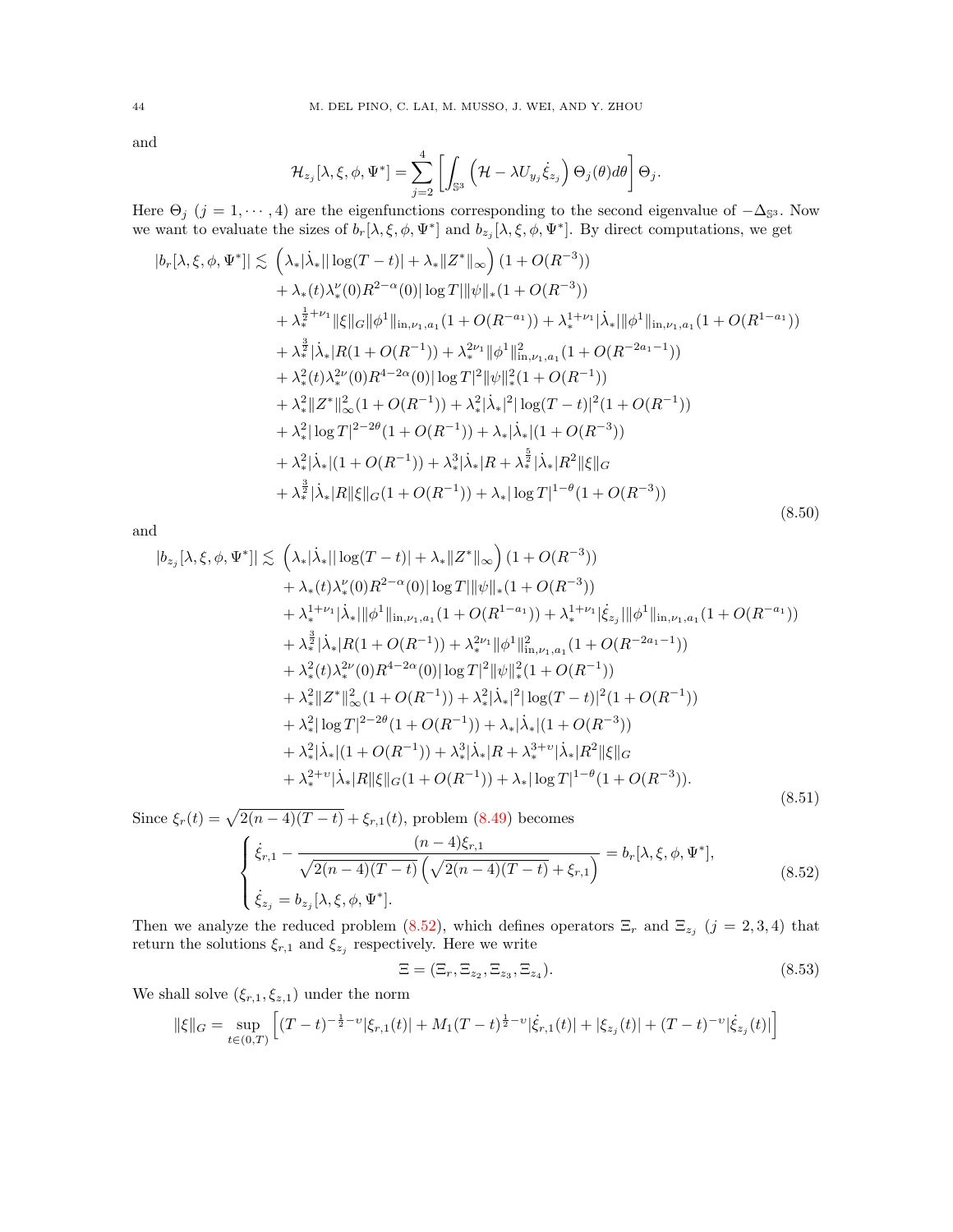for  $v > 0$  and  $0 < M_1 < 1$ . From  $(8.52)$ , we have

$$
|\xi_{r,1}(t)| \le \left(\frac{(T-t)^{\frac{1}{2}+v} \|\xi\|_G}{2(T-t)} + \|b_r[\lambda, \xi, \phi, \Psi^*]\|_{L^{\infty}(0,T)}\right)(T-t)
$$

and

$$
|\xi_{z_j}(t)| \leq |z_0| + ||b_{z_j}[\lambda, \xi, \phi, \Psi^*||_{L^{\infty}(0,T)} (T-t).
$$

Therefore, we obtain

<span id="page-44-1"></span>
$$
\|\Xi_r\|_G \le \frac{1+M_1}{2} \|\xi\|_G + (1+M_1)(T-t)^{\frac{1}{2}-\nu} \|b_r[\lambda, \xi, \phi, \Psi^*]\|_{L^\infty(0,T)}\tag{8.54}
$$

and

<span id="page-44-2"></span>
$$
\|\Xi_{z_j}\|_G \le |z_0| + (T - t)^{-\upsilon} \|b_{z_j}[\lambda, \xi, \phi, \Psi^*]\|_{L^{\infty}(0,T)}.
$$
\n(8.55)

By  $(8.50), (8.51), (8.54)$  $(8.50), (8.51), (8.54)$  $(8.50), (8.51), (8.54)$  $(8.50), (8.51), (8.54)$  and  $(8.55),$  we conclude that for some constant  $C > 0$ 

<span id="page-44-5"></span>
$$
\|\Xi_r\|_G \le \left[\frac{1+M_1}{2} + C(1+M_1)(T-t)^{\frac{1}{2}-\nu} \left(\lambda_*^{\frac{1}{2}+\nu_1} + \lambda_*^{\frac{3}{2}}|\lambda_*|R\right)\right] \|\xi\|_G
$$
  
+  $C(1+M_1)(T-t)^{\frac{1}{2}-\nu} \left[\lambda_*(t)\lambda_*^{\nu}(0)R^{2-\alpha} \|\psi\|_* + \lambda_* \|Z^*\|_{\infty} + (\lambda_*^{\frac{1}{2}+\nu_1} + \lambda_*^{\nu_1}) \|\phi^1\|_{\text{in},\nu_1,a_1} + \lambda_* \|\lambda\|_{\infty} + \lambda_*\right]$  (8.56)

and

<span id="page-44-6"></span>
$$
\|\Xi_{z_j}\|_G \le |z_0| + C(T-t)^{-\nu} \Bigg[ \lambda_*(t) \lambda_*^{\nu}(0) R^{2-\alpha} \|\psi\|_* + \lambda_* \|Z^*\|_{\infty} + (\lambda_*^{1+\nu_1} + \lambda_*^{2\nu_1}) \|\phi^1\|_{\text{in},\nu_1,a_1} + \lambda_* \|\lambda\|_{\infty} + \lambda_* + \left(\lambda_*^{1+\nu_1+\nu} + \lambda_*^{2+\nu} |\dot{\lambda}_*| R\right) \|\xi\|_G \Bigg].
$$
\n(8.57)

<span id="page-44-0"></span>8.3.2. The reduced problem of  $\lambda(t)$ . Since the reduced problem of  $\lambda$  is essentially the same as that of [\[17\]](#page-61-24), we shall follow the strategy and logic in [\[17,](#page-61-24) Section 8].

From direct computations, we see that [\(8.47\)](#page-42-3) gives a non-local integro-differential equation

<span id="page-44-3"></span>
$$
\int_{-T}^{t} \frac{\dot{\lambda}(s)}{t-s} \Gamma\left(\frac{\lambda^2(t)}{t-s}\right) ds + \mathbf{c_0} \dot{\lambda} = a[\lambda, \xi, \Psi^*](t) + \mathbf{a}_r[\lambda, \xi, \phi, \Psi^*](t),\tag{8.58}
$$

where

<span id="page-44-4"></span>
$$
\mathbf{c_0} = 2\alpha_0 \int_{\mathbb{R}^4} \frac{Z_5(y)}{(1+|y|^2)^2} dy,
$$
  
\n
$$
a[\lambda, \xi, \Psi^*] = -\int_{\mathcal{D}_{2R_*}} 3U^2(y) \left(\Psi_0 + \Psi^*\right) Z_5(y) dy,
$$
\n(8.59)

and the remainder term  $a_r[\lambda, \xi, \phi, \Psi^*](t)$  turns out to be smaller order and has the following bound

$$
|\mathbf{a}_{r}[\lambda,\xi,\phi,\Psi^{*}](t)| \lesssim \left[\lambda_{*}^{\nu}R^{\sigma(4-a)}(1+|\dot{\lambda}_{*}|) + \lambda_{*}^{\nu-\frac{1}{2}}R^{\sigma(4-a)}\|\xi\|_{G}\right] \log R \|\phi^{0}\|_{0,\sigma,\nu,a}(1+O(R_{*}^{-2}))
$$
  
+  $\lambda_{*}^{\frac{1}{2}}R|\dot{\lambda}_{*}||\log(T-t)| + \lambda_{*}^{2\nu-1}R^{2\sigma(4-a)}(\log R)^{2}\|\phi^{0}\|_{0,\sigma,\nu,a}^{2}(1+O(R_{*}^{-8}))$   
+  $\lambda_{*}(t)\lambda_{*}^{2\nu}(0)R^{4-2\alpha}(0)|\log T|^{2}|\log(T-t)||\psi\|_{*}^{2} + \lambda_{*}|\dot{\lambda}_{*}|^{2}|\log(T-t)|^{3}$   
+  $\lambda_{*}|\log(T-t)||Z^{*}||_{\infty}^{2} + \lambda_{*}|\log T|^{2-2\theta}|\log(T-t)| + |\log T|^{1-\theta},$ 

where we have used  $(8.12)$  (see also Remark [8.1\)](#page-34-0). We first introduce the following norms

$$
||f||_{\Theta,l} := \sup_{t \in [0,T]} \frac{|\log(T-t)|^l}{(T-t)^{\Theta}} |f(t)|,
$$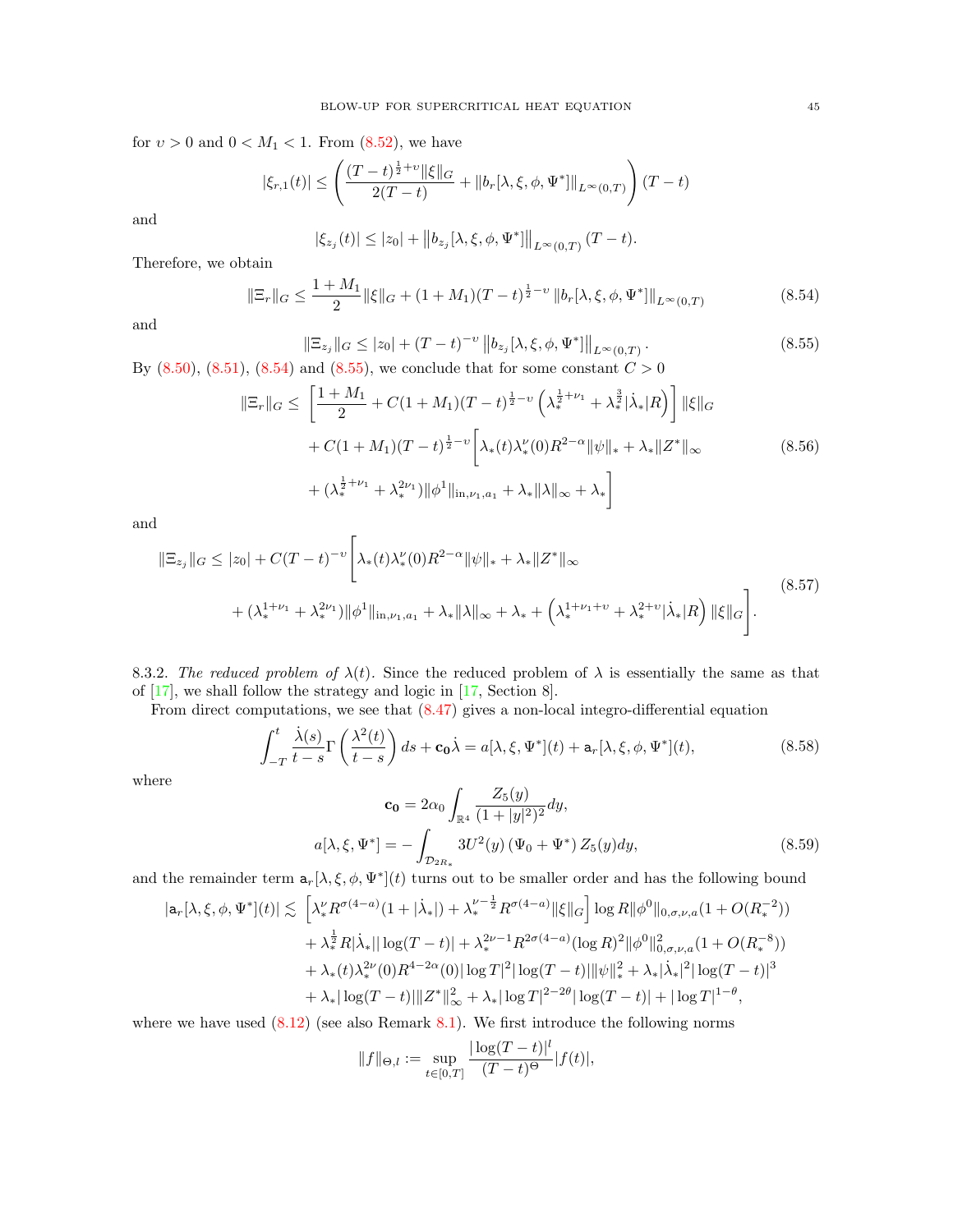where  $f \in C([-T, T]; \mathbb{R})$  with  $f(T) = 0$ , and  $\Theta \in (0, 1)$ ,  $l \in \mathbb{R}$ .

$$
[g]_{\gamma,m,l} := \sup_{I_T} \frac{|\log(T-t)|^l}{(T-t)^m(t-s)^{\gamma}} |g(t) - g(s)|,
$$

where  $I_T = \{0 \le s \le t \le T : t - s \le \frac{1}{10}(T-t)\}, g \in C([-T,T];\mathbb{R})$  with  $g(T) = 0$  and  $0 < \gamma < 1$ ,  $m > 0, l \in \mathbb{R}$ . Also, we define

<span id="page-45-3"></span>
$$
\mathcal{B}_0[\lambda](t) := \int_{-T}^t \frac{\dot{\lambda}(s)}{t - s} \Gamma\left(\frac{\lambda^2(t)}{t - s}\right) ds + \mathbf{c}_0 \dot{\lambda}
$$
\n(8.60)

and write

<span id="page-45-2"></span>
$$
c^{0}[\mathcal{H}] = \frac{\mathcal{B}_{0}[\lambda] - (a[\lambda, \xi, \Psi^*] + \mathbf{a}_r[\lambda, \xi, \phi, \Psi^*])}{\int_{\mathcal{D}_{2R_*}} |Z_5(y)|^2 dy}.
$$
\n(8.61)

A key proposition concerning the solvability of  $\lambda$  is stated as follows.

<span id="page-45-0"></span>**Proposition 8.1** ([17]). Let  $\omega, \Theta \in (0, \frac{1}{2})$ ,  $\gamma \in (0, 1)$ ,  $m \leq \Theta - \gamma$  and  $l \in \mathbb{R}$ . If  $a(t)$  satisfies  $a(T) < 0$ with  $1/C \leq a(T) \leq C$  for some constant  $C > 1$ , and

<span id="page-45-4"></span>
$$
T^{\Theta} |\log T|^{1+c-l} ||a(\cdot) - a(T)||_{\Theta, l-1} + [a]_{\gamma, m, l-1} \le C_1
$$
\n(8.62)

for some  $c > 0$ , then there exist two operators  $P$  and  $\mathcal{R}_0$  such that  $\lambda = P[a] : [-T, T] \to \mathbb{R}$  satisfies

<span id="page-45-1"></span>
$$
\mathcal{B}_0[\lambda](t) = a(t) + \mathcal{R}_0[a](t) \tag{8.63}
$$

with

$$
|\mathcal{R}_0[a](t)| \lesssim \left( T^{\frac{1}{2}+c} + T^{\Theta} \frac{\log |\log T|}{|\log T|} \|a(\cdot) - a(T)\|_{\Theta, l-1} + [a]_{\gamma, m, l-1} \right) \frac{(T-t)^{m+(1+\omega)\gamma}}{|\log (T-t)|^l}.
$$

The proof of Proposition [8.1](#page-45-0) is in [\[17\]](#page-61-24). The idea of the proof is to observe that

$$
\mathcal{B}_0[\lambda] \approx \int_{-T}^{t - \lambda_*^2(t)} \frac{\dot{\lambda}(s)}{t - s} ds,
$$

and we decompose

$$
\mathcal{B}_0[\lambda] = \mathcal{B}_0^*[\lambda] + \mathcal{S}_{\omega}[\dot{\lambda}] + \mathcal{R}_{\omega}[\dot{\lambda}],
$$

where

$$
\mathcal{B}_0^*[\lambda] := \mathcal{B}_0[\lambda] - \int_{-T}^{t - \lambda_*^2(t)} \frac{\dot{\lambda}(s)}{t - s} ds,
$$
  

$$
\mathcal{S}_{\omega}[\lambda] := \lambda \left[ (1 + \omega) \log(T - t) - 2 \log \lambda_*(t) \right] + \int_{-T}^{t - (T - t)^{1 + \omega}} \frac{\dot{\lambda}(s)}{t - s} ds
$$
  

$$
\mathcal{D}[\lambda] := \int_{-T}^{t - \lambda_*^2(t)} \frac{\dot{\lambda}(t) - \dot{\lambda}(s)}{s} ds.
$$

and

<span id="page-45-5"></span>
$$
\mathcal{R}_{\omega}[\dot{\lambda}] := -\int_{t-(T-t)^{1+\omega}}^{t-\lambda_*^2(t)} \frac{\dot{\lambda}(t) - \dot{\lambda}(s)}{t-s} ds.
$$
\n(8.64)

Here  $\omega > 0$  is a fixed number. We solve a modified equation where we drop  $\mathcal{R}_{\omega}[\dot{\lambda}]$  in [\(8.63\)](#page-45-1), and thus the remainder  $\mathcal{R}_0$  is essentially  $\mathcal{R}_{\omega}[\lambda]$  and  $a_r[\lambda, \xi, \phi, \Psi^*]$ .

In another aspect, we modify problem  $(8.58)$  replacing  $a[\lambda, \xi, \Psi^*]$  by its main term. To this end, we define

$$
a[\lambda, \xi, \Psi^*] = a^0[\lambda, \xi, \Psi^*] + a^1[\lambda, \xi, \Psi^*] + a^{\perp}[\lambda, \xi, \Psi^*]
$$

with

$$
a^0[\lambda, \xi, \Psi^*] = -\int_{\mathcal{D}_{2R_*}} \tilde{L}^0[\Psi] Z_5(y) dy,
$$
  

$$
a^1[\lambda, \xi, \Psi^*] = -\int_{\mathcal{D}_{2R_*}} \tilde{L}^1[\Psi] Z_5(y) dy,
$$

and

$$
a^{\perp}[\lambda,\xi,\Psi^*] = -\int_{\mathcal{D}_{2R_*}} \tilde{L}^{\perp}[\Psi] Z_5(y) dy,
$$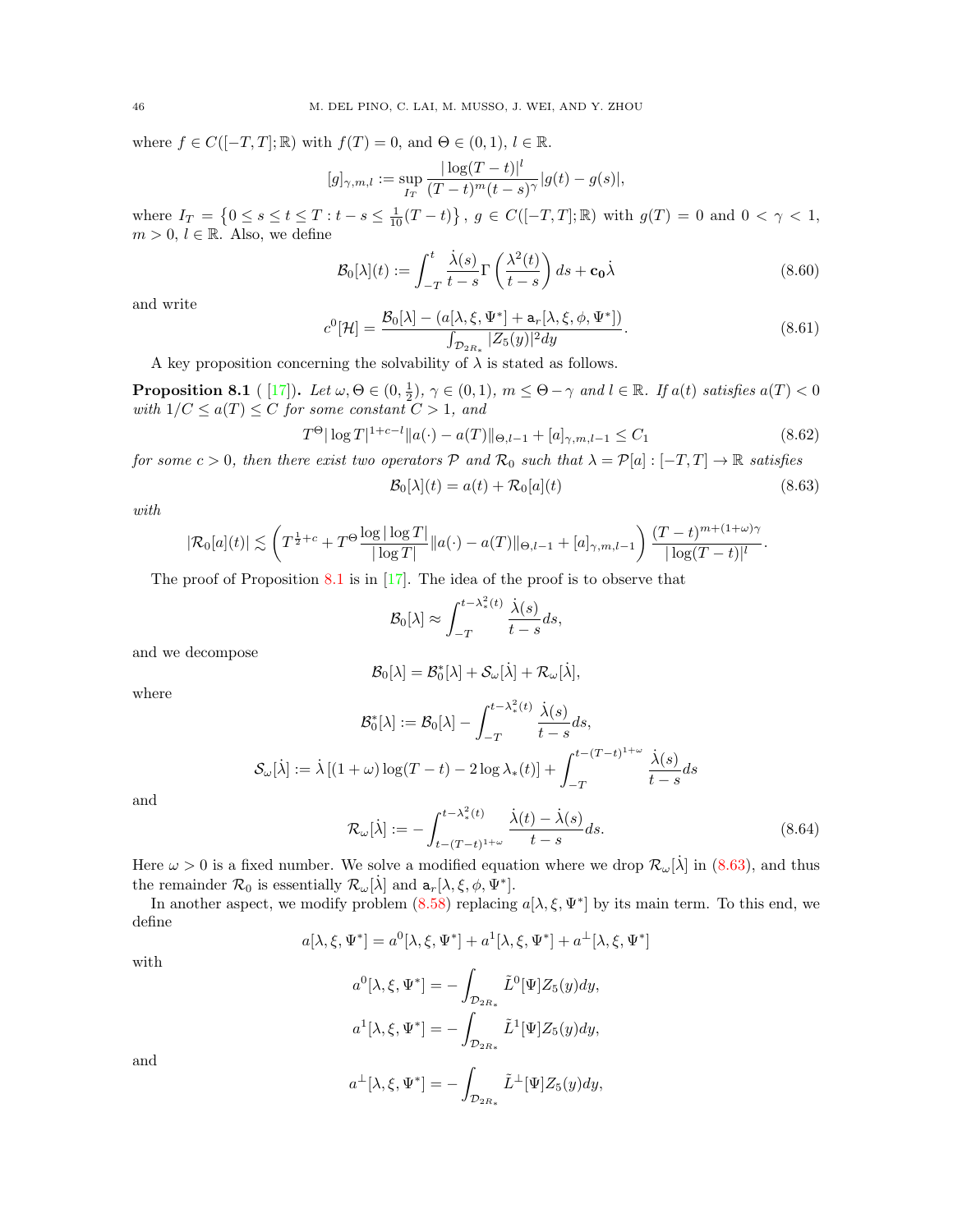where  $\tilde{L}[\Psi] := 3U^2(\Psi_0 + \Psi^*)$ ,  $\tilde{L}^0[\Psi]$  is the projection of  $\tilde{L}[\Psi]$  on mode 0,  $\tilde{L}^1[\Psi]$  is the projection of  $\tilde{L}[\Psi]$  on modes 1 to 4, and  $\tilde{L}^{\perp}[\Psi]$  is the projection of  $\tilde{L}[\Psi]$  on higher modes  $j \geq 5$ .

We define

<span id="page-46-1"></span>
$$
c_*^0[\lambda, \xi, \Psi^*](t) := \frac{\mathcal{R}_0\left[a^0[\lambda, \xi, \Psi^*]\right](t) + a^1[\lambda, \xi, \Psi^*](t) + a^\perp[\lambda, \xi, \Psi^*](t)}{\int_{\mathcal{D}_{2R_*}} |Z_5(y)|^2 dy} - (c^0[\mathcal{H}[\lambda, \xi, \Psi^*]] - \tilde{c}^0[\mathcal{H}^0[\lambda, \xi, \Psi^*]]),
$$
\n(8.65)

where  $\mathcal{R}_0$  is the operator given in Proposition [8.1,](#page-45-0)  $c^0$  is defined in [\(8.61\)](#page-45-2), and  $\tilde{c}^0$  is the operator given in Proposition [7.2.](#page-22-1) The reason for choosing such  $c_*^0$  is the following. By Proposition [8.1,](#page-45-0) the equation we solve is

$$
\mathcal{B}_0[\lambda](t) = a^0[\lambda, \xi, \Psi^*](t) + \mathcal{R}_0[a^0[\lambda, \xi, \Psi^*]]
$$

which is equivalent to

$$
c^{0}[\mathcal{H}] = \frac{\mathcal{R}_{0}\left[a^{0}[\lambda,\xi,\Psi^{*}]\right](t) + a^{1}[\lambda,\xi,\Psi^{*}](t) + a^{\perp}[\lambda,\xi,\Psi^{*}](t)}{\int_{\mathcal{D}_{2R_{*}}} |Z_{5}(y)|^{2} dy}.
$$

We shall consider the following reduced equation

$$
\tilde{c}^0[\mathcal{H}^0] = c_*^0[\lambda, \xi, \Psi^*],
$$

from which we get [\(8.65\)](#page-46-1).

By  $(8.59)$ , Proposition  $8.1$  and Proposition [6.1,](#page-18-4) it is natural to choose

$$
\Theta=\nu-1+\frac{\alpha}{2}
$$

and

$$
m = \nu - 2 - \gamma + \frac{1}{2}(2 + \alpha).
$$

In order for  $||a(\cdot) - a(T)||_{\Theta, l-1}$  and  $[a]_{\gamma,m,l-1}$  to be finite, we require

$$
l<\max\{1+2\Theta,1+2m\}
$$

and it then follows that

$$
\|a(\cdot) - a(T)\|_{\Theta, l-1} \lesssim |\log T|^{l-\Theta-1}, \quad [a]_{\gamma,m,l-1} \lesssim |\log T|^{l-m-1}.
$$

Another assumption  $m \leq \Theta - \gamma$  in Proposition [8.1](#page-45-0) is also valid. Finally, in order to make the remainder  $\mathcal{R}_0[a]$  small, we impose  $m + (1 + \omega)\gamma > \Theta$ ,

 $\omega\gamma > 0.$ 

which implies that

<span id="page-46-0"></span>8.4. Inner–outer gluing system. By the discussions in Section [8.3.2,](#page-44-0) we transform the inner–outer problems [\(4.3\)](#page-13-3), [\(4.5\)](#page-13-2) into the problems of finding solutions  $(\psi, \phi^0, \phi^1, \phi^{\perp}, \lambda, \xi)$  solving the following inner–outer gluing system

<span id="page-46-2"></span>
$$
\begin{cases}\n\psi_t = \Delta_{(r,z)}\psi + \frac{n-4}{r}\partial_r\psi + \mathcal{G}(\phi^0 + \phi^1 + \phi^\perp, \psi + Z^*, \lambda, \xi), & \text{in } \mathcal{D} \times (0, T) \\
\psi = -\Psi^0, & \text{on } (\partial \mathcal{D} \setminus \{r = 0\}) \times (0, T) \\
\psi_r = 0, & \text{on } (\mathcal{D} \cap \{r = 0\}) \times (0, T) \\
\psi(r,z,0) = -(1 - \eta_*)\Psi^0, & \text{in } \mathcal{D} \\
\int \lambda^2 \phi_t^0 = \Delta_y \phi^0 + 3U^2(y)\phi^0 + \mathcal{H}^0(\phi, \psi, \lambda, \xi) + \tilde{c}^0[\mathcal{H}^0]Z_5 & \text{in } \mathcal{D}_{2R} \times (0, T)\n\end{cases}
$$
\n(8.66)

<span id="page-46-3"></span>
$$
\begin{cases}\n\lambda^2 \phi_t^1 = y \phi + 3U^2(y) \phi + 7L(\phi, \psi, \nu, \lambda, \zeta) + 5 \left[ L_1 L_3 \right] & \text{in } \mathcal{D}_{2R} \\
\phi^0(\cdot, 0) = 0 & \text{in } \mathcal{D}_{2R}\n\end{cases}
$$
\n
$$
\begin{cases}\n\lambda^2 \phi_t^1 = \Delta_y \phi^1 + 3U^2(y) \phi^1 + \mathcal{H}^1(\phi, \psi, \lambda, \zeta) + \sum_{\rho=1}^4 c^{\ell} [\mathcal{H}^1] Z_{\ell} & \text{in } \mathcal{D}_{2R} \times (0, T) \\
\text{(8.68)}\n\end{cases}
$$

<span id="page-46-4"></span>
$$
\begin{cases} \n\gamma_{\tau} + \frac{1}{2} \int_{\mathcal{F}} \gamma_{\tau} + \frac{1}{2} \int_{\mathcal{F}} \gamma_{\tau} + \frac{1}{2} \int_{\mathcal{F}} \gamma_{\tau} + \frac{1}{2} \int_{\mathcal{F}} \gamma_{\tau} + \frac{1}{2} \int_{\mathcal{F}} \gamma_{\tau} + \frac{1}{2} \int_{\mathcal{F}} \gamma_{\tau} + \frac{1}{2} \int_{\mathcal{F}} \gamma_{\tau} + \frac{1}{2} \int_{\mathcal{F}} \gamma_{\tau} + \frac{1}{2} \int_{\mathcal{F}} \gamma_{\tau} + \frac{1}{2} \int_{\mathcal{F}} \gamma_{\tau} + \frac{1}{2} \int_{\mathcal{F}} \gamma_{\tau} + \frac{1}{2} \int_{\mathcal{F}} \gamma_{\tau} + \frac{1}{2} \int_{\mathcal{F}} \gamma_{\tau} + \frac{1}{2} \int_{\mathcal{F}} \gamma_{\tau} + \frac{1}{2} \int_{\mathcal{F}} \gamma_{\tau} + \frac{1}{2} \int_{\mathcal{F}} \gamma_{\tau} + \frac{1}{2} \int_{\mathcal{F}} \gamma_{\tau} + \frac{1}{2} \int_{\mathcal{F}} \gamma_{\tau} + \frac{1}{2} \int_{\mathcal{F}} \gamma_{\tau} + \frac{1}{2} \int_{\mathcal{F}} \gamma_{\tau} + \frac{1}{2} \int_{\mathcal{F}} \gamma_{\tau} + \frac{1}{2} \int_{\mathcal{F}} \gamma_{\tau} + \frac{1}{2} \int_{\mathcal{F}} \gamma_{\tau} + \frac{1}{2} \int_{\mathcal{F}} \gamma_{\tau} + \frac{1}{2} \int_{\mathcal{F}} \gamma_{\tau} + \frac{1}{2} \int_{\mathcal{F}} \gamma_{\tau} + \frac{1}{2} \int_{\mathcal{F}} \gamma_{\tau} + \frac{1}{2} \int_{\mathcal{F}} \gamma_{\tau} + \frac{1}{2} \int_{\mathcal{F}} \gamma_{\tau} + \frac{1}{2} \int_{\mathcal{F}} \gamma_{\tau} + \frac{1}{2} \int_{\mathcal{F}} \gamma_{\tau} + \frac{1}{2} \int_{\mathcal{F}} \gamma_{\tau} + \frac{1}{2} \int_{
$$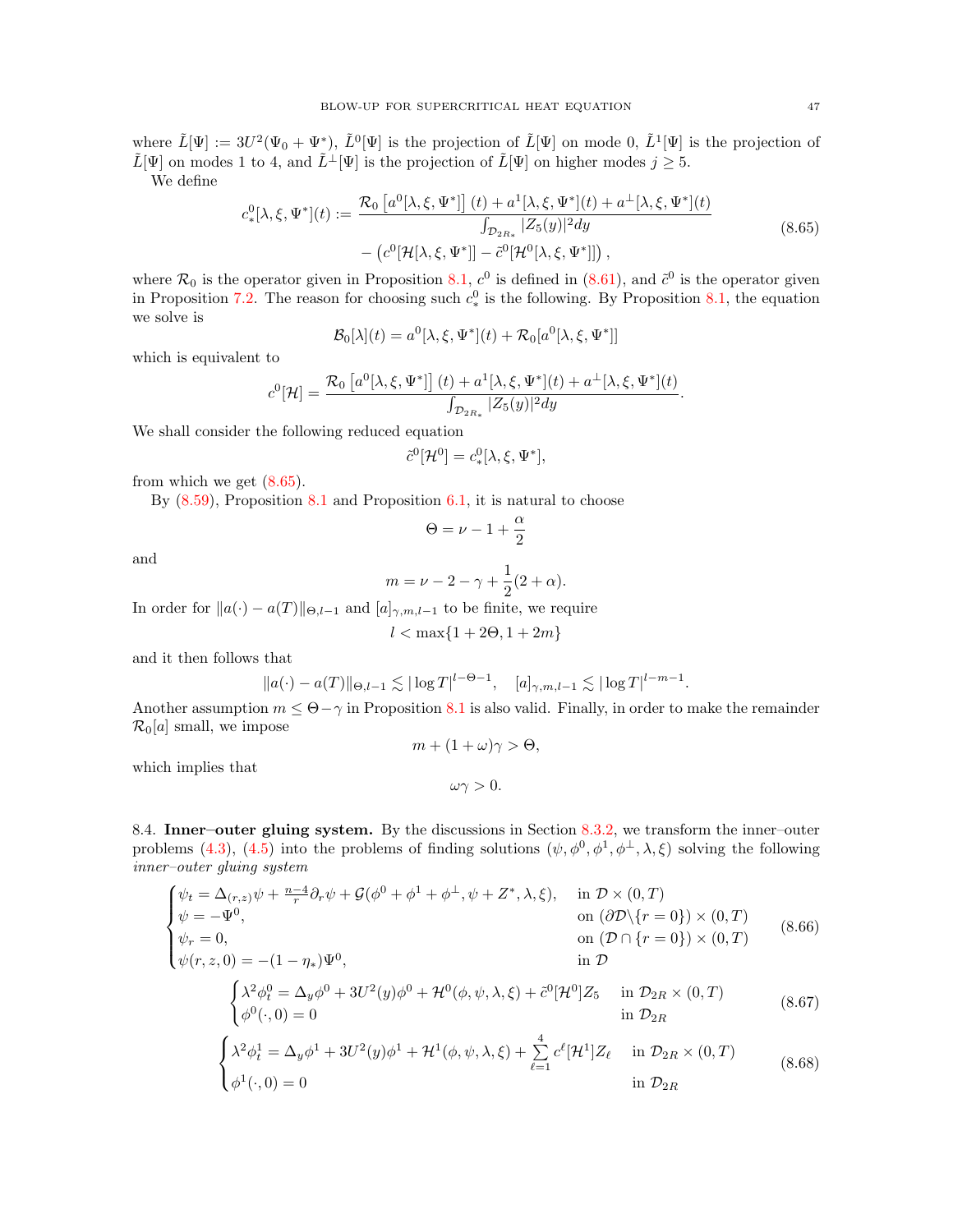<span id="page-47-4"></span>
$$
\begin{cases} \lambda^2 \phi_t^{\perp} = \Delta_y \phi^{\perp} + 3U^2(y)\phi^{\perp} + \mathcal{H}^{\perp}(\phi, \psi, \lambda, \xi) + c_*^0[\lambda, \xi, \Psi^*] Z_5 & \text{in } \mathcal{D}_{2R} \times (0, T) \\ \phi^{\perp}(\cdot, 0) = 0 & \text{in } \mathcal{D}_{2R} \end{cases}
$$
 (8.69)

<span id="page-47-3"></span>
$$
c^{0}[\mathcal{H}](t) - \tilde{c}^{0}[\lambda, \xi, \Psi^{*}](t) = 0 \quad \text{for all} \quad t \in (0, T)
$$
\n
$$
(8.70)
$$

 $c^1[\mathcal{H}](t) = 0$  for all  $t \in (0, T)$  (8.71)

where  $\eta_*$  is defined in [\(3.4\)](#page-9-6), G is defined in [\(4.6\)](#page-13-1),  $\mathcal{H}^0$ ,  $\mathcal{H}^1$ ,  $\mathcal{H}^\perp$  are the projections on different modes defined in [\(8.28\)](#page-38-2)–[\(8.30\)](#page-38-3).

It is direct to see that if  $(\psi, \phi^0, \phi^1, \phi^{\perp}, \lambda, \xi)$  satisfies the system  $(8.66)-(8.71)$  $(8.66)-(8.71)$ , then

$$
\Psi^* = \psi + Z^*, \ \phi = \phi^0 + \phi^1 + \phi^\perp
$$

solve the inner–outer problems [\(4.3\)](#page-13-3), [\(4.5\)](#page-13-2), and thus the desired blow-up solution is found.

<span id="page-47-0"></span>8.5. The fixed point formulation. The inner–outer gluing system [\(8.66\)](#page-46-2)–[\(8.71\)](#page-47-3) can be formulated as a fixed point problem for operators we shall describe below.

We first define the following function spaces

<span id="page-47-2"></span>
$$
X_{\phi^0} := \left\{ \phi^0 \in L^{\infty}(\mathcal{D}_{2R} \times (0,T)) : \nabla_y \phi^0 \in L^{\infty}(\mathcal{D}_{2R} \times (0,T)), \|\phi^0\|_{0,\sigma,\nu,a} < +\infty \right\},
$$
  
\n
$$
X_{\phi^1} := \left\{ \phi^1 \in L^{\infty}(\mathcal{D}_{2R} \times (0,T)) : \nabla_y \phi^1 \in L^{\infty}(\mathcal{D}_{2R} \times (0,T)), \|\phi^1\|_{\text{in},\nu_1,a_1} < +\infty \right\},
$$
  
\n
$$
X_{\phi^\perp} := \left\{ \phi^\perp \in L^{\infty}(\mathcal{D}_{2R} \times (0,T)) : \nabla_y \phi^\perp \in L^{\infty}(\mathcal{D}_{2R} \times (0,T)), \|\phi^\perp\|_{\text{in},\nu,a} < +\infty \right\},
$$
  
\n
$$
X_{\psi} := \left\{ \psi \in L^{\infty}(\mathcal{D} \times (0,T)) : \|\psi\|_{*} < +\infty, \quad \psi \text{ is Lipschitz continuous with respect to } (\tau, z) \text{ in } \mathcal{D} \times (0,T) \right\}.
$$
  
\n(8.72)

In order to introduce the space for the parameter function  $\lambda(t)$ , we recall from [\(8.60\)](#page-45-3) that the integral operator  $\mathcal{B}_0$  takes the following approximate form

$$
\mathcal{B}_0[\lambda] = \int_{-T}^{t-\lambda_*^2(t)} \frac{\dot{\lambda}(s)}{t-s} ds + O(||\dot{\lambda}||_{\infty}).
$$

Proposition [8.1](#page-45-0) provides an approximate inverse operator  $P$  of the integral operator  $B_0$  such that for  $a(t)$  satisfying  $(8.62)$ ,  $\lambda := \mathcal{P}[a]$  satisfies

$$
\mathcal{B}_0[\lambda] = a + \mathcal{R}_0[a] \quad \text{in} \quad [-T, T],
$$

where  $\mathcal{R}_0[a]$  is a small remainder. Also, the proof in [\[17\]](#page-61-24) gives the following decomposition

<span id="page-47-5"></span>
$$
\mathcal{P}[a] = \lambda_{0,\kappa} + \mathcal{P}_1[a] \tag{8.73}
$$

with

$$
\lambda_{0,\kappa} := \kappa |\log T| \int_t^T \frac{1}{|\log(T-s)|^2} ds, \ t \le T
$$

 $\kappa = \kappa[a] \in \mathbb{R}$ , and the function  $\lambda_1 = \mathcal{P}_1[a]$  satisfies

<span id="page-47-6"></span>
$$
\|\lambda_1\|_{*,3-\iota} \lesssim |\log T|^{1-\iota} \log^2(|\log T|) \tag{8.74}
$$

for  $0 < \iota < 1$ , where the  $\|\cdot\|_{*,3-\iota}$ -norm is defined as follows

$$
||f||_{*,k} := \sup_{t \in [-T,T]} |\log(T-t)|^k |\dot{f}(t)|.
$$

So we define

$$
X_{\lambda} := \{\lambda_1 \in C^1([-T,T]) : \lambda_1(T) = 0, \|\lambda_1\|_{*,3-\iota} < \infty\}.
$$

Here by  $(\kappa, \lambda_1)$ , we represent  $\lambda$  in the form

$$
\lambda = \lambda_{0,\kappa} + \lambda_1,
$$

and from [\[17\]](#page-61-24), one can write the norm

<span id="page-47-1"></span>
$$
\|\lambda\|_F = |\kappa| + \|\lambda_1\|_{*,3-\iota}.\tag{8.75}
$$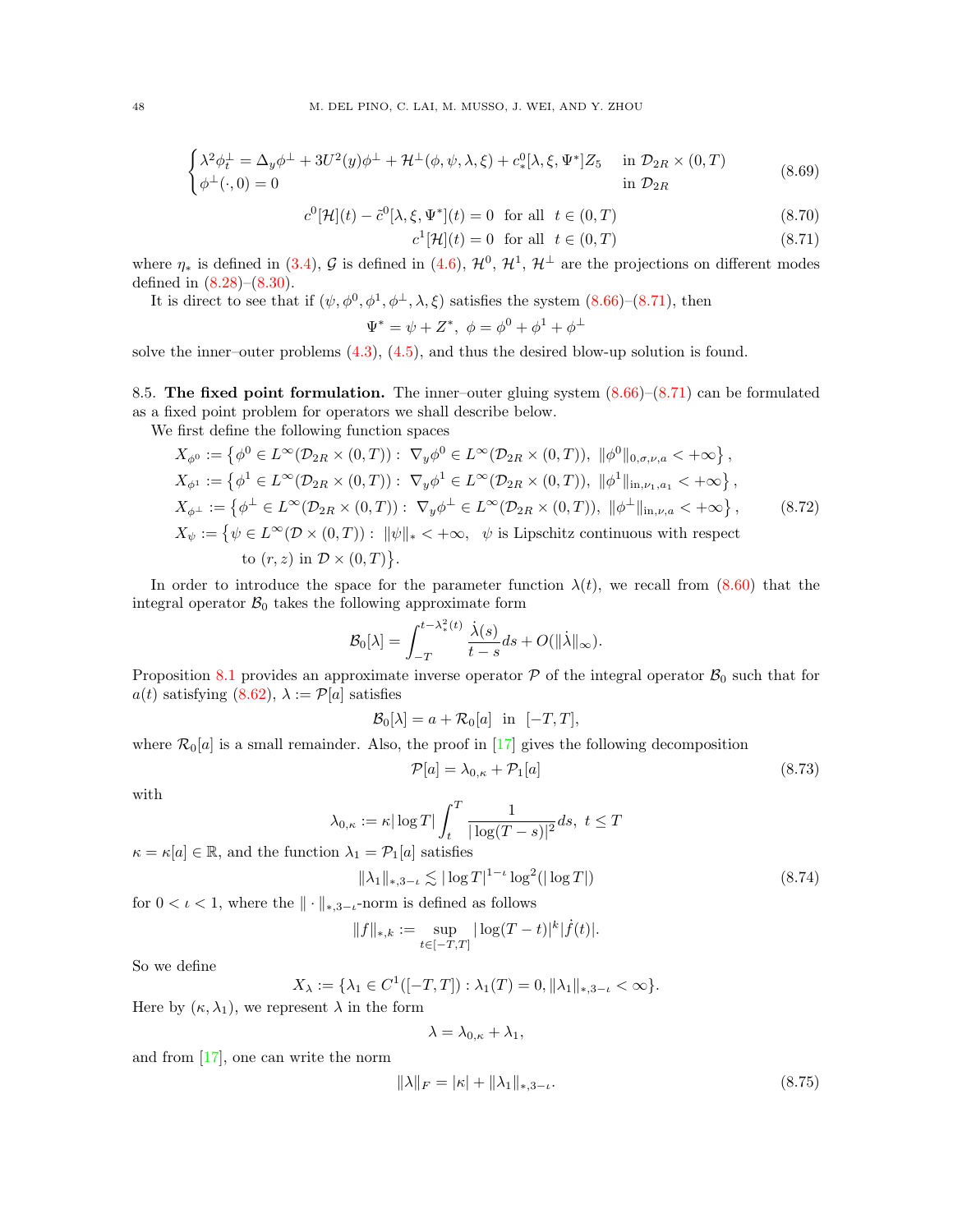Recall that  $\xi(t) = (\xi_r(t), \xi_z(t))$  with  $\xi_r(t) = \sqrt{2(n-4)(T-t)} + \xi_{r,1}(t), \xi_z(t) = z_0 + \xi_{z,1}(t)$  and write  $\xi(t) = \xi_*(t) + \xi_1(t)$ . We define the following space for  $(\xi_{r,1}, \xi_{z,1})$ 

$$
X_{\xi} = \left\{ \xi \in C^1((0, T); \mathbb{R}^4), \ \dot{\xi}(T) = 0, \ \|\xi\|_G < +\infty \right\}
$$

with

<span id="page-48-2"></span>
$$
\|\xi\|_{G} := \sup_{t \in (0,T)} \left[ (T-t)^{-\frac{1}{2}-\nu} |\xi_{r,1}(t)| + M_1 (T-t)^{\frac{1}{2}-\nu} |\dot{\xi}_{r,1}(t)| + |\xi_{z_j}(t)| + (T-t)^{-\nu} |\dot{\xi}_{z_j}(t)| \right] \tag{8.76}
$$

for some  $0 < v < 1$ .

Define

<span id="page-48-1"></span>
$$
\mathcal{X} = X_{\phi^0} \times X_{\phi^1} \times X_{\phi^\perp} \times X_{\psi} \times \mathbb{R} \times X_{\lambda} \times X_{\xi}.
$$
 (8.77)

We shall solve the inner–outer gluing system in a closed ball  $\mathcal B$  in which  $(\phi^0, \phi^1, \phi^{\perp}, \psi, \kappa, \lambda_1, \xi_1) \in \mathcal X$ satisfies

<span id="page-48-4"></span>
$$
\begin{cases}\n\|\phi^0\|_{0,\sigma,\nu,a} + \|\phi^1\|_{\text{in},\nu_1,a_1} + \|\phi^\perp\|_{\text{in},\nu,a} \le 1 \\
\|\psi\|_* \le 1 \\
|\kappa - \kappa_0| \le |\log T|^{-1/2} \\
\|\lambda_1\|_{*,3-\iota} \le C|\log T|^{1-\iota}\log^2(|\log T|) \\
\|\xi\|_G \le 1\n\end{cases} \tag{8.78}
$$

for some large and fixed constant C, where  $\kappa_0 = Z_0^*(0)$ .

 $\mathcal{F}: \mathcal{B}$ 

The inner–outer gluing system  $(8.66)$ – $(8.71)$  can be formulated as a fixed point problem, where we define an operator  $\mathcal F$  which returns the solution from  $\mathcal B$  to  $\mathcal X$ 

$$
\begin{aligned} \subset \mathcal{X} &\to \mathcal{X} \\ v &\mapsto \mathcal{F}(v) = (\mathcal{F}_{\phi^0}(v), \mathcal{F}_{\phi^1}(v), \mathcal{F}_{\phi^\perp}(v), \mathcal{F}_{\psi}(v), \mathcal{F}_{\kappa}(v), \mathcal{F}_{\lambda_1}(v), \mathcal{F}_{\xi}(v)) \end{aligned}
$$

with

<span id="page-48-3"></span>
$$
\mathcal{F}_{\phi^{0}}(\phi^{0}, \phi^{1}, \phi^{\perp}, \psi, \kappa, \lambda_{1}, \xi_{1}) = \mathcal{T}_{0}(\mathcal{H}^{0}[\lambda, \xi, \Psi^{*}]), \n\mathcal{F}_{\phi^{1}}(\phi^{0}, \phi^{1}, \phi^{\perp}, \psi, \kappa, \lambda_{1}, \xi_{1}) = \mathcal{T}_{1}(\mathcal{H}^{1}[\lambda, \xi, \Psi^{*}]), \n\mathcal{F}_{\phi^{\perp}}(\phi^{0}, \phi^{1}, \phi^{\perp}, \psi, \kappa, \lambda_{1}, \xi_{1}) = \mathcal{T}_{\perp}(\mathcal{H}^{\perp}[\lambda, \xi, \Psi^{*}] + c_{*}^{0}[\lambda, \xi, \Psi^{*}]Z_{5}), \n\mathcal{F}_{\psi}(\phi^{0}, \phi^{1}, \phi^{\perp}, \psi, \kappa, \lambda_{1}, \xi_{1}) = \mathcal{T}_{\psi}(\mathcal{G}(\phi^{0} + \phi^{1} + \phi^{\perp}, \Psi^{*}, \lambda, \xi)), \n\mathcal{F}_{\kappa}(\phi^{0}, \phi^{1}, \phi^{\perp}, \psi, \kappa, \lambda_{1}, \xi_{1}) = \kappa [a^{0}[\lambda, \xi, \Psi^{*}]], \n\mathcal{F}_{\lambda_{1}}(\phi^{0}, \phi^{1}, \phi^{\perp}, \psi, \kappa, \lambda_{1}, \xi_{1}) = \mathcal{P}_{1} [a^{0}[\lambda, \xi, \Psi^{*}]], \n\mathcal{F}_{\xi}(\phi^{0}, \phi^{1}, \phi^{\perp}, \psi, \kappa, \lambda_{1}, \xi_{1}) = \Xi(\phi^{0}, \phi^{1}, \phi^{\perp}, \psi, \lambda, \xi).
$$
\n(8.79)

Here  $\mathcal{T}_0$ ,  $\mathcal{T}_1$  and  $\mathcal{T}_\perp$  are the operators given from Proposition [7.1](#page-21-0) which solve different modes of the inner problems [\(8.67\)](#page-46-3)–[\(8.69\)](#page-47-4). The operator  $\mathcal{T}_{\psi}$  defined by Proposition [6.1](#page-18-4) deals with the outer problem [\(8.66\)](#page-46-2). Operators  $\kappa[a], \mathcal{P}_1$  and  $\Xi$  handle the equations for  $\lambda$  and  $\xi$  which are defined in Proposition [8.1,](#page-45-0) [\(8.73\)](#page-47-5) and [\(8.53\)](#page-43-3).

<span id="page-48-0"></span>8.6. Choice of constants. In this section, we list all the constraints of the parameters

$$
\theta, \alpha, a, a_1, \nu, \nu_1, \nu_2, \sigma
$$

which are sufficient for the inner–outer gluing scheme to work.

- We first indicate all the parameters used in different norms.
	- $R(t) = (T t)^{-1/2} |\log(T t)|^{\theta}$  with  $\theta \in (3/2, 2)$ .
	- The norm for  $\phi^0$  solving mode 0 of the inner problem  $(8.67)$  is  $\|\cdot\|_{0,\sigma,\nu,a}$  which is defined in [\(7.11\)](#page-22-6), where we require that  $\nu, a \in (0,1)$ , and  $\sigma > 0$  is fixed and sufficiently small.
	- The norm for  $\phi^1$  solving modes 1 to 4 of the inner problem  $(8.68)$  is  $\|\cdot\|_{\text{in},\nu_1,a_1}$  which is defined in [\(7.5\)](#page-21-1), where we require that  $\nu_1 \in (0,1)$  and  $a_1 \in (1,2)$ .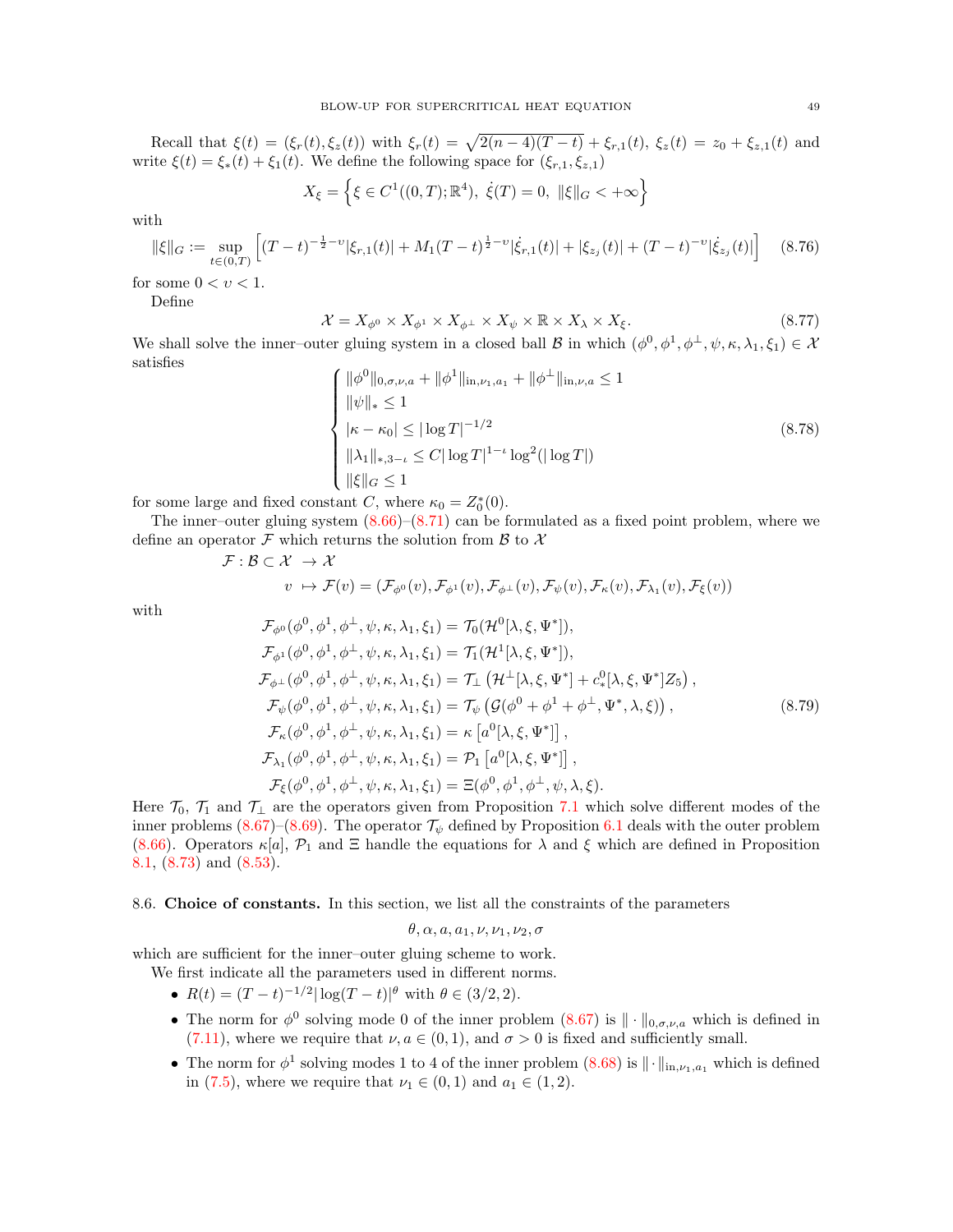- The norm for  $\phi^{\perp}$  solving higher modes  $(j \geq 5)$  of the inner problem  $(8.69)$  is  $\|\cdot\|_{\text{in},\nu,a}$  which is defined in [\(7.5\)](#page-21-1), where  $\nu, a \in (0, 1)$ .
- The norm for  $\psi$  solving the outer problem [\(8.66\)](#page-46-2) is  $\|\cdot\|_*$  which is defined in [\(6.4\)](#page-18-1), while the k · k∗∗-norm for the right hand side of the outer problem [\(8.66\)](#page-46-2) is defined in [\(6.3\)](#page-18-2). Here we require that  $\nu, \alpha, \nu_2 \in (0, 1)$  and  $\gamma \in (0, 1)$ . Also, we require  $\nu - 3 + \frac{1}{2}(2 + \alpha) < 0, \nu - 1 + \frac{\alpha}{2} > 0$ in Lemma [6.1,](#page-18-6) and  $\nu_2 > \nu - 1 + \frac{\alpha}{2}$  in Remark [6.1](#page-20-5) such that the  $\|\cdot\|_*$ -norm of  $\psi$  is well-defined.
- In Proposition [8.1,](#page-45-0) we have the parameters  $\omega, \Theta, m, l, \gamma$ . Here  $\omega$  is the parameter used to describe the remainder  $\mathcal{R}_{\omega}$  in [\(8.64\)](#page-45-5) and  $\omega \in (0, 1/2)$ . To apply Proposition [8.1](#page-45-0) in our setting, we let

$$
\Theta=\nu-1+\frac{\alpha}{2},
$$
  

$$
m=\nu-2-\gamma+\frac{1}{2}(2+\alpha), \quad l<1+2m,
$$

and require that

 $\omega\gamma>0$ 

such that

$$
m + (1 + \omega)\gamma > \Theta
$$

is guaranteed. Also, we need

$$
\nu-1+\frac{\alpha}{2}>0
$$

to ensure that  $\Theta > 0$ .

In order to get the desired estimates for the outer problem [\(8.66\)](#page-46-2), by the computations in Section [8.1,](#page-30-1) we need the following restrictions

$$
\begin{cases} \nu+\frac{\alpha}{2}-\nu_2>0, \\ 0<\alpha< a<1, \\ \nu-\frac{1}{2}\left(2\sigma(4-a)+\alpha-8\right)>0, \\ 2\nu_1-\nu-\frac{1}{2}(\alpha-2a_1)>0, \\ \nu-\frac{1}{2}(\alpha-2a)>0, \\ \nu_2<1, \\ 2\nu-\nu_2+\alpha-1>0. \end{cases}
$$

In order to get the desired estimates for the inner problems at different modes  $(8.67)$ – $(8.69)$ , by the computations in Section [8.2,](#page-37-0) we need

$$
\begin{cases} \nu < 1, \\ \alpha > 0, \\ \frac{1}{2} - \frac{1}{2}\sigma(4 - a) > 0, \\ \nu - \sigma(4 - a) > 0, \\ 2 - \nu - \frac{1}{2}a > 0, \\ \nu + \alpha - \frac{a}{2} > 0, \\ 0 < \nu_1 < 1, \\ \nu - \nu_1 + \frac{\alpha}{2} > 0, \\ \theta < 2, \\ \frac{3}{2} - \nu_1 - \frac{1}{2}(1 + a_1) > 0, \\ 2\nu - \nu_1 + \alpha - \frac{a_1}{2} > 0. \end{cases}
$$

Elementary computations show that suitable choices of the parameters satisfying all the restrictions in this section can be found for dimensions  $n \geq 5$ .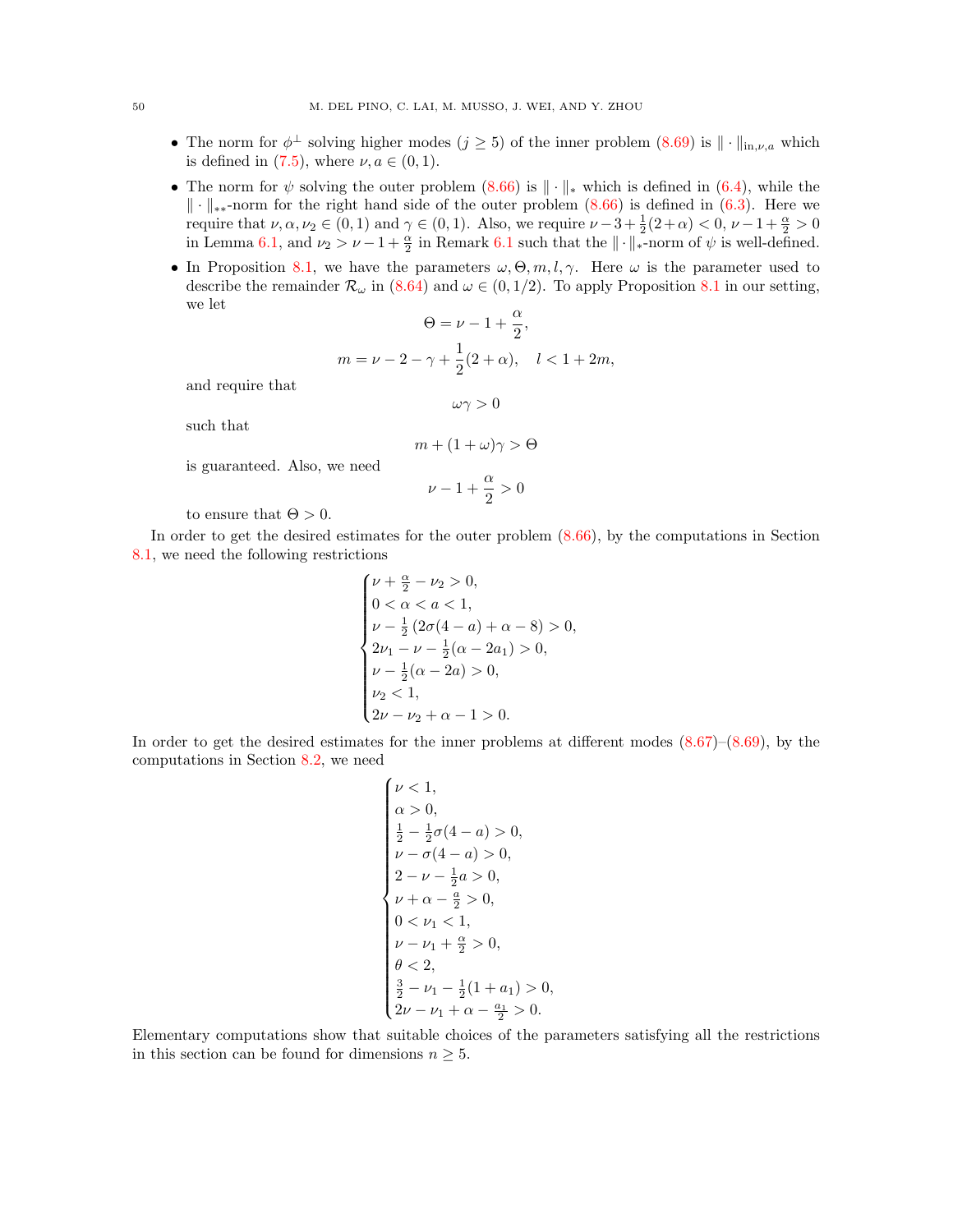## <span id="page-50-0"></span>8.7. Proof of Theorem [1.1.](#page-3-0) Consider the operator

<span id="page-50-2"></span>
$$
\mathcal{F} = (\mathcal{F}_{\phi^0}, \mathcal{F}_{\phi^1}, \mathcal{F}_{\phi^\perp}, \mathcal{F}_{\psi}, \mathcal{F}_{\kappa}, \mathcal{F}_{\lambda_1}, \mathcal{F}_{\xi})
$$
\n(8.80)

given in  $(8.79)$ .

To prove Theorem [1.1,](#page-3-0) our strategy is to show that the operator  $\mathcal F$  has a fixed point in  $\mathcal B$  by the Schauder fixed point theorem. Here the closed ball  $\beta$  is defined in [\(8.78\)](#page-48-4). By collecting the estimates [\(8.26\)](#page-37-4), [\(8.39\)](#page-40-1), [\(8.41\)](#page-41-1), [\(8.43\)](#page-41-2), [\(8.56\)](#page-44-5), [\(8.57\)](#page-44-6), [\(8.74\)](#page-47-6), and using Proposition [6.1,](#page-18-4) Proposition [7.1,](#page-21-0) Proposition [8.1,](#page-45-0) we conclude that for  $(\phi^0, \phi^1, \phi^{\perp}, \psi, \kappa, \lambda_1, \xi_1) \in \mathcal{B}$ 

<span id="page-50-3"></span>
$$
\begin{cases}\n||\mathcal{F}_{\phi^{0}}(\phi^{0}, \phi^{1}, \phi^{\perp}, \psi, \kappa, \lambda_{1}, \xi_{1})||_{0, \sigma, \nu, a} \leq C T^{\epsilon} \\
||\mathcal{F}_{\phi^{1}}(\phi^{0}, \phi^{1}, \phi^{\perp}, \psi, \kappa, \lambda_{1}, \xi_{1})||_{\text{in}, \nu_{1}, a_{1}} \leq C T^{\epsilon} \\
||\mathcal{F}_{\phi^{\perp}}(\phi^{0}, \phi^{1}, \phi^{\perp}, \psi, \kappa, \lambda_{1}, \xi_{1})||_{\text{in}, \nu, a} \leq C T^{\epsilon} \\
||\mathcal{F}_{\psi}(\phi^{0}, \phi^{1}, \phi^{\perp}, \psi, \kappa, \lambda_{1}, \xi_{1})||_{*} \leq C T^{\epsilon} \\
|\mathcal{F}_{\kappa}(\phi^{0}, \phi^{1}, \phi^{\perp}, \psi, \kappa, \lambda_{1}, \xi_{1}) - \kappa_{0}| \leq C |\log T|^{-1} \\
||\mathcal{F}_{\lambda_{1}}(\phi^{0}, \phi^{1}, \phi^{\perp}, \psi, \kappa, \lambda_{1}, \xi_{1})||_{*, 3-\iota} \leq C |\log T|^{1-\iota} \log^{2}(|\log T|) \\
||\mathcal{F}_{\xi}(\phi^{0}, \phi^{1}, \phi^{\perp}, \psi, \kappa, \lambda_{1}, \xi_{1})||_{\kappa, 3-\iota} \leq C T^{\epsilon}\n\end{cases} (8.81)
$$

where  $C > 0$  is a constant independent of T, and  $\epsilon > 0$  is a small fixed number. On the other hand, compactness of the operator  $\mathcal F$  defined in [\(8.80\)](#page-50-2) can be proved by suitable variants of [\(8.81\)](#page-50-3). Indeed, if we vary the parameters  $\theta$ ,  $\alpha$ ,  $a$ ,  $a_1$ ,  $\nu$ ,  $\nu_1$ ,  $\nu_2$ ,  $\sigma$  slightly such that all the restrictions in Section [8.6](#page-48-0) are satisfied, then we get [\(8.81\)](#page-50-3) with the norms in the left hand side defined by the new parameters, while the closed ball B remains the same. To be more specific, for fixed  $\sigma', \nu', a'$  which are close to  $\sigma, \nu, a$ , one can show that if  $(\phi^0, \phi^1, \phi^{\perp}, \psi, \kappa, \lambda_1, \xi_1) \in \mathcal{B}$ , then

$$
\|\mathcal{F}_{\phi^0}(\phi^0,\phi^1,\phi^\perp,\psi,\kappa,\lambda_1,\xi_1)\|_{0,\sigma',\nu',a'}\leq C T^{\epsilon'}.
$$

Moreover, one can show that for  $\nu' > \nu$  and  $\nu' - \frac{\sigma'}{2}$  $\frac{\sigma'}{2}(4-a') > \nu - \frac{\sigma}{2}(4-a)$ , one has a compact embedding in the sense that if a sequence  $\{\phi_n^0\}$  is bounded in the  $\|\cdot\|_{0,\sigma',\nu',a'}$ -norm, then there exists a subsequence which converges in the  $\|\cdot\|_{0,\sigma,\nu,a}$ -norm. Thus, the compactness follows directly from a standard diagonal argument by Arzelà–Ascoli's theorem. Arguing in a similar manner, one can prove the compactness of the rest operators. Therefore, the existence of the desired solution follows from the Schauder fixed point theorem. The proof is complete.

### Appendix A. Proofs of technical Lemmas

<span id="page-50-1"></span>*Proof of Lemma 6.1*. The proof is achieved by considering the following Cauchy problem in  $\mathbb{R}^n$ 

<span id="page-50-4"></span>
$$
\begin{cases} \partial_t \psi_0 = \Delta \psi_0 + f, & \text{in } \mathbb{R}^n \times (0, T) \\ \psi_0(x, 0) = 0, & \text{in } \mathbb{R}^n \end{cases}
$$
 (A.1)

If we decompose the solution to  $(6.6)$  in the form

$$
\psi = \psi_0 + \psi_1,
$$

then  $\psi_1$  solves the homogeneous heat equation in  $\Omega \times (0,T)$  with boundary condition  $-\psi_1$ . By standard parabolic estimates, it suffices to establish the estimates  $(6.7)$ – $(6.11)$  for  $\psi_0$ . In the sequel, we denote  $\psi$  by the solution to  $(A.1)$  given by Duhamel's formula

$$
\begin{split} \psi(x,t) &= \int_0^t \int_{\mathbb{R}^n} \frac{e^{-\frac{|x-w|^2}{4(t-s)}}}{(4\pi(t-s))^{n/2}} f(w,s) dw ds \\ &\lesssim \int_0^t \lambda_*^{\nu-3}(s) R^{-2-\alpha}(s) \int_{|(r,z)-\xi(s)| \le 2\lambda_*(s) R(s)} \frac{e^{-\frac{|x-w|^2}{4(t-s)}}}{(4\pi(t-s))^{n/2}} dw ds, \end{split}
$$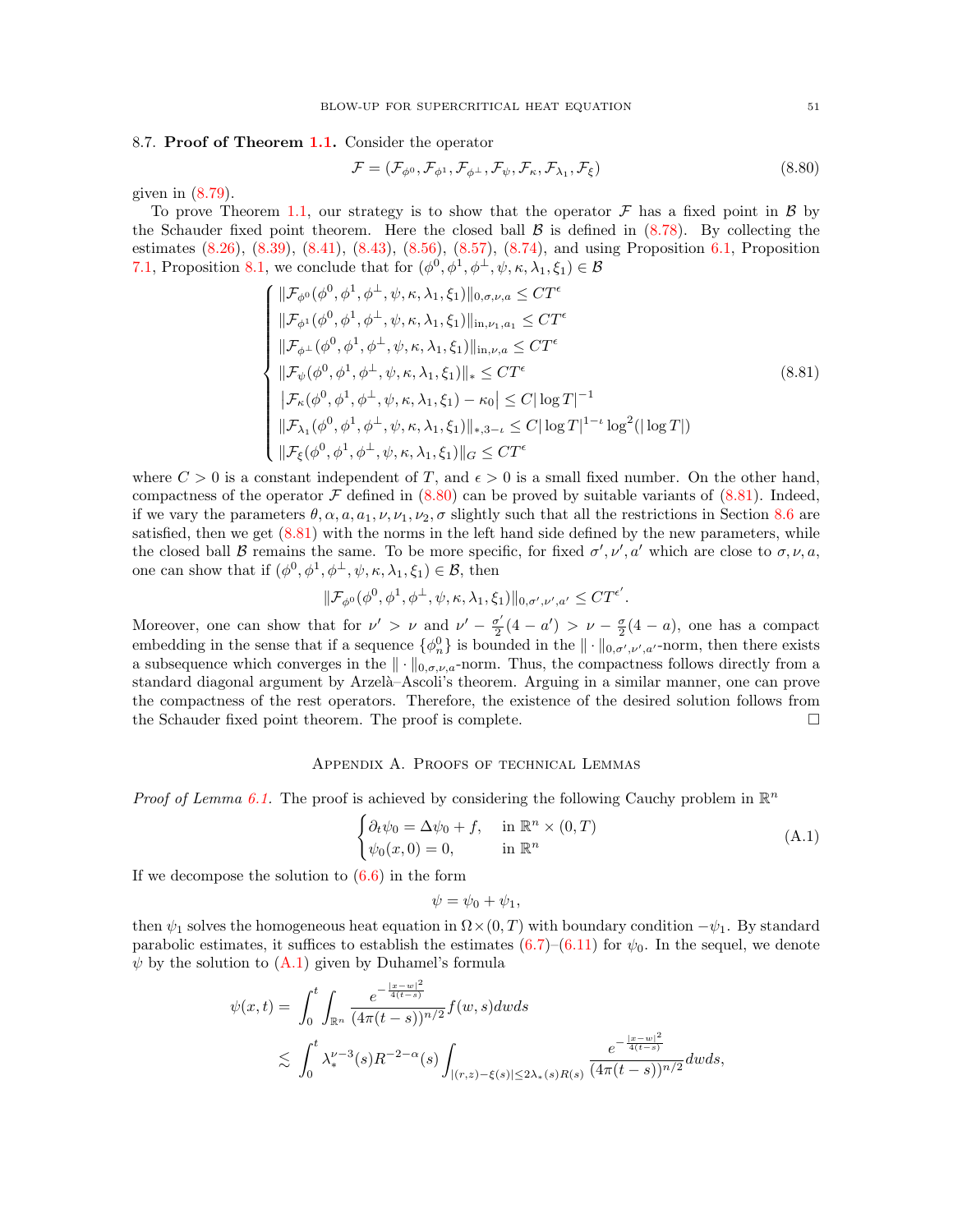where  $w = (w_1, \dots, w_n)$ ,  $r = \sqrt{w_1^2 + \dots + w_{n-3}^2}$  and  $z = (w_{n-2}, w_{n-1}, w_n)$ . We decompse

$$
\int_0^t \lambda_*^{\nu-3}(s) R^{-2-\alpha}(s) \int_{|(r,z)-\xi(s)| \le 2\lambda_*(s)R(s)} \frac{e^{-\frac{|x-w|^2}{4(t-s)}}}{(4\pi(t-s))^{n/2}} dw ds
$$
\n
$$
= \left(\int_0^{t-(T-t)} + \int_{t-(T-t)}^{t-\lambda_*^{\delta_1}(t)} + \int_{t-\lambda_*^{\delta_1}(t)}^t \right) \lambda_*^{\nu-3}(s) R^{-2-\alpha}(s) \int_{|(r,z)-\xi(s)| \le 2\lambda_*(s)R(s)} \frac{e^{-\frac{|x-w|^2}{4(t-s)}}}{(4\pi(t-s))^{n/2}} dw ds
$$
\n
$$
:= I_{11} + I_{12} + I_{13}
$$

for some  $\delta_1 \geq 1$  to be found. Here we recall that

$$
\xi(t) \sim (\sqrt{2(n-4)(T-t)}, z_0)
$$

and take  $z_0 = (0, 0, 0)$  for convenience. Directly integrating, we obtain

$$
I_{11} = \int_{0}^{t-(T-t)} \lambda_{*}^{\nu-3}(s) R^{-2-\alpha}(s) \int_{|(r,z)-\xi(s)| \leq 2\lambda_{*}(s)R(s)} \frac{e^{-\frac{|x-w|^{2}}{4(t-s)}}}{(4\pi(t-s))^{n/2}} dw ds
$$
  
\n
$$
\lesssim \int_{0}^{t-(T-t)} \lambda_{*}^{\nu-3}(s) R^{-2-\alpha}(s) \int_{|(\tilde{r},\tilde{z})-\frac{\xi(s)}{\sqrt{t-s}}| \leq \frac{2\lambda_{*}(s)R(s)}{\sqrt{t-s}}} e^{-\frac{|\tilde{x}-\tilde{w}|^{2}}{4}} d\tilde{w} ds
$$
  
\n
$$
\lesssim \int_{0}^{t-(T-t)} \lambda_{*}^{\nu-3}(s) R^{-2-\alpha}(s) \int_{|(\tilde{r},\tilde{z})-\frac{\xi(s)}{\sqrt{t-s}}| \leq \frac{2\lambda_{*}(s)R(s)}{\sqrt{t-s}}} (\tilde{r})^{n-4} d\tilde{r} d\tilde{z} ds
$$
  
\n
$$
\lesssim \int_{0}^{t-(T-t)} \lambda_{*}^{\nu-3}(s) R^{-2-\alpha}(s) \frac{\lambda_{*}(s)R(s)(\sqrt{T-s})^{n-4}}{(t-s)^{(n-3)/2}} \frac{(\lambda_{*}(s)R(s))^{3}}{(t-s)^{3/2}} ds
$$
  
\n
$$
\lesssim \int_{0}^{t-(T-t)} \frac{\lambda_{*}^{\nu-3}(s)R^{-2-\alpha}(s)}{(T-s)^{n/2}} (\lambda_{*}(s)R(s))^{4} (T-s)^{\frac{n-4}{2}} ds
$$
  
\n
$$
\lesssim \lambda_{*}^{\nu}(0)R^{2-\alpha}(0),
$$

where  $\tilde{x} = x(t-s)^{-1/2}$ ,  $\tilde{w} = w(t-s)^{-1/2}$ ,  $\tilde{r} = r(t-s)^{-1/2}$ ,  $\tilde{z} = z(t-s)^{-1/2}$ , and for the third inequality above, we have used the fact that  $\overline{a}$ 

$$
\sqrt{T-s} \gg \lambda_*(s)R(s)
$$

for  $T \ll 1$  since  $\lambda_*(s)R(s) \sim$ √  $\overline{T-s}|\log(T-s)|^{\theta-2}$  with  $3/2 < \theta < 2$ . Then similarly we compute

<span id="page-51-0"></span>
$$
I_{12} \lesssim \int_{t-(T-t)}^{t-\lambda_*^{\delta_1}(t)} \lambda_*^{\nu-3}(s) R^{-2-\alpha}(s) \int_{\left|(\tilde{r},\tilde{z})-\frac{\xi(s)}{\sqrt{t-s}}\right| \le \frac{2\lambda_*(s)R(s)}{\sqrt{t-s}}} (\tilde{r})^{n-4} d\tilde{r} d\tilde{z} ds
$$
  

$$
\lesssim \int_{t-(T-t)}^{t-\lambda_*^{\delta_1}(t)} \lambda_*^{\nu-3}(s) R^{-2-\alpha}(s) \frac{\lambda_*(s)R(s)(\sqrt{T-s})^{n-4}}{(t-s)^{(n-3)/2}} \frac{(\lambda_*(s)R(s))^3}{(t-s)^{3/2}} ds
$$
  

$$
\lesssim \lambda_*^{\nu+\frac{(n-2)(1-\delta_1)}{2}}(t) R^{2-\alpha}(t) |\log(T-t)|
$$
 (A.2)

and

<span id="page-51-1"></span>
$$
I_{13} \lesssim \int_{t-\lambda_*^{\delta_1}(t)}^{t} \lambda_*^{\nu-3}(s) R^{-2-\alpha}(s) ds
$$
  
 
$$
\lesssim \lambda_*^{\nu-3+\delta_1}(t) R^{-2-\alpha}(t) |\log(T-t)|.
$$
 (A.3)

We can choose  $\delta_1 = 1$ . Therefore, we get

$$
I_{11} + I_{12} + I_{13} \lesssim \lambda_*^{\nu}(0) R^{2-\alpha}(0) |\log T|
$$

as desired.

Similarly, to prove [\(6.8\)](#page-19-4), we decompose

$$
|\psi(x,t) - \psi(x,T)| \le I_{21} + I_{22} + I_{23}
$$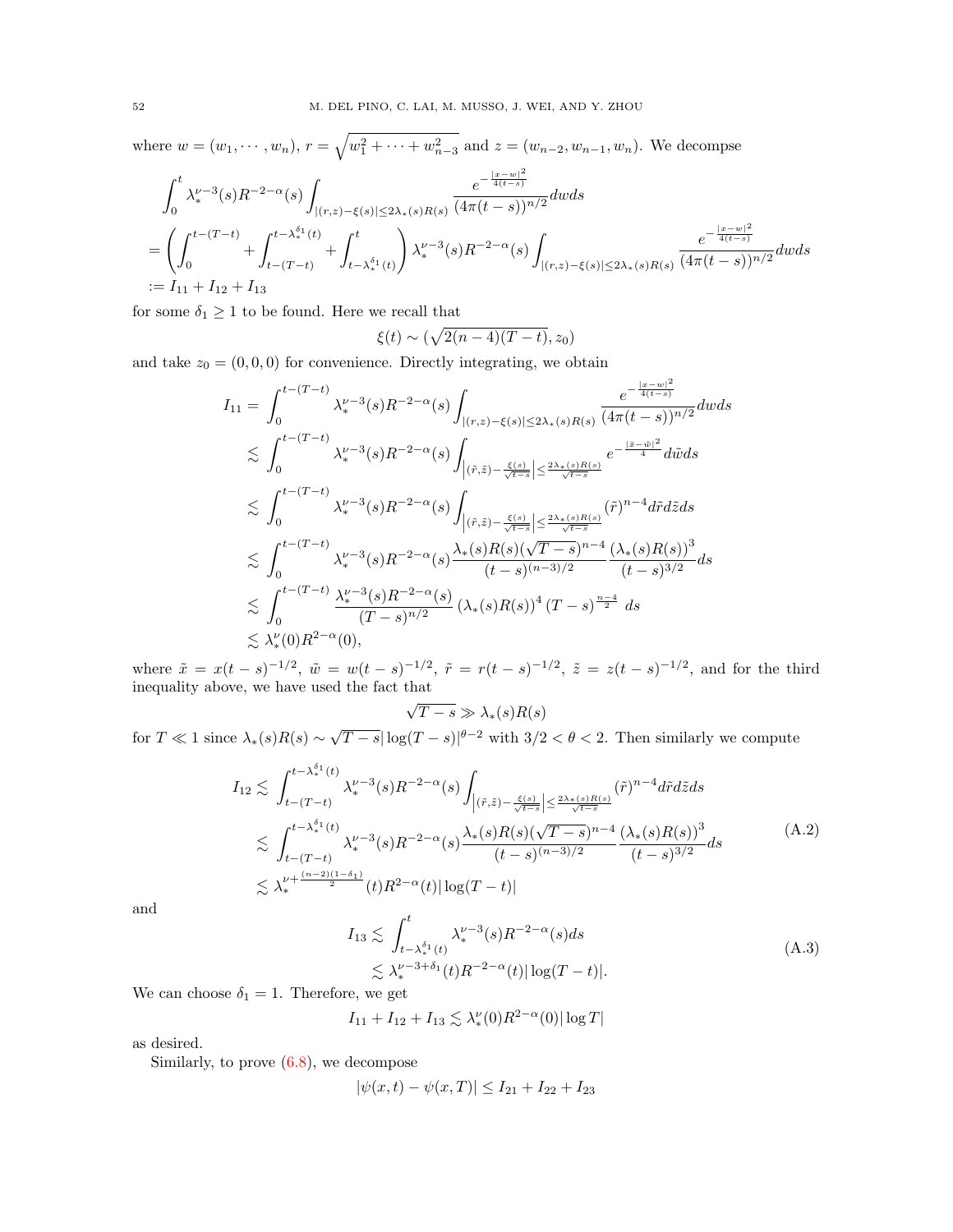with

$$
I_{21} = \int_0^{t-(T-t)} \int_{\mathbb{R}^n} |G(x-w, t-s) - G(x-w, T-s)| |f(w, s)| dw ds,
$$
  
\n
$$
I_{22} = \int_{t-(T-t)}^t \int_{\mathbb{R}^n} |G(x-w, t-s) - G(x-w, T-s)| |f(w, s)| dw ds,
$$
  
\n
$$
I_{23} = \int_t^T \int_{\mathbb{R}^n} |G(x-w, T-s)| |f(w, s)| dw ds,
$$
  
\nthe heat kernel

where  $G(x, t)$  is the heat kernel

<span id="page-52-1"></span>
$$
G(x,t) = \frac{e^{-\frac{|x|^2}{4t}}}{(4\pi t)^{n/2}}.
$$
\n(A.4)

For the first integral  $I_{21}$ , we have

$$
I_{21} \le (T-t) \int_0^1 \int_0^{t-(T-t)} \int_{|(w_r, w_z) - \xi(s)| \le 2\lambda_*(s)R(s)} |\partial_t G(x - w, t_v - s)| \lambda_*^{\nu-3}(s) R^{-2-\alpha}(s) dw ds dv,
$$
  
where  $(w_r, w_z) = \left(\sqrt{w_1^2 + \dots + w_{n-3}^2}, w_{n-2}, w_{n-1}, w_n\right)$  and  $t_v = vT + (1-v)t$ . Changing variables  

$$
w_v = (w_{r,v}, w_{z,v}) = (w_r(t_v - s)^{-1/2}, w_z(t_v - s)^{-1/2}),
$$

we evaluate

$$
\int_{|(w_r, w_z) - \xi(s)| \le 2\lambda_*(s)R(s)} |\partial_t G(x - w, t_v - s)| dw
$$
\n
$$
\lesssim \int_{|(w_r, w_z) - \xi(s)| \le 2\lambda_*(s)R(s)} e^{-\frac{|x - w|^2}{4(t_v - s)}} \left( \frac{|x - w|^2}{(t_v - s)^{\frac{n+4}{2}}} + \frac{1}{(t_v - s)^{\frac{n+2}{2}}} \right) dw
$$
\n
$$
= \int_{|(w_{r,v}, w_{z,v}) - \frac{\xi(s)}{\sqrt{t_v - s}}| \le \frac{2\lambda_*(s)R(s)}{\sqrt{t_v - s}}} e^{-\frac{|x_v - w_v|^2}{4}} \left( 1 + |x_v - w_v|^2 \right) \frac{1}{t_v - s} dw_v
$$

and thus

$$
\int_0^{t-(T-t)} \int_{|(w_r, w_z)-\xi(s)| \le 2\lambda_*(s)R(s)} |\partial_t G(x-w, t_v - s)| \lambda_*^{\nu-3}(s) R^{-2-\alpha}(s) dw ds
$$
  

$$
\lesssim \int_0^{t-(T-t)} \lambda_*^{\nu-3}(s) R^{-2-\alpha}(s) \frac{(T-s)^{\frac{n-4}{2}}(\lambda_*(s)R(s))^4}{(t_v - s)^{\frac{n+2}{2}}} ds
$$
  

$$
\lesssim \int_0^{t-(T-t)} \lambda_*^{\nu+1}(s) R^{2-\alpha}(s) (T-s)^{-3} ds
$$
  

$$
\lesssim \lambda_*^{\nu-1}(t) R^{2-\alpha}(t),
$$

from which we conclude that

<span id="page-52-0"></span>
$$
I_{21} \lesssim \lambda_*^{\nu}(t) R^{2-\alpha}(t) |\log(T-t)|. \tag{A.5}
$$

For  $I_{22}$ , we have

$$
I_{22} \leq \int_{t-(T-t)}^{t} \int_{|(w_r, w_z) - \xi(s)| \leq 2\lambda_*(s)R(s)} |G(x-w, t-s)| \lambda_*^{\nu-3}(s)R^{-2-\alpha}(s) dw ds
$$
  
+ 
$$
\int_{t-(T-t)}^{t} \int_{|(w_r, w_z) - \xi(s)| \leq 2\lambda_*(s)R(s)} |G(x-w, T-s)| \lambda_*^{\nu-3}(s)R^{-2-\alpha}(s) dw ds.
$$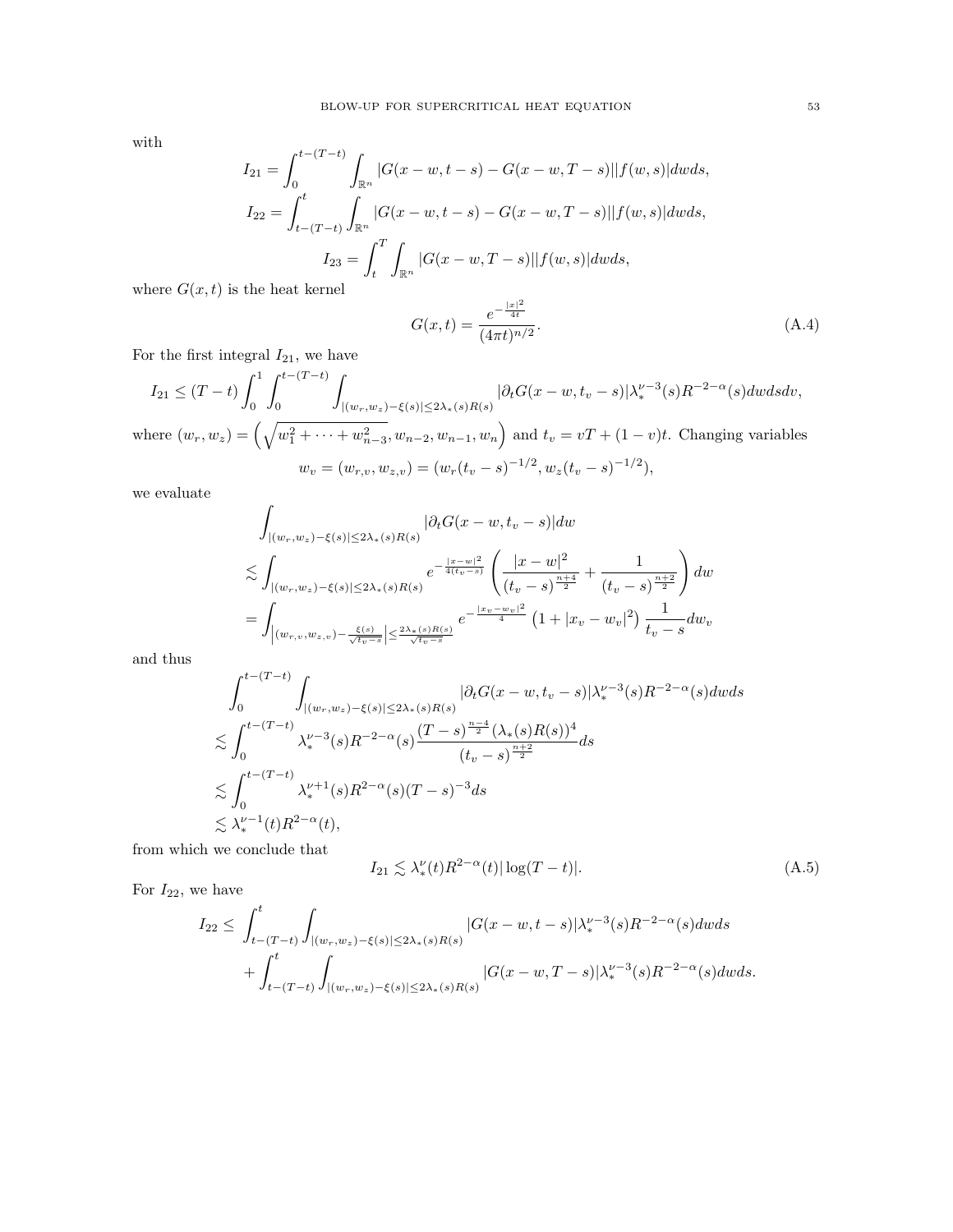The first integral above can be estimated as

$$
\int_{t-(T-t)}^{t} \int_{|(w_r, w_z)-\xi(s)| \le 2\lambda_*(s)R(s)} |G(x-w, t-s)| \lambda_*^{\nu-3}(s)R^{-2-\alpha}(s) dw ds
$$
  
= 
$$
\left(\int_{t-(T-t)}^{t-\lambda_*^{\delta_1}(t)} + \int_{t-\lambda_*^{\delta_1}(t)}^{t} \right) |G(x-w, t-s)| \lambda_*^{\nu-3}(s)R^{-2-\alpha}(s) dw ds.
$$

Notice that we already estimate the above integral in  $(A.2)$  and  $(A.3)$ . So with the choice  $\delta_1 = 1$ , one has  $rt$ 

$$
\int_{t-(T-t)}^t \int_{|(w_r,w_z)-\xi(s)|\leq 2\lambda_*(s)R(s)} |G(x-w,t-s)| \lambda_*^{\nu-3}(s)R^{-2-\alpha}(s) dw ds
$$
  

$$
\lesssim \lambda_*^{\nu}(t)R^{2-\alpha}(t)|\log(T-t)|.
$$

Similarly, it holds that

$$
\int_{t-(T-t)}^t \int_{|(w_r,w_z)-\xi(s)|\leq 2\lambda_*(s)R(s)} |G(x-w,T-s)|\lambda_*^{\nu-3}(s)R^{-2-\alpha}(s)dwds
$$
  

$$
\lesssim \lambda_*^{\nu}(t)R^{2-\alpha}(t)|\log(T-t)|.
$$

Therefore, we obtain

<span id="page-53-0"></span>
$$
I_{22} \lesssim \lambda_*^{\nu}(t) R^{2-\alpha}(t) |\log(T-t)|. \tag{A.6}
$$

For  $I_{23}$ , changing variables

 $\tilde{x} = x(T-s)^{-1/2}, \ \tilde{w} = w(T-s)^{-1/2} \ \text{ and } \ (\tilde{w}_r, \tilde{w}_z) = (w_r(T-s)^{-1/2}, w_z(T-s)^{-1/2}),$ 

one has

<span id="page-53-1"></span>
$$
I_{23} \lesssim \int_{t}^{T} \int_{|(w_{r},w_{z})-\xi(s)|\leq 2\lambda_{*}(s)R(s)} \frac{e^{-\frac{|x-w|^{2}}{4(T-s)}}}{(T-s)^{n/2}} \lambda_{*}^{\nu-3}(s)R^{-2-\alpha}(s)d\omega ds
$$
  
\n
$$
\lesssim \int_{t}^{T} \int_{|(\tilde{w}_{r},\tilde{w}_{z})-\frac{\xi(s)}{\sqrt{T-s}}| \leq \frac{2\lambda_{*}(s)R(s)}{\sqrt{T-s}}} e^{-\frac{|\tilde{x}-\tilde{w}|^{2}}{4}} \lambda_{*}^{\nu-3}(s)R^{-2-\alpha}(s)d\tilde{w}ds
$$
  
\n
$$
\lesssim \int_{t}^{T} \lambda_{*}^{\nu-3}(s)R^{-2-\alpha}(s) \frac{(T-s)^{\frac{n-4}{2}}(\lambda_{*}(s)R(s))^{4}}{(T-s)^{n/2}}ds
$$
  
\n
$$
\lesssim \int_{t}^{T} \frac{|\log T|^{\nu+1}(T-s)^{\nu-2+\frac{\alpha}{2}}}{|\log(T-s)|^{2\nu+2-(2-\alpha)\theta}}ds
$$
  
\n
$$
\lesssim \lambda_{*}^{\nu}(t)R^{2-\alpha}(t)
$$

provided  $\nu - 1 + \frac{\alpha}{2} > 0$ . Collecting [\(A.5\)](#page-52-0), [\(A.6\)](#page-53-0) and [\(A.7\)](#page-53-1), we conclude the validity of [\(6.8\)](#page-19-4). Then we prove the gradient estimate  $(6.9)$ . By the heat kernel, we get

$$
\begin{aligned} |\nabla \psi(x,t)|&\lesssim \int_0^t\frac{\lambda_\ast^{\nu-3}(s)R^{-2-\alpha}(s)}{(t-s)^{\frac{n+2}{2}}}\int_{|(w_r,w_z)-\xi(s)|\leq 2\lambda_\ast(s)R(s)}e^{-\frac{|x-w|^2}{4(t-s)}}|x-w|dwds\\ &\lesssim \int_0^t\frac{\lambda_\ast^{\nu-3}(s)R^{-2-\alpha}(s)}{(t-s)^{1/2}}\int_{|(\tilde w_r,\tilde w_z)-\frac{\xi(s)}{\sqrt{t-s}}| \leq \frac{2\lambda_\ast(s)R(s)}{\sqrt{t-s}}}e^{-\frac{|\tilde w|^2}{4}}(1+|\tilde w|)d\tilde wds, \end{aligned}
$$

where  $\tilde{x} = x(t-s)^{-1/2}$ ,

$$
(w_r, w_z) = \left(\sqrt{w_1^2 + \dots + w_{n-3}^2}, w_{n-2}, w_{n-1}, w_n\right),
$$

and

$$
(\tilde{w}_r, \tilde{w}_z) = \left(\sqrt{\tilde{w}_1^2 + \cdots + \tilde{w}_{n-3}^2}, \tilde{w}_{n-2}, \tilde{w}_{n-1}, \tilde{w}_n\right).
$$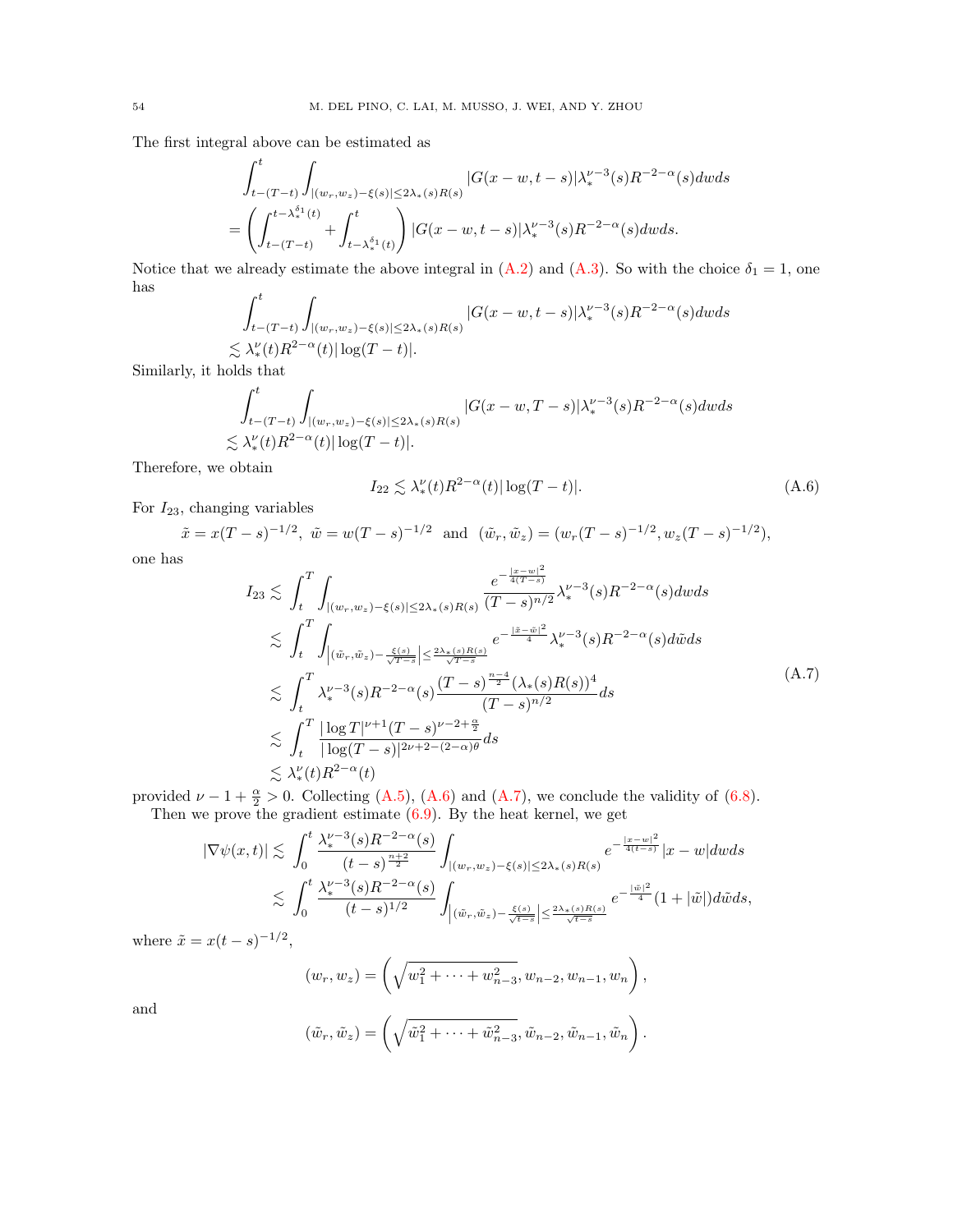First, we compute

<span id="page-54-0"></span>
$$
\int_{0}^{t-(T-t)} \frac{\lambda_{*}^{\nu-3}(s)R^{-2-\alpha}(s)}{(t-s)^{1/2}} \int_{\left|(\tilde{w}_{r},\tilde{w}_{z})-\frac{\xi(s)}{\sqrt{t-s}}\right| \leq \frac{2\lambda_{*}(s)R(s)}{\sqrt{t-s}}} e^{-\frac{|\tilde{w}|^{2}}{4}} (1+|\tilde{w}|) d\tilde{w} ds
$$
  

$$
\lesssim \int_{0}^{t-(T-t)} \frac{\lambda_{*}^{\nu-3}(s)R^{-2-\alpha}(s)}{(t-s)^{1/2}} \frac{\lambda_{*}(s)R(s)(\sqrt{T-s})^{n-4}}{(t-s)^{(n-3)/2}} \frac{(\lambda_{*}(s)R(s))^{3}}{(t-s)^{3/2}} ds
$$
  

$$
\lesssim \int_{0}^{t-(T-t)} \frac{\lambda_{*}^{\nu+1}(s)R^{2-\alpha}(s)(T-s)^{\frac{n-4}{2}}}{(t-s)^{\frac{n+1}{2}}} ds
$$
  

$$
\lesssim \int_{0}^{t-(T-t)} \lambda_{*}^{\nu+1}(s)R^{2-\alpha}(s)(T-s)^{-\frac{5}{2}} ds
$$
  

$$
\lesssim \lambda_{*}^{\nu-\frac{1}{2}}(0)R^{2-\alpha}(0) |\log T|.
$$
 (A.8)

Then we compute

$$
\int_{t-(T-t)}^{t-\lambda_*^{\delta_2}(t)} \frac{\lambda_*^{\nu-3}(s)R^{-2-\alpha}(s)}{(t-s)^{1/2}} \int_{\left|(\tilde{w}_r,\tilde{w}_z) - \frac{\xi(s)}{\sqrt{t-s}}\right| \le \frac{2\lambda_*(s)R(s)}{\sqrt{t-s}}} e^{-\frac{|\tilde{w}|^2}{4}} (1+|\tilde{w}|)d\tilde{w}ds
$$
  

$$
\lesssim \int_{t-(T-t)}^{t-\lambda_*^{\delta_2}(t)} \frac{\lambda_*^{\nu+1}(s)R^{2-\alpha}(s)(T-s)^{\frac{n-4}{2}}}{(t-s)^{\frac{n+1}{2}}} ds
$$
  

$$
\lesssim \lambda_*^{\nu+\frac{n-2}{2}+\frac{(1-n)\delta_2}{2}}(t)R^{2-\alpha}(t)|\log(T-t)|,
$$
 (A.9)

where  $\delta_2 \geq 1$  is a constant to be determined. On the other hand, we have

<span id="page-54-1"></span>
$$
\int_{t-\lambda_*^{\delta_2}(t)}^{t} \frac{\lambda_*^{\nu-3}(s)R^{-2-\alpha}(s)}{(t-s)^{\frac{n+2}{2}}} \int_{|(w_r, w_z)-\xi(s)| \le 2\lambda_*(s)R(s)} e^{-\frac{|x-w|^2}{4(t-s)}} |x-w| \, dw \, ds
$$
\n
$$
\lesssim \int_{t-\lambda_*^{\delta_2}(t)}^{t} \frac{\lambda_*^{\nu-3}(s)R^{-2-\alpha}(s)}{(t-s)^{1/2}} ds
$$
\n
$$
\lesssim \lambda_*^{\nu-3+\frac{\delta_2}{2}}(t)R^{-2-\alpha}(t).
$$
\n(A.10)

By choosing  $\delta_2 = 1$  and combining  $(A.8)$ – $(A.10)$ , we prove the validity of the gradient estimate [\(6.9\)](#page-19-5). The proof of  $(6.10)$  is similar to that of  $(6.8)$ . We omit the details.

To prove the Hölder estimate  $(6.11)$ , we decompose

$$
|\psi(x,t_2) - \psi(x,t_1)| \le J_{11} + J_{12} + J_{13}
$$

with

$$
J_{11} = \int_0^{t_1 - (t_2 - t_1)} \int_{\mathbb{R}^n} |G(x - w, t_2 - s) - G(x - w, t_1 - s)| f(w, s) dw ds,
$$
  

$$
J_{12} = \int_{t_1 - (t_2 - t_1)}^{t_1} \int_{\mathbb{R}^n} |G(x - w, t_2 - s) - G(x - w, t_1 - s)| f(w, s) dw ds,
$$

and

$$
J_{13} = \int_{t_1}^{t_2} \int_{\mathbb{R}^n} G(x - w, t_2 - s) f(w, s) dw ds,
$$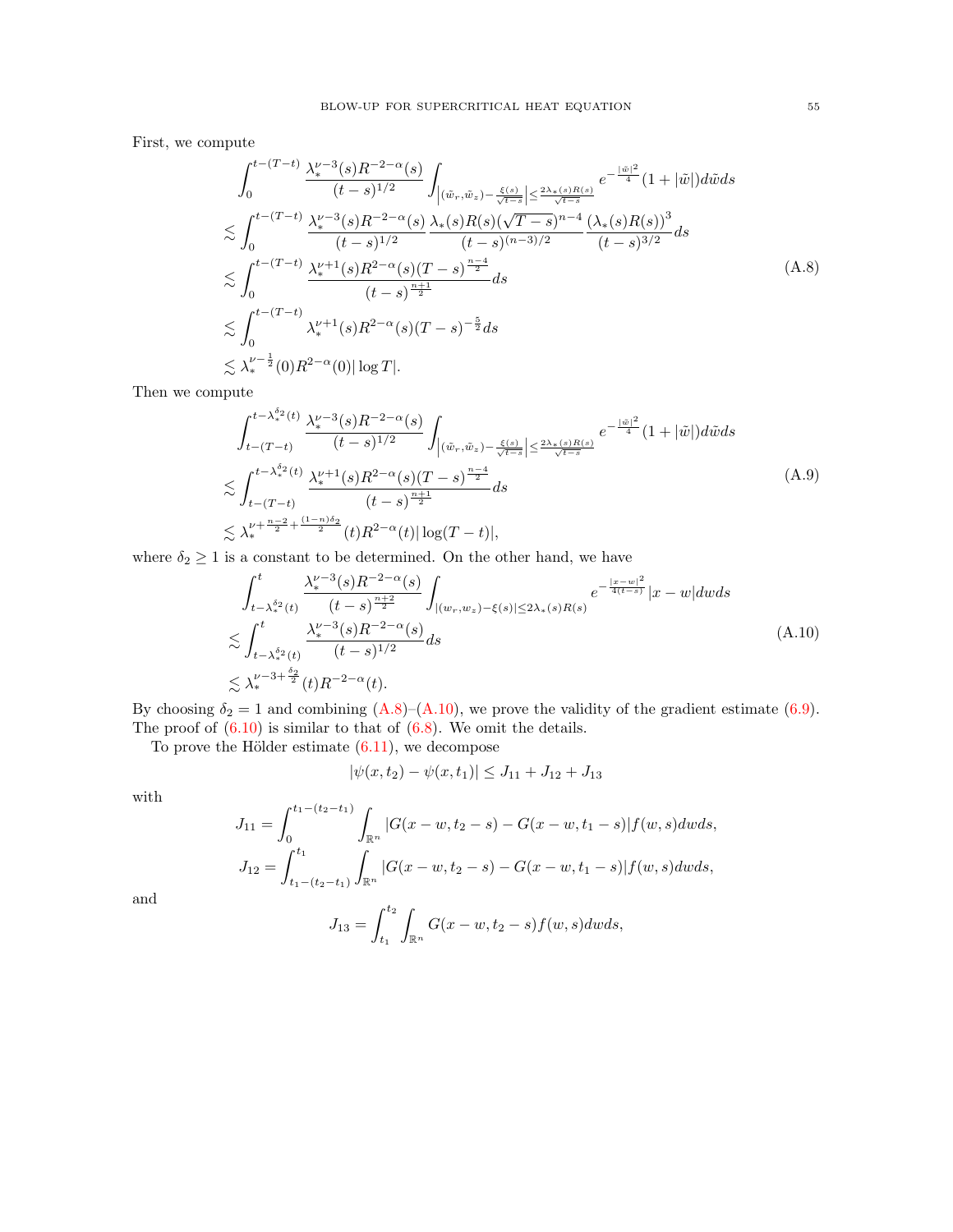where  $G(x, t)$  is the heat kernel [\(A.4\)](#page-52-1). Here we assume that  $0 < t_1 < t_2 < T$  with  $t_2 < 2t_1$ . For  $J_{11}$ , by letting  $t_v = vt_2 + (1 - v)t_1$ , we have

$$
J_{11} \leq (t_2 - t_1) \int_0^1 \int_0^{t_1 - (t_2 - t_1)} \int_{\mathbb{R}^n} |\partial_t G(x - w, t_v - s)| f(w, s) dw ds dv
$$
  
\$\lesssim (t\_2 - t\_1) \int\_0^1 \int\_0^{t\_1 - (t\_2 - t\_1)} \int\_{|(w\_r, w\_z) - \xi(s)| \leq 2\lambda\_\*(s) R(s)} e^{-\frac{|x - w|^2}{4(t\_v - s)}} \left( \frac{|x - w|^2}{(t\_v - s)^{\frac{n+4}{2}}} + \frac{1}{(t\_v - s)^{\frac{n+2}{2}}} \right) \lambda\_\*^{\nu - 3}(s) R^{-2 - \alpha}(s) dw ds dv,

where  $(w_r, w_z) = \left(\sqrt{w_1^2 + \cdots + w_{n-3}^2}, w_{n-2}, w_{n-1}, w_n\right)$ . Taking

$$
x_v = x(t_v - s)^{-1/2}
$$
,  $w_v = w(t_v - s)^{-1/2}$  and  $(w_{r,v}, w_{z,v}) = (w_r(t_v - s)^{-1/2}, w_z(t_v - s)^{-1/2})$ ,  
get

we g $\epsilon$ 

$$
\int_{|(w_r, w_z) - \xi(s)| \le 2\lambda_*(s)R(s)} e^{-\frac{|x-w|^2}{4(t_v - s)}} \left( \frac{|x-w|^2}{(t_v - s)^{\frac{n+4}{2}}} + \frac{1}{(t_v - s)^{\frac{n+2}{2}}} \right) \lambda_*^{\nu-3}(s)R^{-2-\alpha}(s)dw
$$
\n
$$
= \int_{|(w_{r,v}, w_{z,v}) - \frac{\xi(s)}{\sqrt{t_v - s}} \le \frac{2\lambda_*(s)R(s)}{\sqrt{t_v - s}} e^{-\frac{|x_v - w_v|^2}{4}} \left( 1 + |x_v - w_v|^2 \right) \frac{\lambda_*^{\nu-3}(s)R^{-2-\alpha}(s)}{t_v - s} dw_v.
$$

Observing that for any  $\mu \in (0,1)$ , we have

$$
\int_{\left|(w_{r,v},w_{z,v})-\frac{\xi(s)}{\sqrt{t_v-s}}\right| \leq \frac{2\lambda_{*}(s)R(s)}{\sqrt{t_v-s}}} e^{-\frac{|x_v-w_v|^2}{4}} \left(1+|x_v-w_v|^2\right) dw_v \lesssim \left(\frac{\sqrt{T-s}}{\sqrt{t_v-s}}\right)^{\mu},
$$

where we have used the facts that  $\xi(s) \sim (\sqrt{2(n-4)(T-s)}, 0, 0, 0)$  and  $\sqrt{T-s} \gg \lambda_*(s)R(s)$  for  $T \ll 1$ . Thus, one has

$$
J_{11} \lesssim (t_2 - t_1) \int_0^{t_1 - (t_2 - t_1)} \frac{\lambda_*^{\nu - 3}(s) R^{-2 - \alpha}(s) (T - s)^{\frac{\mu}{2}}}{(t_2 - s)^{1 + \frac{\mu}{2}}} ds.
$$

Recalling that  $R(t) = (T - t)^{-1/2} |\log(T - t)|^{\theta}$  for  $\theta \in (3/2, 2)$ , we have the following two cases • If  $\nu - 3 + \frac{1}{2}(2 + \alpha) + \frac{\mu}{2} < 0$ , then we have

$$
\int_0^{t_1 - (t_2 - t_1)} \frac{\lambda_*^{\nu - 3}(s) R^{-2 - \alpha}(s) (T - s)^{\frac{\mu}{2}}}{(t_2 - s)^{1 + \frac{\mu}{2}}} ds
$$
  
\$\lesssim \lambda\_\*^{\nu - 3 + \frac{\mu}{2}}(t\_1) R^{-2 - \alpha}(t\_1) |\log(T - t\_1)| \int\_0^{t\_1 - (t\_2 - t\_1)} \frac{1}{(t\_2 - s)^{1 + \frac{\mu}{2}}} ds\$  
\$\lesssim \lambda\_\*^{\nu - 3 + \frac{\mu}{2}}(t\_1) R^{-2 - \alpha}(t\_1) |\log(T - t\_1)| (t\_2 - t\_1)^{-\mu/2}.

• If  $\nu - 3 + \frac{1}{2}(2 + \alpha) + \frac{\mu}{2} \ge 0$ , then we decompose

$$
\int_0^{t_1 - (t_2 - t_1)} \frac{\lambda_*^{\nu - 3}(s) R^{-2 - \alpha}(s) (T - s)^{\frac{\mu}{2}}}{(t_2 - s)^{1 + \frac{\mu}{2}}} ds
$$
\n
$$
= \left( \int_0^{t_1 - (T - t_1)} + \int_{t_1 - (T - t_1)}^{t_1 - (t_2 - t_1)} \right) \frac{\lambda_*^{\nu - 3}(s) R^{-2 - \alpha}(s) (T - s)^{\frac{\mu}{2}}}{(t_2 - s)^{1 + \frac{\mu}{2}}} ds.
$$

Assuming

$$
\nu - 3 + \frac{1}{2}(2 + \alpha) < 0,
$$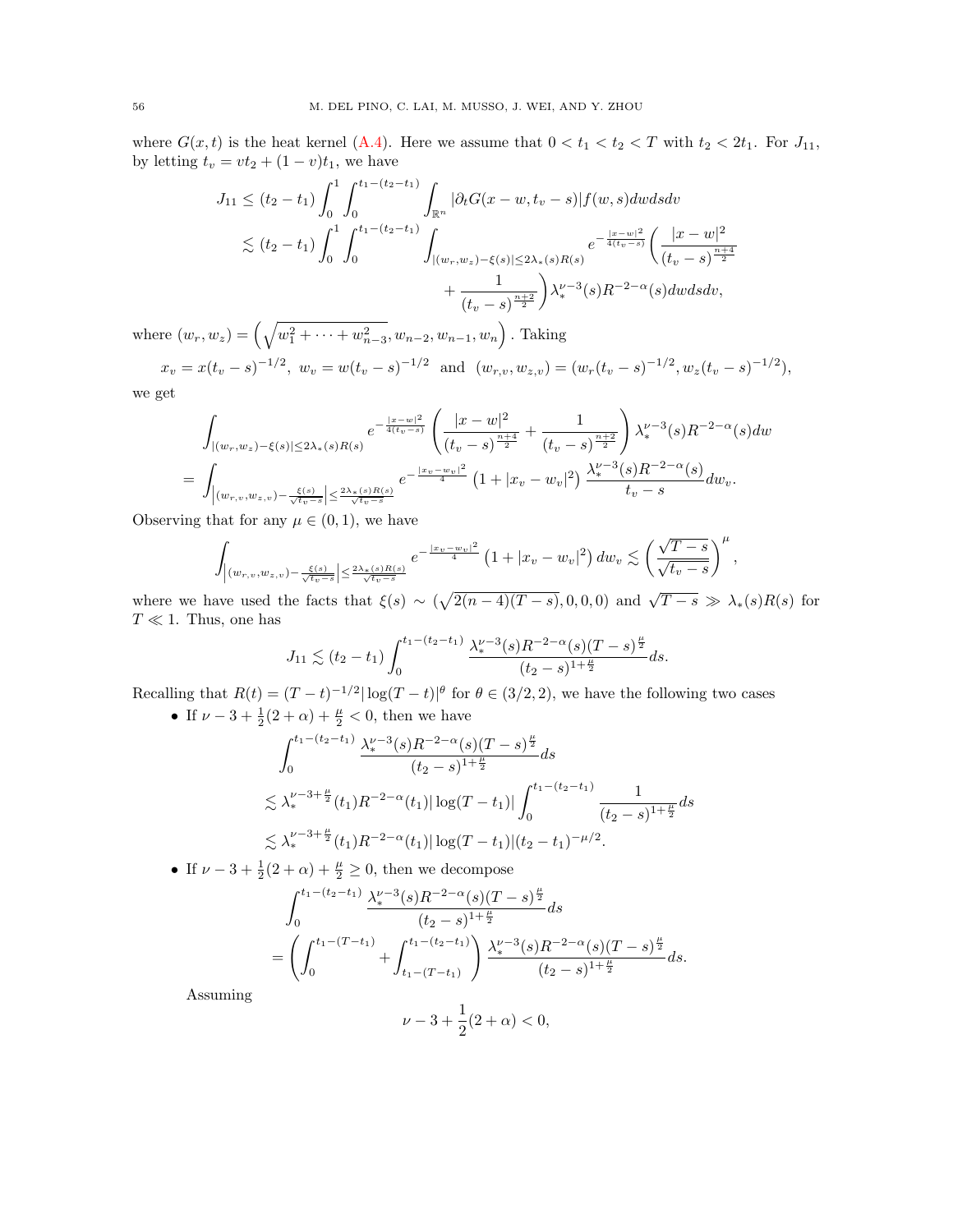we obtain that

$$
\int_{0}^{t_{1}-(T-t_{1})} \frac{\lambda_{*}^{\nu-3}(s)R^{-2-\alpha}(s)(T-s)^{\frac{\mu}{2}}}{(t_{2}-s)^{1+\frac{\mu}{2}}} ds
$$
  

$$
\lesssim \int_{0}^{t_{1}-(T-t_{1})} \frac{\lambda_{*}^{\nu-3}(s)R^{-2-\alpha}(s)(T-s)^{\frac{\mu}{2}}}{(T-s)^{1+\frac{\mu}{2}}} ds
$$
  

$$
= \int_{0}^{t_{1}-(T-t_{1})} \frac{|\log T|^{\nu-3}(T-s)^{\nu-4+\frac{1}{2}(2+\alpha)}}{|\log (T-s)|^{2(\nu-3)+\theta(2+\alpha)}} ds
$$
  

$$
\lesssim \lambda_{*}^{\nu+\frac{\mu}{2}-3}(t_{2})R^{-2-\alpha}(t_{2})(t_{2}-t_{1})^{-\mu/2}
$$

and similarly

$$
\int_{t_1-(T-t_1)}^{t_1-(t_2-t_1)}\frac{\lambda_*^{\nu-3}(s)R^{-2-\alpha}(s)(T-s)^{\frac{\mu}{2}}}{(t_2-s)^{1+\frac{\mu}{2}}}ds\lesssim \lambda_*^{\nu+\frac{\mu}{2}-3}(t_2)R^{-2-\alpha}(t_2)(t_2-t_1)^{-\mu/2}.
$$

In both cases, we have

$$
J_{11} \lesssim \lambda_*^{\nu + \frac{\mu}{2} - 3}(t_2)R^{-2-\alpha}(t_2)(t_2 - t_1)^{1-\mu/2}.
$$

For  $J_{12}$ , we evaluate

$$
\int_{t_1-(t_2-t_1)}^{t_1} \int_{\mathbb{R}^n} |G(x-w,t_1-s)| f(w,s) dw ds
$$
\n
$$
\lesssim \int_{t_1-(t_2-t_1)}^{t_1} \lambda_*^{\nu-3}(s) R^{-2-\alpha}(s) \int_{\frac{|\langle w_r, w_z\rangle - \xi(s)|}{\sqrt{t_1-s}}} \leq \frac{2\lambda_* (s) R(s)}{\sqrt{t_1-s}} e^{-\frac{|\tilde{x}-\tilde{w}|^2}{4}} d\tilde{w} ds
$$
\n
$$
\lesssim \int_{t_1-(t_2-t_1)}^{t_1} \lambda_*^{\nu-3}(s) R^{-2-\alpha}(s) \left(\frac{\sqrt{T-s}}{\sqrt{t_1-s}}\right)^{\mu} ds
$$
\n
$$
= \int_{t_1-(t_2-t_1)}^{t_1} \frac{|\log T|^{\nu-3}(T-s)^{\nu+\frac{\mu}{2}-3+\frac{1}{2}(2+\alpha)}}{|\log(T-s)|^{2(\nu-3)+\theta(2+\alpha)}(t_1-s)^{\mu/2}} ds
$$
\n
$$
\lesssim \lambda_*^{\nu+\frac{\mu}{2}-3}(t_2) R^{-2-\alpha}(t_2) (t_2-t_1)^{1-\mu/2},
$$

where we have changed variables  $\tilde{x} = x(t_1 - s)^{-1/2}$ ,  $\tilde{w} = w(t_1 - s)^{-1/2}$ , and  $\mu \in (0, 1)$ . Similarly, we have

$$
\int_{t_1-(t_2-t_1)}^{t_1}\int_{\mathbb{R}^n} |G(x-w,t_2-s)|f(w,s)dwds \lesssim \lambda_*^{\nu+\frac{\mu}{2}-3}(t_2)R^{-2-\alpha}(t_2)(t_2-t_1)^{1-\mu/2}.
$$

Thus we conclude that

$$
J_{12} \lesssim \lambda_{*}^{\nu + \frac{\mu}{2} - 3}(t_2)R^{-2-\alpha}(t_2)(t_2 - t_1)^{1-\mu/2}.
$$

Finally, for  $J_{13}$ ,

$$
J_{13} = \int_{t_1}^{t_2} \int_{\mathbb{R}^n} G(x - w, t_2 - s) f(w, s) dw ds
$$
  
\n
$$
\lesssim \int_{t_1}^{t_2} \lambda_*^{\nu - 3}(s) R^{-2 - \alpha}(s) \int_{\frac{|\langle w_r, w_z \rangle - \xi(s)|}{\sqrt{t_2 - s}}} \leq \frac{2\lambda_* (s) R(s)}{\sqrt{t_2 - s}} e^{-\frac{|\tilde{x} - \tilde{w}|^2}{4}} d\tilde{w} ds
$$
  
\n
$$
\lesssim \lambda_*^{\nu + \frac{\mu}{2} - 3}(t_2) R^{-2 - \alpha}(t_2) (t_2 - t_1)^{1 - \mu/2}
$$

follows from the same argument as before, where  $\tilde{x} = x(t_2 - s)^{-1/2}$  and  $\tilde{w} = w(t_2 - s)^{-1/2}$ . This completes the proof of  $(6.11)$ .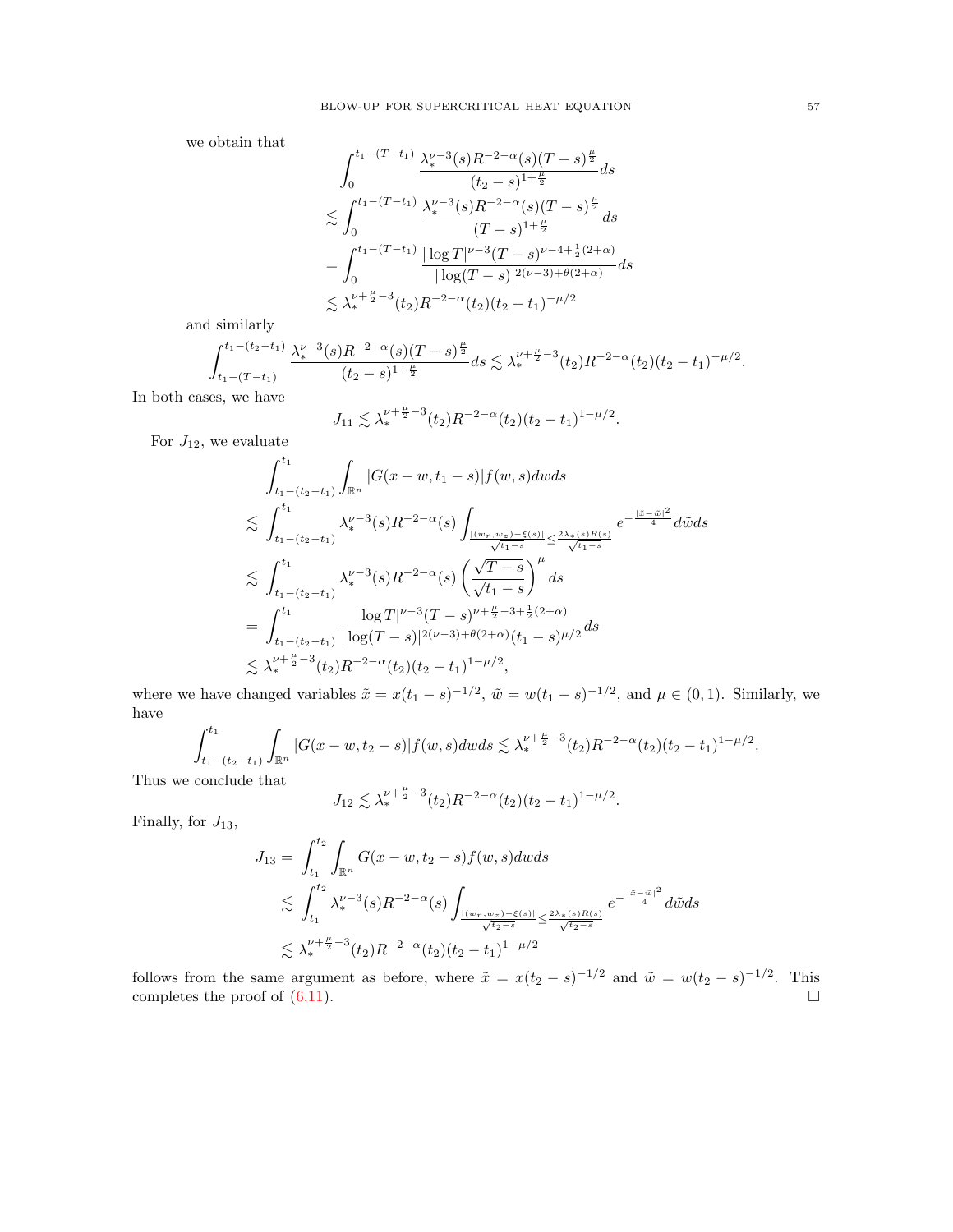Proof of Lemma [6.2.](#page-19-0) We first prove  $(6.12)$ . Similar to the proof of Lemma [6.1,](#page-18-6) Duhamel's formula gives  $\overline{a}$ 

$$
|\psi(x,t)| \lesssim \int_0^t \frac{\lambda_*^{\nu_2}(s)}{(t-s)^{n/2}} \int_{\lambda_* (s)R(s) \le |(w_r, w_z) - \xi(s)| \le 2\delta \sqrt{T-s}} \frac{e^{-\frac{|x-w|^2}{4(t-s)}}}{|(w_r, w_z) - \xi(s)|^2} dw ds
$$
  

$$
\lesssim \int_0^t \frac{\lambda_*^{\nu_2}(s)}{t-s} \int_{\frac{\lambda_* (s)R(s)}{\sqrt{t-s}} \le |(\tilde{w}_r, \tilde{w}_z) - \frac{\xi(s)}{\sqrt{t-s}}| \le \frac{2\delta \sqrt{T-s}}{\sqrt{t-s}}} \frac{e^{-\frac{|\tilde{x}-\tilde{w}|^2}{4}}}{\left| (\tilde{w}_r, \tilde{w}_z) - \frac{\xi(s)}{\sqrt{t-s}} \right|^2} d\tilde{w} ds,
$$

where  $\tilde{x} = x(t-s)^{-1/2}$ ,

$$
(w_r, w_z) = \left(\sqrt{w_1^2 + \dots + w_{n-3}^2}, w_{n-2}, w_{n-1}, w_n\right),
$$

and

$$
(\tilde{w}_r, \tilde{w}_z) = \left(\sqrt{\tilde{w}_1^2 + \dots + \tilde{w}_{n-3}^2}, \tilde{w}_{n-2}, \tilde{w}_{n-1}, \tilde{w}_n\right)
$$
  
= 1,  $\dots$  We have

 $e^{-\frac{|\tilde{x}-\tilde{w}|^2}{4}}$ 

with 
$$
\tilde{w}_i = w_i(t-s)^{-1/2}
$$
,  $i = 1, \dots, n$ . We have  

$$
|\psi(x,t)| \lesssim \int_0^t \frac{\lambda_*^{\nu_2}(s)}{t-s} \int_{\lambda_*(s)R(s) > |(\tilde{w}_i - \tilde{w}_i) - \xi(s)| > 2t}
$$

$$
|b(x,t)| \lesssim \int_0^{\frac{C_*}{t-s}} \int_{\frac{\lambda_*(s)R(s)}{\sqrt{t-s}}} \frac{\left| \left( \tilde{w}_r, \tilde{w}_z \right) - \frac{\xi(s)}{\sqrt{t-s}} \right| \le \frac{2\delta \sqrt{T-s}}{\sqrt{t-s}}} \frac{d\tilde{w} ds}{\left| \left( \tilde{w}_r, \tilde{w}_z \right) - \frac{\xi(s)}{\sqrt{t-s}} \right|^2} d\tilde{w} ds
$$
  

$$
\lesssim \int_0^t \frac{\lambda_*^{\nu_2}(s)}{t-s} \frac{t-s}{\lambda_*^2(s)R^2(s)} ds
$$
  

$$
= \int_0^t \frac{|\log T|^{\nu_2 - 2} (T-s)^{\nu_2 - 1}}{|\log (T-s)|^{2\nu_2 - 4 + 2\theta}} ds
$$
  

$$
\lesssim \lambda_*^{\nu_2 - 1}(0) R^{-2}(0) |\log T|
$$

as desired.

Now we prove the gradient estimate  $(6.14)$ . By the heat kernel, we have

$$
\begin{split} |\nabla \psi(x,t)|&\lesssim \int_0^t \frac{\lambda_*^{\nu_2}(s)}{(t-s)^{\frac{n+2}{2}}}\int_{\lambda_*(s)R(s)\leq |(w_r,w_z)-\xi(s)|\leq 2\delta\sqrt{T-s}}\frac{e^{-\frac{|x-w|^2}{4(t-s)}}|x-w|}{|(w_r,w_z)-\xi(s)|^2}dwds\\ &=\int_0^t \frac{\lambda_*^{\nu_2}(s)}{(t-s)^{3/2}}\int_{\frac{\lambda_*(s)R(s)}{\sqrt{t-s}}\leq |(\tilde{w}_r,\tilde{w}_z)-\frac{\xi(s)}{\sqrt{t-s}}}\frac{e^{-\frac{|\tilde{x}-\tilde{w}|^2}{4}}|\tilde{x}-\tilde{w}|}{\left|(\tilde{w}_r,\tilde{w}_z)-\frac{\xi(s)}{\sqrt{t-s}}\right|^2}d\tilde{w}ds\\ &\lesssim \int_0^t \frac{\lambda_*^{\nu_2}(s)}{(t-s)^{3/2}}\frac{t-s}{\lambda_*^2(s)R^2(s)}ds\\ &\lesssim \lambda_*^{\nu_2-2}(t)R^{-2}(t)\sqrt{t}. \end{split}
$$

Next we prove the Hölder estimate  $(6.16)$ . We decompose

$$
|\psi(x, t_2) - \psi(x, t_1)| \le K_{11} + K_{12} + K_{13}
$$

with

$$
K_{11} = \int_0^{t_1 - (t_2 - t_1)} \int_{\mathbb{R}^n} |G(x - w, t_2 - s) - G(x - w, t_1 - s)| f(w, s) dw ds,
$$
  
\n
$$
K_{12} = \int_{t_1 - (t_2 - t_1)}^{t_1} \int_{\mathbb{R}^n} |G(x - w, t_2 - s) - G(x - w, t_1 - s)| f(w, s) dw ds,
$$

and

$$
K_{13} = \int_{t_1}^{t_2} \int_{\mathbb{R}^n} G(x - w, t_2 - s) f(w, s) dw ds,
$$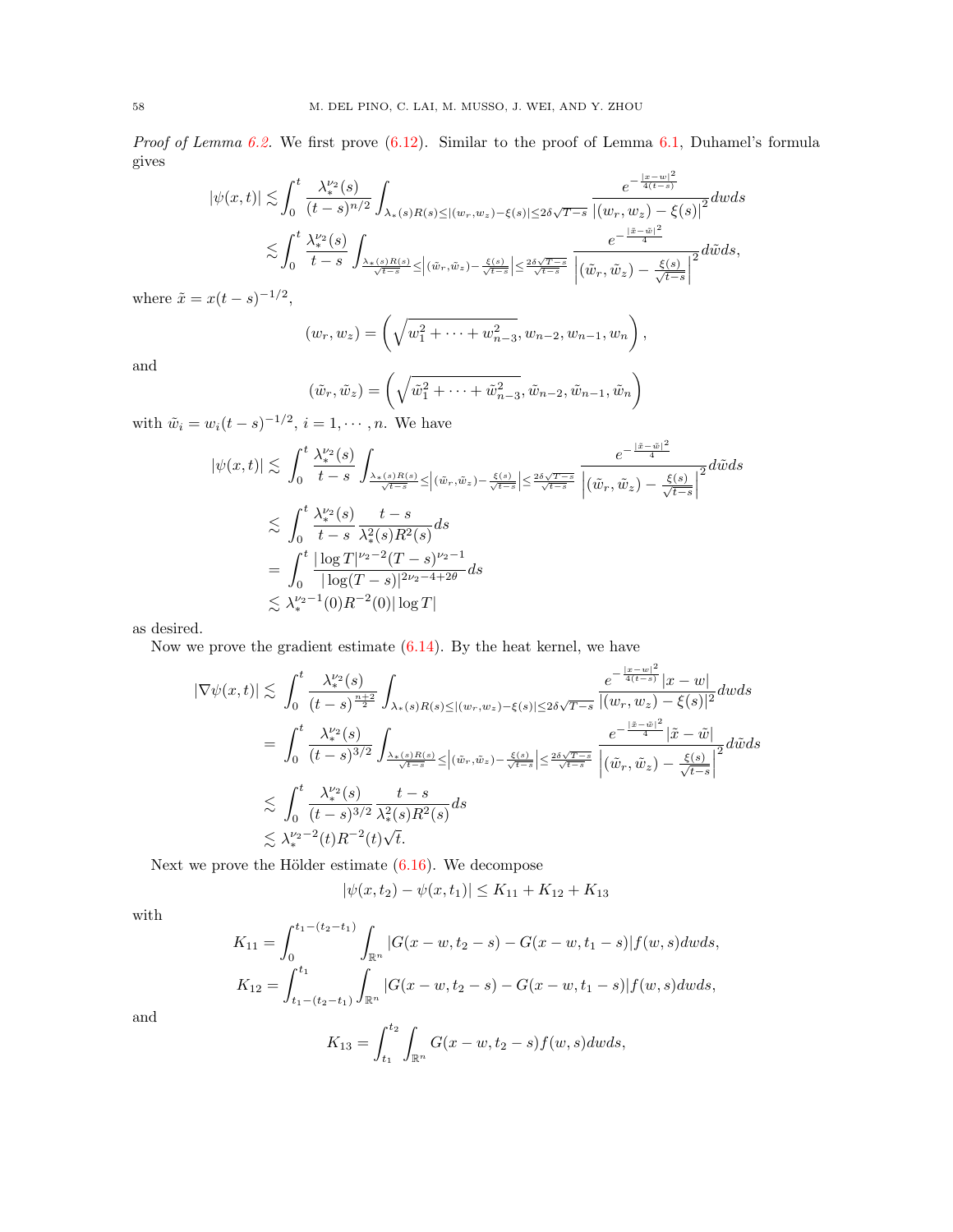where  $G(x, t)$  is the heat kernel [\(A.4\)](#page-52-1). For  $K_{13}$ , we have

$$
|K_{13}| \lesssim \int_{t_1}^{t_2} \int_{\lambda_*(s)R(s) \le |(w_r, w_z) - \xi(s)| \le 2\delta\sqrt{T-s}} \frac{e^{-\frac{|x-w|^2}{4(t_2 - s)}}}{(t_2 - s)^{n/2}} \frac{\lambda_*^{\nu_2}(s)}{|(w_r, w_z) - \xi(s)|^2} dw ds
$$
  
\n
$$
= \int_{t_1}^{t_2} \int_{\frac{\lambda_*(s)R(s)}{\sqrt{t_2 - s}} \le |\tilde{w}_r, \tilde{w}_z| - \frac{\xi(s)}{\sqrt{t_2 - s}}| \le \frac{2\delta\sqrt{T-s}}{\sqrt{t_2 - s}}} \frac{e^{-\frac{|\tilde{x} - \tilde{w}|^2}{4}}}{t_2 - s} \frac{\lambda_*^{\nu_2}(s)}{|(\tilde{w}_r, \tilde{w}_z) - \frac{\xi(s)}{\sqrt{t_2 - s}}|^2} d\tilde{w} ds
$$
  
\n
$$
= \int_{t_1}^{t_2} \left( \int_{A_1} + \int_{A_2} \right) \frac{e^{-\frac{|\tilde{x} - \tilde{w}|^2}{4}}}{t_2 - s} \frac{\lambda_*^{\nu_2}(s)}{|(\tilde{w}_r, \tilde{w}_z) - \frac{\xi(s)}{\sqrt{t_2 - s}}|^2} d\tilde{w} ds,
$$

where

$$
A_1 = \left\{ \tilde{w} \in \mathbb{R}^n : \frac{\lambda_*(s)R(s)}{\sqrt{t_2 - s}} \le \left| (\tilde{w}_r, \tilde{w}_z) - \frac{\xi(s)}{\sqrt{t_2 - s}} \right| \le \frac{2\delta\sqrt{T - s}}{\sqrt{t_2 - s}}, \ |\tilde{x} - \tilde{w}| < \frac{(T - s)^{\delta_3}}{(t_2 - s)^{\delta_4}} \right\}
$$

and

$$
A_2 = \left\{ \tilde{w} \in \mathbb{R}^n : \left| \frac{\lambda_*(s)R(s)}{\sqrt{t_2 - s}} \le \left| (\tilde{w}_r, \tilde{w}_z) - \frac{\xi(s)}{\sqrt{t_2 - s}} \right| \le \frac{2\delta\sqrt{T - s}}{\sqrt{t_2 - s}}, \ |\tilde{x} - \tilde{w}| \ge \frac{(T - s)^{\delta_3}}{(t_2 - s)^{\delta_4}} \right\}.
$$

Then, one has

$$
\begin{aligned} &\int_{t_1}^{t_2}\int_{A_1}\frac{e^{-\frac{|\tilde{x}-\tilde{w}|^2}{4}}}{t_2-s}\frac{\lambda_*^{\nu_2}(s)}{\left|(\tilde{w}_r,\tilde{w}_z)-\frac{\xi(s)}{\sqrt{t_2-s}}\right|^2}d\tilde{w}ds\\ \lesssim &\int_{t_1}^{t_2}\frac{\lambda_*^{\nu_2}(s)}{t_2-s}\frac{t_2-s}{\lambda_*^2(s)R^2(s)}\frac{(T-s)^{n\delta_3}}{(t_2-s)^{n\delta_4}}ds\\ \lesssim &\lambda_*^{\nu_2-2+n\delta_3}(t_2)R^{-2}(t_2)(t_2-t_1)^{1-n\delta_4} \end{aligned}
$$

and

$$
\begin{split} & \int_{t_1}^{t_2} \int_{A_2} \frac{e^{-\frac{|\tilde{x}-\tilde{w}|^2}{4}}}{t_2-s} \frac{\lambda_*^{\nu_2}(s)}{\left|(\tilde{w}_r,\tilde{w}_z) - \frac{\xi(s)}{\sqrt{t_2-s}}\right|^2} d\tilde{w} ds \\ & \lesssim \int_{t_1}^{t_2} \frac{\lambda_*^{\nu_2}(s)}{t_2-s} \left(\frac{(t_2-s)^{\delta_4}}{(T-s)^{\delta_3}}\right)^{\delta_5} \left(\sqrt{\frac{T-s}{t_2-s}}\right)^{n-2} ds \\ & \lesssim \lambda_*^{\nu_2-\delta_3\delta_5+\frac{n-2}{2}}(t_2) (t_2-t_1)^{\delta_4\delta_5-\frac{n-2}{2}}, \end{split}
$$

where we have used

$$
\int_{\frac{\lambda_*(s)R(s)}{\sqrt{t_2-s}}\leq \left|(\tilde w_r,\tilde w_z)-\frac{\xi(s)}{\sqrt{t_2-s}}\right|\leq \frac{2\delta\sqrt{T-s}}{\sqrt{t_2-s}}}\frac{1}{\left|(\tilde w_r,\tilde w_z)-\frac{\xi(s)}{\sqrt{t_2-s}}\right|^2}d\tilde wds\lesssim \left(\sqrt{\frac{T-s}{t_2-s}}\right)^{n-2}.
$$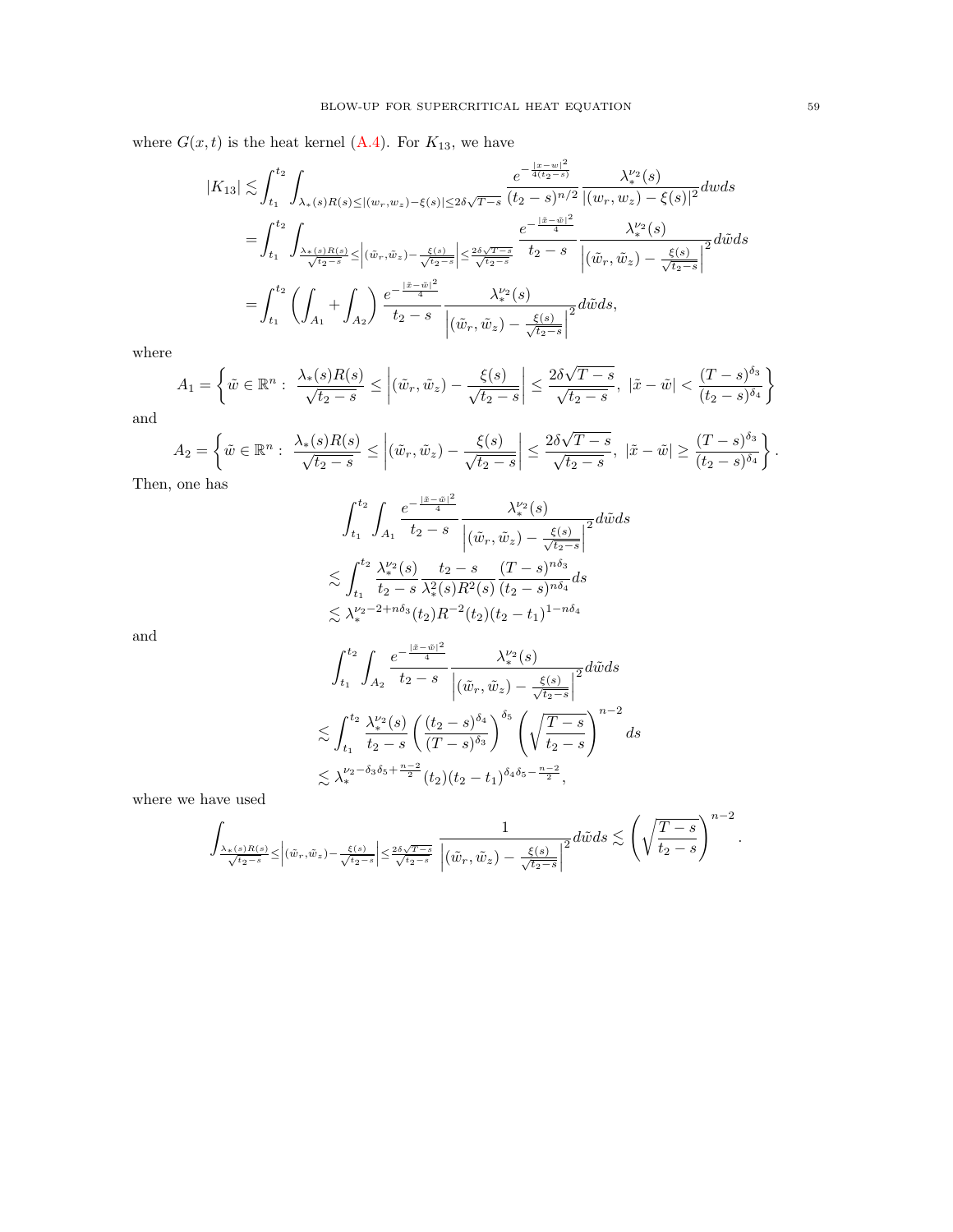Similar to the estimate of  $K_{13}$ , we evaluate

$$
|K_{11}| \lesssim (t_2 - t_1) \int_0^1 \int_0^{t_1 - (t_2 - t_1)} \int_{\lambda_*(s)R(s) \le |(w_r, w_z) - \xi(s)| \le 2\delta\sqrt{T-s}} \left( \frac{|x - w|^2}{(t_v - s)^{\frac{n+4}{2}}} \right) \frac{\lambda_*^{v_2}(s)}{(t_v - s)^{\frac{n+4}{2}}} + \frac{1}{(t_v - s)^{\frac{n+2}{2}}} \int \frac{\lambda_*^{v_2}(s)}{|(w_r, w_z) - \xi(s)|^2} dw ds dv
$$
  
\n
$$
= (t_2 - t_1) \int_0^1 \int_0^{t_1 - (t_2 - t_1)} \int_{\frac{\lambda_*(s)R(s)}{\sqrt{t_v - s}} \le |(\tilde{w}_r, \tilde{w}_z) - \frac{\xi(s)}{\sqrt{t_v - s}}| \le \frac{2\delta\sqrt{T-s}}{\sqrt{t_v - s}}} \frac{e^{-\frac{|\tilde{x} - \tilde{w}|^2}{4}}}{(t_v - s)^2} (|\tilde{x} - \tilde{w}|^2 + 1) \frac{\lambda_*^{v_2}(s)}{|(\tilde{w}_r, \tilde{w}_z) - \frac{\xi(s)}{\sqrt{t_v - s}}|^2} d\tilde{w} ds dv
$$
  
\n
$$
\le \lambda_*^{v_2 - 2 + n\delta_3}(t_2) R^{-2}(t_2) (t_2 - t_1)^{1 - n\delta_4} + \lambda_*^{v_2 - \delta_3\delta_5 + \frac{n-2}{2}}(t_2) (t_2 - t_1)^{\delta_4\delta_5 - \frac{n-2}{2}}.
$$

Estimate of  $K_{12}$  can be carried out similarly. Therefore, collecting the estimates above, we conclude that  $n-2$ 

$$
|\psi(x,t_2) - \psi(x,t_1)| \lesssim \lambda_*^{\nu_2 - 2 + n\delta_3}(t_2)R^{-2}(t_2)(t_2 - t_1)^{1 - n\delta_4} + \lambda_*^{\nu_2 - \delta_3 \delta_5 + \frac{n-2}{2}}(t_2)(t_2 - t_1)^{\delta_4 \delta_5 - \frac{n-2}{2}}.
$$
  
Taking  $\delta_3 = \delta_4$  and  $1 - n\delta_4 = \delta_4 \delta_5 - \frac{n-2}{2} = \gamma$  with  $0 < \gamma < 1$ , we obtain  

$$
|\psi(x,t_2) - \psi(x,t_1)| \lesssim \lambda_*^{\nu_2 - 1 - \gamma}(t_2)R^{-2}(t_2)(t_2 - t_1)^{\gamma}
$$

as desired.

Estimates [\(6.13\)](#page-19-10) and [\(6.15\)](#page-19-11) follow in a similar manner as that of Lemma [6.1.](#page-18-6) We omit the details.  $\square$ Proof of Lemma [6.3.](#page-19-1) By the heat kernel, we directly get

$$
|\psi(x,t)| \lesssim \int_0^t \int_{\mathbb{R}^n} \frac{e^{-\frac{|x-w|^2}{4(t-s)}}}{(t-s)^{n/2}} dw ds \lesssim t.
$$

To prove the gradient estimate, we write

$$
\begin{split} |\nabla \psi(x,t)|&\lesssim \int_0^t \frac{1}{(t-s)^{\frac{n+2}{2}}}\int_{\mathbb{R}^n}e^{-\frac{|x-w|^2}{4(t-s)}}|x-w|dwds\\ &\lesssim \int_0^t \frac{1}{(t-s)^{1/2}}\int_{\mathbb{R}^n}e^{-\frac{|\tilde{x}-\tilde{w}|^2}{4}}|\tilde{x}-\tilde{w}|d\tilde{w}ds\\ &\lesssim \int_0^t \frac{1}{(t-s)^{1/2}}ds\lesssim t^{1/2}. \end{split}
$$

The proofs of [\(6.18\)](#page-19-12) and [\(6.20\)](#page-19-13) can be carried out similarly. So we omit the details.

In order to prove the Hölder estimate  $(6.21)$ , we decompose

$$
|\psi(x,t_2) - \psi(x,t_1)| \le J_{31} + J_{32} + J_{33}
$$

with

$$
J_{31} = \int_0^{t_1 - (t_2 - t_1)} \int_{\mathbb{R}^n} |G(x - w, t_2 - s) - G(x - w, t_1 - s)| f(w, s) dw ds,
$$
  

$$
J_{32} = \int_{t_1 - (t_2 - t_1)}^{t_1} \int_{\mathbb{R}^n} |G(x - w, t_2 - s) - G(x - w, t_1 - s)| f(w, s) dw ds,
$$

and

$$
J_{33} = \int_{t_1}^{t_2} \int_{\mathbb{R}^n} G(x - w, t_2 - s) f(w, s) dw ds,
$$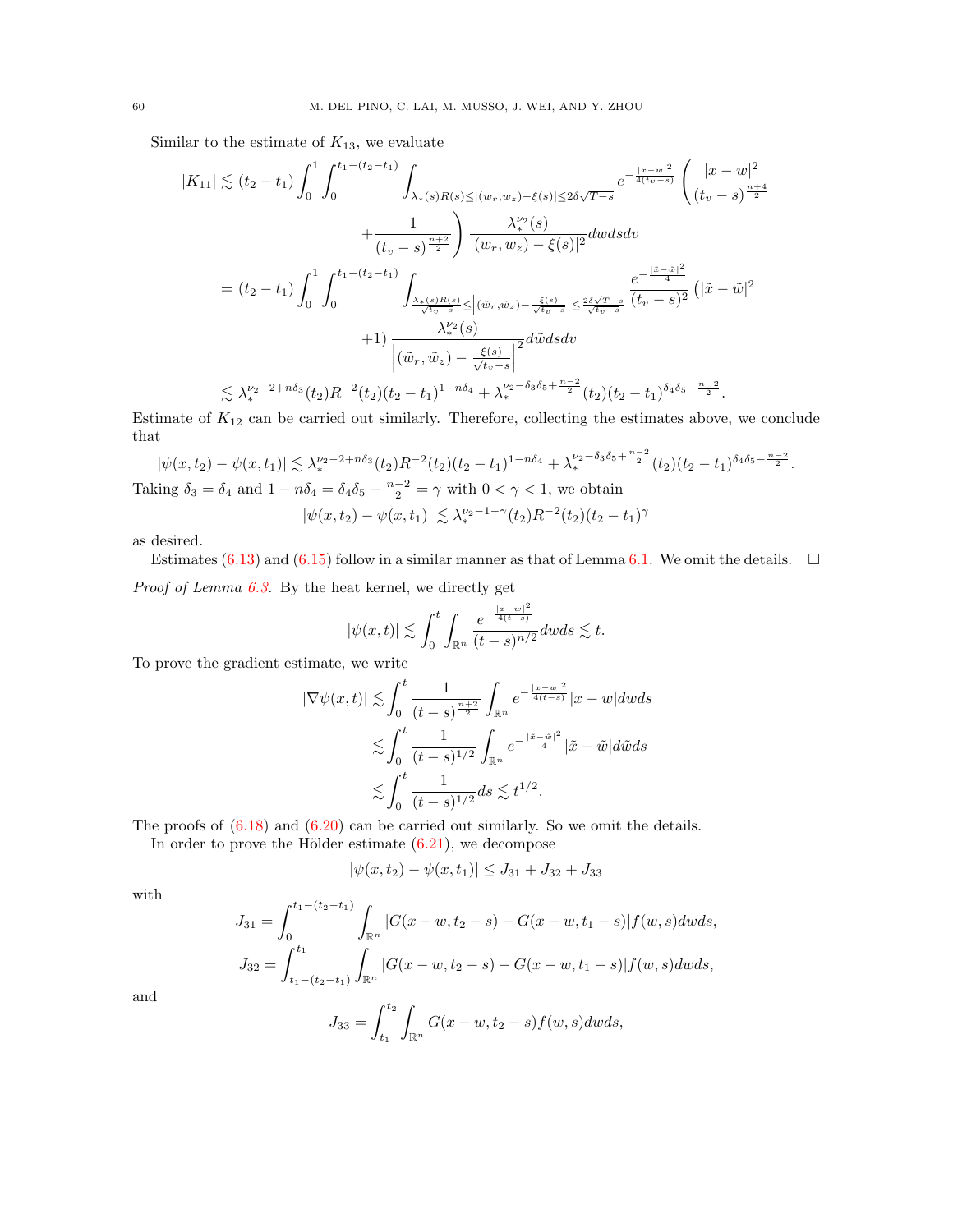where  $G(x, t)$  is the heat kernel [\(A.4\)](#page-52-1). Here we assume that  $0 < t_1 < t_2 < T$  with  $t_2 < 2t_1$ . For  $J_{31}$ , by letting  $t_v = vt_2 + (1 - v)t_1$ , we have

$$
J_{31} \leq (t_2 - t_1) \int_0^1 \int_0^{t_1 - (t_2 - t_1)} \int_{\mathbb{R}^n} |\partial_t G(x - w, t_v - s)| f(w, s) dw ds dv
$$
  
\$\lesssim (t\_2 - t\_1) \int\_0^1 \int\_0^{t\_1 - (t\_2 - t\_1)} \int\_{\mathbb{R}^n} e^{-\frac{|x - w|^2}{4(t\_v - s)}} \left( \frac{|x - w|^2}{(t\_v - s)^{\frac{n+4}{2}}} + \frac{1}{(t\_v - s)^{\frac{n+2}{2}}} \right) dw ds dv.\$

Let  $x_v = x(t_v - s)^{-1/2}$  and  $w_v = w(t_v - s)^{-1/2}$ . We then have

$$
\int_{\mathbb{R}^n} e^{-\frac{|x-w|^2}{4(t_v-s)}} \left( \frac{|x-w|^2}{(t_v-s)^{\frac{n+4}{2}}} + \frac{1}{(t_v-s)^{\frac{n+2}{2}}} \right) dw
$$
\n
$$
= \int_{\mathbb{R}^n} e^{-\frac{|x_v - w_v|^2}{4}} \left( |x_v - w_v|^2 + 1 \right) \frac{1}{t_v-s} dw_v
$$
\n
$$
\lesssim \frac{1}{t_v-s} \int_0^{+\infty} e^{-\frac{r^2}{4}} (1+r^2) r^{n-1} dr.
$$

So we get

$$
J_{31} \lesssim (t_2 - t_1) \int_0^{t_1 - (t_2 - t_1)} \frac{1}{t_v - s} ds \lesssim (t_2 - t_1) |\log(t_2 - t_1)|.
$$

For  $J_{32}$ , we evaluate

$$
\int_{t_1-(t_2-t_1)}^{t_1} \int_{\mathbb{R}^n} |G(x-w,t_1-s)| f(w,s) dw ds
$$
  
\$\lesssim \int\_{t\_1-(t\_2-t\_1)}^{t\_1} \int\_{\mathbb{R}^n} e^{-\frac{|\tilde{x}-\tilde{w}|^2}{4}} d\tilde{w} ds\$  
\$\lesssim t\_2-t\_1\$

and similarly

$$
\int_{t_1-(t_2-t_1)}^{t_1} \int_{\mathbb{R}^n} |G(x-w, t_2-s)| f(w, s) dw ds \lesssim t_2 - t_1,
$$

where we have changed variables  $\tilde{x} = x(t_1 - s)^{-1/2}$  and  $\tilde{w} = w(t_1 - s)^{-1/2}$ . Thus we conclude that  $J_{32} \lesssim t_2 - t_1.$ 

Finally, for  $J_{33}$ 

$$
J_{33} \lesssim \int_{t_1}^{t_2} \int_{\mathbb{R}^n} e^{-\frac{|\tilde{x} - \tilde{w}|^2}{4}} d\tilde{w} ds
$$
  

$$
\lesssim t_2 - t_1
$$

follows from the same argument as before. This completes the proof of  $(6.21)$  by collecting the estimates of  $J_{31}$ ,  $J_{32}$  and  $J_{33}$ .

#### <span id="page-60-0"></span>Acknowledgements

M. del Pino has been supported by a UK Royal Society Research Professorship and Grant PAI AFB-170001, Chile. M. Musso has been partly supported by Fondecyt grant 1160135, Chile. The research of J. Wei is partially supported by NSERC of Canada.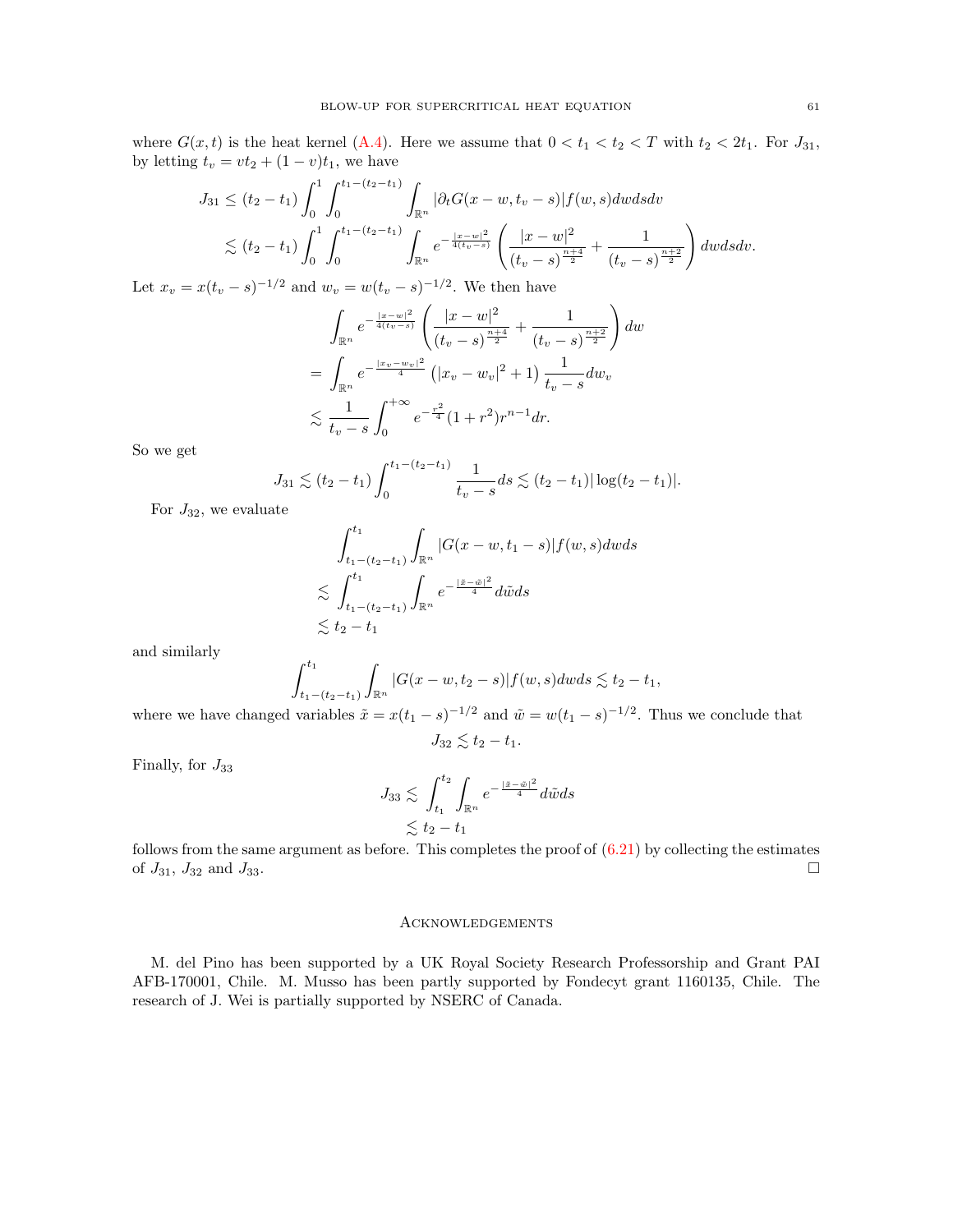#### <span id="page-61-0"></span>**REFERENCES**

- <span id="page-61-15"></span>[1] S. B. Angenent and J. J. L. Velázquez. Degenerate neckpinches in mean curvature flow. J. Reine Angew. Math., 482:15–66, 1997.
- <span id="page-61-27"></span>[2] Thierry Aubin. Problèmes isopérimétriques et espaces de Sobolev. J. Differential Geometry, 11(4):573-598, 1976.
- <span id="page-61-7"></span>[3] A. Bahri and J.-M. Coron. On a nonlinear elliptic equation involving the critical Sobolev exponent: the effect of the topology of the domain. Comm. Pure Appl. Math., 41(3):253–294, 1988.
- <span id="page-61-8"></span>[4] Abbas Bahri, Yanyan Li, and Olivier Rey. On a variational problem with lack of compactness: the topological effect of the critical points at infinity. Calc. Var. Partial Differential Equations, 3(1):67–93, 1995.
- <span id="page-61-16"></span>[5] Pawel Biernat and Yukihiro Seki. Type II blow-up mechanism for supercritical harmonic map heat flow. *International* Mathematics Research Notices, 2019(2):407–456, 2017.
- <span id="page-61-17"></span>[6] Kung-Ching Chang, Wei Yue Ding, and Rugang Ye. Finite-time blow-up of the heat flow of harmonic maps from surfaces. J. Differential Geom., 36(2):507–515, 1992.
- <span id="page-61-13"></span>[7] Charles Collot. Nonradial type II blow up for the energy-supercritical semilinear heat equation. Anal. PDE, 10(1):127–252, 2017.
- <span id="page-61-3"></span>[8] Charles Collot, Frank Merle, and Pierre Raphaël. Dynamics near the ground state for the energy critical nonlinear heat equation in large dimensions. Comm. Math. Phys., 352(1):215–285, 2017.
- <span id="page-61-1"></span>[9] Charles Collot, Frank Merle, and Pierre Raphaël. Strongly anisotropic type II blow up at an isolated point. J. Amer. Math. Soc., 33(2):527–607, 2020.
- <span id="page-61-2"></span>[10] Charles Collot, Pierre Raphaël, and Jeremie Szeftel. On the stability of type I blow up for the energy super critical heat equation. *Mem. Amer. Math. Soc.*, 260(1255):v+97, 2019.
- <span id="page-61-6"></span>[11] Carmen Cortázar, Manuel del Pino, and Monica Musso. Green's function and infinite-time bubbling in the critical nonlinear heat equation. J. Eur. Math. Soc. (JEMS), 22(1):283–344, 2020.
- <span id="page-61-18"></span>[12] Panagiota Daskalopoulos, Manuel del Pino, and Natasa Sesum. Type II ancient compact solutions to the Yamabe flow. J. Reine Angew. Math., 738:1–71, 2018.
- [13] Juan Davila, Manuel del Pino, Jean Dolbeault, Monica Musso, and Juncheng Wei. Infinite time blow-up in the patlak-keller-segel system: existence and stability. arXiv preprint arXiv:1911.12417, 2019.
- [14] Juan Davila, Manuel Del Pino, Monica Musso, and Juncheng Wei. Gluing Methods for Vortex Dynamics in Euler Flows. Arch. Ration. Mech. Anal., 235(3):1467–1530, 2020.
- <span id="page-61-23"></span>[15] Juan Dávila, Manuel del Pino, Monica Musso, and Juncheng Wei. Travelling helices and the vortex filament conjecture in the incompressible euler equations. arXiv preprint arXiv:2007.00606, 2020.
- <span id="page-61-19"></span>[16] Juan Dávila, Manuel Del Pino, Catalina Pesce, and Juncheng Wei. Blow-up for the 3-dimensional axially symmetric harmonic map flow into  $S^2$ . Discrete Contin. Dyn. Syst., 39(12):6913-6943, 2019.
- <span id="page-61-24"></span>[17] Juan Dávila, Manuel del Pino, and Juncheng Wei. Singularity formation for the two-dimensional harmonic map flow into  $S^2$ . Invent. Math., 219(2):345-466, 2020.
- <span id="page-61-22"></span>[18] Juan Dávila, Angela Pistoia, and Giusi Vaira. Bubbling solutions for supercritical problems on manifolds. J. Math. Pures Appl. (9), 103(6):1410–1440, 2015.
- <span id="page-61-26"></span>[19] Manuel del Pino. Bubbling blow-up in critical parabolic problems. In Nonlocal and Nonlinear Diffusions and Interactions: New Methods and Directions, pages 73–116. Springer, 2017.
- <span id="page-61-20"></span>[20] Manuel del Pino, Michal Kowalczyk, and Jun-Cheng Wei. Concentration on curves for nonlinear Schrödinger equations. Comm. Pure Appl. Math., 60(1):113–146, 2007.
- [21] Manuel del Pino, Michał Kowalczyk, and Juncheng Wei. On De Giorgi's conjecture in dimension  $N > 9$ . Ann. of Math. (2), 174(3):1485–1569, 2011.
- <span id="page-61-21"></span>[22] Manuel del Pino, Monica Musso, and Frank Pacard. Bubbling along boundary geodesics near the second critical exponent. J. Eur. Math. Soc. (JEMS), 12(6):1553-1605, 2010.
- <span id="page-61-11"></span>[23] Manuel del Pino, Monica Musso, Frank Pacard, and Angela Pistoia. Large energy entire solutions for the Yamabe equation. J. Differential Equations, 251(9):2568–2597, 2011.
- <span id="page-61-12"></span>[24] Manuel del Pino, Monica Musso, Frank Pacard, and Angela Pistoia. Torus action on  $S<sup>n</sup>$  and sign-changing solutions for conformally invariant equations. Ann. Sc. Norm. Super. Pisa Cl. Sci. (5), 12(1):209–237, 2013.
- <span id="page-61-4"></span>[25] Manuel del Pino, Monica Musso, and Jun Cheng Wei. Type II Blow-up in the 5-dimensional Energy Critical Heat Equation. Acta Math. Sin. (Engl. Ser.), 35(6):1027–1042, 2019.
- <span id="page-61-9"></span>[26] Manuel del Pino, Monica Musso, and Juncheng Wei. Infinite-time blow-up for the 3-dimensional energy-critical heat equation. Anal. PDE, 13(1):215–274, 2020.
- <span id="page-61-14"></span>[27] Manuel del Pino, Monica Musso, and Juncheng Wei. Geometry driven type II higher dimensional blow-up for the critical heat equation. J. Funct. Anal., 280(1):108788, 49, 2021.
- <span id="page-61-25"></span>[28] Manuel del Pino, Monica Musso, and Juncheng Wei. Existence and stability of infinite time bubble towers in the energy critical heat equation. arXiv preprint arXiv:1905.13500. Anal. PDE, to appear.
- <span id="page-61-5"></span>[29] Manuel del Pino, Monica Musso, Juncheng Wei, Qidi Zhang, and Yifu Zhou. Type II finite time blow-up for the three dimensional energy critical heat equation.  $arXiv$  preprint  $arXiv:2002.05765$ , 2020.
- <span id="page-61-10"></span>[30] Manuel del Pino, Monica Musso, Juncheng Wei, and Youquan Zheng. Sign-changing blowing-up solutions for the critical nonlinear heat equation. arXiv preprint arXiv:1811.00039. Ann. Sc. Norm. Super. Pisa Cl. Sci., to appear.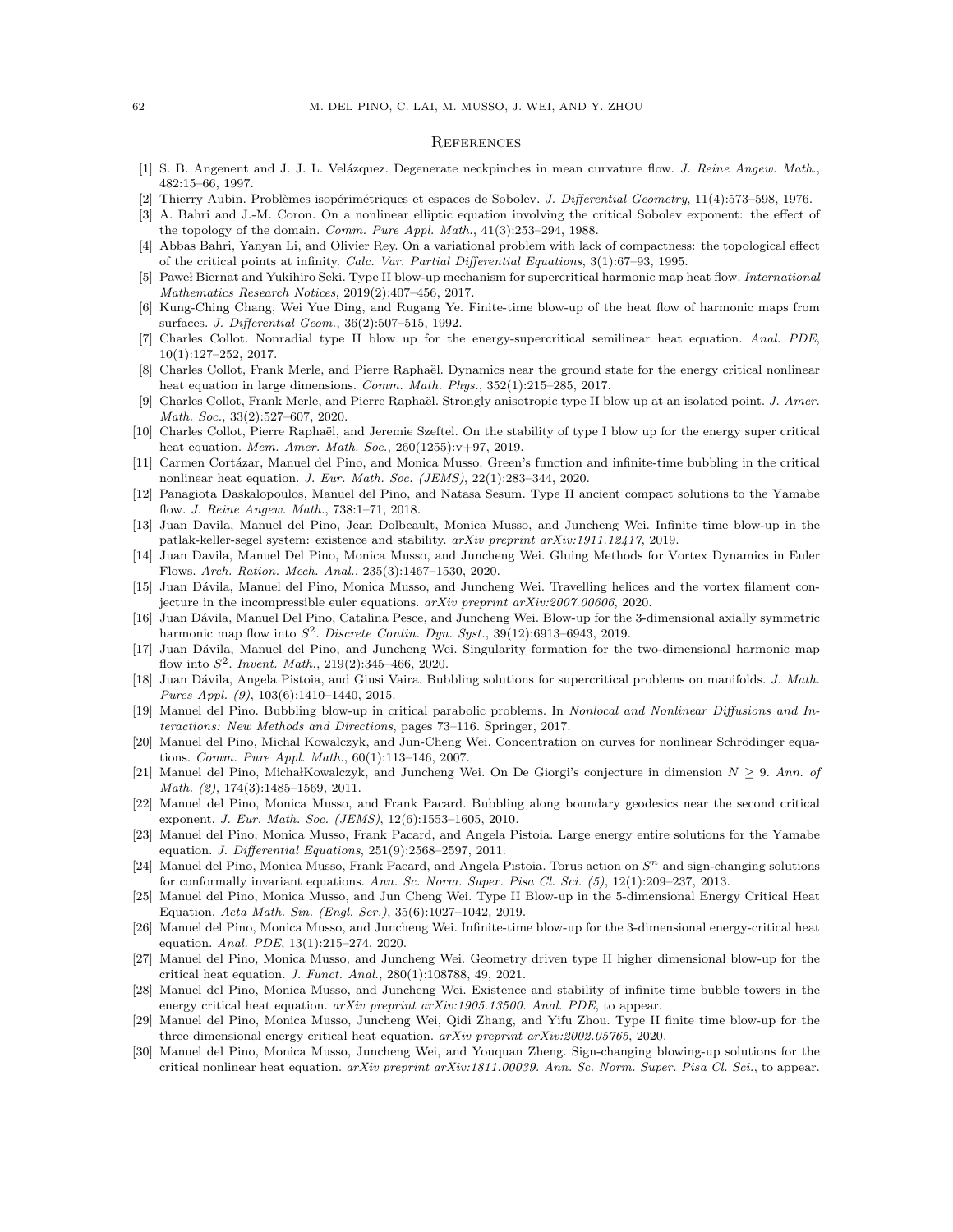- <span id="page-62-6"></span>[31] Manuel del Pino, Monica Musso, Juncheng Wei, and Yifu Zhou. Type II finite time blow-up for the energy critical heat equation in  $\mathbb{R}^4$ . Discrete Contin. Dyn. Syst., 40(6):3327-3355, 2020.
- <span id="page-62-14"></span>[32] Thomas Duyckaerts, Carlos Kenig, and Frank Merle. Universality of blow-up profile for small radial type II blow-up solutions of the energy-critical wave equation. J. Eur. Math. Soc. (JEMS), 13(3):533–599, 2011.
- <span id="page-62-22"></span>[33] Gadi Fibich, Nir Gavish, and Xiao-Ping Wang. Singular ring solutions of critical and supercritical nonlinear Schrödinger equations. Phys. D,  $231(1):55-86$ ,  $2007$ .
- <span id="page-62-9"></span>[34] Marek Fila and John R. King. Grow up and slow decay in the critical Sobolev case. Netw. Heterog. Media, 7(4):661– 671, 2012.
- <span id="page-62-5"></span>[35] Stathis Filippas, Miguel A. Herrero, and Juan J. L. Velázquez. Fast blow-up mechanisms for sign-changing solutions of a semilinear parabolic equation with critical nonlinearity. R. Soc. Lond. Proc. Ser. A Math. Phys. Eng. Sci., 456(2004):2957–2982, 2000.
- <span id="page-62-0"></span>[36] Hiroshi Fujita. On the blowing up of solutions of the Cauchy problem for  $u_t = \Delta u + u^{1+\alpha}$ . J. Fac. Sci. Univ. Tokyo Sect. I, 13:109–124 (1966), 1966.
- <span id="page-62-15"></span>[37] Victor A. Galaktionov and John R. King. Composite structure of global unbounded solutions of nonlinear heat equations with critical Sobolev exponents. J. Differential Equations, 189(1):199–233, 2003.
- <span id="page-62-16"></span>[38] Tej-eddine Ghoul, Slim Ibrahim, and Van Tien Nguyen. On the stability of type II blowup for the 1-corotational energy-supercritical harmonic heat flow. Anal. PDE, 12(1):113–187, 2019.
- <span id="page-62-1"></span>[39] Yoshikazu Giga. A bound for global solutions of semilinear heat equations. Comm. Math. Phys., 103(3):415–421, 1986.
- [40] Yoshikazu Giga. On elliptic equations related to self-similar solutions for nonlinear heat equations. Hiroshima Math.  $J., 16(3): 539 - 552, 1986.$
- <span id="page-62-4"></span>[41] Yoshikazu Giga and Robert V. Kohn. Asymptotically self-similar blow-up of semilinear heat equations. Comm. Pure Appl. Math., 38(3):297–319, 1985.
- [42] Yoshikazu Giga and Robert V. Kohn. Characterizing blowup using similarity variables. Indiana Univ. Math. J., 36(1):1–40, 1987.
- [43] Yoshikazu Giga and Robert V. Kohn. Nondegeneracy of blowup for semilinear heat equations. Comm. Pure Appl. Math., 42(6):845–884, 1989.
- <span id="page-62-2"></span>[44] Yoshikazu Giga, Shin'ya Matsui, and Satoshi Sasayama. Blow up rate for semilinear heat equations with subcritical nonlinearity. Indiana Univ. Math. J., 53(2):483–514, 2004.
- <span id="page-62-17"></span>[45] Joseph F. Grotowski. Finite time blow-up for the Yang-Mills heat flow in higher dimensions. Math. Z., 237(2):321– 333, 2001.
- <span id="page-62-7"></span>[46] Junichi Harada. A higher speed type II blowup for the five dimensional energy critical heat equation. Ann. Inst. H. Poincaré Anal. Non Linéaire, 37(2):309-341, 2020.
- <span id="page-62-8"></span>[47] Junichi Harada. A type II blowup for the six dimensional energy critical heat equation. Ann. PDE, 6(2):Paper No. 13, 63, 2020.
- <span id="page-62-10"></span>[48] Miguel A. Herrero and Juan J. L. Velázquez. Explosion de solutions d'équations paraboliques semilinéaires supercritiques. C. R. Acad. Sci. Paris Sér. I Math., 319(2):141-145, 1994.
- <span id="page-62-11"></span>[49] Miguel A Herrero and Juan JL Velázquez. A blow up result for semilinear heat equations in the supercritical case. preprint, 1992.
- <span id="page-62-21"></span>[50] Justin Holmer, Galina Perelman, and Svetlana Roudenko. A solution to the focusing 3d NLS that blows up on a contracting sphere. Trans. Amer. Math. Soc., 367(6):3847–3872, 2015.
- <span id="page-62-23"></span>[51] Justin Holmer and Svetlana Roudenko. A class of solutions to the 3D cubic nonlinear Schrödinger equation that blows up on a circle. Appl. Math. Res. Express. AMRX, (1):23–94, 2011.
- <span id="page-62-18"></span>[52] Jacek Jendrej. Construction of type II blow-up solutions for the energy-critical wave equation in dimension 5. J. Funct. Anal., 272(3):866–917, 2017.
- <span id="page-62-12"></span>[53] D. D. Joseph and T. S. Lundgren. Quasilinear Dirichlet problems driven by positive sources. Arch. Rational Mech. Anal., 49:241–269, 1972/73.
- <span id="page-62-19"></span>[54] Carlos E. Kenig and Frank Merle. Global well-posedness, scattering and blow-up for the energy-critical focusing non-linear wave equation. Acta Math., 201(2):147–212, 2008.
- [55] J. Krieger, W. Schlag, and D. Tataru. Renormalization and blow up for charge one equivariant critical wave maps. Invent. Math., 171(3):543–615, 2008.
- [56] J. Krieger, W. Schlag, and D. Tataru. Renormalization and blow up for the critical Yang-Mills problem. Adv. Math., 221(5):1445–1521, 2009.
- <span id="page-62-20"></span>[57] Joachim Krieger, Wilhelm Schlag, and Daniel Tataru. Slow blow-up solutions for the  $H^1(\mathbb{R}^3)$  critical focusing semilinear wave equation. Duke Math. J.,  $147(1):1-53$ , 2009.
- <span id="page-62-24"></span>[58] Chen-Chih Lai, Fanghua Lin, Changyou Wang, Juncheng Wei, and Yifu Zhou. Finite time blow-up for the nematic liquid crystal flow in dimension two. arXiv preprint arXiv:1908.10955, 2019.
- <span id="page-62-3"></span>[59] Hiroshi Matano and Frank Merle. On nonexistence of type II blowup for a supercritical nonlinear heat equation. Comm. Pure Appl. Math., 57(11):1494–1541, 2004.
- <span id="page-62-13"></span>[60] Hiroshi Matano and Frank Merle. Classification of type I and type II behaviors for a supercritical nonlinear heat equation. J. Funct. Anal., 256(4):992–1064, 2009.